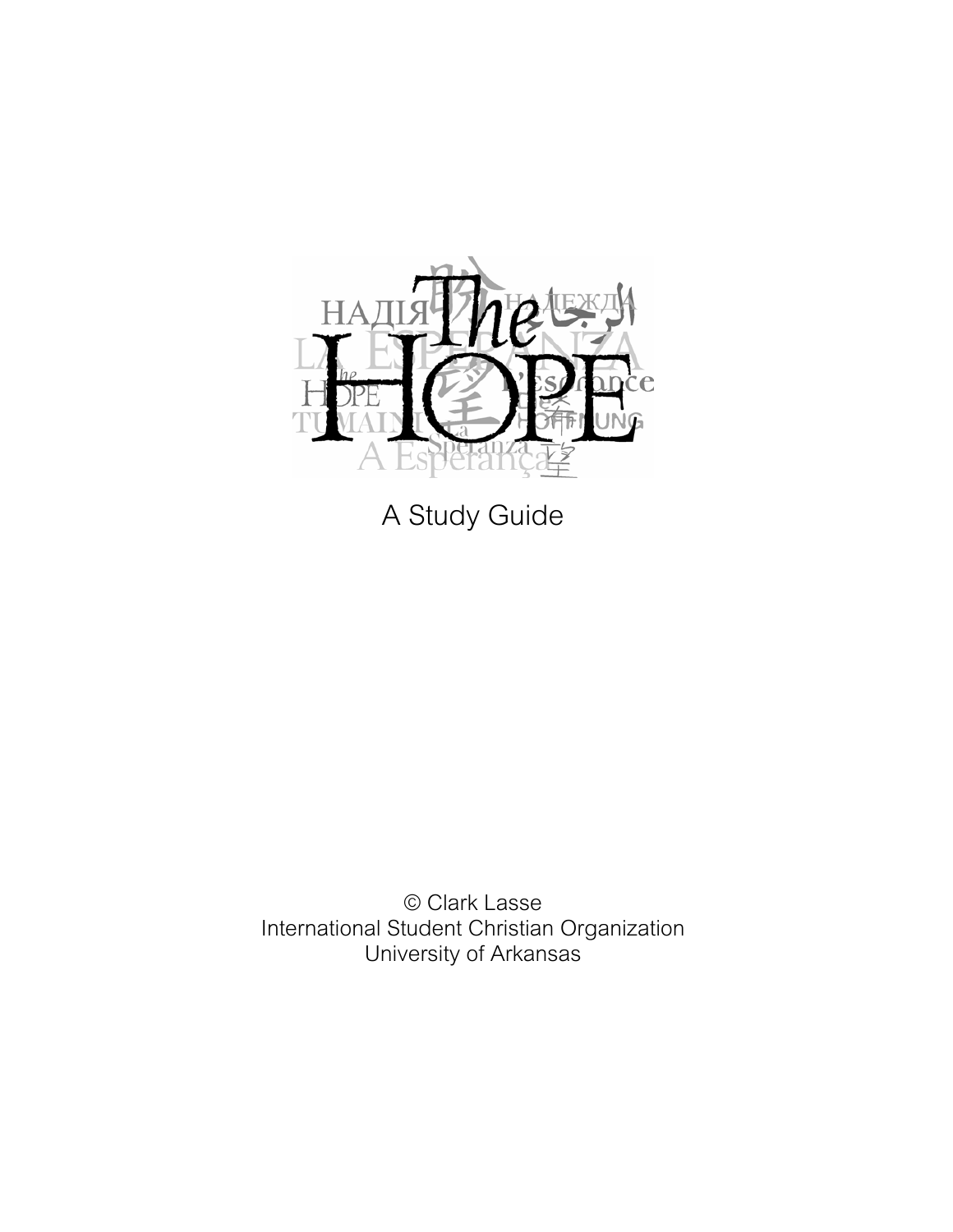# **The Hope Chapter 1: In the Beginning**

# **I. The method and scope of Creation.** (Genesis 1:1-2:3)

A. God's material for creation: Gen. 1:1

1. In the OT, the word "create" (translated from the Hebrew word "barah") is used almost exclusively of God's creative activity. It generally means, "to create out of nothing." Since it has that sense in Gen. 1:1 what materials would you say God used when he first created the universe?

2. Genesis 1:3 describes God's first creative act in forming the earth. Describe how God did it.

\_\_\_\_\_\_\_\_\_\_\_\_\_\_\_\_\_\_\_\_\_\_\_ Hebrews (a book of the NT part of the Bible) 11:3 reads "By faith we understand that the universe was formed at God's command, so that what is seen was not made out of what was visible." How does this NT writer interpret what we read in Gen. 1:3?

3. After reading the entire narrative what does it claim is the scope of God's creative activity?

Can you think of anything that does not owe its existence to the creative activity of God?

4. Colossians 1:16-17 reads, "For by him all things were created: things in heaven and on earth, visible and invisible, whether thrones or powers or rulers or authorities; all things were created by him and for him. He is before all things, and in him all things hold together. What does this New Testament writer conclude about the scope of God's creative acts?

# **II. The sequence and time frame of Creation.**

A. Seven days? Or seven ages?

1. Find the common phrase in each of these verses: Gen. 1:5, 8, 13, 19, 23 & 31--

\_\_\_\_\_\_\_\_\_\_\_\_\_\_\_. Based on this, what the definition of "a day"? Exodus 20:11 reads, "For in six days the LORD made the heavens and the earth, the sea, and all that is in them, but he rested on the seventh day. Therefore the LORD blessed the Sabbath day and made it holy." In this verse Moses is recording God's description of the "creation week". Does God describe the week of creation as seven days or seven ages?

2. The first six days of creation:

Find and write in your own words what Genesis 1 says was created on:

| Day                         |   | Day                    |  |
|-----------------------------|---|------------------------|--|
| Day<br><u>.</u>             |   | ∽<br>Day i<br>، پ      |  |
| Day<br>ູ.                   |   | Dav.<br>. ب            |  |
| <br>$\sim$<br>$\sim$ $\sim$ | . | $\mathbf{r}$<br>$\sim$ |  |

3. According to Gen. 1:11-12 where was life first created? \_\_\_\_\_\_\_\_\_\_\_\_\_\_\_\_\_\_\_\_\_\_

#### How does this contrast with what evolution claims? **III. The Climax (pinnacle or zenith) of creation**:

A. God's blueprint for Mankind.

1. According to Gen. 1:26-27 what pattern did God follow as he made mankind? \_\_\_\_\_\_\_\_\_\_\_\_\_\_\_\_\_\_\_\_\_\_\_\_\_\_\_

After creating them, what did God then do for the man and woman? He also gave them what instructions?

B. God evaluates his work.

1. How does the Lord God feel about all that he had made according to 1: 31? \_\_\_\_\_\_\_\_\_\_\_\_\_\_\_\_\_\_\_\_\_\_\_ In what way does this phrase differ from the words describing God's assessment of what he had created on the other five days of creation? (1:10, 12, 18, 21, 25) \_\_\_\_\_\_\_\_\_\_\_\_\_\_\_\_\_\_\_\_\_\_\_\_\_\_\_\_\_ What can we conclude from this?  $\bot$  , and the state of the state of the state of the state of the state of the state of the state of the state of the state of the state of the state of the state of the state of the state of the state of the state of th

C. God provides for the first man and woman. (Gen. 2:4-9, 18-25)

1. According to Gen. 2:7 what else was unique about the creation of man? \_\_\_\_\_\_\_

2. From Gen. 2:8-9 and Gen. 2:18-22, identify two ways God provided in a special way for Adam.

 $\bot$  , and the contribution of the contribution of the contribution of the contribution of the contribution of  $\bot$ 3. What was Adam's assessment of the second provision? (v.23)

# **For further reflection:**

1. What can we learn about the nature of the Creator God through what we observe of His creation?

2. Psalm 33:8 "Let all the earth fear the LORD; let all the people of the world revere him." What does the Psalmist declare should be the response of all the people of the world be to this Creator-God?

3. The Bible is full of references to the ongoing activity of God in the world He made. Read Psalm 139:13-14: "For you created my inmost being; you knit me together in my mother's womb. 14 I praise you because I am fearfully and wonderfully made; your works are wonderful, I know that full well." Name at least two ways from this Psalm that God's ongoing involvement in His creation directly affects you.

4. After what you've learned in this lesson about God, as the creator of everything, including you, do you think He can be trusted to have answers when you have questions about the nature of reality and how to live in this world? According to how God is described in this lesson, to whom do you think you should be you accountable for the way you live your life?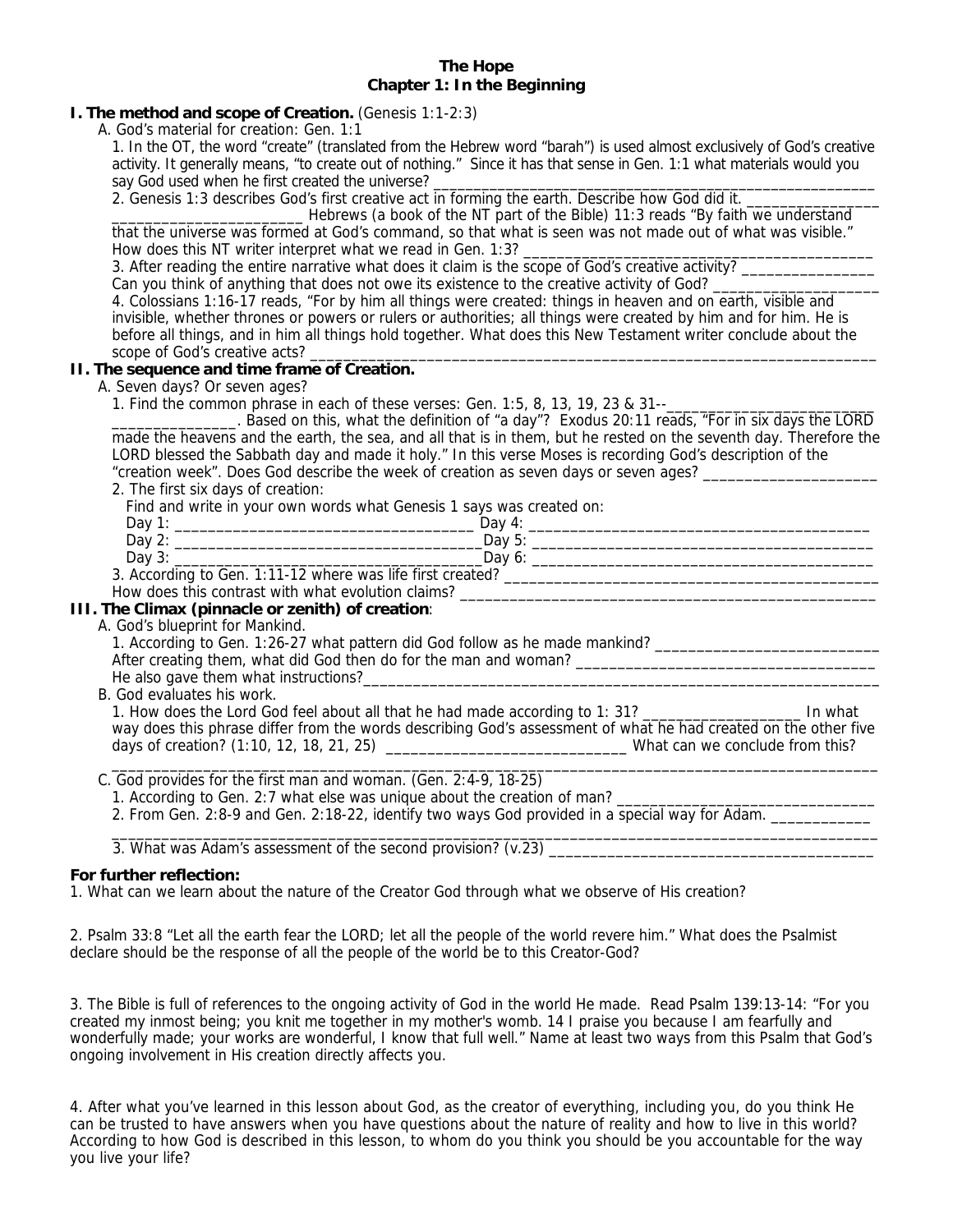# **Scripture Texts for Chapter 1**

# **Genesis 1:1-2:3**

1  $^{-1}$ In the beginning God created the heavens and the earth.<br><sup>2</sup>New the earth was farmless and empty darkness was over <sup>2</sup>Now the earth was formless and empty, darkness was over the surface of the deep, and the Spirit of God was hovering over the waters. <sup>3</sup>And God said, "Let there be light," and there was light. <sup>4</sup>God saw that the light was good, and he separated the light from the darkness. <sup>5</sup>God called the light "day," and the darkness he called "night." And there was evening, and there was morning--the first day.

<sup>6</sup> And God said, "Let there be an expanse between the waters to separate water from water." <sup>7</sup>So God made the expanse and separated the water under the expanse from the water above it. And it was so. <sup>8</sup>God called the expanse "sky." And there was evening, and there was morning--the second day.

 $9$ And God said, "Let the water under the sky be gathered to one place, and let dry ground appear." And it was so. <sup>10</sup>God called the dry ground "land," and the gathered waters he called "seas." And God saw that it was good. <sup>11</sup>Then God said, "Let the land produce vegetation: seed-bearing plants and trees on the land that bear fruit with seed in it, according to their various kinds." And it was so. <sup>12</sup>The land produced vegetation: plants bearing seed according to their kinds and trees bearing fruit with seed in it according to their kinds. And God saw that it was good.<br><sup>13</sup>And there was evening, and there was morning—the

third day.<br><sup>14</sup>And God said, "Let there be lights in the expanse of the sky to separate the day from the night, and let them serve as signs to mark seasons and days and years, <sup>15</sup>and let them be lights in the expanse of the sky to give light on the earth." And it was so. <sup>18</sup>God made two great lights--the greater light to govern the day and the lesser light to govern the night. He also made the stars. 17God set them in the expanse of the sky to give light on the earth,  $^{18}$ to govern the day and the night, and to separate light from darkness. And God saw that it was good. <sup>19</sup>And there was evening, and there was morning--the fourth day.<br><sup>20</sup>And God said, "Let the water teem with living creat-

ures, and let birds fly above the earth across the expanse of the sky." <sup>21</sup>So God created the great creatures of the sea and every living and moving thing with which the water teems, according to their kinds, and every winged bird according to its kind. And God saw that it was good. <sup>22</sup>God blessed them and said, "Be fruitful and increase in number and fill the water in the seas, and let the birds increase on the earth."  $23$ And there was evening, and there was morning--the fifth day.

 $24$ And God said, "Let the land produce living creatures according to their kinds: livestock, creatures that move along the ground, and wild animals, each according to its kind." And it was so.  $25$  God made the wild animals according to their kinds, the livestock according to their kinds, and all the creatures that move along the ground

according to their kinds. And God saw that it was good. <sup>26</sup>Then God said, "Let us make man in our image, in our likeness, and let them rule over the fish of the sea and the birds of the air, over the livestock, over all the earth, and over all the creatures that move along the ground." <sup>27</sup>So God created man in his own image, in the image of God he created him;male and female he created them.

<sup>28</sup>God blessed them and said to them, "Be fruitful and increase in number; fill the earth and subdue it. Rule over the fish of the sea and the birds of the air and over every living creature that moves on the ground." <sup>29</sup>Then God said, "I give you every seed-bearing plant on the face of the whole earth and every tree that has fruit with seed in it. They will be yours for food.  $30$ And to all the beasts of the earth and all the birds of the air and all the creatures that move on the ground--everything that has the breath of life in it—I give every green plant for food." And it was so. <sup>31</sup>God saw all that he had made, and it was very good. And there was evening, and there was morning--the sixth day. <sup>1</sup> Thus the heavens and the earth were completed in all their vast array. <sup>2</sup>By the seventh day God had finished the work he had been doing; so on the seventh day he rested from all his work. <sup>3</sup>And God blessed the seventh day and made it holy, because on it he rested from all the work of creating that he had done.

#### **Genesis 2:4-9; 18-25** (various selections)

<sup>4</sup>This is the account of the heavens and the earth when they were created.

 When the LORD God made the earth and the heavens...<sup>7</sup> the LORD God formed the man from the dust of the ground and breathed into his nostrils the breath of life, and the man became a living being.

<sup>8</sup>Now the LORD God had planted a garden in the east, in Eden; and there he put the man he had formed. <sup>9</sup>And the LORD God made all kinds of trees grow out of the ground--trees that were pleasing to the eye and good for food…

<sup>18</sup>The LORD God said, "It is not good for the man to be alone. I will make a helper suitable for him." <sup>21</sup>So the LORD God caused the man to fall into a deep sleep; and while he was sleeping, he took one of the man's ribs and closed up the place with flesh. <sup>22</sup>Then the LORD God made a woman from the rib he had taken out of the man, and he brought her to the man.

<sup>23</sup>The man said,

"This is now bone of my bones and flesh of my flesh;

she shall be called 'woman,'

for she was taken out of man."

<sup>24</sup>For this reason a man will leave his father and mother and be united to his wife, and they will become one flesh.  $25$ The man and his wife were both naked, and they felt no shame.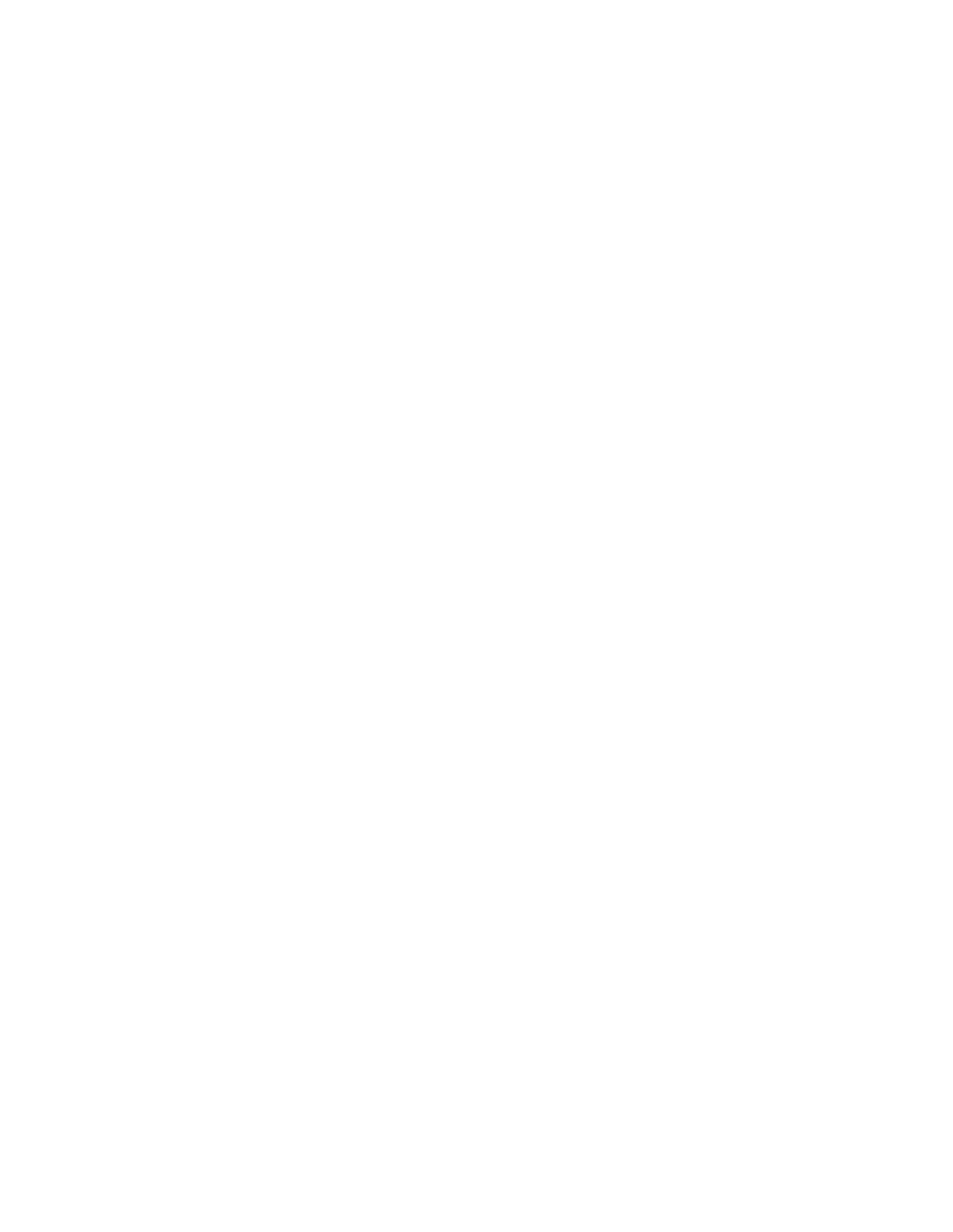#### **The Hope Chapter 2: The Choice**

\_\_\_\_\_\_\_\_\_\_\_\_\_\_\_\_\_\_\_\_\_\_\_\_\_\_\_\_\_\_\_\_\_\_\_\_\_\_\_\_\_\_\_\_\_\_\_\_\_\_\_\_\_\_\_\_\_\_\_\_\_\_\_\_\_\_\_\_\_\_\_\_\_\_\_\_\_\_\_\_\_\_\_\_\_\_\_\_\_

 $\frac{1}{2}$  ,  $\frac{1}{2}$  ,  $\frac{1}{2}$  ,  $\frac{1}{2}$  ,  $\frac{1}{2}$  ,  $\frac{1}{2}$  ,  $\frac{1}{2}$  ,  $\frac{1}{2}$  ,  $\frac{1}{2}$  ,  $\frac{1}{2}$  ,  $\frac{1}{2}$  ,  $\frac{1}{2}$  ,  $\frac{1}{2}$  ,  $\frac{1}{2}$  ,  $\frac{1}{2}$  ,  $\frac{1}{2}$  ,  $\frac{1}{2}$  ,  $\frac{1}{2}$  ,  $\frac{1$ 

# **I. Adam and Eve are given a choice. (Gen. 2:8-25)**

- A. God gave Adam and Eve a beautiful place to live.
	- 1. Describe the place God made for Adam to live in (v. 8-9):

\_\_\_\_\_\_\_\_\_\_\_\_\_\_\_\_\_\_\_\_\_\_\_\_\_\_\_\_\_\_\_\_\_\_\_\_\_\_\_\_\_\_\_\_\_\_\_\_\_\_\_\_\_\_\_\_\_\_\_\_\_\_\_\_\_\_\_\_\_\_\_\_\_\_\_\_\_\_\_\_\_\_\_\_\_\_\_\_\_\_\_\_ 2. Identify the trees that were in the middle of the garden. \_\_\_\_\_\_\_\_\_\_\_\_\_\_\_\_\_\_\_\_\_\_\_\_\_\_\_\_\_\_\_\_\_\_\_\_\_\_\_\_\_ What do you think is the significance of each tree? \_\_\_\_\_\_\_\_\_\_\_\_\_\_\_\_\_\_\_\_\_\_\_\_\_\_\_\_\_\_\_\_\_\_\_\_\_\_\_\_\_\_\_\_\_\_\_

3. How was the garden watered? (v. 10-14) \_\_\_\_\_\_\_\_\_\_\_\_\_\_\_\_\_\_\_\_\_\_\_\_\_\_\_\_\_\_\_\_\_\_\_\_\_\_\_\_\_\_\_\_\_\_\_\_\_\_\_\_\_

4. What was Adam's responsibility in the garden? (v. 15)  $\frac{1}{2}$  and  $\frac{1}{2}$  and  $\frac{1}{2}$  and  $\frac{1}{2}$  and  $\frac{1}{2}$  and  $\frac{1}{2}$  and  $\frac{1}{2}$  and  $\frac{1}{2}$  and  $\frac{1}{2}$  and  $\frac{1}{2}$  and  $\frac{1}{2}$  and  $\frac{1}{2}$ 

B. God gave Adam and Eve one simple command.

1. What one restriction did God place on the man's use of the fruit of the trees in the garden? (v. 17) \_\_\_\_\_\_

 $\frac{1}{2}$  ,  $\frac{1}{2}$  ,  $\frac{1}{2}$  ,  $\frac{1}{2}$  ,  $\frac{1}{2}$  ,  $\frac{1}{2}$  ,  $\frac{1}{2}$  ,  $\frac{1}{2}$  ,  $\frac{1}{2}$  ,  $\frac{1}{2}$  ,  $\frac{1}{2}$  ,  $\frac{1}{2}$  ,  $\frac{1}{2}$  ,  $\frac{1}{2}$  ,  $\frac{1}{2}$  ,  $\frac{1}{2}$  ,  $\frac{1}{2}$  ,  $\frac{1}{2}$  ,  $\frac{1$ 

 $\frac{1}{2}$  ,  $\frac{1}{2}$  ,  $\frac{1}{2}$  ,  $\frac{1}{2}$  ,  $\frac{1}{2}$  ,  $\frac{1}{2}$  ,  $\frac{1}{2}$  ,  $\frac{1}{2}$  ,  $\frac{1}{2}$  ,  $\frac{1}{2}$  ,  $\frac{1}{2}$  ,  $\frac{1}{2}$  ,  $\frac{1}{2}$  ,  $\frac{1}{2}$  ,  $\frac{1}{2}$  ,  $\frac{1}{2}$  ,  $\frac{1}{2}$  ,  $\frac{1}{2}$  ,  $\frac{1$ 

 $\frac{1}{2}$  ,  $\frac{1}{2}$  ,  $\frac{1}{2}$  ,  $\frac{1}{2}$  ,  $\frac{1}{2}$  ,  $\frac{1}{2}$  ,  $\frac{1}{2}$  ,  $\frac{1}{2}$  ,  $\frac{1}{2}$  ,  $\frac{1}{2}$  ,  $\frac{1}{2}$  ,  $\frac{1}{2}$  ,  $\frac{1}{2}$  ,  $\frac{1}{2}$  ,  $\frac{1}{2}$  ,  $\frac{1}{2}$  ,  $\frac{1}{2}$  ,  $\frac{1}{2}$  ,  $\frac{1$ 2. What did God say would be the consequence for Adam if he failed to obey God's command? (v. 17) \_\_\_\_\_\_

 $\mathcal{L}_\text{max} = \frac{1}{2} \frac{1}{2} \frac{1}{2} \frac{1}{2} \frac{1}{2} \frac{1}{2} \frac{1}{2} \frac{1}{2} \frac{1}{2} \frac{1}{2} \frac{1}{2} \frac{1}{2} \frac{1}{2} \frac{1}{2} \frac{1}{2} \frac{1}{2} \frac{1}{2} \frac{1}{2} \frac{1}{2} \frac{1}{2} \frac{1}{2} \frac{1}{2} \frac{1}{2} \frac{1}{2} \frac{1}{2} \frac{1}{2} \frac{1}{2} \frac{1}{2} \frac{1}{2} \frac{1}{$ 

3. Why do you think God gave Adam this simple command? \_\_\_\_\_\_\_\_\_\_\_\_\_\_\_\_\_\_\_\_\_\_\_\_\_\_

4. What risk was God taking? \_\_\_\_\_\_\_\_\_\_\_\_\_\_\_\_\_\_\_\_\_\_\_\_\_\_\_\_\_\_\_\_\_\_\_\_\_\_\_\_\_\_\_\_\_\_\_\_\_\_\_\_\_\_\_\_\_\_\_\_\_\_\_\_

C. The first couple starts well.

1. Read Gen. 2:25. What does this verse reveal about the spiritual condition of Adam and Eve at this point in the story? \_\_\_\_\_\_\_\_\_\_\_\_\_\_\_\_\_\_\_\_\_ What does the absence of shame say about their relationship with God? \_\_\_\_\_\_\_\_\_\_\_\_\_\_\_\_\_\_\_\_\_\_\_\_\_\_\_\_\_\_\_\_\_\_\_\_\_\_\_\_\_\_\_\_\_\_\_\_\_\_\_\_\_\_\_ About their relationship with each other?

# **For further reflection:**

1. Has God given us any commands that He wants us to obey? If so, what are some of them?

2. God had a purpose in giving Adam and Eve a simple command in the Garden of Eden. Do you think His purpose in giving us commands to obey is different for us than it was for Adam and Eve? If so, in what way? Have you ever failed to keep one of God's commands? If so, what does this say about your relationship with God?

#### **II. Adam's situation is complicated by the presence of another spiritual being. (Gen. 3:1; Ezekiel 28; Rev 12)** A. An enemy of God appears on the scene.

Arriving at an accurate understanding of what the Bible says about this enemy of God would require examining far more passages from the Bible's text than we have time to consider here. For now we will look at just a few texts that will help give us some insight into the nature of this evil being. The texts we will consider are included in the selections from Scripture included with this lesson.

1. In Genesis 3:1 which character is introduced to us for the first time in the narrative?

2. Read Ezekiel 28:11-17. Many students of the Bible believe this record of God's message to the King of Tyre is an allegory or analogy of what happened to Satan. Describe what Satan was like before "wickedness was found in him." \_\_\_\_\_\_\_\_\_\_\_\_\_\_\_\_\_\_\_\_\_\_\_\_\_\_\_\_\_\_\_\_\_\_\_\_\_\_\_\_\_\_\_\_\_\_\_\_\_\_\_\_\_\_\_\_\_\_\_\_\_\_\_\_\_\_\_\_\_\_\_\_\_\_\_\_\_\_\_\_\_\_\_\_\_\_\_\_\_\_\_\_\_\_

| 4. Read Revelation 12:7-9, 12. What is the scenario described in these verses (Michael is one of the most powerful |                                  |
|--------------------------------------------------------------------------------------------------------------------|----------------------------------|
|                                                                                                                    |                                  |
|                                                                                                                    | What does Satan attempt to do in |
|                                                                                                                    | What are the                     |
| consequences for the earth and its people? (v. 9 & 12)                                                             |                                  |
|                                                                                                                    |                                  |

6. How was Adam's choice like that of Satan described in the verses you've read about him? \_\_\_\_\_\_\_\_\_\_\_\_\_\_\_\_\_\_\_

B. Satan's activities still affect us today.

- 1. Read Ephesians 6:12. What does this author say is still true for people today? \_\_\_\_\_\_\_\_\_\_\_\_\_\_\_\_\_\_\_\_\_\_\_\_\_\_\_\_
- 2. Read 1 Peter 5:8. What does Peter say Satan seeks to do to people? \_\_\_\_\_\_\_\_\_\_\_\_\_\_\_\_\_\_\_\_\_\_\_\_\_\_\_\_\_\_\_\_\_\_\_\_\_
- 3. Read 2 Corinthians 11:14. What ability does the author attribute to Satan? \_\_\_\_\_\_\_\_\_\_\_\_\_\_\_\_\_\_\_\_\_\_\_\_\_\_\_\_\_\_\_\_

How might this ability help Satan achieve his purpose? \_\_\_\_\_\_\_\_\_\_\_\_\_\_\_\_\_\_\_\_\_\_\_\_\_

# **For further reflection:**

1. How are the choices you've made to disregard God's laws like those of Adam and Satan?

2. We will see in the next lesson how Satan's presence in the Garden of Eden complicated the situation there considerably. Judging from what you learned about Satan in this lesson, in what ways do you think Satan's presence in the Garden of Eden might complicate the situation for Adam and Eve?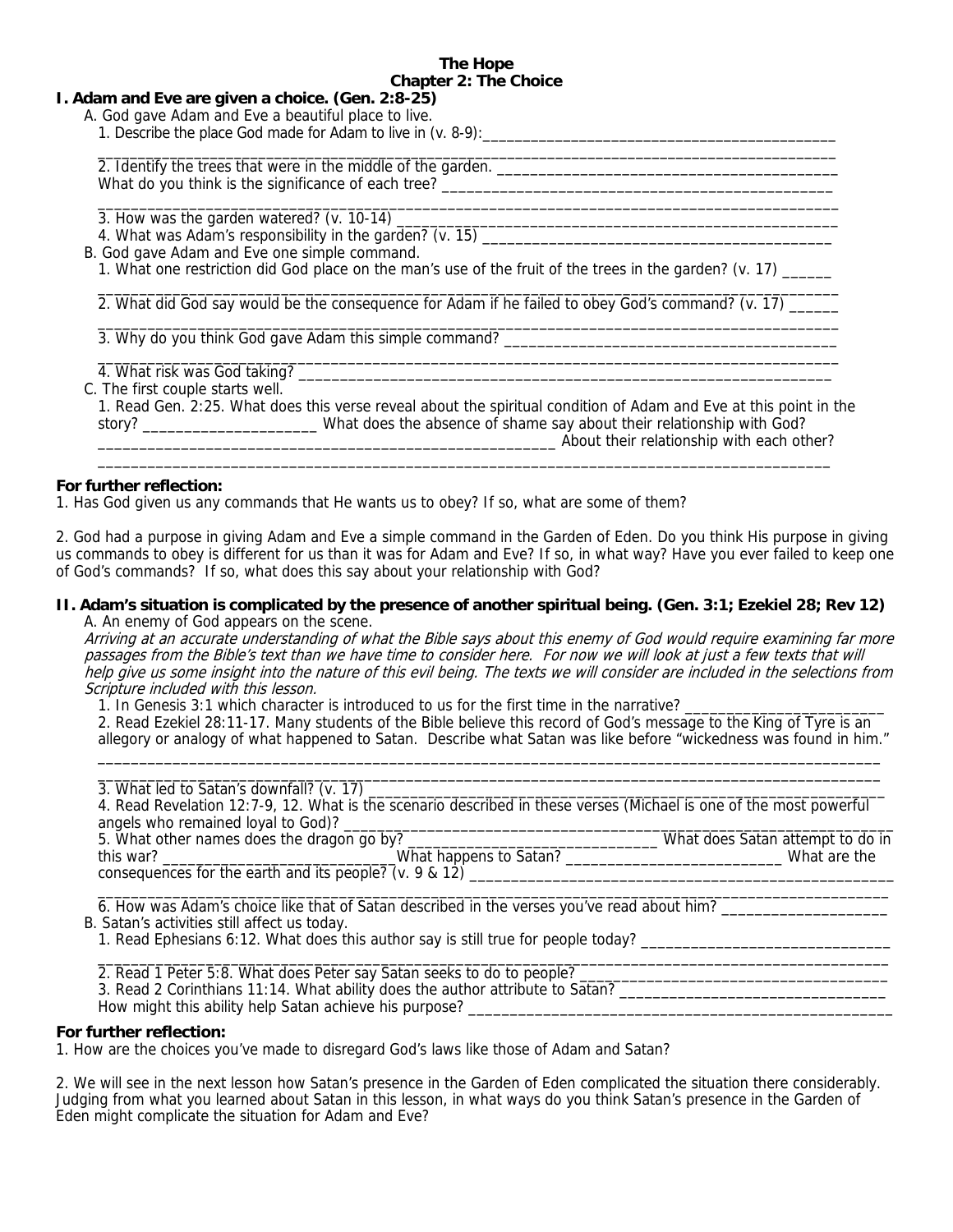# **Scripture Texts for Lesson 2**

**Genesis 2:4-3:1** (various selections)

<sup>4</sup>This is the account of the heavens and the earth when they were created.

 When the LORD God made the earth and the heavens...<sup>7</sup>the LORD God formed the man from the dust of the ground and breathed into his nostrils the breath of life, and the man became a living being.

<sup>8</sup>Now the LORD God had planted a garden in the east, in Eden; and there he put the man he had formed. <sup>9</sup>And the LORD God made all kinds of trees grow out of the ground- trees that were pleasing to the eye and good for food. In the middle of the garden were the tree of life and the tree of the knowledge of good and evil.<br><sup>15</sup>The LORD God took the man and put him in the

Garden of Eden to work it and take care of it. <sup>16</sup>And the LORD God commanded the man, "You are free to eat from any tree in the garden;  $17$  but you must not eat from the tree of the knowledge of good and evil, for when you eat of

it you will surely die."<br> $18$ The LORD God said, "It is not good for the man to be alone. I will make a helper suitable for him." <sup>21</sup>So the LORD God caused the man to fall into a deep sleep; and while he was sleeping, he took one of the man's ribs and closed up the place with flesh. <sup>22</sup>Then the LORD God made a woman from the rib he had taken out of the man, and he brought her to the man.

<sup>23</sup>The man said,

"This is now bone of my bones

and flesh of my flesh;

she shall be called 'woman,'

for she was taken out of man."

 $24$ For this reason a man will leave his father and mother and be united to his wife, and they will become one flesh.

<sup>25</sup>The man and his wife were both naked, and they felt no shame.

3 <sup>1</sup> Now the serpent was more crafty than any of the wild animals the LORD God had made. He said to the woman, "Did God really say, 'You must not eat from any tree in the garden'?"

# **Ezekiel 28:11-17**

<sup>11</sup>The word of the LORD came to me:  $12$  "Son of man, take up a lament concerning the king of Tyre and say to him: 'This is what the Sovereign LORD says:

"'You were the model of perfection, full of wisdom and perfect in beauty.<sup>13</sup> You were in Eden, the garden of God; every precious stone adorned you: ruby, topaz and emerald, chrysolite, onyx and jasper, sapphire, turquoise and beryl. Your settings and mountings were made of gold; on the day you were created they were prepared.  $14$ You were anointed as a guardian cherub, for so I ordained you. You were on the holy mount of God; you walked among the fiery stones. <sup>15</sup> You were blameless in your ways from the day you were created till wickedness was found in you. <sup>16</sup> Through your widespread trade you were filled with violence, and you sinned. So I drove you in disgrace from the mount of God, and I expelled you, O guardian cherub, from among the fiery stones. <sup>17</sup> Your heart became proud on account of your beauty, and you corrupted your wisdom because of your splendor. So I threw you to the earth…

# **Revelation 12:7-9, 12**

<sup>7</sup> And there was war in heaven. Michael and his angels fought against the dragon, and the dragon and his angels fought back. <sup>8</sup> But he was not strong enough, and they lost their place in heaven. <sup>9</sup> The great dragon was hurled downthat ancient serpent called the devil, or Satan, who leads the whole world astray. He was hurled to the earth, and his angels with him....<sup>12</sup> Therefore rejoice, you heavens and you who dwell in them! But woe to the earth and the sea, because the devil has gone down to you! He is filled with fury, because he knows that his time is short."

# **Ephesians 6:12**

For our struggle is not against flesh and blood, but against the rulers, against the authorities, against the powers of this dark world and against the spiritual forces of evil in the heavenly realms.

# **2 Corinthians 11:14**

…for Satan himself masquerades as an angel of light.

# **1 Peter 5:8**

Be self-controlled and alert. Your enemy the devil prowls around like a roaring lion looking for someone to devour.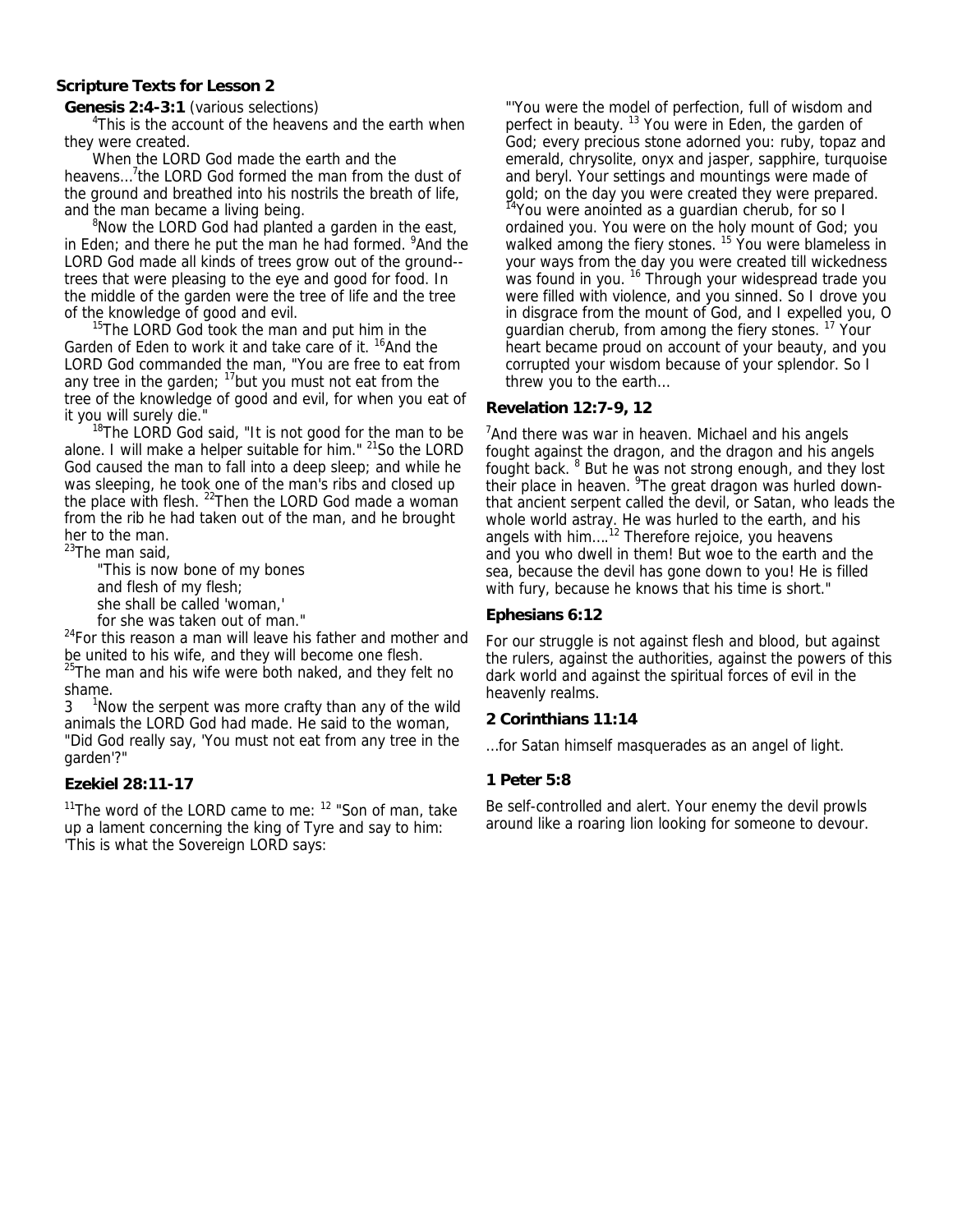#### **The Hope Chapter 3: The Deadly Disease**

The portion of the Bible which is the focus of this lesson is one of its most important chapters. From this chapter we learn the origin of what the Bible calls sin. Sin is man's willful determination to disobey God's commands and chart his own course for life. It originated from the choice made by Adam and Eve described in this chapter. Their choice had devastating consequences for all of their posterity, including us.

# **I. Adam and Eve are confronted with a choice.** (Genesis 3:1-5)

A. Satan tempts them to disobey God.

1. Who does the Bible says this creature called "the serpent" represents? (from the last lesson)

2. What was Satan trying to persuade Eve to do?

 3. Until this point how would you describe Eve's attitude toward God? As trust and obedience, skepticism and reluc tance, or anger and rebellion?\_\_\_\_\_\_\_\_\_\_\_\_\_\_\_\_\_\_\_\_\_\_\_\_\_\_ Explain. \_\_\_\_\_\_\_\_\_\_\_\_\_\_\_\_\_\_\_\_\_\_\_\_\_\_\_\_\_\_\_\_\_\_\_\_

 $\frac{1}{2}$  ,  $\frac{1}{2}$  ,  $\frac{1}{2}$  ,  $\frac{1}{2}$  ,  $\frac{1}{2}$  ,  $\frac{1}{2}$  ,  $\frac{1}{2}$  ,  $\frac{1}{2}$  ,  $\frac{1}{2}$  ,  $\frac{1}{2}$  ,  $\frac{1}{2}$  ,  $\frac{1}{2}$  ,  $\frac{1}{2}$  ,  $\frac{1}{2}$  ,  $\frac{1}{2}$  ,  $\frac{1}{2}$  ,  $\frac{1}{2}$  ,  $\frac{1}{2}$  ,  $\frac{1$  4. Satan used a three-pronged strategy to manipulate Eve's thinking. Identify the phrase from these verses which ref lects each of these strategies.

- a) question God's word  $(v. 1)$   $\_\_$  b) deny God's word  $(v. 4)$
- b) deny God's word (v. 4) \_\_\_\_\_\_\_\_\_\_\_\_\_\_\_\_\_\_\_\_\_\_\_\_\_\_\_\_\_\_\_\_\_\_\_\_\_\_\_\_\_\_\_\_\_\_\_\_\_\_\_\_\_\_\_\_\_\_\_\_\_\_\_\_\_\_\_\_\_\_\_
- c) distort God's word--substitute for God's word a LIE (v.5) \_\_\_\_\_\_\_\_\_\_\_\_\_\_\_\_\_\_\_\_\_\_\_\_\_\_\_\_\_\_\_\_\_\_\_\_\_\_\_\_\_\_\_\_
- 5. What part of what Satan said to Eve was not true?  $\overline{\phantom{a}}$  ,  $\overline{\phantom{a}}$  ,  $\overline{\phantom{a}}$  ,  $\overline{\phantom{a}}$  ,  $\overline{\phantom{a}}$  ,  $\overline{\phantom{a}}$  ,  $\overline{\phantom{a}}$  ,  $\overline{\phantom{a}}$  ,  $\overline{\phantom{a}}$  ,  $\overline{\phantom{a}}$  ,  $\overline{\phantom{a}}$  ,  $\overline{\phantom{a}}$  ,  $\overline{\phantom{a}}$  ,  $\overline{\phantom{a}}$  ,  $\overline{\phantom{a}}$  ,  $\overline{\phantom{a}}$

# **For further reflection:**

1. Before Satan appeared in the Garden of Eden, what did Adam and Eve depend on for determining how to act? How did that change after they encountered Satan? What is the basis for your standard of behavior? (Record your answers on the back of this sheet)

# **II. Adam and Eve make their choice.** (Genesis 3:6)

- A. They believe and act on Satan's lies
	- 1. Why was the fruit so appealing to Eve?
	- 2. Were there any facts about the fruit that she was neglecting to consider in her choice?

\_\_\_\_\_\_\_\_\_\_\_\_\_\_\_\_\_\_\_\_\_\_\_\_\_\_\_\_\_\_\_\_\_\_\_\_\_\_\_\_\_\_\_\_\_\_\_\_\_\_\_\_\_\_\_\_\_\_\_\_\_\_\_\_\_\_\_\_\_\_\_\_\_\_\_\_\_\_\_\_\_\_\_\_\_\_\_\_\_\_\_\_\_\_ 3. After thinking about what Satan had said to her, what did Eve choose to do with the fruit? \_\_\_\_\_\_\_\_\_\_\_\_\_\_\_\_\_\_ What was Adam doing while the conversation between Satan and Eve was taking place? \_\_\_ \_\_\_\_\_\_\_\_\_\_\_\_\_\_\_\_\_\_What do you think he should have been doing for Eve? \_\_\_\_\_\_\_\_\_\_\_\_\_\_\_\_\_\_\_\_\_\_\_\_\_\_\_\_\_\_\_

# **For further reflection:**

The Bible says that everyone has an inner sense of what is right and wrong that has been put in our hearts by God. Identify some common lies we choose to believe when we do things we know are wrong. What are some common truths that we neglect to consider when we do something wrong?

# **III. The disobedience of Adam and Eve comes at great cost. (Genesis 3:7-24)**

A. Their disobedience reaps devastating consequences.

- 1. After Adam and Eve disobeyed God they experienced many new emotions. What emotions do you see expressed in the following statements?
- a) v. 7: "...they realized they were naked…":  $\frac{1}{2}$  b) v. 8 "...and they hid from the Lord…":  $\frac{1}{2}$

c) v. 10 "I was afraid…": \_\_\_\_\_\_\_\_\_\_\_\_\_\_\_\_\_d) v. 12 "the woman You put here, she gave me….": \_\_\_\_\_\_\_\_\_\_\_\_\_\_\_\_\_

 2. God pronounced some hard punishment for Adam and Eve in Gen. 3:16-19. But according to v. 22-24 what final action did God take because of their disobedience? \_\_\_\_\_\_\_\_\_\_\_\_\_\_\_\_\_\_\_\_\_\_\_\_\_\_\_\_\_\_\_\_\_\_\_\_\_\_\_\_\_\_\_\_\_\_\_\_\_\_\_

 3. What did the Garden of Eden symbolize? \_\_\_\_\_\_\_\_\_\_\_\_\_\_\_\_\_\_\_\_\_\_\_\_\_ In light of this why was it so significant that God banned them from the Garden?

4. The New Testament gives us further insight into what happened to humanity as a result of the choice Adam and Eve made. Read these statements taken from Romans 5:12, 18-19. "Therefore… sin entered the world through one man, and death through sin, and in this way death came to all men, because all sinned… Consequently… the result of one trespass was condemnation for all men... For... through the disobedience of the one man the many were made sinners..." Describe in your own words what Adam's disobedience caused to happen for the entire human race \_\_\_\_\_\_\_

#### \_\_\_\_\_\_\_\_\_\_\_\_\_\_\_\_\_\_\_\_\_\_\_\_\_\_\_\_\_\_\_\_\_\_\_\_\_\_\_\_\_\_\_\_\_\_\_\_\_\_\_\_\_\_\_\_\_\_\_\_\_\_\_\_\_\_\_\_\_\_\_\_\_\_\_\_\_\_\_\_\_\_\_\_\_\_\_\_\_\_\_\_\_\_ **For further reflection:**

Read Isaiah 59:1-2. "Surely the arm of the LORD is not too short to save, nor his ear too dull to hear. But your iniquities have separated you from your God…" How is the truth of this verse illustrated in the story of the sin of Adam and Eve? What serious consequences can people expect from their disobedience to God based Isaiah 59:1-2 and Rom. 5:18-19?

# **IV. God initiates his plan to rescue mankind.**

A. God displays kindness in a context of judgment – Genesis 3:7, 15, 21

1. According to Gen. 3:7 what did Adam and Eve do to attempt to repair the damage that had been done?

 \_\_\_\_\_\_\_\_\_\_\_\_\_\_\_\_\_\_\_\_\_\_\_\_\_\_\_\_\_\_\_\_\_\_\_\_\_\_\_\_\_\_\_\_\_\_\_\_\_\_\_\_\_\_ In v. 21 what did God do to provide a temporary solution to their problem?

2. This act signified two very important principles. First, our sin ultimately results in \_\_\_\_\_\_\_\_\_\_\_. Second, our sin requires the \_\_\_\_\_\_\_\_\_\_\_\_ of another's life to pay the penalty for our sin.

 3. In Genesis 3:15 God makes a very important promise. According to that promise, one day Satan's head would be \_\_\_\_\_\_\_\_\_\_\_\_\_\_\_\_\_\_\_ by one of Eve's \_\_\_\_\_\_\_\_\_\_\_\_\_\_\_\_\_. In other words God would one day send a \_\_\_\_\_\_\_\_\_\_\_\_\_\_\_

to rescue people from their own sin and from Satan's tyranny. The Bible tells the story of that deliverer!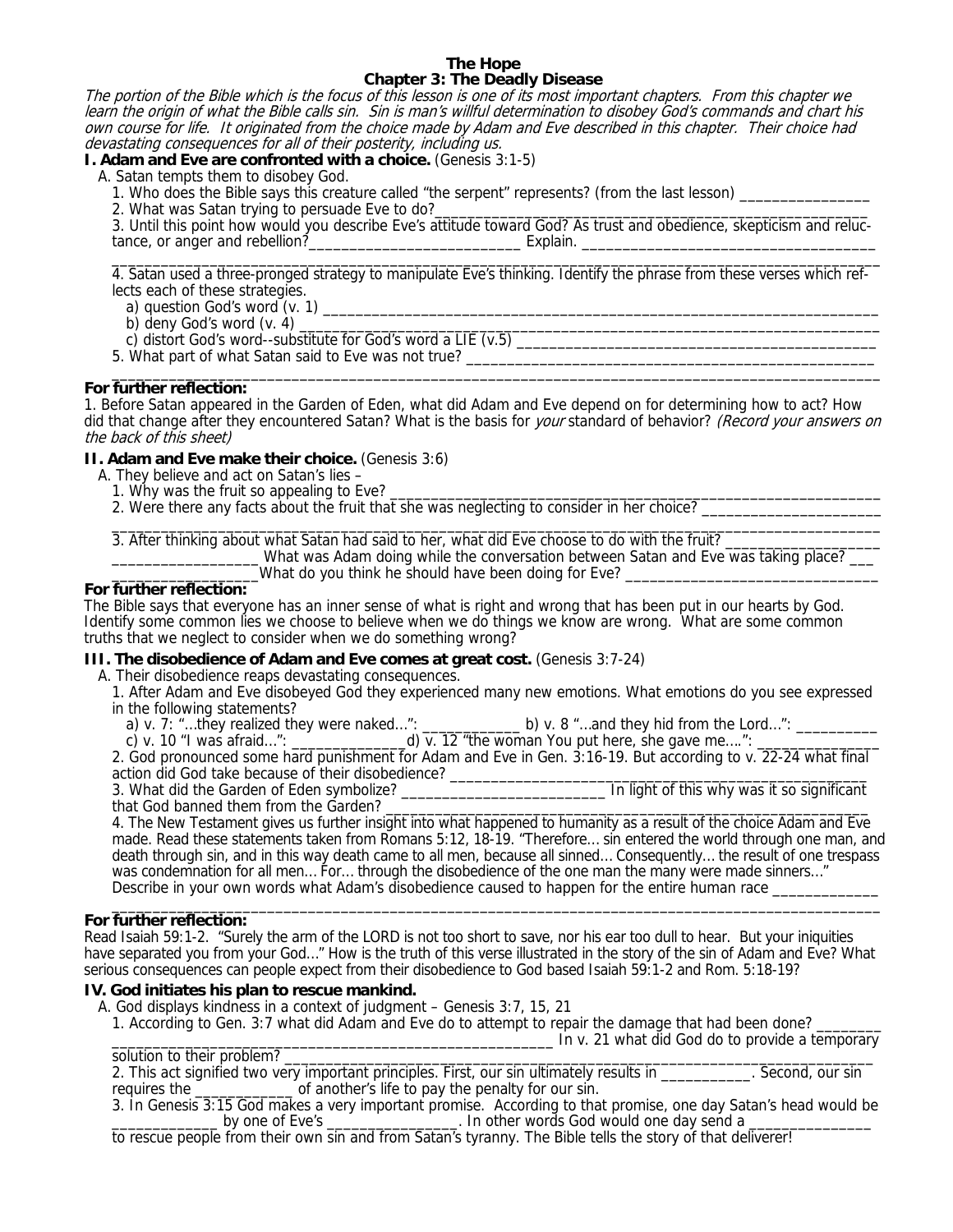# **Scripture Texts for Lesson 3**

# **Genesis 3:1-24**

<sup>1</sup>Now the serpent was more crafty than any of the wild animals the LORD God had made. He said to the woman, "Did God really say, 'You must not eat from any tree in the garden'?" <sup>2</sup>The woman said to the serpent, "We may eat fruit from the trees in the garden, <sup>3</sup> but God did say, 'You must not eat fruit from the tree that is in the middle of the garden, and you must not touch it, or you will die."" <sup>4</sup> 'You will not surely die," the serpent said to the woman. <sup>5</sup> "For God knows that when you eat of it your eyes will be opened, and you will be like God, knowing good and evil."

 $6$  When the woman saw that the fruit of the tree was good for food and pleasing to the eye, and also desirable for gaining wisdom, she took some and ate it. She also gave some to her husband, who was with her, and he ate it.  $7$ Then the eyes of both of them were opened, and they realized they were naked; so they sewed fig leaves together and made coverings for themselves.

<sup>8</sup>Then the man and his wife heard the sound of the LORD God as he was walking in the garden in the cool of the day, and they hid from the LORD God among the trees of the garden. <sup>9</sup> But the LORD God called to the man, "Where are you?" <sup>10</sup>He answered, "I heard you in the garden, and I was afraid because I was naked; so I hid."<sup>11</sup>And he said, "Who told you that you were naked? Have you eaten from the tree that I commanded you not to eat from?" <sup>12</sup>The man said, "The woman you put here with me--she gave me some fruit from the tree, and I ate it."

<sup>13</sup> Then the LORD God said to the woman, "What is this you have done?" The woman said, "The serpent deceived me, and I ate."

<sup>14</sup>So the LORD God said to the serpent, "Because you have done this, "Cursed are you above all the livestock and all the wild animals!You will crawl on your belly and you will eat dust all the days of your life. <sup>15</sup>And I will put enmity between you and the woman,and between your offspring and hers;he will crush your head,and you will strike his heel."

<sup>16</sup>To the woman he said, "I will greatly increase your pains in childbearing;with pain you will give birth to children.Your desire will be for your husband,and he will rule over you."

<sup>17</sup>To Adam he said, "Because you listened to your wife and ate from the tree about which I commanded you, 'You must not eat of it,' cursed is the ground because of you; through painful toil you will eat of it all the days of your life.  $18$ It will produce thorns and thistles for you, and you will eat the plants of the field.<sup>19</sup> By the sweat of your brow you will eat your food until you return to the ground, since from it you were taken; for dust you are and to dust you will return."

 $^{20}$ Adam named his wife Eve, because she would become the mother of all the living.

 $21$ The LORD God made garments of skin for Adam and his wife and clothed them.

 $^{22}$ And the LORD God said, "The man has now become like one of us, knowing good and evil. He must not be allowed to reach out his hand and take also from the tree of life and eat, and live forever." <sup>23</sup> So the LORD God banished him from the Garden of Eden to work the ground from which he had been taken.  $24$  After he drove the man out, he placed on the east side of the Garden of Eden cherubim and a flaming sword flashing back and forth to guard the way to the tree of life.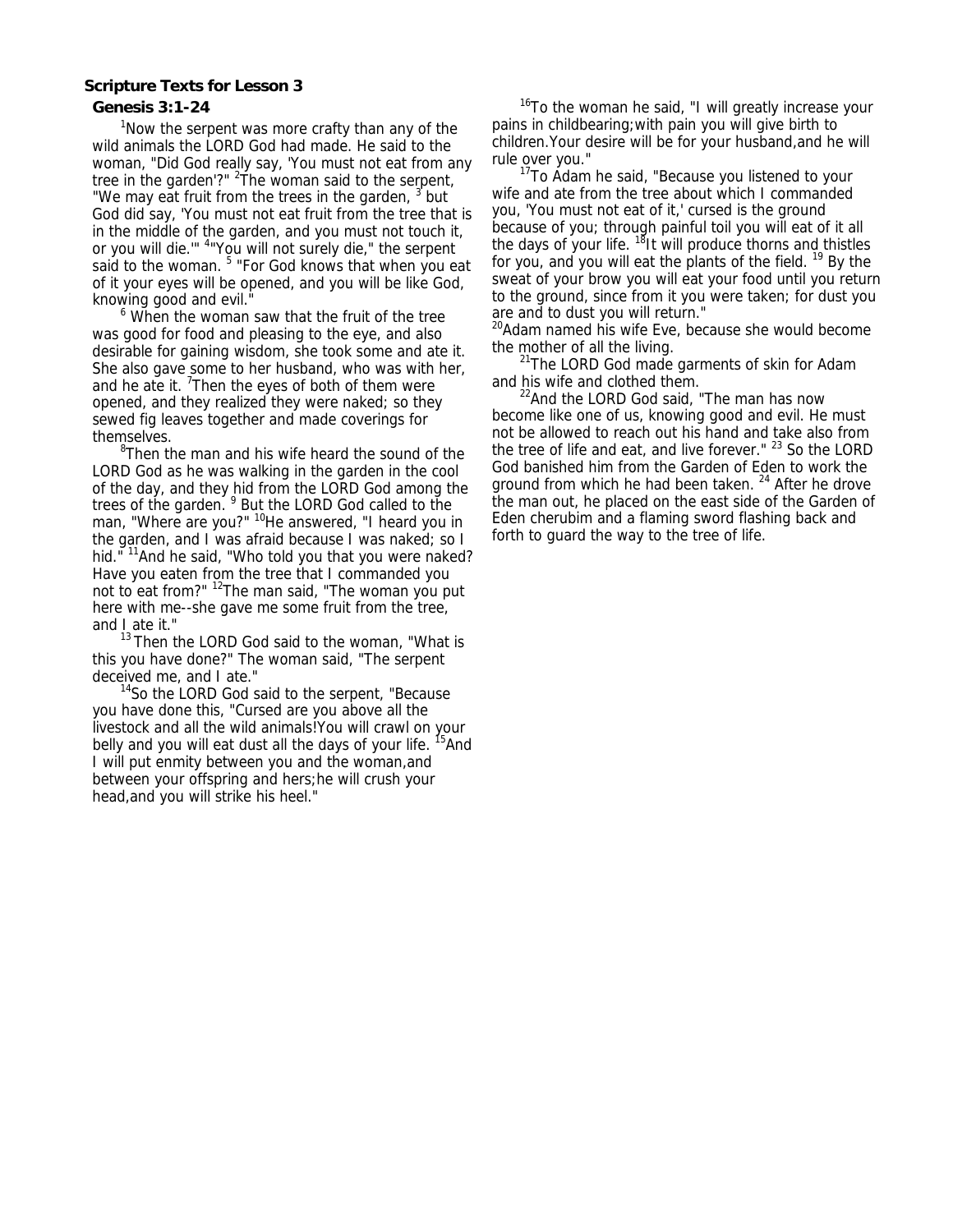#### **The Hope Chapter 4: Prelude to the Promise**

The story of the flood is not unique to the Bible, but what it reveals about the heart of God for mankind, and the lessons it teaches us about faith in God, certainly are. This lesson helps us explore some of these insights.

**I. Mankind goes from bad to worse.** (Genesis 6:5-22)

A. People persist in their rebellion against God. (v. 5-7)

1. According to v. 5, how does God evaluate the moral and spiritual condition of people during this time? \_\_\_\_\_\_\_\_\_

- $\overline{\phantom{a}}$  ,  $\overline{\phantom{a}}$  ,  $\overline{\phantom{a}}$  ,  $\overline{\phantom{a}}$  ,  $\overline{\phantom{a}}$  ,  $\overline{\phantom{a}}$  ,  $\overline{\phantom{a}}$  ,  $\overline{\phantom{a}}$  ,  $\overline{\phantom{a}}$  ,  $\overline{\phantom{a}}$  ,  $\overline{\phantom{a}}$  ,  $\overline{\phantom{a}}$  ,  $\overline{\phantom{a}}$  ,  $\overline{\phantom{a}}$  ,  $\overline{\phantom{a}}$  ,  $\overline{\phantom{a}}$ 2. From v. 11-12 who bears the responsibility for the moral corruption of people?
	- 3. How did God feel about he saw in the behavior of people? (v. 6) \_\_\_\_\_\_\_\_\_\_\_\_\_\_\_\_\_\_\_\_\_\_\_\_\_\_\_\_\_\_\_\_\_\_\_\_\_\_\_
	- 4. What did God determine the solution had to be? (v. 7 and 13) \_\_\_\_\_\_\_\_\_\_\_\_\_\_\_\_\_\_\_\_\_\_\_\_\_\_\_\_\_\_\_\_\_\_\_\_\_\_\_\_\_
	- 5. What was His reason?
	- B. God chooses a deliverer. (v. 8-17)

1. What do you think the text means in v. 8 when it says that "Noah found favor" with God? \_\_\_\_\_\_\_\_\_\_\_\_\_\_\_\_\_\_\_

\_\_\_\_\_\_\_\_\_\_\_\_\_\_\_\_\_\_\_\_\_\_\_\_\_\_\_\_\_\_\_\_\_\_\_\_\_\_\_\_\_\_\_\_\_\_\_\_\_\_\_\_\_\_\_\_Why do you think God showed him such favor?

2. What three words/phrases describe Noah's character? (6:9) \_\_\_\_\_\_\_\_\_\_\_\_\_\_\_\_\_\_\_\_\_\_\_\_\_\_\_\_\_\_\_\_\_\_\_\_\_\_\_\_\_\_\_ \_\_\_\_\_\_\_\_\_\_\_\_\_\_\_\_\_\_\_\_\_\_\_\_\_\_\_\_\_\_\_\_\_ Tell what you think each of these phrases means: \_\_\_\_\_\_\_\_\_\_\_\_\_\_\_\_\_\_\_\_

\_\_\_\_\_\_\_\_\_\_\_\_\_\_\_\_\_\_\_\_\_\_\_\_\_\_\_\_\_\_\_\_\_\_\_\_\_\_\_\_\_\_\_\_\_\_\_\_\_\_\_\_\_\_\_\_\_\_\_\_\_\_\_\_\_\_\_\_\_\_\_\_\_\_\_\_\_\_\_\_\_\_\_\_\_\_\_\_\_\_\_\_\_\_ 3. Read Hebrews 11:7. "By faith Noah, when warned about things not yet seen, in holy fear built an ark to save his family. By his faith he condemned the world and became heir of the righteousness that comes by faith." What explanation does this verse give for Noah's righteous character? \_\_\_\_\_\_\_\_\_\_\_\_\_\_\_\_\_\_\_\_\_\_\_\_\_\_\_\_\_\_\_\_\_\_\_\_\_\_\_\_\_\_\_\_\_\_\_\_\_\_\_\_\_\_\_\_\_\_\_\_\_\_\_\_\_\_\_\_\_\_\_\_\_\_\_\_\_\_\_\_\_\_\_\_\_\_\_\_\_\_\_\_\_\_

\_\_\_\_\_\_\_\_\_\_\_\_\_\_\_\_\_\_\_\_\_\_\_\_\_\_\_\_\_\_\_\_\_\_\_\_\_\_\_\_\_\_\_\_\_\_\_\_\_\_\_\_\_\_\_\_\_\_\_\_\_\_\_\_\_\_\_\_\_\_\_\_\_\_\_\_\_\_\_\_\_\_\_\_\_\_\_\_\_\_\_\_\_\_

D. God acts in grace toward the human race. (v. 18-22) 1. In addition to His decision to bring such sweeping judgment on a rebellious human race, clearly God's desire was to provide for the \_\_\_\_\_\_\_\_\_\_\_\_\_\_\_\_\_\_\_\_\_\_\_ of mankind. How would he accomplish this? \_\_\_\_\_\_\_\_\_\_\_\_\_\_\_\_\_\_\_\_\_\_\_\_\_\_\_\_\_\_\_\_\_\_\_\_\_\_\_\_\_\_\_\_\_\_\_\_\_\_\_\_\_\_\_\_\_\_\_\_\_\_\_\_\_\_\_\_\_\_\_\_\_\_\_\_\_\_\_\_\_\_\_\_\_\_\_\_\_\_\_\_\_

# **For further reflection:**

1. God gave Noah some specific instructions. How thoroughly did he carry them out (v. 22)? What relationship does this commitment on Noah's part have to his faith in God? What does this relationship between faith and action say about the status or vitality of your faith in God? (Record your answers on the back of this sheet)

2. In what specific ways do you think God has shown you His favor? Why do you think He does this?

**II. God gives mankind a fresh start** (Genesis 7:11-24; 8:13-20; 9:1-18)

 A. Noah and his family survive. (Genesis 7:11-24) 1 For how long did the flood waters continue to rise on the earth? (7:17)\_\_\_\_\_\_\_\_\_\_\_\_\_\_\_\_\_\_\_\_ How much of the earth was covered? (v. 19)\_\_\_\_\_\_\_\_\_\_\_\_\_\_\_\_\_\_\_\_\_\_\_\_\_What perished as a result? (v. 21-23) \_\_\_\_\_\_\_\_\_\_\_\_\_\_\_\_\_\_\_\_\_ \_\_\_\_\_\_\_\_\_\_\_\_\_\_\_\_\_\_\_\_\_\_\_\_\_\_\_\_\_\_\_\_ Who survived? \_\_\_\_\_\_\_\_\_\_\_\_\_\_\_\_\_\_\_\_\_\_\_\_\_\_\_\_\_\_\_\_\_\_\_\_\_\_\_\_\_\_\_\_\_\_\_\_\_

B. Noah continues in obedience and faith (Genesis 8:13-20)

1. What signal did Noah wait for before coming out of the ark? (Gen. 8:15-18)

- 3. What qualities of Noah's life would have influenced him to make this decision?
- 4. What did God want the occupants of the ark to do when they left it? (8:17) \_\_\_\_\_\_\_\_\_

 C. God re-establishes His covenant with Noah. (Genesis 9:1-18) 1. After Noah and his family came out of the ark, God pronounces a blessing on Noah. (9:1-3) Identify some differ ences between this blessing and the blessing He gave Adam in Gen 1:28-30? \_\_\_\_\_\_\_\_\_\_\_\_\_\_\_\_\_\_\_\_\_\_\_\_\_\_\_\_\_\_\_

 $\overline{\phantom{a}}$  , and the set of the set of the set of the set of the set of the set of the set of the set of the set of the set of the set of the set of the set of the set of the set of the set of the set of the set of the s 2. What were the instructions that God gave Noah and his family? What were the restrictions He placed on them?

 $\overline{\phantom{a}}$  , and the set of the set of the set of the set of the set of the set of the set of the set of the set of the set of the set of the set of the set of the set of the set of the set of the set of the set of the s

\_\_\_\_\_\_\_\_\_\_\_\_\_\_\_\_\_\_\_\_\_\_\_\_\_\_\_\_\_\_\_\_\_\_\_\_\_\_\_\_\_\_\_\_\_\_\_\_\_\_\_\_\_\_\_\_\_\_\_\_\_\_\_\_\_\_\_\_\_\_\_\_\_\_\_\_\_\_\_\_\_\_\_\_\_\_\_\_\_\_\_\_\_\_

 (9:4-7)\_\_\_\_\_\_\_\_\_\_\_\_\_\_\_\_\_\_\_\_\_\_\_\_\_\_\_\_\_\_\_\_\_\_\_\_\_\_\_\_\_\_\_\_\_\_\_\_\_\_\_\_\_\_\_\_\_\_\_\_\_\_\_\_\_\_\_\_\_\_\_\_\_\_\_\_\_\_\_\_\_\_\_\_\_\_\_\_ How did these differ from those given to Adam in Gen. 2:15-17? \_\_\_\_\_\_\_\_\_\_\_\_\_\_\_\_\_\_\_\_\_\_\_\_\_\_\_\_\_\_\_\_\_\_\_\_\_\_\_\_\_

3. What covenant promise did God make? (v. 11) \_\_\_\_\_\_\_\_\_\_\_\_\_\_\_\_\_\_\_\_\_\_\_\_\_\_\_\_\_\_\_\_\_

 $\frac{1}{2}$  What was the sign of this covenant promise? (v. 12-17)

# **For further reflection:**

What does Noah's life teach us about the importance of our personal obedience to God? How does God respond to us when we respond in faith and obedience to Him?

**For further Study:** The passage of Scripture that describes the building of the tower of Babel and the scattering of people from there all over the earth is found in Genesis 11:1-9. For additional study read this passage and describe the ways in which man's actions here were similar to those of Adam and Eve and the human race as God described it in Noah's time. How are these characteristics similar to what you see in people today?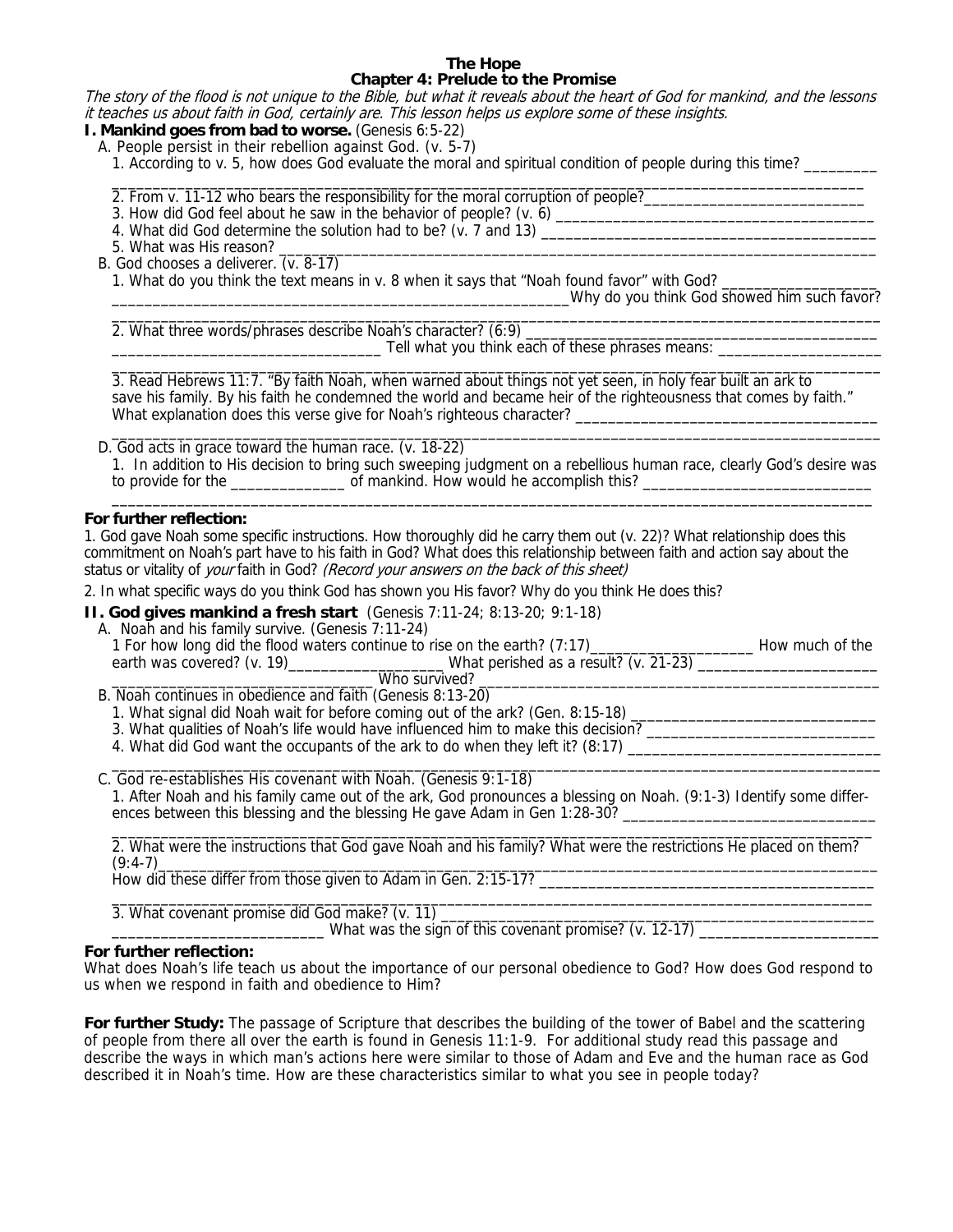# **Scripture Texts for Lesson 4**

# **Gen 6:5-22**

<sup>5</sup>The LORD saw how great man's wickedness on the earth had become, and that every inclination of the thoughts of his heart was only evil all the time. <sup>6</sup> The LORD was grieved that he had made man on the earth, and his heart was filled with pain. <sup>7</sup>So the LORD said, "I will wipe mankind, whom I have created, from the face of the earth--men and animals, and creatures that move along the ground, and birds of the air--for I am grieved that I have made them." <sup>8</sup>But Noah found favor in the eyes of the LORD.

<sup>9</sup>This is the account of Noah: Noah was a righteous man, blameless among the people of his time, and he walked with God. <sup>10</sup>Noah had three sons: Shem, Ham and Japheth.

 $11$  Now the earth was corrupt in God's sight and was full of violence. 12 God saw how corrupt the earth had become, for all the people on earth had corrupted their ways. <sup>13</sup> So God said to Noah, "I am going to put an end to all people, for the earth is filled with violence because of them. I am surely going to destroy both them and the earth.<sup>14</sup> So make yourself an ark of cypress wood; make rooms in it and coat it with pitch inside and out.  $15$  This is how you are to build it: The ark is to be 450 feet long, 75 feet wide and 45 feet high. <sup>16</sup> Make a roof for it and finish the ark to within 18 inches of the top. Put a door in the side of the ark and make lower, middle and upper decks.  $17$  I am going to bring floodwaters on the earth to destroy all life under the heavens, every creature that has the breath of life in it. Everything on earth will perish. <sup>18</sup> But I will establish my covenant with you, and you will enter the ark--you and your sons and your wife and your sons' wives with you. <sup>19</sup> You are to bring into the ark two of all living creatures, male and female, to keep them alive with you.<sup>20</sup> two of every kind of bird, of every kind of animal and of every kind of creature that moves along the ground will come to you to be kept alive.  $21$  You are to take every kind of food that is to be eaten and store it away as food for you and for them."

 $22$  Noah did everything just as God commanded him.

# **Gen 7:11-24**

<sup>11</sup>In the six hundredth year of Noah's life, on the seventeenth day of the second month--on that day all the springs of the great deep burst forth, and the floodgates of the heavens were opened. <sup>12</sup> And rain fell on the earth forty days and forty nights.

<sup>13</sup> On that very day Noah and his sons, Shem, Ham and Japheth, together with his wife and the wives of his three sons, entered the ark.  $14$  They had with them every wild animal according to its kind, all livestock according to their kinds, every creature that moves along the ground according to its kind and every bird according to its kind, everything with wings. <sup>15</sup> Pairs of all creatures that have the breath of life in them came to Noah and entered the ark. <sup>16</sup> The animals going in were male and female of every living thing, as God had commanded Noah. Then the LORD shut him in.

<sup>17</sup>For forty days the flood kept coming on the earth, and as the waters increased they lifted the ark high above the earth. <sup>18</sup>The waters rose and increased greatly on the earth, and the ark floated on the surface of the water. <sup>19</sup>They rose greatly on the earth, and all the high mountains under the entire heavens were covered. <sup>20</sup>The waters rose and covered the mountains to a depth of more than twenty feet.  $21$  Every living thing that moved on the earth perished--birds, livestock, wild animals, all the creatures that swarm over the

earth, and all mankind. <sup>22</sup>Everything on dry land that had the breath of life in its nostrils died. <sup>23</sup>Every living thing on the face of the earth was wiped out; men and animals and the creatures that move along the ground and the birds of the air were wiped from the earth. Only Noah was left, and those with him in the ark.  $24$  The waters flooded the earth for a hundred and fifty days.

# **Gen 8:13-20**

<sup>13</sup>By the first day of the first month of Noah's six hundred and first year, the water had dried up from the earth. Noah then removed the covering from the ark and saw that the surface of the ground was dry.  $14$ By the twenty-seventh day of the second month the earth was completely dry. <sup>15</sup>Then God said to Noah, <sup>16</sup>"Come out of the ark, you and your wife and your sons and their wives.  $17B$  Bring out every kind of living creature that is with you--the birds, the animals, and all the creatures that move along the ground--so they can multiply on the earth and be fruitful and increase in number upon it." <sup>18</sup>So Noah came out, together with his sons and his wife and his sons' wives. <sup>19</sup>All the animals and all the creatures that move along the ground and all the birds- everything that moves on the earth--came out of the ark, one kind after another. 20Then Noah built an altar to the LORD and, taking some of all the clean animals and clean birds, he sacrificed burnt offerings on it.

## **Genesis 9:1-19**

<sup>1</sup>Then God blessed Noah and his sons, saying to them, "Be fruitful and increase in number and fill the earth. <sup>2</sup>The fear and dread of you will fall upon all the beasts of the earth and all the birds of the air, upon every creature that moves along the ground, and upon all the fish of the sea; they are given into your hands. <sup>3</sup> Everything that lives and moves will be food for you. Just as I gave you the green plants, I now give you everything. <sup>4</sup>But you must not eat meat that has its lifeblood still in it. <sup>5</sup>And for your lifeblood I will surely demand an accounting. I will demand an accounting from every animal. And from each man, too, I will demand an accounting for the life of his fellow man. <sup>6</sup>Whoever sheds the blood of man, by man shall his blood be shed for in the image of God has God made man. <sup>7</sup>As for you, be fruitful and increase in number; multiply on the earth and increase upon it."

 $8^8$ Then God said to Noah and to his sons with him:  $9$  "I now establish my covenant with you and with your descendants after you <sup>10</sup> and with every living creature that was with you--the birds, the livestock and all the wild animals, all those that came out of the ark with you--every living creature on earth.<sup>11</sup> I establish my covenant with you: Never again will all life be cut off by the waters of a flood; never again will there be a flood to destroy the earth."

 $12$ And God said, "This is the sign of the covenant I am making between me and you and every living creature with you, a covenant for all generations to come: <sup>13</sup>I have set my rainbow in the clouds, and it will be the sign of the covenant between me and the earth. <sup>14</sup>Whenever I bring clouds over the earth and the rainbow appears in the clouds,  $15$  will remember my covenant between me and you and all living creatures of every kind. Never again will the waters become a flood to destroy all life. <sup>16</sup>Whenever the rainbow appears in the clouds, I will see it and remember the everlasting covenant between God and all living creatures of every kind on the earth."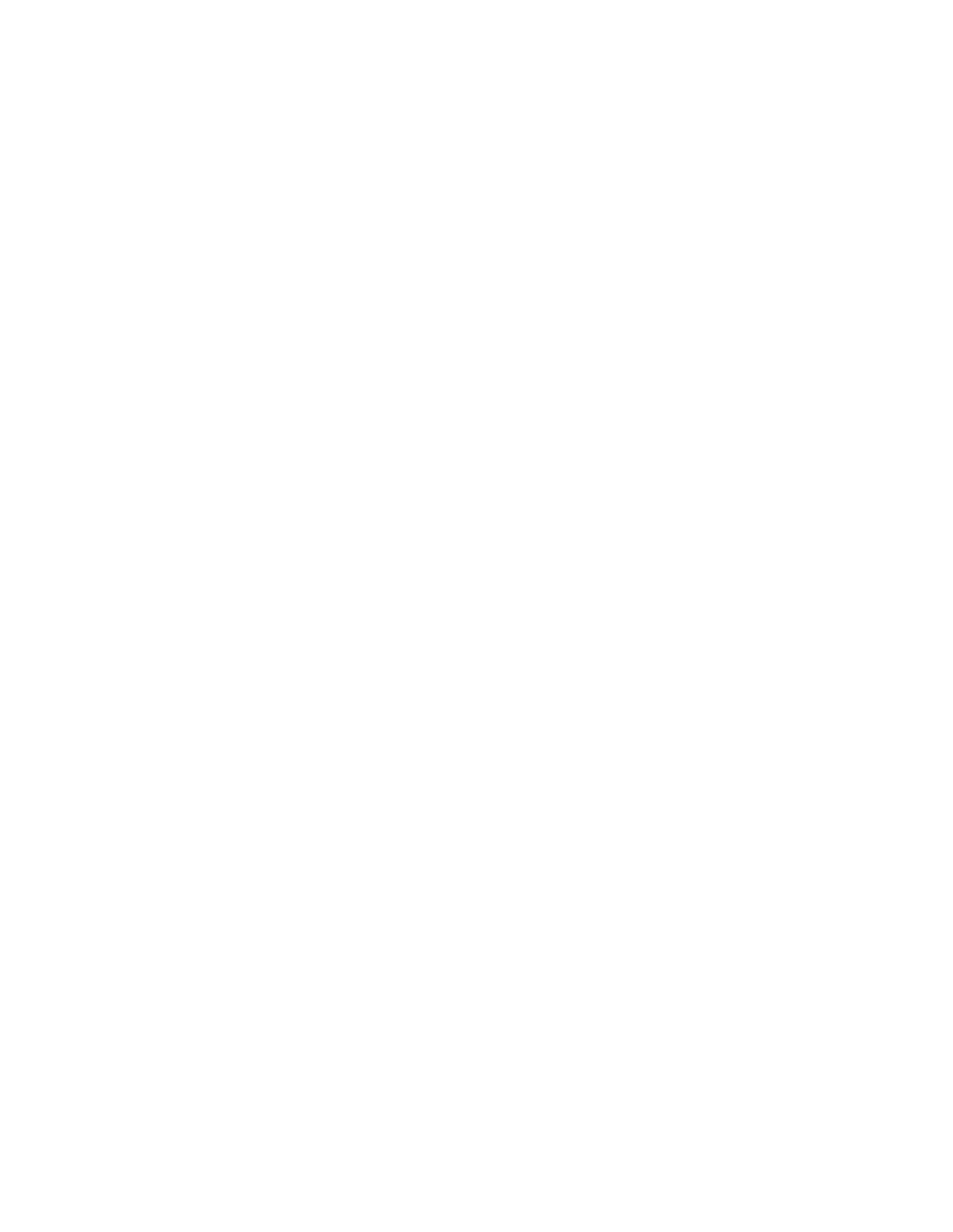#### **The Hope Chapter 5: Blessed to Be a Blessing Genesis 12, 16, 17, 21**

Abraham is a key figure in the Bible's story of God's plan to send a deliverer to save mankind from the penalty and power of sin. He is not only the father of the nation of Israel, but because of his faith in God and in God's plan, he is also recognized as the father of all who place their faith in Jesus Christ, God's promised deliverer. This lesson introduces us to this important character. It aims to help us better understand his role in God's plan and learn from his example of faith. **I. God Calls Abram.** (Genesis 12:1-9; Gen. 15:1-6) A. God calls Abram to an unknown land. (Genesis 12:1-9) 1. What did God ask Abram to do in v. 1? 2. What promises did God make to Abraham in vv. 2-3? He said: I will \_\_\_\_\_\_\_\_\_\_\_\_  $\blacksquare$  I will  $\blacksquare$  and through you all \_\_\_\_\_\_\_\_\_\_\_\_\_\_\_\_\_\_\_\_\_\_\_\_\_\_\_\_\_\_\_\_\_\_\_\_\_\_\_\_\_\_\_\_\_\_\_\_\_\_\_\_\_\_\_\_\_\_\_\_\_\_\_\_\_\_\_\_\_\_\_\_\_\_\_. 3. What did Abram do in response to God's command and promise? (v. 4) \_\_\_\_\_\_\_\_\_\_ circumstances in Abraham's life that might have made it difficult for him to act on his faith in God's promise? (v. 4)  $\overline{\phantom{a}}$  ,  $\overline{\phantom{a}}$  ,  $\overline{\phantom{a}}$  ,  $\overline{\phantom{a}}$  ,  $\overline{\phantom{a}}$  ,  $\overline{\phantom{a}}$  ,  $\overline{\phantom{a}}$  ,  $\overline{\phantom{a}}$  ,  $\overline{\phantom{a}}$  ,  $\overline{\phantom{a}}$  ,  $\overline{\phantom{a}}$  ,  $\overline{\phantom{a}}$  ,  $\overline{\phantom{a}}$  ,  $\overline{\phantom{a}}$  ,  $\overline{\phantom{a}}$  ,  $\overline{\phantom{a}}$  B. God promises Abram a son. (Gen. 15:1-6) 1. What was Abram afraid of in Genesis 15:3? 2. What was God's response to Abram (v.4) and how was Abram convinced that God was right (v.5)  $\_$  ,  $\_$  ,  $\_$  ,  $\_$  ,  $\_$  ,  $\_$  ,  $\_$  ,  $\_$  ,  $\_$  ,  $\_$  ,  $\_$  ,  $\_$  ,  $\_$  ,  $\_$  ,  $\_$  ,  $\_$  ,  $\_$  ,  $\_$  ,  $\_$  ,  $\_$  ,  $\_$  ,  $\_$  ,  $\_$  ,  $\_$  ,  $\_$  ,  $\_$  ,  $\_$  ,  $\_$  ,  $\_$  ,  $\_$  ,  $\_$  ,  $\_$  ,  $\_$  ,  $\_$  ,  $\_$  ,  $\_$  ,  $\_$  , 3. Give a simple definition of each of the following key words in verse 6: a. believed: \_\_\_\_\_\_\_\_\_\_\_\_\_\_\_\_\_\_\_\_\_\_\_\_\_\_\_\_\_\_\_\_\_\_\_\_\_\_\_\_\_\_\_\_\_\_\_\_\_\_\_\_\_\_\_\_\_\_\_\_\_\_\_\_\_\_\_\_\_\_\_\_\_\_\_\_\_\_\_\_ b. credited to: c. righteousness: \_\_\_\_\_\_\_\_\_\_\_\_\_\_\_\_\_\_\_\_\_\_\_\_\_\_\_\_\_\_\_\_\_\_\_\_\_\_\_\_\_\_\_\_\_\_\_\_\_\_\_\_\_\_\_\_\_\_\_\_\_\_\_\_\_\_\_\_\_\_\_\_\_\_\_\_ 4. What do you think this statement in v. 6 means? Why do you think it is a significant statement? \_\_\_\_\_\_\_\_\_\_\_  $\mathcal{L}_\text{max} = \frac{1}{2} \sum_{i=1}^{n} \frac{1}{2} \sum_{i=1}^{n} \frac{1}{2} \sum_{i=1}^{n} \frac{1}{2} \sum_{i=1}^{n} \frac{1}{2} \sum_{i=1}^{n} \frac{1}{2} \sum_{i=1}^{n} \frac{1}{2} \sum_{i=1}^{n} \frac{1}{2} \sum_{i=1}^{n} \frac{1}{2} \sum_{i=1}^{n} \frac{1}{2} \sum_{i=1}^{n} \frac{1}{2} \sum_{i=1}^{n} \frac{1}{2} \sum_{i=1}^{n} \frac{1$ **III. Abram has a son—birth of Ishmael—son of Hagar.** (Gen. 16:1-12, 15-16) A. Abram takes matters into his own hands. (Genesis 16:1-4) 1. How long had it been since God had given his promise to Abraham? (v. 3) \_\_\_\_\_\_\_\_\_\_\_\_ Describe the plan Sarai proposed to Abram. \_\_\_\_\_\_\_\_\_\_\_\_\_\_\_\_\_\_\_\_\_\_\_\_\_\_\_\_\_\_\_\_\_\_\_\_\_\_\_\_\_\_\_\_\_\_\_\_\_\_\_\_\_\_\_\_\_\_\_\_\_\_\_\_\_\_\_\_\_\_\_\_\_\_\_\_\_ 2. Do you think this plan was inspired by faith in God or not? Why? \_\_\_\_\_\_\_\_\_\_\_\_\_\_\_\_\_\_\_\_\_\_\_\_\_\_\_\_\_\_\_\_\_\_\_\_\_\_\_  $\frac{1}{2}$  ,  $\frac{1}{2}$  ,  $\frac{1}{2}$  ,  $\frac{1}{2}$  ,  $\frac{1}{2}$  ,  $\frac{1}{2}$  ,  $\frac{1}{2}$  ,  $\frac{1}{2}$  ,  $\frac{1}{2}$  ,  $\frac{1}{2}$  ,  $\frac{1}{2}$  ,  $\frac{1}{2}$  ,  $\frac{1}{2}$  ,  $\frac{1}{2}$  ,  $\frac{1}{2}$  ,  $\frac{1}{2}$  ,  $\frac{1}{2}$  ,  $\frac{1}{2}$  ,  $\frac{1$ 3. Why do you think Abram agreed to Sarai's proposal? Had Abram been acting in faith, how would he have responded to Sarai's suggestion?  $\overline{\phantom{a}}$  ,  $\overline{\phantom{a}}$  ,  $\overline{\phantom{a}}$  ,  $\overline{\phantom{a}}$  ,  $\overline{\phantom{a}}$  ,  $\overline{\phantom{a}}$  ,  $\overline{\phantom{a}}$  ,  $\overline{\phantom{a}}$  ,  $\overline{\phantom{a}}$  ,  $\overline{\phantom{a}}$  ,  $\overline{\phantom{a}}$  ,  $\overline{\phantom{a}}$  ,  $\overline{\phantom{a}}$  ,  $\overline{\phantom{a}}$  ,  $\overline{\phantom{a}}$  ,  $\overline{\phantom{a}}$  B. There were consequences to Abram's action. 1. What were they? (16:4-6)  $(16:9-12)$  \_\_\_\_\_\_\_\_\_\_\_\_\_\_\_\_\_\_\_\_\_\_\_\_\_\_\_\_\_\_\_\_\_\_\_\_\_\_\_\_\_\_\_\_\_\_\_\_\_\_\_\_\_\_\_\_\_\_\_\_\_\_\_\_\_\_\_\_\_\_\_\_\_\_\_\_\_\_\_\_\_\_\_\_\_\_\_\_\_\_\_\_\_\_ 2. How does Abram's fateful decision still affect the world today? \_\_\_\_\_\_\_\_\_\_\_\_\_\_\_\_\_\_\_\_\_\_\_\_\_\_\_\_\_\_\_\_\_\_\_\_\_\_\_ **IV. Abraham has a second son—birth of Isaac –"son of God's promise"** (Gen. 17:1-2, 15-23; 21:1-10) A. God repeats His covenant with Abraham (Gen. 17:1-2, 15-23) 1.In v. 2 God says. "I will establish my covenant between Me and you and I will multiply you exceedingly." How did God say He would fulfill this promise to Abraham? \_\_\_\_\_\_\_\_\_\_\_\_\_\_\_\_\_\_\_\_\_\_\_\_\_\_\_\_\_\_ 2. What did Abraham request instead (v. 18)? \_\_\_\_\_\_\_\_\_\_\_\_\_\_\_\_\_\_\_\_\_\_\_\_\_\_\_\_\_\_\_\_\_\_\_ What was God's response (v. 19-21)? \_\_\_\_\_\_\_\_\_\_\_\_\_\_\_\_\_\_\_\_\_\_\_\_\_\_\_\_\_\_\_\_\_\_\_\_\_\_\_\_\_\_\_\_\_\_\_\_\_\_\_\_\_\_\_\_\_\_\_\_\_\_\_ B. God fulfills His promise (Genesis 21:1-14). 1. How did God fulfill His promise to Abraham? \_\_\_\_\_\_\_\_\_\_\_\_\_\_\_\_\_\_\_\_\_\_\_\_\_\_\_\_\_\_How did Sarah and Abraham respond?\_\_\_\_\_\_\_\_\_\_\_\_\_\_\_\_\_\_\_\_\_\_\_\_\_\_\_\_\_\_\_\_\_\_\_\_\_\_\_\_\_\_\_\_\_\_\_\_\_\_\_\_\_\_\_\_\_\_\_\_\_\_\_\_\_\_\_\_\_\_\_\_\_\_\_\_\_\_\_\_\_\_\_\_\_\_

## **For further reflection:**

1. Read Hebrews 11:8-10. "By faith Abraham, when called to go to a place he would later receive as his inheritance, obeyed and went, even though he did not know where he was going. By faith he made his home in the promised land like a stranger in a foreign country… For he was looking forward to the city with foundations, whose architect and builder is God." Explain what it means to have faith as seen in the life of Abram. What are some obstacles to faith for us today?

2. The statement in Genesis 15:6 became a cornerstone of Christian teaching as explained in the New Testament by the apostle Paul. Read Romans 4:1-5 and 4:18-5:1. According to what Paul says in these verses, how does the statement God made about Abram in Gen. 15:6 relate to the faith of someone who chooses to follow Jesus? What happened to Jesus and why is it significant for the faith of his followers? (Romans 4:25-5:1)

3. Sometimes, like Abram, we get easily discouraged when our prayers are not answered immediately. What lessons can we learn from Abraham's experience that can help us overcome such discouragement?

4. Abram's experience in this incident that became a crisis provides some life lessons for us. In your own life, why do you think it would be important for you to pray and seek God's wisdom *before* making a decision?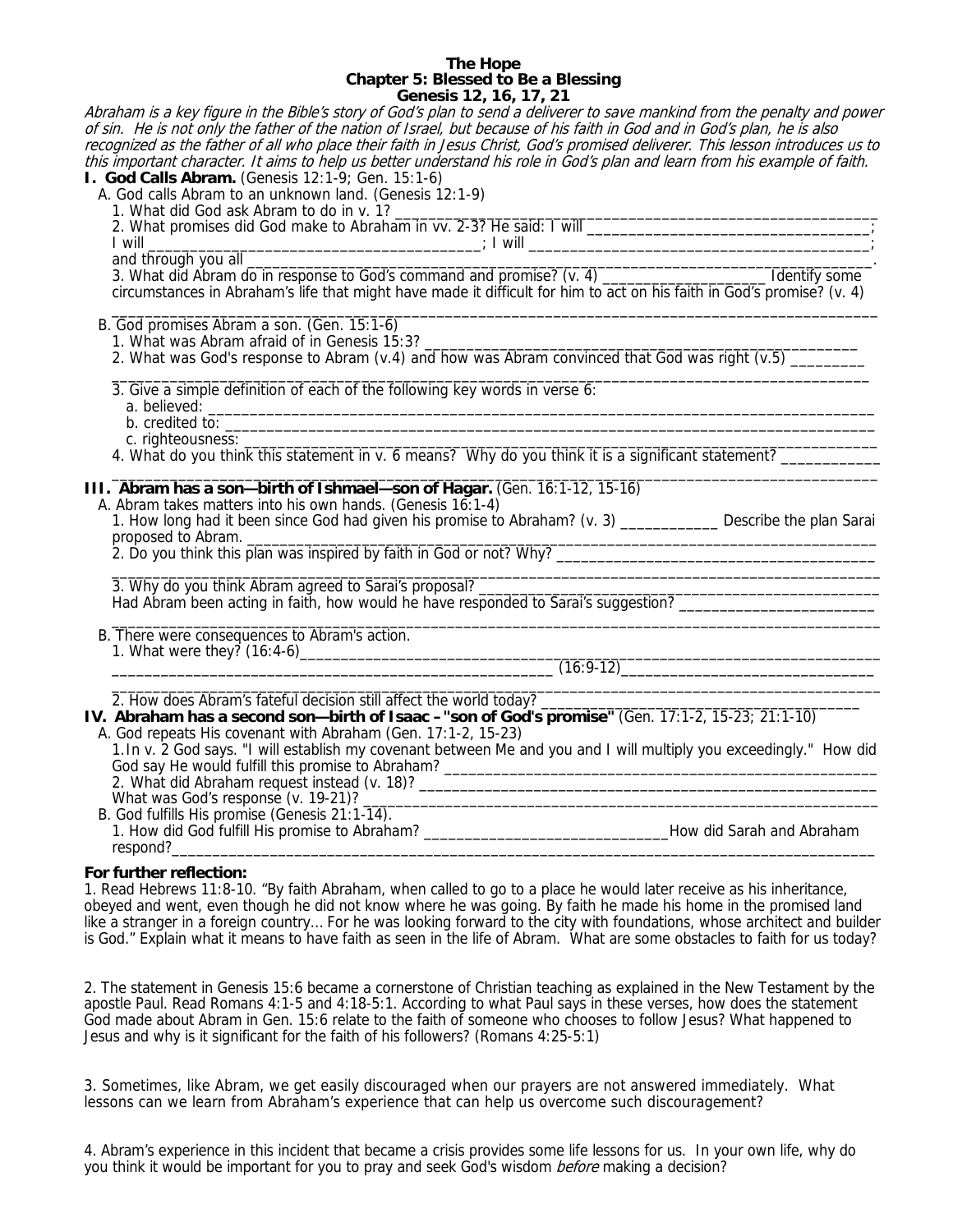## **Gen 12:1-7**

<sup>1</sup>The LORD had said to Abram, "Leave your country, your people and your father's household and go to the land I will show you.

 $2$ "I will make you into a great nation and I will bless you; I will make your name great, and you will be a blessing. <sup>3</sup> I will bless those who bless you, and whoever curses you I will curse; and all peoples on earth will be blessed through you."

4 So Abram left, as the LORD had told him; and Lot went with him. Abram was seventy-five years old when he set out from Haran. <sup>5</sup> He took his wife Sarai, his nephew Lot, all the possessions they had accumulated and the people they had acquired in Haran, and they set out for the land of Canaan, and they arrived there.

Abram traveled through the land as far as the site of the great tree of Moreh at Shechem. At that time the Canaanites were in the land.  $7$  The LORD appeared to Abram and said, "To your offspring I will give this land." So he built an altar there to the LORD, who had appeared to him.

## **Genesis 15:1-6**

<sup>1</sup> After this, the word of the LORD came to Abram in a vision: "Do not be afraid, Abram. I am your shield, your very great reward." <sup>2</sup> But Abram said, "O Sovereign LORD, what can you give me since I remain childless and the one who will inherit my estate is Eliezer of Damascus?" <sup>3</sup> And Abram said, "You have given me no children; so a servant in my household will be my heir."

<sup>4</sup> Then the word of the LORD came to him: "This man will not be your heir, but a son coming from your own body will be your heir." <sup>5</sup> He took him outside and said, "Look up at the heavens and count the stars--if indeed you can count them." Then he said to him, "So shall your offspring be."

 Abram believed the LORD, and he credited it to him as righteousness.

# **Gen 16:1-12, 15-16**  1

 Now Sarai, Abram's wife, had borne him no children. But she had an Egyptian maidservant named Hagar;  $^2$  so she said to Abram, "The LORD has kept me from having children. Go, sleep with my maidservant; perhaps I can build a family through her." Abram agreed to what Sarai said.<sup>3</sup> So after Abram had been living in Canaan ten years, Sarai his wife took her Egyptian maidservant Hagar and gave her to her husband to be his wife.  $4$  He slept with Hagar, and she conceived. When she knew she was pregnant, she began to despise her mistress.<sup>5</sup> Then Sarai said to Abram, "You are responsible for the wrong I am suffering. I put my servant in your arms, and now that she knows she is pregnant, she despises me. May the LORD judge between you and me." <sup>6</sup> "Your servant is in your hands," Abram said. "Do with her whatever you think best." Then Sarai mistreated Hagar; so she fled from her.

 $<sup>7</sup>$  The angel of the LORD found Hagar near a spring in the</sup> desert; it was the spring that is beside the road to Shur. And he said, "Hagar, servant of Sarai, where have you come from, and where are you going?" "I'm running away from my mistress Sarai," she answered. <sup>9</sup> Then the angel of the LORD told her, "Go back to your mistress and submit to her." <sup>10</sup> The angel added, "I will so increase your descendants that

they will be too numerous to count."<br><sup>11</sup> The angel of the LORD also said to her: "You are now with child and you will have a son. You shall name him Ishmael, for the LORD has heard of your misery. 12 He will be a wild donkey of a man; his hand will be against everyone and everyone's hand against him, and he will live in hostility

toward all his brothers."

<sup>15</sup>So Hagar bore Abram a son, and Abram gave the name Ishmael to the son she had borne. <sup>16</sup>Abram was eighty-six years old when Hagar bore him Ishmael.

#### **Gen 17:1-2, 15-23**

<sup>1</sup> When Abram was ninety-nine years old, the LORD appeared to him and said, "I am God Almighty; walk before me and be blameless.  $2$  I will confirm my covenant between

me and you and will greatly increase your numbers." 15 God also said to Abraham, "As for Sarai your wife, you are no longer to call her Sarai; her name will be Sarah. 16 I will bless her and will surely give you a son by her. I will bless her so that she will be the mother of nations; kings of peoples will come from her." 17 Abraham fell facedown; he laughed and said to himself, "Will a son be born to a man a hundred years old? Will Sarah bear a child at the age of ninety?"<sup>18</sup> And Abraham said to God, "If only Ishmael might

live under your blessing!" 19 Then God said, "Yes, but your wife Sarah will bear you a son, and you will call him Isaac. I will establish my covenant with him as an everlasting covenant for his descendants after him. 20 And as for Ishmael, I have heard you: I will surely bless him; I will make him fruitful and will greatly increase his numbers. He will be the father of twelve rulers, and I will make him into a great nation.  $21$  But my covenant I will establish with Isaac, whom Sarah will bear to you by this time next year." <sup>22</sup> When he had finished speaking with Abraham, God went up from him.  $23$  On that very day Abraham took his son Ishmael and all those born in his household or bought with his money, every male in his household, and circumcised them, as God told him.

# **Gen 21:1-14**

<sup>1</sup> Now the LORD was gracious to Sarah as he had said, and the LORD did for Sarah what he had promised.  $2$  Sarah became pregnant and bore a son to Abraham in his old age, at the very time God had promised him.  $3$  Abraham gave the name Isaac to the son Sarah bore him. <sup>4</sup> When his son Isaac was eight days old, Abraham circumcised him, as God commanded him. <sup>5</sup> Abraham was a hundred years old when his son Isaac was born to him.

<sup>6</sup> Sarah said, "God has brought me laughter, and everyone who hears about this will laugh with me.<sup>"7</sup> And she added, "Who would have said to Abraham that Sarah would nurse children? Yet I have borne him a son in his old age." <sup>8</sup> The child grew and was weaned, and on the day Isaac was weaned Abraham held a great feast.

<sup>9</sup> But Sarah saw that the son whom Hagar the Egyptian had borne to Abraham was mocking, <sup>10</sup> and she said to Abraham, "Get rid of that slave woman and her son, for that slave woman's son will never share in the inheritance with my son Isaac." <sup>11</sup> The matter distressed Abraham greatly because it concerned his son. 12 But God said to him, "Do not be so distressed about the boy and your maidservant. Listen to whatever Sarah tells you, because it is through Isaac that your offspring will be reckoned. <sup>13</sup> I will make the son of the

maidservant into a nation also, because he is your offspring."<br><sup>14</sup> Early the next morning Abraham took some food and a skin of water and gave them to Hagar. He set them on her shoulders and then sent her off with the boy. She went on her way and wandered in the desert of Beersheba.

Note: Have someone in the group look up and read Romans 4:1-5 and Romans 4:18-5:1 when you get to question 2 in the "For further reflection" section.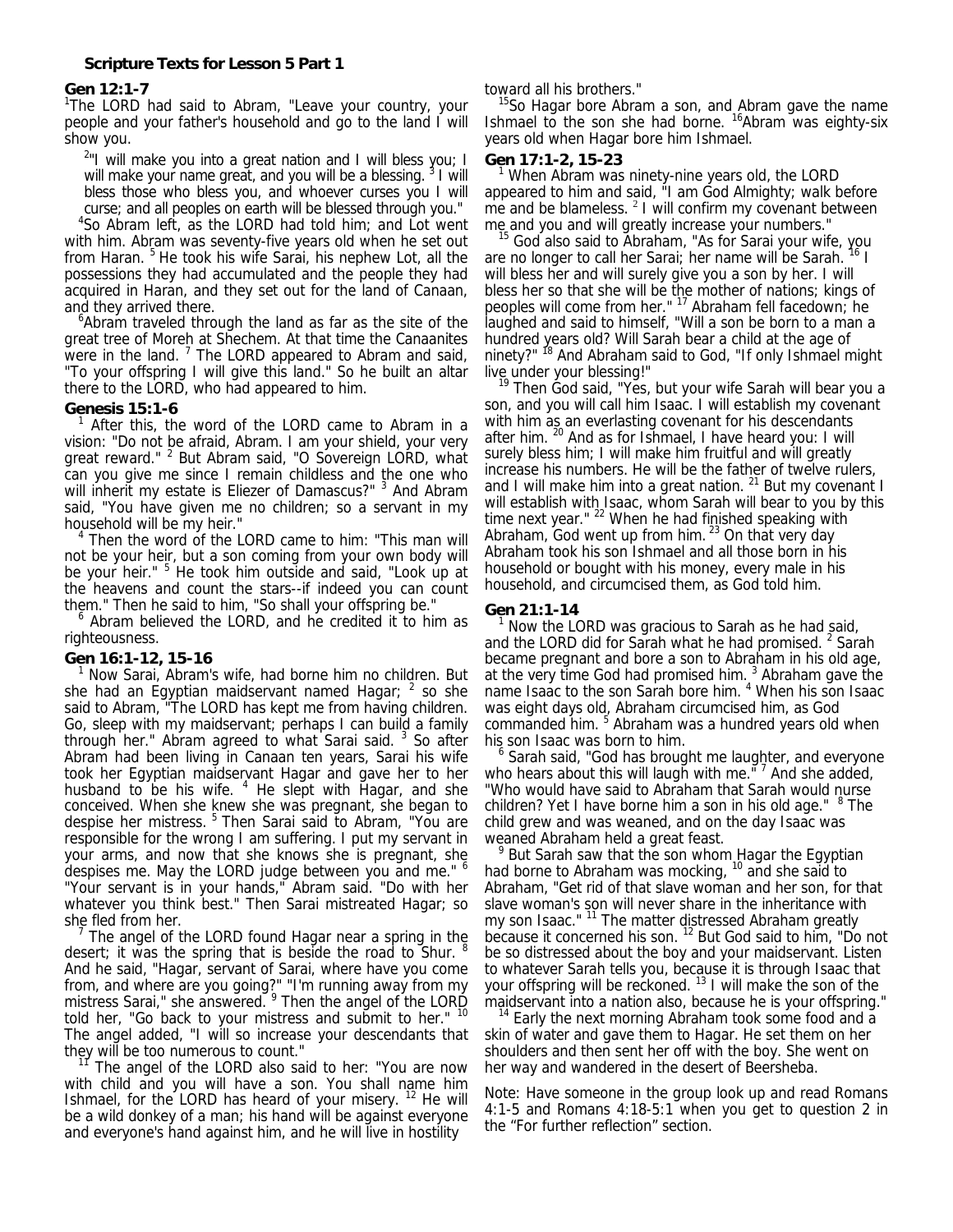#### **The Hope Chapter 5: Blessed to Be a Blessing-Part 2 Genesis 22**

In the last lesson we were introduced to Abraham, whom the Bible refers to as the father of the nation of Israel, and as the father of all who place their faith in Jesus Christ, God's promised deliverer. We learned how God began to fulfill his promise to Abraham by giving him a son. In this lesson we learn about how God provided Abraham with both a crucial object lesson for faith, and at the same time, a vivid portrayal of His plan to provide a Deliver for mankind.

# **I. The Testing of Faith** (Genesis 22:1-4)

A. Abraham's faith is severely tested

1. According to v. 1-2. What did God ask Abraham to do?

Based on what these verses say, explain why you think this test of Abraham's faith was especially severe.

#### **For further reflection:**

1. Why do you think God would ask Abraham to make such a sacrifice? What do you love most in life? Would God be justified in asking you to "sacrifice" or give up what is precious to you to prove your faith in Him? Why or why not?

 $\overline{\phantom{a}}$  ,  $\overline{\phantom{a}}$  ,  $\overline{\phantom{a}}$  ,  $\overline{\phantom{a}}$  ,  $\overline{\phantom{a}}$  ,  $\overline{\phantom{a}}$  ,  $\overline{\phantom{a}}$  ,  $\overline{\phantom{a}}$  ,  $\overline{\phantom{a}}$  ,  $\overline{\phantom{a}}$  ,  $\overline{\phantom{a}}$  ,  $\overline{\phantom{a}}$  ,  $\overline{\phantom{a}}$  ,  $\overline{\phantom{a}}$  ,  $\overline{\phantom{a}}$  ,  $\overline{\phantom{a}}$ 

## **II. The Power of Faith** (Genesis 22:3-12; Romans 4:18-25)

- A. Abraham's faith takes action.
	- 1. What does Abraham do in response to God's command?
	- 2. What does this tell you about his trust in God?
	- 3. Read Gen. 22:5-8 again and identify the ways Abraham demonstrated this trust in God:

 $\frac{1}{2}$  ,  $\frac{1}{2}$  ,  $\frac{1}{2}$  ,  $\frac{1}{2}$  ,  $\frac{1}{2}$  ,  $\frac{1}{2}$  ,  $\frac{1}{2}$  ,  $\frac{1}{2}$  ,  $\frac{1}{2}$  ,  $\frac{1}{2}$  ,  $\frac{1}{2}$  ,  $\frac{1}{2}$  ,  $\frac{1}{2}$  ,  $\frac{1}{2}$  ,  $\frac{1}{2}$  ,  $\frac{1}{2}$  ,  $\frac{1}{2}$  ,  $\frac{1}{2}$  ,  $\frac{1$ 4.What do you think Isaac was thinking after his father told him that God would provide the lamb for the sacrifice?  $\_$  ,  $\_$  ,  $\_$  ,  $\_$  ,  $\_$  ,  $\_$  ,  $\_$  ,  $\_$  ,  $\_$  ,  $\_$  ,  $\_$  ,  $\_$  ,  $\_$  ,  $\_$  ,  $\_$  ,  $\_$  ,  $\_$  ,  $\_$  ,  $\_$  ,  $\_$  ,  $\_$  ,  $\_$  ,  $\_$  ,  $\_$  ,  $\_$  ,  $\_$  ,  $\_$  ,  $\_$  ,  $\_$  ,  $\_$  ,  $\_$  ,  $\_$  ,  $\_$  ,  $\_$  ,  $\_$  ,  $\_$  ,  $\_$  ,

5. How do you think this changed after Abraham bound him and laid him on the altar?

 $\overline{\phantom{a}}$  ,  $\overline{\phantom{a}}$  ,  $\overline{\phantom{a}}$  ,  $\overline{\phantom{a}}$  ,  $\overline{\phantom{a}}$  ,  $\overline{\phantom{a}}$  ,  $\overline{\phantom{a}}$  ,  $\overline{\phantom{a}}$  ,  $\overline{\phantom{a}}$  ,  $\overline{\phantom{a}}$  ,  $\overline{\phantom{a}}$  ,  $\overline{\phantom{a}}$  ,  $\overline{\phantom{a}}$  ,  $\overline{\phantom{a}}$  ,  $\overline{\phantom{a}}$  ,  $\overline{\phantom{a}}$ 6. How did Isaac demonstrate his faith?

#### **III. The Object of Faith: "The Lord Will Provide."** (Genesis 22:13-19)

- A. God provides a sacrificial ram.
	- 1. What took Isaac's place on the altar? \_\_\_\_\_\_\_\_\_\_\_\_\_\_\_ Where did it come from? \_\_\_\_\_\_\_\_\_\_\_\_\_\_\_\_\_\_\_\_\_\_
	- 2. Because of God's provision what did Abraham call that place?
- What saying resulted from this experience? \_\_\_\_\_\_\_\_\_\_\_\_\_\_\_\_\_\_\_\_\_\_\_\_\_\_\_\_\_\_\_\_\_\_\_\_\_\_\_\_\_\_\_\_\_\_\_\_\_\_\_\_\_\_\_\_
- 3. What did God promise Abraham in response to Abraham's act of faith? \_\_\_\_\_\_\_\_\_\_\_\_\_\_\_\_\_\_\_\_\_\_\_\_\_\_\_\_\_\_\_\_

#### **For further reflection:**

1. Because of man's disobedience, sin became a deadly disease we all have. What does Romans 3:23 tell us?

2. According to Romans 6:23 what do we deserve because of our sin? Does God offer an alternative to death for all who have sinned? What is it?

 $\overline{\phantom{a}}$  ,  $\overline{\phantom{a}}$  ,  $\overline{\phantom{a}}$  ,  $\overline{\phantom{a}}$  ,  $\overline{\phantom{a}}$  ,  $\overline{\phantom{a}}$  ,  $\overline{\phantom{a}}$  ,  $\overline{\phantom{a}}$  ,  $\overline{\phantom{a}}$  ,  $\overline{\phantom{a}}$  ,  $\overline{\phantom{a}}$  ,  $\overline{\phantom{a}}$  ,  $\overline{\phantom{a}}$  ,  $\overline{\phantom{a}}$  ,  $\overline{\phantom{a}}$  ,  $\overline{\phantom{a}}$ 

3. According to John 3:16 how did God provide a way to escape the penalty for sin and receive what he has offered? Who is God's son? What does God promise you if you put your trust in His son?

4. The ram died in Isaac's place. Whom did God send to die in our place because of our sin (John1:29, Romans 5:6-8, 1 Peter 2:24)?

5. Read Romans 10:9. How do we receive God's provision for our greatest need (which is, the forgiveness of our sin by God)?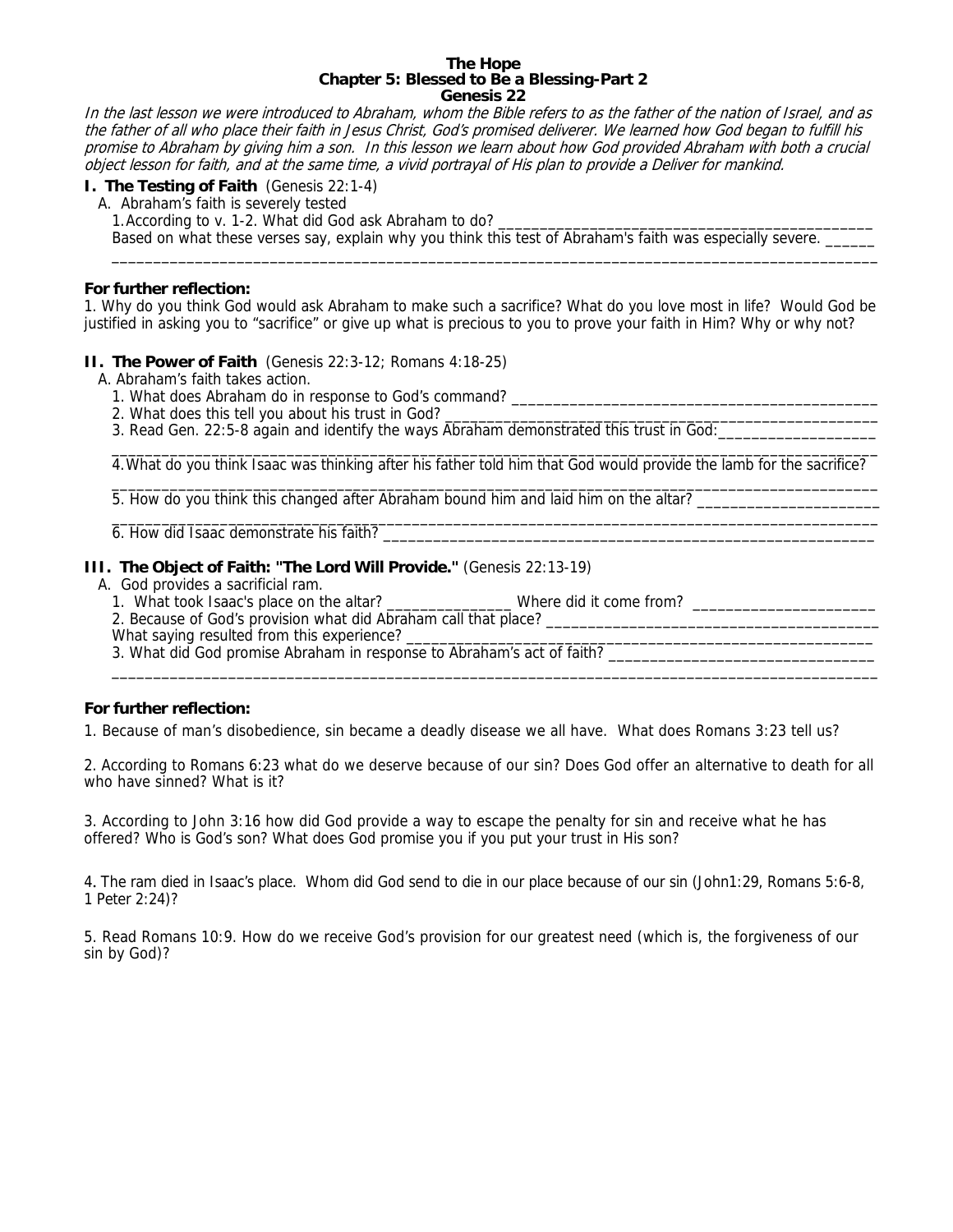# **Gen 22:1-19**

<sup>1</sup> Some time later God tested Abraham. He said to him, "Abraham!"

"Here I am," he replied.

 $2$  Then God said, "Take your son, your only son, Isaac, whom you love, and go to the region of Moriah. Sacrifice him there as a burnt offering on one of the mountains I will tell you about."

 $3$  Early the next morning Abraham got up and saddled his donkey. He took with him two of his servants and his son Isaac. When he had cut enough wood for the burnt offering, he set out for the place God had told him about. <sup>4</sup> On the third day Abraham looked up and saw the place in the distance. <sup>5</sup> He said to his servants, "Stay here with the donkey while I and the boy go over there. We will worship and then we will come back to you."

<sup>6</sup> Abraham took the wood for the burnt offering and placed it on his son, Isaac, and he himself carried the fire and the knife. As the two of them went on together,  $<sup>7</sup>$  Isaac</sup> spoke up and said to his father Abraham, "Father?"

"Yes, my son?" Abraham replied.

 "The fire and wood are here," Isaac said, "but where is the lamb for the burnt offering?"

<sup>8</sup> Abraham answered, "God himself will provide the lamb for the burnt offering, my son." And the two of them went on together. <sup>9</sup> When they reached the place God had told him about, Abraham built an altar there and arranged the wood on it. He bound his son Isaac and laid him on the altar, on top of the wood. <sup>10</sup> Then he reached out his hand and took the knife to slay his son. <sup>11</sup> But the angel of the LORD called out to him from heaven, "Abraham! Abraham!"

"Here I am," he replied.

 $12$  "Do not lay a hand on the boy," he said. "Do not do anything to him. Now I know that you fear God, because you have not withheld from me your son, your only son."

 $13$  Abraham looked up and there in a thicket he saw a ram caught by its horns. He went over and took the ram and sacrificed it as a burnt offering instead of his son.  $14$  So Abraham called that place The LORD Will Provide. And to this day it is said, "On the mountain of the LORD it will be provided."

 $15$  The angel of the LORD called to Abraham from heaven a second time <sup>16</sup> and said, "I swear by myself, declares the LORD, that because you have done this and have not withheld your son, your only son, <sup>17</sup> I will surely bless you and make your descendants as numerous as the stars in the sky and as the sand on the seashore. Your descendants will take possession of the cities of their enemies, <sup>18</sup> and through your offspring all nations on earth will be blessed, because you have obeyed me."

<sup>19</sup> Then Abraham returned to his servants, and they set off together for Beersheba. And Abraham stayed in Beersheba.

# **Romans 3:23**

…for all have sinned and fall short of the glory of God…

# **Romans 6:23**

For the wages of sin is death, but the gift of God is eternal life in Christ Jesus our Lord.

# **John 3:16**

"For God so loved the world that he gave his one and only Son, that whoever believes in him shall not perish but have eternal life."

# **John 1:29**

The next day John saw Jesus coming toward him and said, "Look, the Lamb of God, who takes away the sin of the world!

# **Romans 5:6-8**

<sup>6</sup>You see, at just the right time, when we were still powerless, Christ died for the ungodly. <sup>7</sup>Very rarely will anyone die for a righteous man, though for a good man someone might possibly dare to die. <sup>8</sup> But God demonstrates his own love for us in this: While we were still sinners, Christ died for us.

# **1 Peter 2:24**

 $24$ He himself bore our sins in his body on the tree, so that we might die to sins and live for righteousness; by his wounds you have been healed.

# **Romans 10:9**

…if you confess with your mouth, "Jesus is Lord," and believe in your heart that God raised him from the dead, you will be saved.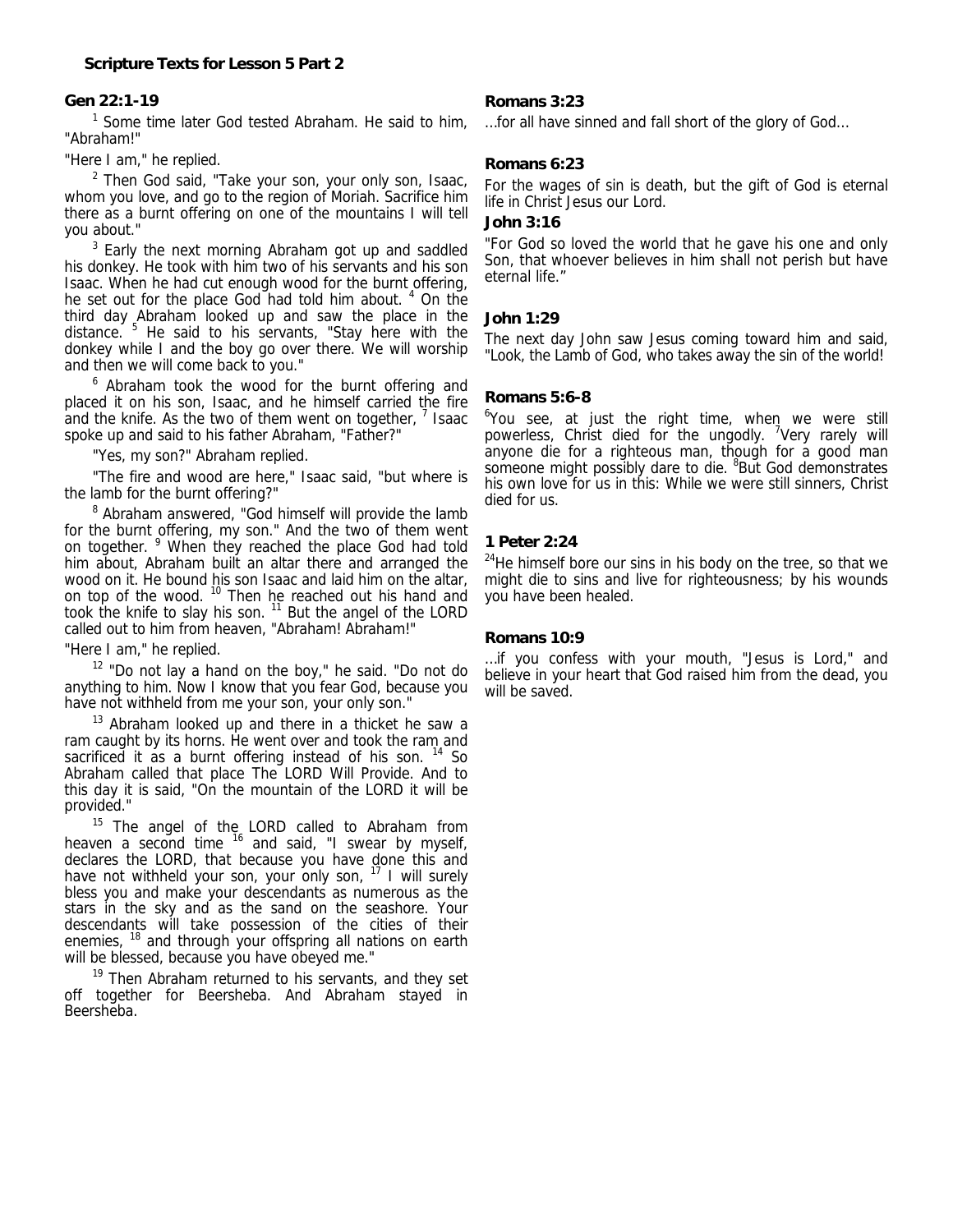#### **The Hope Chapter 6: People of the Promise-Part 1 Genesis 37, 39-41**

As summarized in the beginning of Chapter Six of The Hope, God reiterated his covenant and promise of blessing to Abraham's son, Isaac, and to Isaac's son, Jacob. God gave Jacob twelve sons who became the patriarchs of the twelve tribes of the nation of Israel as it is described in the Bible. Joseph was the eleventh born of Jacob's sons and his favorite. This lesson explores in more detail the early life of Joseph. Joseph is a key figure in God's plan to rescue mankind, serving as a figure or model of what the coming deliverer would be like.

 $\overline{\phantom{a}}$  ,  $\overline{\phantom{a}}$  ,  $\overline{\phantom{a}}$  ,  $\overline{\phantom{a}}$  ,  $\overline{\phantom{a}}$  ,  $\overline{\phantom{a}}$  ,  $\overline{\phantom{a}}$  ,  $\overline{\phantom{a}}$  ,  $\overline{\phantom{a}}$  ,  $\overline{\phantom{a}}$  ,  $\overline{\phantom{a}}$  ,  $\overline{\phantom{a}}$  ,  $\overline{\phantom{a}}$  ,  $\overline{\phantom{a}}$  ,  $\overline{\phantom{a}}$  ,  $\overline{\phantom{a}}$ 

#### **I. Joseph brothers hate him.** (Genesis 37:3-28)

- A. Special treatment. (Genesis 37:3-4)
	- 1. What aroused the anger of Joseph's brothers toward him? \_\_\_\_\_\_\_\_\_\_\_\_\_\_\_\_\_\_\_\_\_\_\_\_\_\_\_\_\_\_\_\_\_\_\_\_\_\_\_\_\_\_\_\_
	- 2. How did his brothers treat him as a result? \_\_\_\_\_\_\_\_\_\_\_\_\_\_\_\_\_\_\_\_\_\_\_\_\_\_\_\_\_\_\_\_\_\_\_\_\_\_\_\_\_\_\_\_\_\_\_\_\_\_\_\_\_\_\_\_\_
- B. Dreams of grandeur. (Genesis 37: 5-11)

1. Describe each of Joseph's two dreams: \_

2.What did Jacob and Joseph's brothers interpret them to mean? \_\_\_\_\_\_\_\_\_\_\_\_\_\_\_\_\_\_\_\_\_\_\_\_\_\_\_\_\_\_\_\_\_\_\_\_\_\_\_\_\_

3. How did this affect their attitude toward Joseph?

C. The brothers' revenge. (Genesis 37:12-28)<br>1. What is the errand that Jacob sends Joseph to do? 1. What is the errand that Jacob sends Joseph to do? \_\_\_\_\_\_\_\_\_\_\_\_\_\_\_\_\_\_\_\_\_\_\_\_\_\_\_\_\_\_\_\_\_\_\_\_\_\_\_\_\_\_\_\_\_\_\_\_\_\_

2. When Joseph's brothers saw Joseph coming what action did they determine to take? \_\_\_\_\_\_\_\_\_\_\_\_\_\_\_\_\_\_\_\_\_\_\_\_\_\_

3. What changed their minds?

4. What did they decide to do instead? \_\_\_\_\_\_\_\_\_\_\_\_\_\_\_\_\_\_\_\_\_\_\_\_\_\_\_\_\_\_\_\_\_\_\_\_\_\_\_\_\_\_\_\_\_\_\_\_\_\_\_\_\_\_\_\_\_\_\_\_\_\_

5. How did they explain Joseph's disappearance to his father:

#### **For further reflection:**

1. Describe how you would have felt had you been in Joseph's place when all this happened?

2. How would these feelings have changed for Joseph had he been able to see his circumstances from God's perspective?

Joseph was taken to Egypt and sold as a slave to an Egyptian named Potiphar who was the captain of Pharaoh's guard. God blessed Joseph for his faithfulness there, but again Joseph was mistreated and falsely accused. He ended up in prison. His circumstances must have seemed hopeless to Joseph, but God was working behind the scenes. You can read about this part of Joseph's story in Genesis 39. The next section of this lesson will help us see how God worked to prepare Joseph for what was in store for him.

 $\frac{1}{2}$  ,  $\frac{1}{2}$  ,  $\frac{1}{2}$  ,  $\frac{1}{2}$  ,  $\frac{1}{2}$  ,  $\frac{1}{2}$  ,  $\frac{1}{2}$  ,  $\frac{1}{2}$  ,  $\frac{1}{2}$  ,  $\frac{1}{2}$  ,  $\frac{1}{2}$  ,  $\frac{1}{2}$  ,  $\frac{1}{2}$  ,  $\frac{1}{2}$  ,  $\frac{1}{2}$  ,  $\frac{1}{2}$  ,  $\frac{1}{2}$  ,  $\frac{1}{2}$  ,  $\frac{1$ 

 $\overline{\phantom{a}}$  ,  $\overline{\phantom{a}}$  ,  $\overline{\phantom{a}}$  ,  $\overline{\phantom{a}}$  ,  $\overline{\phantom{a}}$  ,  $\overline{\phantom{a}}$  ,  $\overline{\phantom{a}}$  ,  $\overline{\phantom{a}}$  ,  $\overline{\phantom{a}}$  ,  $\overline{\phantom{a}}$  ,  $\overline{\phantom{a}}$  ,  $\overline{\phantom{a}}$  ,  $\overline{\phantom{a}}$  ,  $\overline{\phantom{a}}$  ,  $\overline{\phantom{a}}$  ,  $\overline{\phantom{a}}$ 

**II. God continues to be with Joseph** (Genesis 40:1-41:45)

A. Joseph's character is tested again. (Gen. 40:1-23)

1. Was Joseph angry at God because of his circumstances? \_\_\_\_\_\_\_ Why or why not? \_\_\_\_\_\_\_\_\_\_\_\_\_\_\_\_\_\_\_\_\_\_\_\_\_\_\_\_\_  $\frac{1}{2}$  ,  $\frac{1}{2}$  ,  $\frac{1}{2}$  ,  $\frac{1}{2}$  ,  $\frac{1}{2}$  ,  $\frac{1}{2}$  ,  $\frac{1}{2}$  ,  $\frac{1}{2}$  ,  $\frac{1}{2}$  ,  $\frac{1}{2}$  ,  $\frac{1}{2}$  ,  $\frac{1}{2}$  ,  $\frac{1}{2}$  ,  $\frac{1}{2}$  ,  $\frac{1}{2}$  ,  $\frac{1}{2}$  ,  $\frac{1}{2}$  ,  $\frac{1}{2}$  ,  $\frac{1$ 

2. Whom did Joseph meet while in prison? \_\_\_\_\_\_\_\_\_\_\_\_\_\_\_\_\_\_\_\_\_\_\_\_\_\_\_\_\_\_\_\_\_\_\_ Why were they sad (v. 4-6)?

3. How did Joseph use this opportunity to share about God with his friends (v. 7-8)? \_\_\_\_\_\_\_\_\_\_\_\_\_\_\_\_\_\_\_\_\_\_\_\_\_  $\frac{1}{2}$  ,  $\frac{1}{2}$  ,  $\frac{1}{2}$  ,  $\frac{1}{2}$  ,  $\frac{1}{2}$  ,  $\frac{1}{2}$  ,  $\frac{1}{2}$  ,  $\frac{1}{2}$  ,  $\frac{1}{2}$  ,  $\frac{1}{2}$  ,  $\frac{1}{2}$  ,  $\frac{1}{2}$  ,  $\frac{1}{2}$  ,  $\frac{1}{2}$  ,  $\frac{1}{2}$  ,  $\frac{1}{2}$  ,  $\frac{1}{2}$  ,  $\frac{1}{2}$  ,  $\frac{1$ 

3.Describe the dream each man had (v. 9-11, v. 16-17):\_\_\_\_\_\_\_\_\_\_\_\_\_\_\_\_\_\_\_\_\_\_\_\_\_\_\_\_\_\_\_\_\_\_\_\_\_\_\_\_\_\_\_\_\_\_\_\_ \_\_\_\_\_\_\_\_\_\_\_\_\_\_\_\_\_\_\_\_\_\_\_\_\_\_\_\_\_\_\_\_\_\_\_\_\_\_\_\_\_\_\_\_\_\_\_\_\_\_\_\_\_\_\_\_\_\_\_\_\_\_\_\_\_\_\_\_\_\_\_\_\_\_\_\_\_\_\_\_\_\_\_\_\_\_\_\_\_\_\_\_\_\_

4. What interpretation did God give Joseph for each dream? \_\_\_\_\_\_\_\_\_\_\_\_\_\_\_\_\_\_\_\_\_\_\_\_\_\_\_\_\_\_\_\_\_\_\_\_\_\_\_\_\_\_\_\_\_\_\_\_\_\_\_\_\_\_\_\_\_\_\_\_\_\_\_\_\_\_\_\_\_\_\_\_\_\_\_\_\_\_\_\_\_\_\_\_\_\_\_\_\_\_\_\_\_\_

5. What favor did Joseph ask the cupbearer to do for him (v. 14)? \_\_\_\_\_\_\_\_\_\_\_\_\_\_\_\_\_\_\_\_\_\_\_\_\_\_\_\_\_\_\_\_\_\_\_\_\_\_\_\_\_\_

6. Did the Cupbearer remember to do this (v. 23)? \_\_\_\_\_\_ How could this have affected Joseph? \_\_\_\_\_\_\_\_\_\_\_\_\_\_\_\_

 $\overline{\phantom{a}}$  , and the set of the set of the set of the set of the set of the set of the set of the set of the set of the set of the set of the set of the set of the set of the set of the set of the set of the set of the s B. God's greater plan for Joseph unfolds. (Gen. 41:1-45) 1.Describe Pharaoh's dreams? \_\_\_\_\_\_\_\_\_\_\_\_\_\_\_\_\_\_\_\_\_\_\_\_\_\_\_\_\_\_\_\_\_\_\_\_\_\_\_\_\_\_\_\_\_\_\_\_\_\_\_\_\_\_\_\_\_\_\_\_\_\_\_\_\_\_\_\_\_

2. Who do you think gave this dream to Pharaoh? \_\_\_\_\_ How did God rescue Joseph from the prison (v. 8-14)? \_\_\_\_\_\_\_ \_\_\_\_\_\_\_\_\_\_\_\_\_\_\_\_\_\_\_\_\_\_\_\_\_\_\_\_\_\_\_\_\_\_\_\_\_\_\_\_\_\_\_\_\_\_\_\_\_\_\_\_\_\_\_\_\_\_\_\_\_\_\_\_\_\_\_\_\_\_\_\_\_\_\_\_\_\_\_\_\_\_\_\_\_\_\_\_\_\_\_\_\_\_\_\_

\_\_\_\_\_\_\_\_\_\_\_\_\_\_\_\_\_\_\_\_\_\_\_\_\_\_\_\_\_\_\_\_\_\_\_\_\_\_\_\_\_\_\_\_\_\_\_\_\_\_\_\_\_\_\_\_\_\_\_\_\_\_\_\_\_\_\_\_\_\_\_\_\_\_\_\_\_\_\_\_\_\_\_\_\_\_\_\_\_\_\_\_\_\_

4. What did Joseph tell Pharaoh about his ability to interpret dreams (v. 16)?  $\mathcal{L} = \{ \mathcal{L} = \{ \mathcal{L} = \{ \mathcal{L} = \{ \mathcal{L} = \{ \mathcal{L} = \{ \mathcal{L} = \{ \mathcal{L} = \{ \mathcal{L} = \{ \mathcal{L} = \{ \mathcal{L} = \{ \mathcal{L} = \{ \mathcal{L} = \{ \mathcal{L} = \{ \mathcal{L} = \{ \mathcal{L} = \{ \mathcal{L} = \{ \mathcal{L} = \{ \mathcal{L} = \{ \mathcal{L} = \{ \mathcal{L} = \{ \mathcal{L} = \{ \mathcal{L} = \{ \mathcal{L} = \{ \mathcal{$ 

5. What was the meaning of each dream (v. 28-31)?  $\frac{1}{2}$  ,  $\frac{1}{2}$  ,  $\frac{1}{2}$  ,  $\frac{1}{2}$  ,  $\frac{1}{2}$  ,  $\frac{1}{2}$  ,  $\frac{1}{2}$  ,  $\frac{1}{2}$  ,  $\frac{1}{2}$  ,  $\frac{1}{2}$  ,  $\frac{1}{2}$  ,  $\frac{1}{2}$  ,  $\frac{1}{2}$  ,  $\frac{1}{2}$  ,  $\frac{1}{2}$  ,  $\frac{1}{2}$  ,  $\frac{1}{2}$  ,  $\frac{1}{2}$  ,  $\frac{1$ 

6. What did Joseph suggest to Pharaoh to prepare for what was coming? (v. 33-36) \_\_\_\_\_\_\_\_\_\_\_\_\_\_\_\_\_\_\_\_\_\_\_\_\_\_\_\_\_

 $\frac{1}{2}$  ,  $\frac{1}{2}$  ,  $\frac{1}{2}$  ,  $\frac{1}{2}$  ,  $\frac{1}{2}$  ,  $\frac{1}{2}$  ,  $\frac{1}{2}$  ,  $\frac{1}{2}$  ,  $\frac{1}{2}$  ,  $\frac{1}{2}$  ,  $\frac{1}{2}$  ,  $\frac{1}{2}$  ,  $\frac{1}{2}$  ,  $\frac{1}{2}$  ,  $\frac{1}{2}$  ,  $\frac{1}{2}$  ,  $\frac{1}{2}$  ,  $\frac{1}{2}$  ,  $\frac{1$ 7. Why do you think Pharaoh selected Joseph for this task? (v. 37-39) \_\_\_\_\_\_\_\_\_\_

8. Pharaoh gave Joseph, the name Zaphenath-Paneah (41:45), meaning "savior of the world" or "preserver of the age." How is Joseph's life becoming another picture of God's promise to send a "deliverer"? \_\_\_\_\_\_\_\_\_\_\_\_\_\_\_\_\_  $\frac{1}{\sqrt{2}}$  , and the set of the set of the set of the set of the set of the set of the set of the set of the set of the set of the set of the set of the set of the set of the set of the set of the set of the set of the

#### **For further reflection:**

1. How does the story of Joseph illustrate how God works behind the scenes to accomplish things we sometimes are unaware of? As you look at your life, what can you see in your circumstances that you may not understand but which may be part of how God is working to accomplish a greater purpose? What do you think that purpose might be?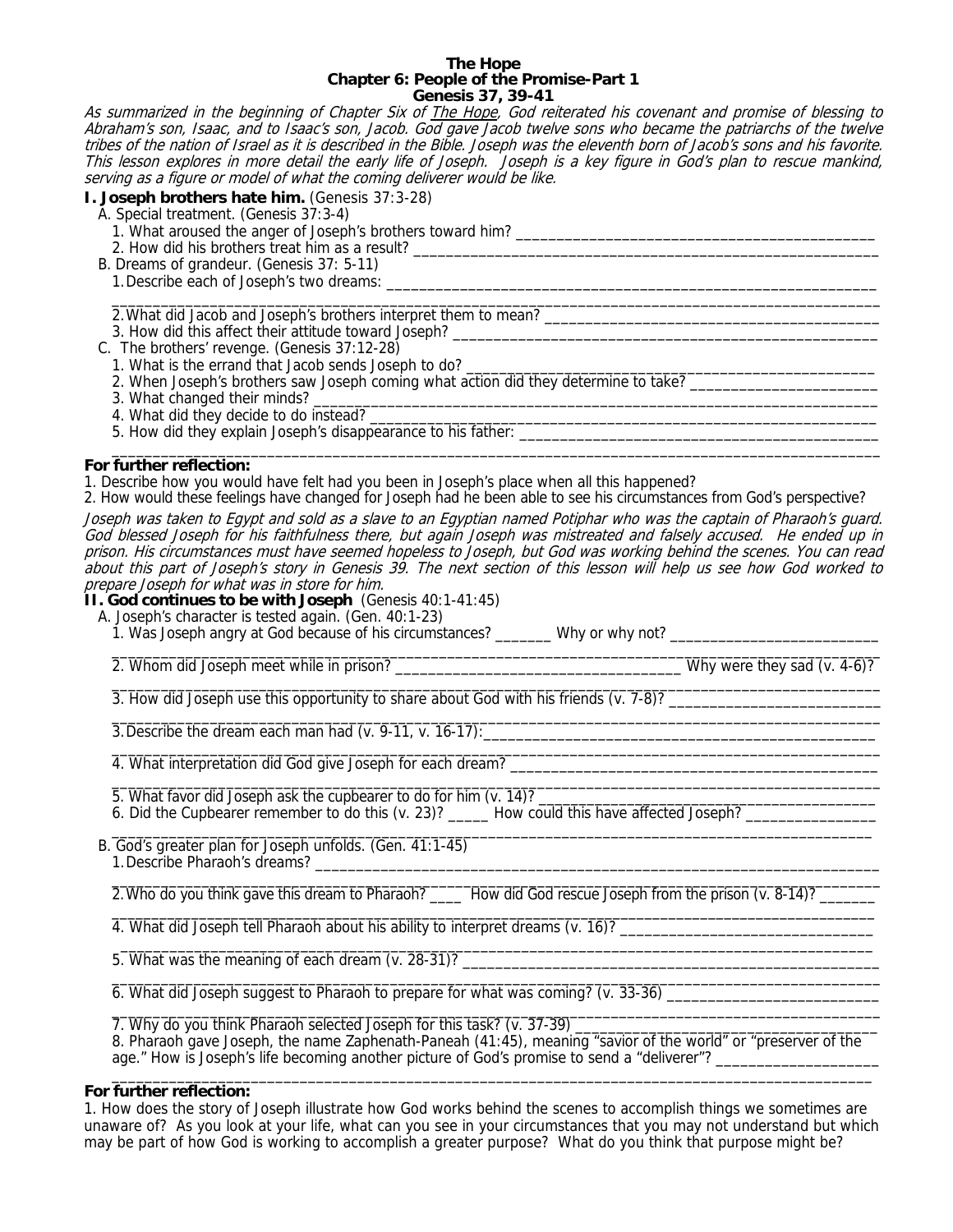#### **Genesis 37:3-28**

<sup>3</sup> Now Israel (Jacob) loved Joseph more than any of his other sons, because he had been born to him in his old age; and he made a richly ornamented robe for him. <sup>4</sup> When his brothers saw that their father loved him more than any of them, they hated him and could not speak a kind word to him.

 $5$  Joseph had a dream, and when he told it to his brothers, they hated him all the more. <sup>6</sup> He said to them, "Listen to this dream I had:  $<sup>7</sup>$  We were binding sheaves of grain out in</sup> the field when suddenly my sheaf rose and stood upright, while your sheaves gathered around mine and bowed down to it." <sup>8</sup> His brothers said to him, "Do you intend to reign over us? Will you actually rule us?" And they hated him all the more because of his dream and what he had said.

<sup>9</sup> Then he had another dream, and he told it to his brothers. "Listen," he said, "I had another dream, and this time the sun and moon and eleven stars were bowing down to me." <sup>10</sup> When he told his father as well as his brothers, his father rebuked him and said, "What is this dream you had? Will your mother and I and your brothers actually come and bow down to the ground before you?" <sup>11</sup> His brothers were jealous of him, but his father kept the matter in mind.

 $12$  Now his brothers had gone to graze their father's flocks near Shechem, 13 and Israel said to Joseph, "As you know, your brothers are grazing the flocks near Shechem. Come, I am going to send you to them."

"Very well," Jospeh replied. <sup>14</sup> So Jacob said to him, "Go and see if all is well with your brothers and with the flocks, and bring word back to me." Then he sent him off from the Valley of Hebron.

When Joseph arrived at Shechem, <sup>15</sup> a man found him wandering around in the fields and asked him, "What are you looking for?" <sup>16</sup> He replied, "I'm looking for my brothers. Can you tell me where they are grazing their flocks?" <sup>17</sup> "They have moved on from here," the man answered. "I heard them say, 'Let's go to Dothan.'"

 So Joseph went after his brothers and found them near Dothan. <sup>18</sup> But they saw him in the distance, and before he reached them, they plotted to kill him. <sup>19</sup> "Here comes that dreamer!" they said to each other. <sup>20</sup> "Come now, let's kill him and throw him into one of these cisterns and say that a ferocious animal devoured him. Then we'll see what comes of his dreams." <sup>21</sup> When Reuben heard this, he tried to rescue him from their hands. "Let's not take his life," he said. <sup>22</sup> "Don't shed any blood. Throw him into this cistern here in the desert, but don't lay a hand on him." Reuben said this to rescue him from them and take him back to his father.

 $23$  So when Joseph came to his brothers, they stripped him of his robe--the richly ornamented robe he was wearing-- <sup>22</sup> and they took him and threw him into the cistern. Now the cistern was empty; there was no water in it.  $25$  As they sat down to eat their meal, they looked up and saw a caravan of Ishmaelites coming from Gilead. Their camels were loaded with spices, balm and myrrh, and they were on their way to take them down to Egypt.

 $26$  Judah said to his brothers, "What will we gain if we kill our brother and cover up his blood?<sup>27</sup> Come, let's sell him to the Ishmaelites and not lay our hands on him; after all, he is our brother, our own flesh and blood." His brothers agreed.  $28$  So when the Midianite merchants came by, his brothers pulled Joseph up out of the cistern and sold him for twenty shekels of silver to the Ishmaelites, who took him to Egypt.

## **Genesis 40:1-23**

<sup>1</sup> Some time later, the cupbearer and the baker of the king of Egypt offended their master, the king of Egypt.  $2$  Pharaoh was angry with his two officials, the chief cupbearer and the chief baker, <sup>3</sup> and put them in custody in the house of the captain of the guard, in the same prison where Joseph was confined. 4 The captain of the guard assigned them to Joseph, and he attended them.

After they had been in custody for some time, <sup>5</sup> each of the two men--the cupbearer and the baker of the king of Egypt, who were being held in prison--had a dream the same night, and each dream had a meaning of its own. <sup>6</sup> When Joseph came to them the next morning, he saw that they were dejected.<sup>7</sup> So he asked Pharaoh's officials who were in custody with him in his master's house, "Why are your faces so sad today?" <sup>8</sup> "We both had dreams," they answered, "but there is no one to interpret them."

 Then Joseph said to them, "Do not interpretations belong to God? Tell me your dreams." <sup>9</sup> So the chief cupbearer told Joseph his dream. He said to him, "In my dream I saw a vine in front of me,  $10$  and on the vine were three branches. As soon as it budded, it blossomed, and its clusters ripened into grapes.  $11$  Pharaoh's cup was in my hand, and I took the grapes, squeezed them into Pharaoh's cup and put the cup in his hand."

<sup>12</sup> "This is what it means," Joseph said to him. "The three branches are three days. <sup>13</sup> Within three days Pharaoh will lift up your head and restore you to your position, and you will put Pharaoh's cup in his hand, just as you used to do when you were his cupbearer. 14 But when all goes well with you, remember me and show me kindness; mention me to Pharaoh and get me out of this prison.  $15$  For I was forcibly carried off from the land of the Hebrews, and even here I have done nothing to deserve being put in a dungeon."

<sup>16</sup> When the chief baker saw that Joseph had given a favorable interpretation, he said to Joseph, "I too had a dream: On my head were three baskets of bread. 17 In the top basket were all kinds of baked goods for Pharaoh, but the birds were eating them out of the basket on my head."

<sup>18</sup> "This is what it means," Joseph said. "The three baskets are three days. 19 Within three days Pharaoh will lift off your head and hang you on a tree. And the birds will eat away your flesh."

<sup>20</sup> Now the third day was Pharaoh's birthday, and he gave a feast for all his officials. He lifted up the heads of the chief cupbearer and the chief baker in the presence of his officials:  $21$  He restored the chief cupbearer to his position, so that he once again put the cup into Pharaoh's hand, <sup>22</sup> but he hanged the chief baker, just as Joseph had said to them in his interpretation. <sup>23</sup> The chief cupbearer, however, did not remember Joseph; he forgot him.

#### **Genesis 41:1-32**

<sup>1</sup> When two full years had passed, Pharaoh had a dream: He was standing by the Nile,  $^2$  when out of the river there came up seven cows, sleek and fat, and they grazed among the reeds.<sup>3</sup> After them, seven other cows, ugly and gaunt, came up out of the Nile and stood beside those on the riverbank. <sup>4</sup> And the cows that were ugly and gaunt ate up the seven sleek, fat cows. Then Pharaoh woke up. <sup>5</sup> He fell asleep again and had a second dream: seven heads of grain, healthy and good, were growing on a single stalk. <sup>6</sup> After them, seven other heads of grain sprouted--thin and scorched by the east wind. <sup>7</sup>The thin heads of grain swallowed up the seven healthy, full heads. Then Pharaoh woke up; it had been a dream.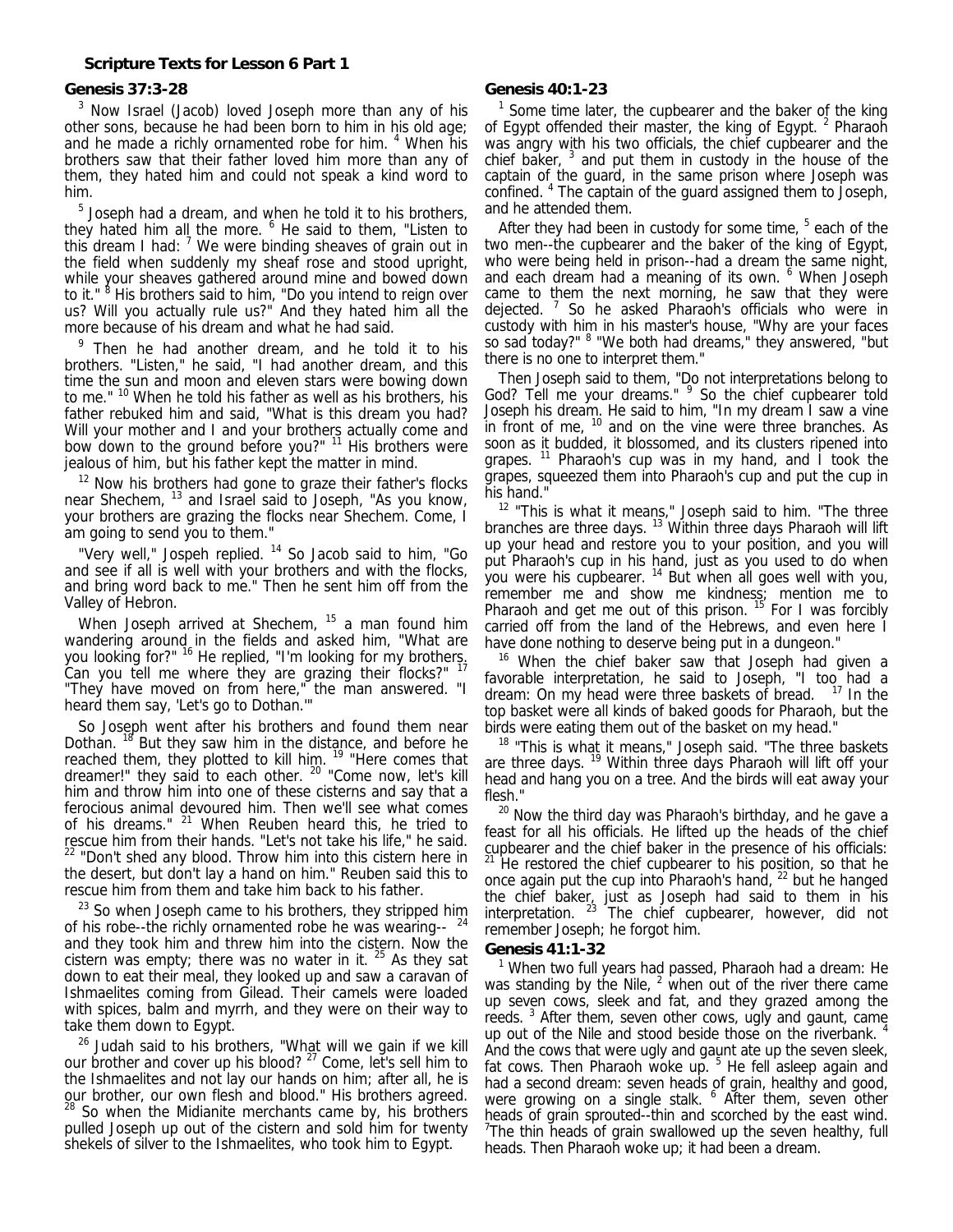<sup>8</sup> In the morning his mind was troubled, so he sent for all the magicians and wise men of Egypt. Pharaoh told them his dreams, but no one could interpret them for him. <sup>9</sup> Then the chief cupbearer said to Pharaoh, "Today I am reminded of my shortcomings. <sup>10</sup> Pharaoh was once angry with his servants, and he imprisoned me and the chief baker in the house of the captain of the guard.  $11$  Each of us had a dream the same night, and each dream had a meaning of its own. <sup>12</sup> Now a young Hebrew was there with us, a servant of the captain of the guard. We told him our dreams, and he interpreted them for us, giving each man the interpretation of his dream.<sup>13</sup> And things turned out exactly as he interpreted them to us: I was restored to my position, and the other man was hanged."

<sup>14</sup> So Pharaoh sent for Joseph, and he was quickly brought from the dungeon. When he had shaved and changed his clothes, he came before Pharaoh. 15 Pharaoh said to Joseph, "I had a dream, and no one can interpret it. But I have heard it said of you that when you hear a dream you can interpret it."

<sup>16</sup> "I cannot do it," Joseph replied to Pharaoh, "but God will give Pharaoh the answer he desires."

<sup>17</sup> Then Pharaoh said to Joseph, "In my dream I was standing on the bank of the Nile,  $18$  when out of the river there came up seven cows, fat and sleek, and they grazed among the reeds.<sup>19</sup> After them, seven other cows came up--scrawny and very ugly and lean. I had never seen such ugly cows in all the land of Egypt.  $^{20}$  The lean, ugly cows ate up the seven fat cows that came up first. <sup>21</sup> But even after they ate them, no one could tell that they had done so; they looked just as ugly as before. Then I woke up. <sup>22</sup> "In my dreams I also saw seven heads of grain, full and good, growing on a single stalk.  $^{23}$ After them, seven other heads sprouted--withered and thin and scorched by the east wind.  $24$  The thin heads of grain swallowed up the seven good heads. I told this to the magicians, but none could explain it to me."

<sup>25</sup>Then Joseph said to Pharaoh, "The dreams of Pharaoh are one and the same. God has revealed to Pharaoh what he is about to do. <sup>26</sup> The seven good cows are seven years, and the seven good heads of grain are seven years; it is one and the same dream. <sup>27</sup> The seven lean, ugly cows that came up afterward are seven years, and so are the seven worthless heads of grain scorched by the east wind: They are seven years of famine.

 $^{28}$  "It is just as I said to Pharaoh: God has shown Pharaoh what he is about to do.  $^{29}$  seven years of great abundance are coming throughout the land of Egypt, <sup>30</sup> but seven years of famine will follow them. Then all the abundance in Egypt will be forgotten, and the famine will ravage the land. <sup>31</sup> The abundance in the land will not be remembered, because the famine that follows it will be so severe.  $32$  The reason the dream was given to Pharaoh in two forms is that the matter has been firmly decided by God, and God will do it soon.

<sup>33</sup> "And now let Pharaoh look for a discerning and wise man and put him in charge of the land of Egypt. 34 Let Pharaoh appoint commissioners over the land to take a fifth of the harvest of Egypt during the seven years of abundance. <sup>35</sup> They should collect all the food of these good years that are coming and store up the grain under the authority of Pharaoh, to be kept in the cities for food. 36 This food should be held in reserve for the country, to be used during the seven years of famine that will come upon Egypt, so that the country may not be ruined by the famine."

 $3^{37}$ The plan seemed good to Pharaoh and to all his officials.  $38$ So Pharaoh asked them, "Can we find anyone like this man, one in whom is the spirit of God?" <sup>39</sup> Then Pharaoh said to Joseph, "Since God has made all this known to you, there is no one so discerning and wise as you.<sup>40</sup> You shall be in charge

of my palace, and all my people are to submit to your orders. Only with respect to the throne will I be greater than you."

<sup>41</sup> So Pharaoh said to Joseph, "I hereby put you in charge of the whole land of Egypt." <sup>42</sup> Then Pharaoh took his signet ring from his finger and put it on Joseph's finger. He dressed him in robes of fine linen and put a gold chain around his neck. He had him ride in a chariot as his second-in-command, and men shouted before him, "Make way!" Thus he put him in charge of the whole land of Egypt.

<sup>44</sup> Then Pharaoh said to Joseph, "I am Pharaoh, but without your word no one will lift hand or foot in all Egypt." <sup>45</sup>Pharaoh gave Joseph the name Zaphenath-Paneah and gave him Asenath daughter of Potiphera, priest of On, to be his wife. And Joseph went throughout the land of Egypt.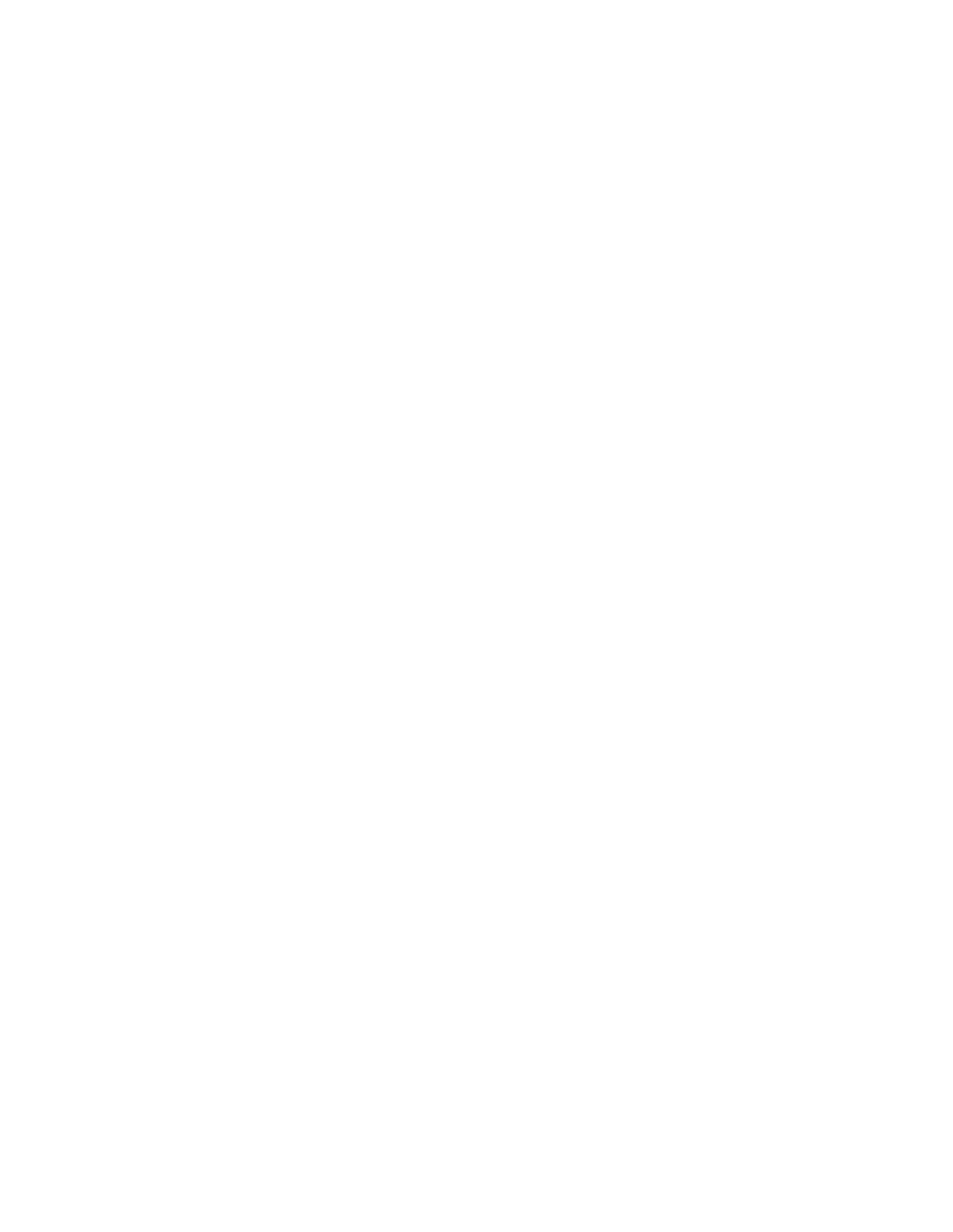#### **The Hope Chapter 6: People of the Promise-Part 2 Genesis 41-45, 50**

In the last lesson we were introduced to Joseph, who is one of many key figures in God's story of mankind's deliverance. We saw how God had worked through difficult circumstances to bring Joseph to a critical position of leadership and influence. This lesson looks further into how God worked through Joseph in that position of influence to accomplish His purpose.

# **I. God begins to fulfill His promise to Abraham through Joseph.** (Gen. 41:46-57)

- A. Having been blessed by God, Joseph now becomes a blessing.
- 1. What did God promise he would do through Abraham (read Genesis 12:2-3 if you need to refresh your memory)?

 \_\_\_\_\_\_\_\_\_\_\_\_\_\_\_\_\_\_\_\_\_\_\_\_\_\_\_\_\_\_\_\_\_\_\_\_\_\_\_\_\_\_\_\_\_\_\_\_\_\_\_\_\_\_\_\_\_\_\_\_\_\_\_\_\_\_\_\_\_\_\_\_\_\_\_\_\_\_\_\_\_\_\_\_\_\_\_\_\_\_\_\_\_ 2. Describe the influence Joseph was having in Egypt according to Gen. 41:46-57. \_\_\_\_\_\_\_\_\_\_\_\_\_\_\_\_\_\_\_\_\_\_\_\_\_\_\_\_\_

\_\_\_\_\_\_\_\_\_\_\_\_\_\_\_\_\_\_\_\_\_\_\_\_\_\_\_\_\_\_\_\_\_\_\_\_\_\_\_\_\_\_\_\_\_\_\_\_\_\_\_\_\_\_\_\_\_\_\_\_\_\_\_\_\_\_As one of Abraham's descendents, how was God's promise to Abraham being fulfilled through Joseph?\_\_\_\_\_\_\_\_\_\_\_\_\_\_\_\_\_\_\_\_\_\_\_\_\_\_\_\_\_\_\_\_\_\_\_\_\_\_\_\_\_

# **For further reflection:**

Joseph learns some valuable lessons in Egypt. Notice the names Joseph gave his two sons (Gen. 41:51-52) What are the reasons he mentions for giving them these names? What do these reasons tell us about what Joseph learned from his experiences in Egypt?

**II. Joseph meets his brothers again under much different circumstances.** (Gen. 42:1-28)

A. Joseph's brothers arrive in Egypt.

- 1. When Joseph's brothers came to Egypt to buy food, whom did they leave behind? (v. 3) \_\_\_\_\_\_\_\_\_\_\_\_\_\_\_ Why?
- $\frac{1}{2}$  ,  $\frac{1}{2}$  ,  $\frac{1}{2}$  ,  $\frac{1}{2}$  ,  $\frac{1}{2}$  ,  $\frac{1}{2}$  ,  $\frac{1}{2}$  ,  $\frac{1}{2}$  ,  $\frac{1}{2}$  ,  $\frac{1}{2}$  ,  $\frac{1}{2}$  ,  $\frac{1}{2}$  ,  $\frac{1}{2}$  ,  $\frac{1}{2}$  ,  $\frac{1}{2}$  ,  $\frac{1}{2}$  ,  $\frac{1}{2}$  ,  $\frac{1}{2}$  ,  $\frac{1$ 2. Why was Joseph reminded of his dreams in v. 9? \_\_\_\_\_\_\_\_\_\_\_\_\_\_\_\_\_\_\_\_\_\_\_\_\_\_\_\_\_\_\_\_\_\_\_\_\_\_\_\_\_\_\_\_\_\_\_\_\_\_\_\_
- 3. Why do you think Joseph was so severe with his brothers? (v. 16)\_\_\_\_\_\_\_\_\_\_\_\_\_\_\_\_\_\_\_\_\_\_\_\_\_\_\_\_\_\_\_\_\_\_\_\_\_\_
- 4. What does he say he wants to know about them? (v. 19) \_\_\_\_\_\_\_\_\_\_\_\_\_\_\_\_\_\_\_\_\_\_\_\_\_\_\_\_\_ Why would he want
- to know this? \_\_\_\_\_\_\_\_\_\_\_\_\_\_\_\_\_\_\_\_\_\_\_\_\_\_\_\_\_\_\_\_\_\_\_\_\_\_\_\_\_\_\_\_\_\_\_\_\_\_\_\_\_\_\_\_\_\_\_\_\_\_\_\_\_\_\_\_\_\_\_\_\_\_\_\_\_\_\_\_\_\_
	- B. Joseph's brothers are unaware of who Joseph is.
		- 1. What do the brothers conclude about why Joseph is treating them this way? (v. 21-23) \_\_\_\_\_\_\_\_\_\_\_\_\_\_\_\_\_\_\_\_\_\_

\_\_\_\_\_\_\_\_\_\_\_\_\_\_\_\_\_\_\_\_\_\_\_\_\_\_\_\_\_\_\_\_\_\_\_\_\_\_\_\_\_\_\_\_\_\_\_\_\_\_\_\_\_\_\_\_\_\_\_\_\_\_\_\_\_\_\_\_\_\_\_\_\_\_\_\_\_\_\_\_\_\_\_\_\_\_\_\_\_\_\_\_\_\_ 2. What did Joseph do for his brothers before they returned to Canaan? (V. 25)\_\_\_\_\_\_\_\_\_\_\_\_\_\_\_\_\_\_\_\_\_\_\_\_\_\_\_\_\_\_\_\_ Why do you think he did this? \_\_\_\_\_\_\_\_\_\_\_\_\_\_\_\_\_\_\_\_\_\_\_\_\_\_\_\_\_\_\_\_\_\_\_\_\_\_\_\_\_\_\_\_\_\_\_\_\_\_\_\_\_\_\_\_\_\_\_\_\_\_\_\_\_\_\_\_\_

3. What do the brothers think when they discovered what had happened? (v. 28)

# **III. Joseph reveals his true identity.**

A. Joseph's brothers return to Egypt. (Gen. 43:1-5, 15-34)

1. What did Joseph want done to his brothers when he saw them this second time? (v. 16)\_\_\_\_\_\_\_\_\_\_\_\_\_\_\_\_\_\_\_\_\_\_\_

- \_\_\_\_\_\_\_\_\_\_\_\_\_\_\_What did his brothers think when this happened? (v. 18) \_\_\_\_\_\_\_\_\_\_\_\_\_\_\_\_\_\_\_\_\_\_\_\_\_\_\_\_\_\_\_\_\_ 2. How did Joseph treat the brothers? (v. 24-27) \_\_\_\_\_\_\_\_\_\_\_\_\_\_\_\_\_\_\_\_\_\_\_\_\_\_\_\_\_\_\_\_\_\_\_\_\_\_\_\_\_\_\_\_\_\_\_\_\_\_\_\_\_\_
	-
- 3. What especially moved Joseph during this "family reunion"? (v. 29)\_\_\_\_\_\_\_\_\_\_\_\_\_\_\_\_\_\_\_\_\_\_\_\_\_\_\_\_\_\_\_\_\_\_\_\_\_
	- 4. Why were the brothers so surprised? (v. 33)
	- B. Joseph gives his brothers one final test. (Gen. 44:1-18, 33-34)
		- 1. Why do you think Joseph chose to have his special cup secretly put into Benjamin's sack of grain? \_\_\_\_\_\_\_\_\_

 $\frac{1}{\sqrt{2}}$  ,  $\frac{1}{\sqrt{2}}$  ,  $\frac{1}{\sqrt{2}}$  ,  $\frac{1}{\sqrt{2}}$  ,  $\frac{1}{\sqrt{2}}$  ,  $\frac{1}{\sqrt{2}}$  ,  $\frac{1}{\sqrt{2}}$  ,  $\frac{1}{\sqrt{2}}$  ,  $\frac{1}{\sqrt{2}}$  ,  $\frac{1}{\sqrt{2}}$  ,  $\frac{1}{\sqrt{2}}$  ,  $\frac{1}{\sqrt{2}}$  ,  $\frac{1}{\sqrt{2}}$  ,  $\frac{1}{\sqrt{2}}$  ,  $\frac{1}{\sqrt{2}}$ 2. As punishment for the brothers' crime, what did Joseph demand should be done? (v. 17) \_\_\_\_\_\_\_\_\_\_\_\_\_\_\_\_\_\_\_\_\_

 \_\_\_\_\_\_\_\_\_\_\_\_\_\_\_\_\_\_\_\_\_\_\_\_\_\_\_\_\_\_\_\_\_\_\_\_\_\_\_\_\_\_\_\_\_\_\_\_\_\_\_\_\_\_\_\_\_\_\_\_\_\_\_\_\_\_\_\_\_\_\_\_\_\_\_\_\_\_\_\_\_\_\_\_\_\_\_\_\_\_\_\_\_\_ 3. Who offered to be a substitute for Benjamin? (v. 33-34) \_\_\_\_\_\_\_\_\_\_\_ Refer to Gen. 37:26-27. What does this verse say about Judah? Why was it important to Joseph that Judah respond as he did?\_\_\_\_\_\_\_\_\_\_\_\_\_\_\_\_\_\_\_\_\_\_\_\_\_\_\_

\_\_\_\_\_\_\_\_\_\_\_\_\_\_\_\_\_\_\_\_\_\_\_\_\_\_\_\_\_\_\_\_\_\_\_\_\_\_\_\_\_\_\_\_\_\_\_\_\_\_\_\_\_\_\_\_\_\_\_\_\_\_\_\_\_\_\_\_\_\_\_\_\_\_\_\_\_\_\_\_\_\_\_\_\_\_\_\_\_\_\_\_\_\_

 $\overline{\phantom{a}}$  ,  $\overline{\phantom{a}}$  ,  $\overline{\phantom{a}}$  ,  $\overline{\phantom{a}}$  ,  $\overline{\phantom{a}}$  ,  $\overline{\phantom{a}}$  ,  $\overline{\phantom{a}}$  ,  $\overline{\phantom{a}}$  ,  $\overline{\phantom{a}}$  ,  $\overline{\phantom{a}}$  ,  $\overline{\phantom{a}}$  ,  $\overline{\phantom{a}}$  ,  $\overline{\phantom{a}}$  ,  $\overline{\phantom{a}}$  ,  $\overline{\phantom{a}}$  ,  $\overline{\phantom{a}}$ C. Joseph tells his brothers who he really is. (Gen. 45:1-15)

- 1. How did Joseph's brothers respond to him when he announced his true identity to them? \_\_\_\_\_\_\_\_\_\_\_\_\_\_\_\_\_\_\_\_\_
- 2. What reason did Joseph give his brothers for his presence in Egypt? (45:5-7) \_\_\_\_\_\_\_\_\_\_\_\_\_\_\_\_\_\_\_\_\_\_\_\_\_\_\_\_\_\_

3. In what ways did Joseph prove to his brothers that he had truly forgiven them?

#### $\frac{1}{2}$  ,  $\frac{1}{2}$  ,  $\frac{1}{2}$  ,  $\frac{1}{2}$  ,  $\frac{1}{2}$  ,  $\frac{1}{2}$  ,  $\frac{1}{2}$  ,  $\frac{1}{2}$  ,  $\frac{1}{2}$  ,  $\frac{1}{2}$  ,  $\frac{1}{2}$  ,  $\frac{1}{2}$  ,  $\frac{1}{2}$  ,  $\frac{1}{2}$  ,  $\frac{1}{2}$  ,  $\frac{1}{2}$  ,  $\frac{1}{2}$  ,  $\frac{1}{2}$  ,  $\frac{1$ **IV. Joseph refuses to hold a grudge.** (Gen. 50:15-21)

A. Joseph's brothers fear his revenge.

1. What did his brothers fear would happen after Jacob died? (v. 15)\_\_\_\_\_\_\_\_\_\_\_\_\_\_\_\_\_\_\_\_\_\_\_\_\_\_\_\_\_\_\_\_\_\_\_\_\_

2. Why do you think Joseph was able to forgive his brothers?

# **For further reflection:**

1. Read Romans 8:28. How is the principle stated here illustrated in the experience of Joseph? Of Jesus as described in 1 Peter 2:21-25? 2. Explain how the experiences of Joseph illustrate the truth of the following statement:

God is more interested in how you respond to your circumstances than He is in changing your circumstances.

3. Describe a change of character or some other positive development you have seen in your own life. What difficult or challenging circumstances or relationships did God use to bring about that change?

4. Identify a person in your life (don't mention his or her name to the group) that you feel has wronged you in some way. What steps have you taken or should you take to forgive that person?

5. Given what you have learned thus far about who Jesus is and why he came, identify at least two ways you think Joseph was a picture of who Jesus is. ( Describe events in Joseph's life or some of his character strengths that illustrate things that were also true of Jesus.)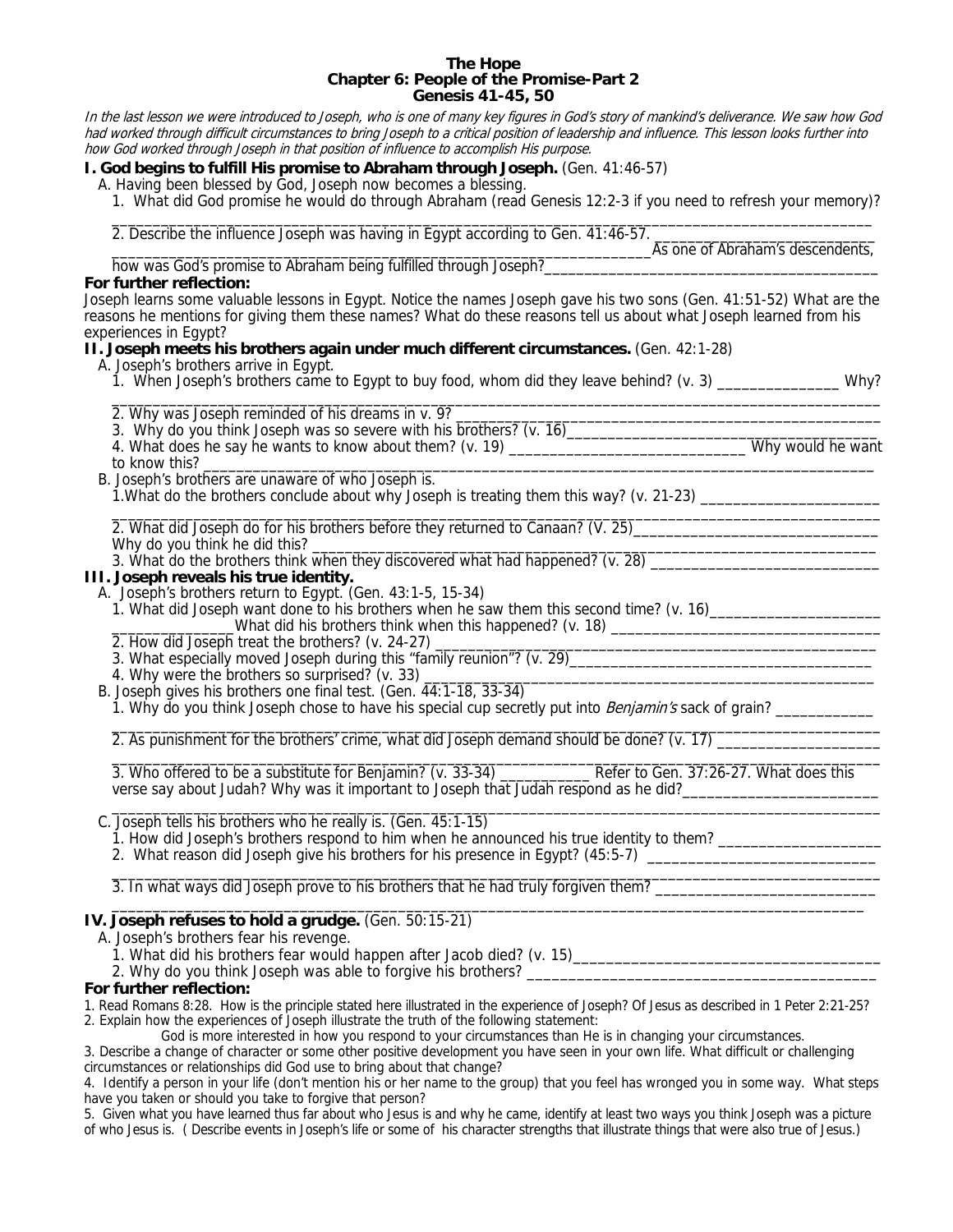#### **Key Texts for Lesson 6-Part 2**

Genesis 41:46-57<br><sup>46</sup> Joseph was thirty years old when he entered the service of Pharaoh king of Egypt. And Joseph went out from Pharaoh's presence and traveled throughout Egypt. <sup>47</sup> During the seven years of abundance the land produced plentifully. <sup>48</sup> Joseph collected all the food produced in those seven years of abundance in Egypt and stored it in the cities. In each city he put the food grown in the fields surrounding it.  $49$  Joseph stored up huge quantities of grain, like the sand of the sea; it was so much that he stopped keeping

records because it was beyond measure.<br><sup>50</sup>Before the years of famine came, two sons were born to Joseph by Asenath daughter of Potiphera, priest of On. <sup>51</sup>Joseph named his firstborn Manasseh and said, "It is because God has made me forget all my trouble and all my father's household." <sup>52</sup>The second son he named Ephraim and said, "It is because God has made me fruitful in the land

of my suffering."<br><sup>53</sup> The seven years of abundance in Egypt came to an end, <sup>54</sup> and the seven years of famine began, just as Joseph had said. There was famine in all the other lands, but in the whole land of Egypt there was food.  $55$  When all Egypt began to feel the famine, the people cried to Pharaoh for food. Then Pharaoh told all the Egyptians, "Go to Joseph and do what he tells you." <sup>56</sup> When the famine had spread over the whole country, Joseph opened the storehouses and sold grain to the Egyptians, for the famine was severe throughout Egypt. <sup>57</sup> And all the countries came to Egypt to buy grain from Joseph, because the famine was severe in all the world.

#### **Genesis 42:1-28** <sup>1</sup>

<sup>1</sup> When Jacob learned that there was grain in Egypt, he said to his sons, "Why do you just keep looking at each other?" <sup>2</sup> He continued, "I have heard that there is grain in Egypt. Go down there and buy some for us, so that we may live and not die."<sup>3</sup> Then ten of Joseph's brothers went down to buy grain from Egypt. <sup>4</sup> But Jacob did not send Benjamin, Joseph's brother, with the others, because he was afraid that harm might come to him. <sup>5</sup> So Israel's sons were among those who went to buy grain, for the famine was in the land of Canaan also.

 $6$  Now Joseph was the governor of the land, the one who sold grain to all its people. So when Joseph's brothers arrived, they bowed down to him with their faces to the ground.  $7$  As soon as Joseph saw his brothers, he recognized them, but he pretended to be a stranger and spoke harshly to them. "Where do you come from?" he asked.

"From the land of Canaan," they replied, "to buy food."

 $8$  Although Joseph recognized his brothers, they did not recognize him. <sup>9</sup> <sup>9</sup> Then he remembered his dreams about them and said to them, "You are spies! You have come to see where our land is

<sup>10</sup> "No, my lord," they answered. "Your servants have come to buy food. <sup>11</sup> We are all the sons of one man. Your servants are

honest men, not spies."<br><sup>12</sup> "No!" he said to them. "You have come to see where our land

is unprotected."<br> $13$  But they replied, "Your servants were twelve brothers, the sons of one man, who lives in the land of Canaan. The youngest is now with our father, and one is no more." $14$  Joseph said to them, "It is just as I told you: You are spies!  $15$  And this is how you will be tested: As surely as Pharaoh lives, you will not leave this place unless your youngest brother comes here. <sup>16</sup> Send one of your number to get your brother; the rest of you will be kept in prison, so that your words may be tested to see if you are telling the truth. If you are not, then as surely as Pharaoh lives, you are spies!" <sup>17</sup> And

he put them all in custody for three days.<br><sup>18</sup> On the third day, Joseph said to them, "Do this and you will live, for I fear God: <sup>19</sup> If you are honest men, let one of your brothers stay here in prison, while the rest of you go and take grain back for your starving households. <sup>20</sup> But you must bring your youngest brother to me, so that your words may be verified and that you may not die." This

they proceeded to do.<br><sup>21</sup> They said to one another, "Surely we are being punished because of our brother. We saw how distressed he was when he pleaded with us for his life, but we would not listen; that's why this distress has come upon us." <sup>22</sup> Reuben replied, "Didn't I tell you not to sin against the boy? But you wouldn't listen! Now we must give an accounting for his blood." <sup>23</sup> They did not realize that Joseph could understand them, since he was using an interpreter. <sup>24</sup> He turned away from them and began to weep, but then turned back and spoke to them again. He had Simeon taken from them and

bound before their eyes.<br><sup>25</sup> Joseph gave orders to fill their bags with grain, to put each man's silver back in his sack, and to give them provisions for their journey. After this was done for them, <sup>26</sup> they loaded their grain on their donkeys and left.  $27$  At the place where they stopped for the night one of them opened his sack to get feed for his donkey, and he saw his silver in the mouth of his sack. <sup>28</sup> "My silver has been returned," he said to his brothers. "Here it is in my sack. "Their hearts sank and they turned to each other trembling and said, "What is this that God has done to us?"

#### **Genesis 43:1-5, 15-34** <sup>1</sup>

Now the famine was still severe in the land. <sup>2</sup> So when they had eaten all the grain they had brought from Egypt, their father said to them, "Go back and buy us a little more food." <sup>3</sup> But Judah said to him, "The man warned us solemnly, 'You will not see my face again unless your brother is with you.' <sup>4</sup> If you will send our brother along with us, we will go down and buy food for you.<sup>5</sup> But if you will not send him, we will not go down, because the man said to us, 'You will not see my face again unless your brother is with you.'" 15 So the men took the gifts and double the amount of silver, and

Benjamin also. They hurried down to Egypt and presented themselves to Joseph.<sup>16</sup> When Joseph saw Benjamin with them, he said to the steward of his house, "Take these men to my house, slaughter an animal and prepare dinner; they are to eat with me at

noon." 17 The man did as Joseph told him and took the men to Joseph's house. <sup>18</sup> Now the men were frightened when they were taken to his house. They thought, "We were brought here because of the silver that was put back into our sacks the first time. He wants to attack us and overpower us and seize us as slaves and take our donkeys." 19 So they went up to Joseph's steward and spoke to him at the entrance to the house. 20 "Please, sir," they said, "we came down here the first time to buy food.  $21$  But at the place where we stopped for the night we opened our sacks and each of us found his silver--the exact weight--in the mouth of his sack. So we have brought it back with us.  $^{22}$  We have also brought additional silver with us to buy food. We don't know who put our silver in our

sacks."<br> $23$  "It's all right," he said. "Don't be afraid. Your God, the God of your father, has given you treasure in your sacks; I received your

silver." Then he brought Simeon out to them.<br><sup>24</sup> The steward took the men into Joseph's house, gave them water to wash their feet and provided fodder for their donkeys. <sup>25</sup> They prepared their gifts for Joseph's arrival at noon, because they had heard that they were to eat there.

<sup>26</sup> When Joseph came home, they presented to him the gifts they had brought into the house, and they bowed down before him to the ground.  $27$  He asked them how they were, and then he said,

"How is your aged father you told me about? Is he still living?"<br><sup>28</sup> They replied, "Your servant our father is still alive and well."

And they bowed low to pay him honor.<br><sup>29</sup> As he looked about and saw his brother Benjamin, his own mother's son, he asked, "Is this your youngest brother, the one you told me about?" And he said, "God be gracious to you, my son."  $30$ Deeply moved at the sight of his brother, Joseph hurried out and looked for a place to weep. He went into his private room and wept

there.<br> $31$  After he had washed his face, he came out and, controlling himself, said, "Serve the food."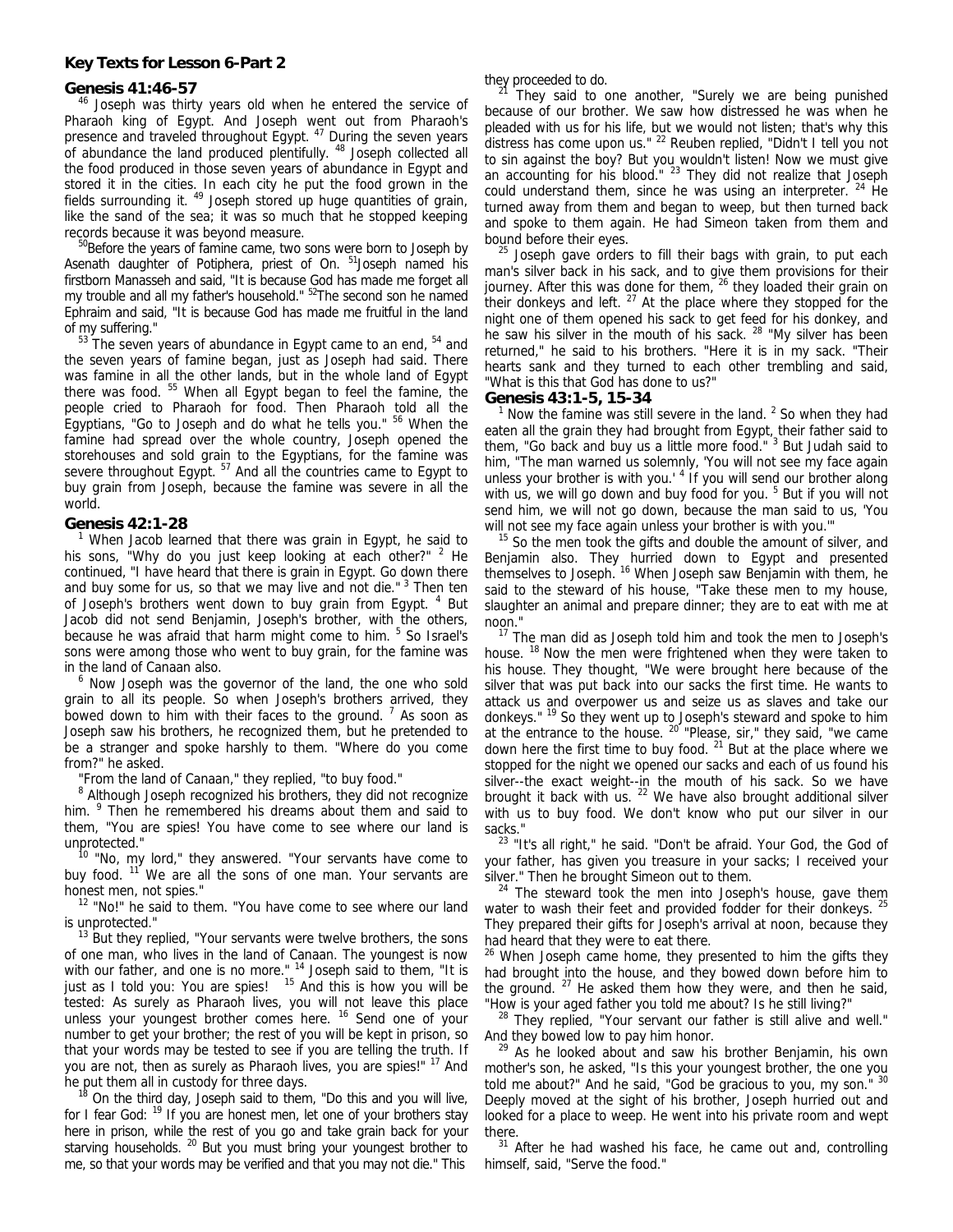$32$  They served him by himself, the brothers by themselves, and the Egyptians who ate with him by themselves, because Egyptians could not eat with Hebrews, for that is detestable to Egyptians.<sup>33</sup> The men had been seated before him in the order of their ages, from the firstborn to the youngest; and they looked at each other in astonishment. 34 When portions were served to them from Joseph's table, Benjamin's portion was five times as much as anyone else's. So they feasted and drank freely with him.

Genesis 44:1-18, 33-34<br><sup>1</sup> Now Joseph gave these instructions to the steward of his house: "Fill the men's sacks with as much food as they can carry, and put each man's silver in the mouth of his sack.  $2$  Then put my cup, the silver one, in the mouth of the youngest one's sack, along with the silver for his grain." And he did as Joseph said.

 3 As morning dawned, the men were sent on their way with their donkeys. <sup>4</sup> They had not gone far from the city when Joseph said to his steward, "Go after those men at once, and when you catch up with them, say to them, 'Why have you repaid good with evil? Isn't this the cup my master drinks from and also uses for divination? This is a wicked thing you have done." <sup>6</sup> When he caught up with them, he repeated these words to them.  $<sup>7</sup>$  But they</sup> said to him, "Why does my lord say such things? Far be it from your servants to do anything like that! <sup>8</sup> We even brought back to you from the land of Canaan the silver we found inside the mouths of our sacks. So why would we steal silver or gold from your master's house? <sup>9</sup> If any of your servants is found to have it, he will die; and the rest of us will become my lord's slaves."<br><sup>10</sup> "Very well, then," he said, "let it be as you say. Whoever is

found to have it will become my slave; the rest of you will be free from blame." <sup>11</sup> Each of them quickly lowered his sack to the ground and opened it.<sup>12</sup> Then the steward proceeded to search, beginning with the oldest and ending with the youngest. And the cup was found in Benjamin's sack. <sup>13</sup> At this, they tore their clothes. Then they all loaded their donkeys and returned to the city.<br><sup>14</sup> Joseph was still in the house when Judah and his brothers

came in, and they threw themselves to the ground before him. <sup>15</sup> Joseph said to them, "What is this you have done? Don't you know

that a man like me can find things out by divination?" 16 "What can we say to my lord?" Judah replied. "What can we say? How can we prove our innocence? God has uncovered your servants' guilt. We are now my lord's slaves--we ourselves and the

one who was found to have the cup." 17 But Joseph said, "Far be it from me to do such a thing! Only the man who was found to have the cup will become my slave. The

rest of you, go back to your father in peace."<br><sup>18</sup> Then Judah went up to him and said: "Please, my lord, let your servant speak a word to my lord. Do not be angry with your servant, though you are equal to Pharaoh himself. 33…please let your servant remain here as my lord's slave in place of the boy, and let the boy return with his brothers.  $34$  How can I go back to my father if the boy is not with me? No! Do not let me see the misery that would come upon my father."

#### **Gen 45:1-15** <sup>1</sup>

 Then Joseph could no longer control himself before all his attendants, and he cried out, "Have everyone leave my presence!" So there was no one with Joseph when he made himself known to his brothers.  $2$  And he wept so loudly that the Egyptians heard him, and Pharaoh's household heard about it.

 $3$  Joseph said to his brothers, "I am Joseph! Is my father still living?" But his brothers were not able to answer him, because they were terrified at his presence. <sup>4</sup> Then Joseph said to his brothers, "Come close to me." When they had done so, he said, "I am your brother Joseph, the one you sold into Egypt! <sup>5</sup> And now, do not be distressed and do not be angry with yourselves for selling me here, because it was to save lives that God sent me ahead of you. <sup>6</sup> For two years now there has been famine in the land, and for the next five years there will not be plowing and reaping.  $7$  But God sent me ahead of you to preserve for you a remnant on earth and to save your lives by a great deliverance. <sup>8</sup> So then, it was not you who

sent me here, but God. He made me father to Pharaoh, lord of his entire household and ruler of all Egypt. <sup>9</sup> Now hurry back to my father and say to him, 'This is what your son Joseph says: God has made me lord of all Egypt. Come down to me; don't delay. <sup>10</sup> You shall live in the region of Goshen and be near me--you, your children and grandchildren, your flocks and herds, and all you have. <sup>11</sup> I will provide for you there, because five years of famine are still to come. Otherwise you and your household and all who belong to you will become destitute.' <sup>12</sup> You can see for yourselves, and so can my brother Benjamin, that it is really I who am speaking to you. <sup>13</sup> Tell my father about all the honor accorded me in Egypt and about everything you have seen. And bring my father down here

quickly."<br><sup>14</sup> Then he threw his arms around his brother Benjamin and wept, and Benjamin embraced him, weeping. 15 And he kissed all his brothers and wept over them. Afterward his brothers talked with him.

Gen 50:15-21<br><sup>15</sup> When Joseph's brothers saw that their father was dead, they said, "What if Joseph holds a grudge against us and pays us back for all the wrongs we did to him?" <sup>16</sup> So they sent word to Joseph, saying, "Your father left these instructions before he died: <sup>17</sup>'This is what you are to say to Joseph: I ask you to forgive your brothers the sins and the wrongs they committed in treating you so badly.' Now please forgive the sins of the servants of the God of your

father." When their message came to him, Joseph wept.<br><sup>18</sup> His brothers then came and threw themselves down before him. "We are your slaves," they said.  $1^9$  But Joseph said to them, "Don't be afraid. Am I in the place of God?<sup>20</sup> You intended to harm me, but God intended it for good to accomplish what is now being done, the saving of many lives.  $21$  So then, don't be afraid. I will provide for you and your children." And he reassured them and spoke kindly to them.

**Rom 8:28-29**<br><sup>28</sup> And we know that in all things God works for the good of those who love him, who have been called according to his purpose.

**1 Peter 2:21-25**<br><sup>21</sup> ... Christ suffered for you, leaving you an example, that you should follow in his steps.  $^{22}$  "He committed no sin, and no deceit was found in his mouth."  $23$  When they hurled their insults at him, he did not retaliate; when he suffered, he made no threats. Instead, he entrusted himself to him who judges justly.  $24$  He himself bore our sins in his body on the tree, so that we might die to sins and live for righteousness; by his wounds you have been healed. <sup>25</sup> For you were like sheep going astray, but now you have returned to the Shepherd and Overseer of your souls.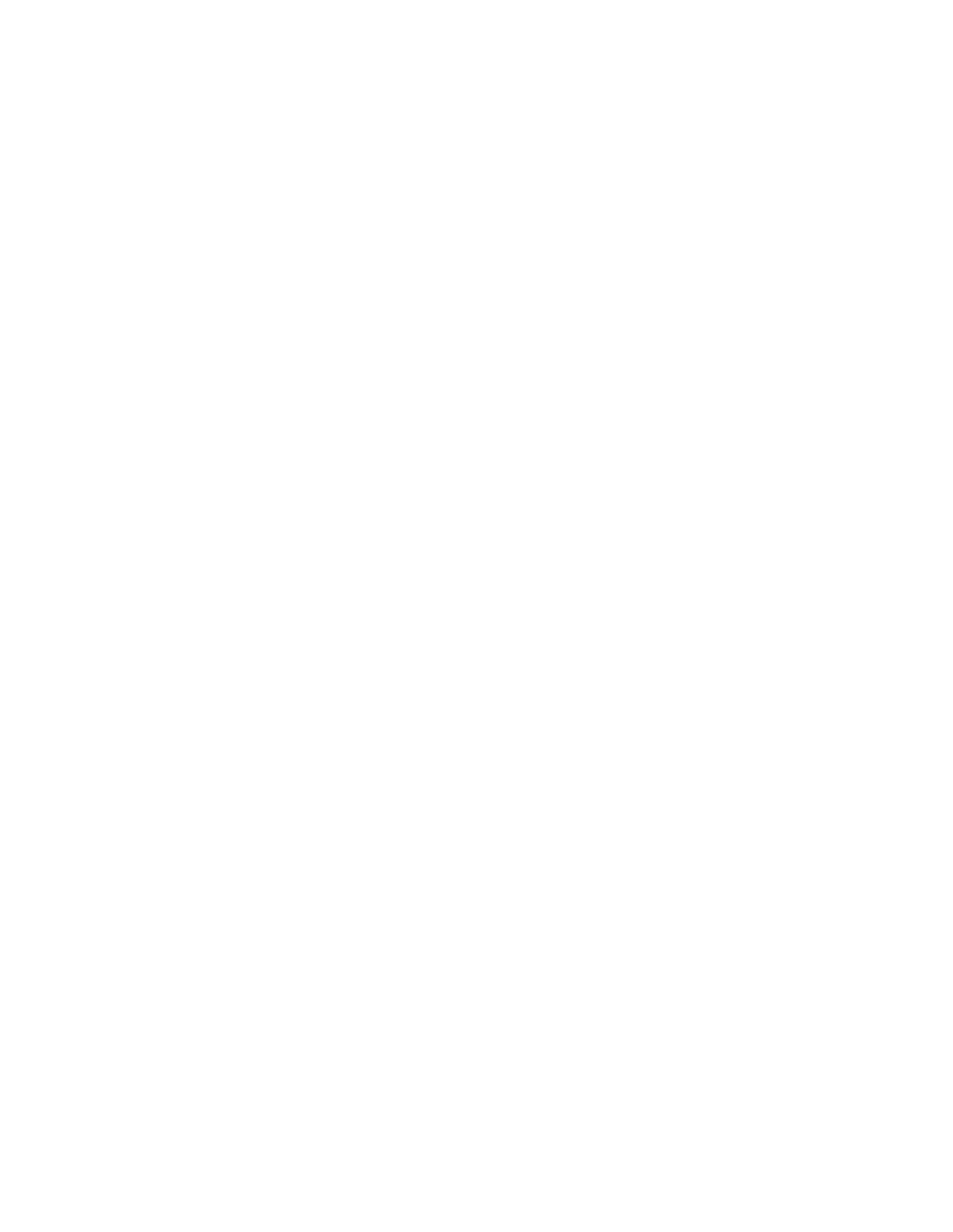#### **The Hope Chapter 6: People of the Promise-Part 3 Exodus 3-8**

In our survey of "God's story" we are now seeing God's dealings with His people who have multiplied to become a nation known now as the Israelites. Having been in Egypt for 400 years, and now serving as slaves to the Pharaoh of Egypt, the Israelites are desperately crying out to God for deliverance. In The Hope the narrators describe God's intervention to preserve Moses and prepare him for his role as Israel's deliverer. In this lesson we continue our study with Moses' first recorded personal encounter with God.

## **I. God reveals His plan to Moses**

- A. God gets Moses attention. (Exodus 3:1-15)
	- 1. In Exodus 3:1-2 what caught the attention of Moses? \_\_\_\_\_\_\_\_\_\_\_\_\_\_\_\_\_\_\_\_\_\_\_\_\_\_\_\_\_\_\_\_\_\_\_\_\_\_\_\_\_\_\_\_\_\_\_\_
	- 2. Why did Moses stop to look at it (v. 3)?
- 3. When God spoke to him, what did He want Moses to realize? (verse 5-6) \_\_\_\_\_\_\_\_  $\overline{\phantom{a}}$  ,  $\overline{\phantom{a}}$  ,  $\overline{\phantom{a}}$  ,  $\overline{\phantom{a}}$  ,  $\overline{\phantom{a}}$  ,  $\overline{\phantom{a}}$  ,  $\overline{\phantom{a}}$  ,  $\overline{\phantom{a}}$  ,  $\overline{\phantom{a}}$  ,  $\overline{\phantom{a}}$  ,  $\overline{\phantom{a}}$  ,  $\overline{\phantom{a}}$  ,  $\overline{\phantom{a}}$  ,  $\overline{\phantom{a}}$  ,  $\overline{\phantom{a}}$  ,  $\overline{\phantom{a}}$

B. God reveals His concern for his people.

- 1. Identify four statements in v. 7-8 which reveal this concern?
- a. I have\_\_\_\_\_\_\_\_\_\_\_\_\_\_\_\_\_\_\_\_\_\_\_\_\_\_\_\_\_\_\_\_\_\_\_\_\_\_\_\_\_\_\_\_\_\_\_\_\_\_\_\_\_\_\_\_\_\_\_\_\_\_\_\_\_\_\_\_\_\_\_\_\_\_\_\_\_\_\_\_\_\_\_\_\_
	- b. and have
- c. I \_\_\_\_\_\_\_\_\_\_\_\_\_\_\_\_\_\_\_\_\_\_\_\_\_\_\_\_\_\_\_\_\_\_\_\_\_\_\_\_\_\_\_\_\_\_\_\_\_\_\_\_\_\_\_\_\_\_\_\_\_\_\_\_\_\_\_\_\_\_\_\_\_\_\_\_\_\_\_\_\_\_\_\_\_\_\_\_\_
- d. I have\_\_\_\_\_\_\_\_\_\_\_\_\_\_\_\_\_\_\_\_\_\_\_\_\_\_\_\_\_\_\_\_\_\_\_\_\_\_\_\_\_\_\_\_\_\_\_\_\_\_\_\_\_\_\_\_\_\_\_\_\_\_\_\_\_\_\_\_\_\_\_\_\_\_\_\_\_\_\_\_\_\_\_\_\_

 2. When Moses asked God what his name was, what name did God give him? \_\_\_\_\_\_\_\_\_\_\_\_\_\_\_\_\_\_\_\_\_\_\_\_\_\_\_\_\_\_\_ What does this name reveal to us about who God is? (v.14-15) \_\_\_\_\_\_\_\_\_\_\_\_\_\_\_\_\_\_\_

 $\overline{\phantom{a}}$  ,  $\overline{\phantom{a}}$  ,  $\overline{\phantom{a}}$  ,  $\overline{\phantom{a}}$  ,  $\overline{\phantom{a}}$  ,  $\overline{\phantom{a}}$  ,  $\overline{\phantom{a}}$  ,  $\overline{\phantom{a}}$  ,  $\overline{\phantom{a}}$  ,  $\overline{\phantom{a}}$  ,  $\overline{\phantom{a}}$  ,  $\overline{\phantom{a}}$  ,  $\overline{\phantom{a}}$  ,  $\overline{\phantom{a}}$  ,  $\overline{\phantom{a}}$  ,  $\overline{\phantom{a}}$ C. God sends Moses to lead His people out of Egypt. (Exodus 3:16-22) 1. What did God instruct Moses to say to the elders of Israel? \_\_\_\_\_\_\_\_\_\_\_\_\_\_\_\_\_

2. What message was Moses to bring to Pharaoh? (v. 18)

\_\_\_\_How did God say Pharaoh would respond to Moses' message? (v. 19)

 $\mathcal{L} = \frac{1}{2} \sum_{i=1}^{n} \frac{1}{2} \sum_{j=1}^{n} \frac{1}{2} \sum_{j=1}^{n} \frac{1}{2} \sum_{j=1}^{n} \frac{1}{2} \sum_{j=1}^{n} \frac{1}{2} \sum_{j=1}^{n} \frac{1}{2} \sum_{j=1}^{n} \frac{1}{2} \sum_{j=1}^{n} \frac{1}{2} \sum_{j=1}^{n} \frac{1}{2} \sum_{j=1}^{n} \frac{1}{2} \sum_{j=1}^{n} \frac{1}{2} \sum_{j=1}^{n} \frac{1}{2} \sum$  3. How would God compel Pharaoh and the Egyptians to comply with his plan for Israel? (v. 20-21)\_\_\_\_\_\_\_\_\_\_\_\_ \_\_\_\_\_\_\_\_\_\_\_\_\_\_\_\_\_\_\_\_\_\_\_\_\_\_\_\_\_\_\_\_\_\_\_\_\_\_\_\_ What would the result be? \_\_\_\_\_\_\_\_\_\_\_\_\_\_\_\_\_\_\_\_\_\_\_\_\_\_\_\_\_\_  $\overline{\phantom{a}}$  ,  $\overline{\phantom{a}}$  ,  $\overline{\phantom{a}}$  ,  $\overline{\phantom{a}}$  ,  $\overline{\phantom{a}}$  ,  $\overline{\phantom{a}}$  ,  $\overline{\phantom{a}}$  ,  $\overline{\phantom{a}}$  ,  $\overline{\phantom{a}}$  ,  $\overline{\phantom{a}}$  ,  $\overline{\phantom{a}}$  ,  $\overline{\phantom{a}}$  ,  $\overline{\phantom{a}}$  ,  $\overline{\phantom{a}}$  ,  $\overline{\phantom{a}}$  ,  $\overline{\phantom{a}}$ 

## **For further reflection:**

Read the following verses: Psalm 145:13-15; Matthew 11:28-30 *(included with the scripture segments attached to this* lesson). Do you think God has the same concern for people today that he had for Israel in this story? Why or why not? **II. Pharaoh resists God's mandate.**

 $\overline{\phantom{a}}$  ,  $\overline{\phantom{a}}$  ,  $\overline{\phantom{a}}$  ,  $\overline{\phantom{a}}$  ,  $\overline{\phantom{a}}$  ,  $\overline{\phantom{a}}$  ,  $\overline{\phantom{a}}$  ,  $\overline{\phantom{a}}$  ,  $\overline{\phantom{a}}$  ,  $\overline{\phantom{a}}$  ,  $\overline{\phantom{a}}$  ,  $\overline{\phantom{a}}$  ,  $\overline{\phantom{a}}$  ,  $\overline{\phantom{a}}$  ,  $\overline{\phantom{a}}$  ,  $\overline{\phantom{a}}$ 

- A. Moses delivers a mandate to Pharaoh. (Ex. 5:1-9)
- 1. What four-word message did he give? (Ex. 5:1) \_\_\_\_\_ \_\_\_\_\_ \_\_\_\_\_\_\_\_\_\_\_\_\_\_\_\_\_\_\_\_! What was the reason God gave for wanting them to "go"?
- B. Pharaoh's resists.
	- 1. Why does Pharaoh reject Moses' message? (5:2) \_
	- 2. What did Pharaoh accuse Moses and Aaron of doing? (5:4-5)\_\_\_\_\_\_\_\_\_\_\_\_\_\_\_\_\_\_\_\_\_\_\_\_\_\_\_\_\_\_\_\_\_\_\_\_\_\_\_\_\_\_\_
	- 3. What did he do to the people of Israel as a result? (5:9) \_\_\_\_\_\_\_\_\_\_\_\_\_\_\_\_\_\_\_\_\_\_\_\_\_\_\_\_\_\_\_\_\_\_\_\_\_\_\_\_\_\_\_\_\_\_
- C. Moses gets discouraged. (Ex. 5:22-6:1)
	- 1. Why did the situation seem so bleak to Moses?
	- 2. What promise did God make again to Moses?
- D. Pharaoh and Egypt begin to experience God's judgment. (Exodus 7:1-8:19)
- 1. Describe the first three plagues that God caused to afflict Egypt: Ex. 7:17\_\_\_\_\_\_\_\_\_\_\_\_\_\_\_\_\_\_\_\_\_\_\_\_\_\_\_\_\_\_\_\_
- 8:2\_\_\_\_\_\_\_\_\_\_\_\_\_\_\_\_\_\_\_\_\_\_\_\_\_\_\_\_\_\_\_\_\_\_\_\_\_\_\_\_\_\_\_;8:16)\_\_\_\_\_\_\_\_\_\_\_\_\_\_\_\_\_\_\_\_\_\_\_\_\_\_\_\_\_\_\_\_\_\_\_\_\_\_\_\_

2. What truth about God did He want Pharaoh to realize through the plague of blood? (v. 17) \_\_\_\_\_\_\_\_\_\_\_\_\_\_\_\_\_\_

4. What did Pharaoh's magicians do? (v. 22)

5. How did Pharaoh respond? (v. 22-23)  $\_$ 

 6. The Egyptian magicians were also able to mimic the plague of frogs. But who did Pharaoh summon to make the frogs go away? (v. 8) \_\_\_\_\_\_\_\_\_\_\_\_\_\_\_\_\_\_\_\_\_\_\_\_\_\_\_\_\_What did Pharaoh promise to do if they would do this?

 $\frac{1}{\sqrt{2}}$  ,  $\frac{1}{\sqrt{2}}$  ,  $\frac{1}{\sqrt{2}}$  ,  $\frac{1}{\sqrt{2}}$  ,  $\frac{1}{\sqrt{2}}$  ,  $\frac{1}{\sqrt{2}}$  ,  $\frac{1}{\sqrt{2}}$  ,  $\frac{1}{\sqrt{2}}$  ,  $\frac{1}{\sqrt{2}}$  ,  $\frac{1}{\sqrt{2}}$  ,  $\frac{1}{\sqrt{2}}$  ,  $\frac{1}{\sqrt{2}}$  ,  $\frac{1}{\sqrt{2}}$  ,  $\frac{1}{\sqrt{2}}$  ,  $\frac{1}{\sqrt{2}}$ 7. Why do you think he summoned Moses and Aaron to do this and not his magicians? \_\_\_\_\_\_\_\_\_\_\_\_\_\_\_\_\_\_

 $\overline{\phantom{a}}$  ,  $\overline{\phantom{a}}$  ,  $\overline{\phantom{a}}$  ,  $\overline{\phantom{a}}$  ,  $\overline{\phantom{a}}$  ,  $\overline{\phantom{a}}$  ,  $\overline{\phantom{a}}$  ,  $\overline{\phantom{a}}$  ,  $\overline{\phantom{a}}$  ,  $\overline{\phantom{a}}$  ,  $\overline{\phantom{a}}$  ,  $\overline{\phantom{a}}$  ,  $\overline{\phantom{a}}$  ,  $\overline{\phantom{a}}$  ,  $\overline{\phantom{a}}$  ,  $\overline{\phantom{a}}$ 8. What happened when the Egyptian magicians tried to mimic the plague of gnats? (v. 18)

9. What were the magicians beginning to recognize that Pharaoh remained blind to? (8:16-19)

#### $\overline{\phantom{a}}$  ,  $\overline{\phantom{a}}$  ,  $\overline{\phantom{a}}$  ,  $\overline{\phantom{a}}$  ,  $\overline{\phantom{a}}$  ,  $\overline{\phantom{a}}$  ,  $\overline{\phantom{a}}$  ,  $\overline{\phantom{a}}$  ,  $\overline{\phantom{a}}$  ,  $\overline{\phantom{a}}$  ,  $\overline{\phantom{a}}$  ,  $\overline{\phantom{a}}$  ,  $\overline{\phantom{a}}$  ,  $\overline{\phantom{a}}$  ,  $\overline{\phantom{a}}$  ,  $\overline{\phantom{a}}$ E. God reveals a glimpse of his world wide plan. (Exodus 9:13-16)

This pattern of interaction was repeated through six more cycles of plagues. Pharaoh would promise to let Israel go to worship God, then he would harden his heart and refuse to let them go.. Then God would bring judgment on the land of Egypt in the form of another plague. But God had a bigger purpose than just delivering His people from bondage to Egypt. What did His plan include? (9:15-16)

#### \_\_\_\_\_\_\_\_\_\_\_\_\_\_\_\_\_\_\_\_\_\_\_\_\_\_\_\_\_\_\_\_\_\_\_\_\_\_\_\_\_\_\_\_\_\_\_\_\_\_\_\_\_\_\_\_\_\_\_\_\_\_\_\_\_\_\_\_\_\_\_\_\_\_\_\_\_\_\_\_\_\_\_\_\_\_\_\_\_\_\_\_ **For further reflection:**

We noted above God's greater purpose for the acts of judgment He brought against Pharaoh and Egypt (Exodus 9:16). In your opinion, has that purpose been achieved? How has God's stated purpose affected your life?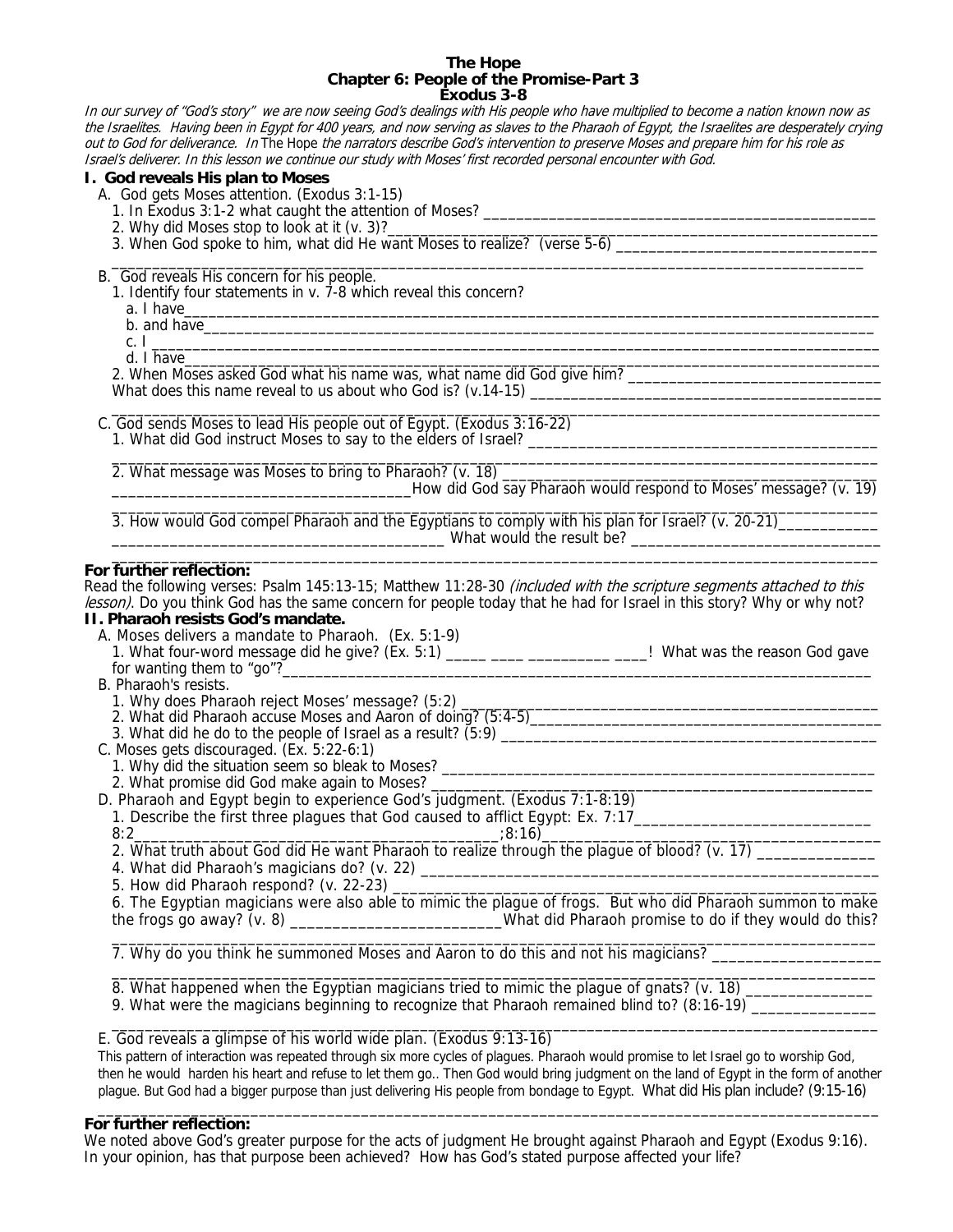# **Key Scripture Texts for Lesson 6-Part 3**

**Ex 2:23-3:22** 

During that long period, the king of Egypt died. The Israelites groaned in their slavery and cried out, and their cry for help because of their slavery went up to God.  $24$  God heard their groaning and he remembered his covenant with Abraham, with Isaac and with Jacob.  $25$  So God looked on the Israelites and was concerned about them.

Now Moses was tending the flock of Jethro his father-inlaw, the priest of Midian, and he led the flock to the far side of the desert and came to Horeb, the mountain of God. <sup>2</sup> There the angel of the LORD appeared to him in flames of fire from within a bush. Moses saw that though the bush was on fire it did not burn up.  $3$  So Moses thought, "I will go over and see this strange sight--why the bush does not burn up." 4

<sup>4</sup> When the LORD saw that he had gone over to look, God called to him from within the bush, "Moses! Moses!"

And Moses said, "Here I am." <sup>5</sup> "Do not come any closer," God said. "Take off your sandals, for the place where you are standing is holy ground." <sup>6</sup> Then he said, "I am the God of your father, the God of Abraham, the God of Isaac and the God of Jacob." At this, Moses hid his face, because he was afraid to look at God.<br>
<sup>7</sup> The LOPD said. "Lha

 The LORD said, "I have indeed seen the misery of my people in Egypt. I have heard them crying out because of their slave drivers, and I am concerned about their suffering.<br><sup>8</sup> So I have come down to rescue them from the hand of the Egyptians and to bring them up out of that land into a good and spacious land, a land flowing with milk and honey--the home of the Canaanites, Hittites, Amorites, Perizzites, Hivites and Jebusites. <sup>9</sup> And now the cry of the Israelites has reached me, and I have seen the way the Egyptians are oppressing them.  $10$  So now, go. I am sending you to

Pharaoh to bring my people the Israelites out of Egypt."<br><sup>11</sup> But Moses said to God, "Who am I, that I should go to Pharaoh and bring the Israelites out of Egypt?" <sup>12</sup> And God said, "I will be with you. And this will be the sign to you that it is I who have sent you: When you have brought the people out of Egypt, you will worship God on this mountain." 13 Moses said to God, "Suppose I go to the Israelites and

say to them, 'The God of your fathers has sent me to you,' and they ask me, 'What is his name?' Then what shall I tell them?"

 $14$  God said to Moses, "I AM WHO I AM. This is what you are to say to the Israelites: 'I AM has sent me to you." 15 God also said to Moses, "Say to the Israelites, 'The LORD, the God of your fathers--the God of Abraham, the God of Isaac and the God of Jacob--has sent me to you.' This is my name forever, the name by which I am to be remembered from generation to generation.<br><sup>16</sup> "Go, assemble the elders of Israel and say to them, 'The

LORD, the God of your fathers--the God of Abraham, Isaac and Jacob-- appeared to me and said: I have watched over you and have seen what has been done to you in Egypt.<br><sup>17</sup> And I have promised to bring you up out of your misery in Egypt into the land of the Canaanites, Hittites, Amorites, Perizzites, Hivites and Jebusites--a land flowing with milk and honey.' <sup>18</sup>The elders of Israel will listen to you. Then you and the elders are to go to the king of Egypt and say to him, 'The LORD, the God of the Hebrews, has met with us. Let us take a three-day journey into the desert to offer sacrifices to the LORD our God.'

But I know that the king of Egypt will not let you go unless a mighty hand compels him. 20 So I will stretch out my hand and strike the Egyptians with all the wonders that I will perform among them. After that, he will let you go. And I will make the Egyptians favorably disposed toward this people, so that when you leave you will not go emptyhanded. <sup>22</sup> Every woman is to ask her neighbor and any woman living in her house for articles of silver and gold and

for clothing, which you will put on your sons and daughters. And so you will plunder the Egyptians."

### **Exodus 5:1-9**

<sup>1</sup> Afterward Moses and Aaron went to Pharaoh and said, "This is what the LORD, the God of Israel, says: 'Let my people go, so that they may hold a festival to me in the desert."<sup>2</sup> Pharaoh said, "Who is the LORD, that I should obey him and let Israel go? I do not know the LORD and I will not let Israel go."

 $3$  Then they said, "The God of the Hebrews has met with us. Now let us take a three-day journey into the desert to offer sacrifices to the LORD our God, or he may strike us with plagues or with the sword."

<sup>4</sup>But the king of Egypt said, "Moses and Aaron, why are you taking the people away from their labor? Get back to your work!" <sup>5</sup> Then Pharaoh said, "Look, the people of the land are now numerous, and you are stopping them from working." <sup>6</sup>That same day Pharaoh gave this order to the slave drivers and foremen in charge of the people:  $<sup>7</sup>$  "You are no longer to</sup> supply the people with straw for making bricks; let them go and gather their own straw. <sup>8</sup> But require them to make the same number of bricks as before; don't reduce the quota. They are lazy; that is why they are crying out, 'Let us go and sacrifice to our God.' <sup>9</sup> Make the work harder for the men so that they keep working and pay no attention to lies."

#### **Exodus 5:22-6:1**

 $22$  Moses returned to the LORD and said, "O Lord, why have you brought trouble upon this people? Is this why you sent me? <sup>23</sup> Ever since I went to Pharaoh to speak in your name, he has brought trouble upon this people, and you have not rescued your people at all."

 $1$  Then the LORD said to Moses, "Now you will see what I will do to Pharaoh: Because of my mighty hand he will let them go; because of my mighty hand he will drive them out of his country."

#### **Exodus 7:14-8:19**

 $14$  Then the LORD said to Moses, "Pharaoh's heart is unyielding; he refuses to let the people go. <sup>15</sup> Go to Pharaoh in the morning as he goes out to the water. Wait on the bank of the Nile to meet him, and take in your hand the staff that was changed into a snake. <sup>16</sup> Then say to him, 'The LORD, the God of the Hebrews, has sent me to say to you: Let my people go, so that they may worship me in the desert. But until now you have not listened. <sup>17</sup> This is what the LORD says: By this you will know that I am the LORD: With the staff that is in my hand I will strike the water of the Nile, and it will be changed into blood.  $18$  The fish in the Nile will die, and the river will stink; the Egyptians will not be able to drink its water.'"

The LORD said to Moses, "Tell Aaron, 'Take your staff and stretch out your hand over the waters of Egypt--over the streams and canals, over the ponds and all the reservoirs'- and they will turn to blood. Blood will be everywhere in Egypt, even in the wooden buckets and stone jars."<sup>20</sup> Moses and Aaron did just as the LORD had commanded. He raised his staff in the presence of Pharaoh and his officials and struck the water of the Nile, and all the water was changed into blood. 21 The fish in the Nile died, and the river smelled so bad that the Egyptians could not drink its water. Blood was everywhere in Egypt. <sup>22</sup>But the Egyptian magicians did the same things by their secret arts, and Pharaoh's heart became hard; he would not listen to Moses and Aaron, just as the LORD had said.  $^{23}$  In-stead, he turned and went into his palace, and did not take even this to heart.  $24$ And all the Egyptians dug along the Nile to get drinking water, because they could not drink the water of the river.  $25$  Seven days passed after the LORD struck the Nile.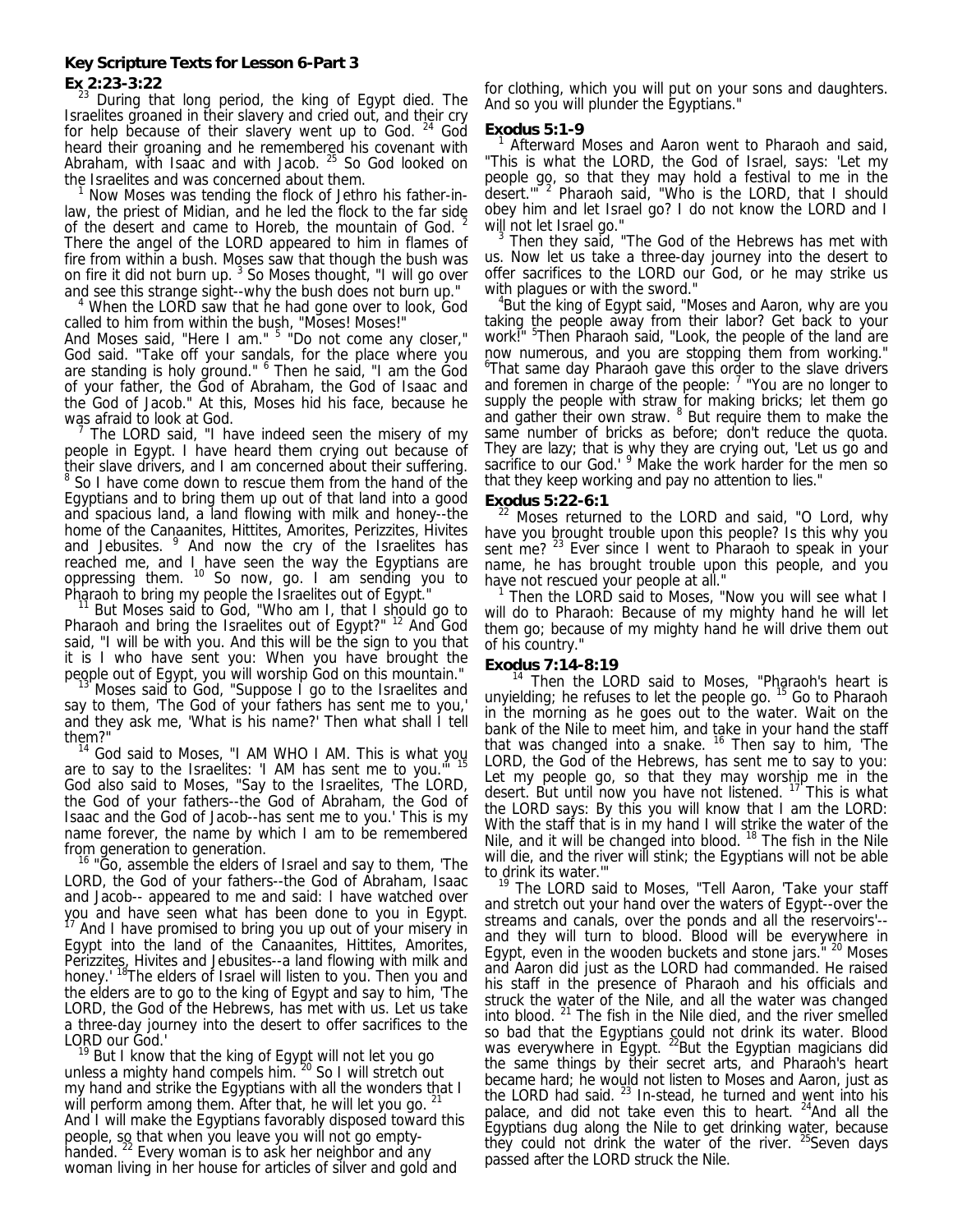# **Exodus 7:14-8:19 (continued)**

<sup>8:1</sup> Then the LORD said to Moses, "Go to Pharaoh and say to him, 'This is what the LORD says: Let my people go, so that they may worship me.  $2$  If you refuse to let them go, I will plague your whole country with frogs.<sup>3</sup> The Nile will teem with frogs. They will come up into your palace and your bedroom and onto your bed, into the houses of your officials and on your people, and into your ovens and kneading troughs.<sup>4</sup> The frogs will go up on you and your people and all your officials.'"

 5 Then the LORD said to Moses, "Tell Aaron, 'Stretch out your hand with your staff over the streams and canals and ponds, and make frogs come up on the land of Egypt." <sup>6</sup> So Aaron stretched out his hand over the waters of Egypt, and the frogs came up and covered the land.<sup>7</sup> But the magicians did the same things by their secret arts; they also made frogs come up on the land of Egypt. 8

 Pharaoh summoned Moses and Aaron and said, "Pray to the LORD to take the frogs away from me and my people, and I will let your people go to offer sacrifices to the LORD."

 Moses said to Pharaoh, "I leave to you the honor of setting the time for me to pray for you and your officials and your people that you and your houses may be rid of the frogs, except for those that remain in the Nile." "Tomorrow," Pharaoh said. Moses replied, "It will be as you say, so that you may know there is no one like the LORD our God. <sup>11</sup> The frogs will leave you and your houses, your officials and your people; they will remain only in the Nile."

 $12$  After Moses and Aaron left Pharaoh, Moses cried out to the LORD about the frogs he had brought on Pharaoh. And the LORD did what Moses asked. The frogs died in the houses, in the courtyards and in the fields.  $14$  They were piled into heaps, and the land reeked of them. <sup>15</sup> But when Pharaoh saw that there was relief, he hardened his heart and would not listen to Moses and Aaron, just as the LORD had said.

<sup>16</sup> Then the LORD said to Moses, "Tell Aaron, 'Stretch out your staff and strike the dust of the ground,' and throughout the land of Egypt the dust will become gnats." <sup>17</sup> They did this, and when Aaron stretched out his hand with the staff and struck the dust of the ground, gnats came upon men and animals. All the dust throughout the land of Egypt became gnats.<sup>18</sup> But when the magicians tried to produce gnats by their secret arts, they could not. And the gnats were on men and animals.

<sup>19</sup> The magicians said to Pharaoh, "This is the finger of God." But Pharaoh's heart was hard and he would not listen, just as the LORD had said.

# **Exodus 9:13-16**

<sup>13</sup> Then the LORD said to Moses, "Get up early in the morning, confront Pharaoh and say to him, 'This is what the LORD, the God of the Hebrews, says: Let my people go, so that they may worship me,  $14$  or this time I will send the full force of my plagues against you and against your officials and your people, so you may know that there is no one like me in all the earth. <sup>15</sup> For by now I could have stretched out my hand and struck you and your people with a plague that would have wiped you off the earth.<sup>16</sup> But I have raised you up for this very purpose, that I might show you my power and that my name might be proclaimed in all the earth

#### **Matthew 11:28-12:1**

 $28$ "Come to me, all you who are weary and burdened, and I will give you rest. <sup>29</sup>Take my yoke upon you and learn from me, for I am gentle and humble in heart, and you will find rest for your souls. 30 For my yoke is easy and my burden is light."

## **Psalm 145:13-16**

 $13$  The LORD is faithful to all his promises and loving toward all he has made. <sup>14</sup> The LORD upholds all those who fall all he has made.  $\cdot$  " The LORD upholds all those who fall and lifts up all who are bowed down. <sup>15</sup> The eyes of all look to you, and you give them their food at the proper time. <sup>16</sup> You open your hand and satisfy the desires of every living thing.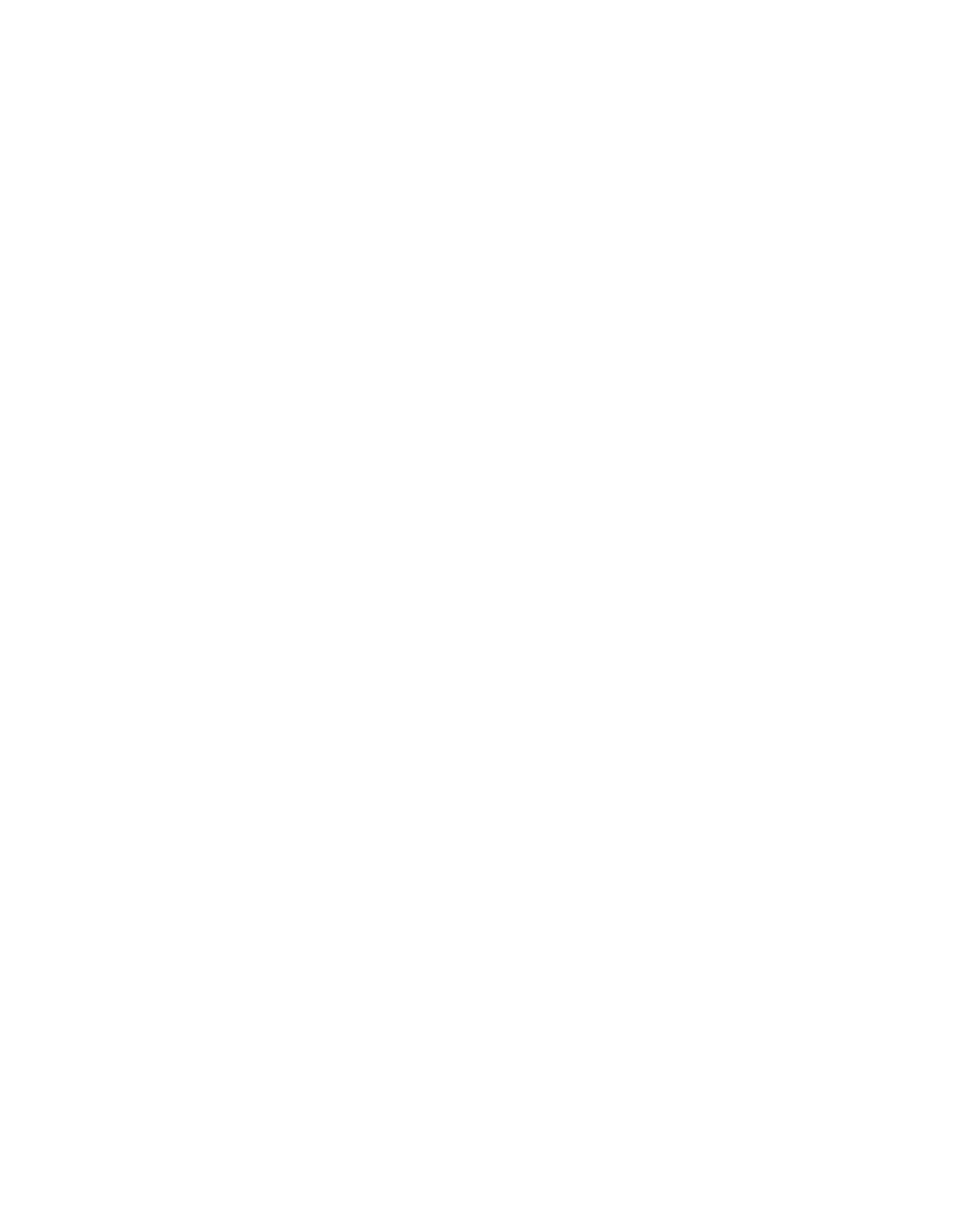#### **The Hope Chapter 6: People of the Promise-Part 4 Exodus 11-13**

This lesson helps us study more closely what is one of the highest climaxes in the story of God's intervention in Israel's existence. He brings His people, Israel, out of Egypt with a mighty act of deliverance. God gave Israel a way of remembering this defining moment in their history. He did this because this defining moment is also meant to foreshadow God's mightiest act of deliverance, which would take place thousands of years later. This study helps us see the connection between these historical events.

# **I. Israel is spared again when God unleashes His final plague.**

A. Israel prepares to leave Egypt. (Exodus 11:1-10)

1. What did God tell Moses to instruct the people to do when Pharaoh let them go? (v. 2) \_\_\_\_\_\_\_\_\_\_\_\_\_\_\_\_\_\_\_\_\_

2. How did the people of Egypt view Moses and the Israelites after all these plagues? (v. 3)

3. What did Moses tell Pharaoh would now happen to break the pride of Pharaoh and Egypt? (v. 4-6)\_\_\_\_\_\_\_\_  $\overline{\phantom{a}}$  ,  $\overline{\phantom{a}}$  ,  $\overline{\phantom{a}}$  ,  $\overline{\phantom{a}}$  ,  $\overline{\phantom{a}}$  ,  $\overline{\phantom{a}}$  ,  $\overline{\phantom{a}}$  ,  $\overline{\phantom{a}}$  ,  $\overline{\phantom{a}}$  ,  $\overline{\phantom{a}}$  ,  $\overline{\phantom{a}}$  ,  $\overline{\phantom{a}}$  ,  $\overline{\phantom{a}}$  ,  $\overline{\phantom{a}}$  ,  $\overline{\phantom{a}}$  ,  $\overline{\phantom{a}}$ 

4. Why did God allow Pharaoh to respond with a hardened heart? (v. 9)

B. God sends his death angel. (Exodus 12:1-30)

|                                                                               | 1. God instructed the people of Israel to have a special meal on the night the last plague would strike Egypt. Briefly identify |
|-------------------------------------------------------------------------------|---------------------------------------------------------------------------------------------------------------------------------|
| the important things God told them to do as part of this celebration: v. 3-5: |                                                                                                                                 |
|                                                                               | . v. 8-9                                                                                                                        |

\_\_\_\_\_\_\_\_\_\_\_\_\_\_\_\_\_\_\_\_\_\_\_\_\_\_\_\_\_\_\_\_\_\_\_\_\_\_\_\_\_\_\_\_\_\_\_\_\_\_\_\_\_\_\_\_\_\_\_\_\_\_\_\_\_\_\_\_\_\_\_\_\_\_\_\_\_\_\_\_\_\_\_\_\_\_\_\_\_\_\_\_

 $\frac{1}{2}$  v. 11  $\frac{1}{2}$  v. 10  $\frac{1}{2}$  v. 10  $\frac{1}{2}$  v. 11  $\frac{1}{2}$  v. 11  $\frac{1}{2}$  v. 11  $\frac{1}{2}$  v. 11  $\frac{1}{2}$  v. 11  $\frac{1}{2}$  v. 11  $\frac{1}{2}$  v. 11  $\frac{1}{2}$  v. 11  $\frac{1}{2}$  v. 11  $\frac{1}{2}$  v. 11  $\frac{1}{2}$  v. 2. What was the special significance of putting the lamb's blood on the door frame of each house? (12:12-13 and 21-23)

 $\overline{\phantom{a}}$  ,  $\overline{\phantom{a}}$  ,  $\overline{\phantom{a}}$  ,  $\overline{\phantom{a}}$  ,  $\overline{\phantom{a}}$  ,  $\overline{\phantom{a}}$  ,  $\overline{\phantom{a}}$  ,  $\overline{\phantom{a}}$  ,  $\overline{\phantom{a}}$  ,  $\overline{\phantom{a}}$  ,  $\overline{\phantom{a}}$  ,  $\overline{\phantom{a}}$  ,  $\overline{\phantom{a}}$  ,  $\overline{\phantom{a}}$  ,  $\overline{\phantom{a}}$  ,  $\overline{\phantom{a}}$ 3. What did God call this special meal? \_\_\_\_\_\_\_\_\_\_\_\_\_\_\_\_\_\_Why did He give it this name? \_\_\_\_\_\_\_\_\_\_\_\_\_\_\_\_\_\_\_\_\_\_

 $\frac{1}{\sqrt{2}}$  ,  $\frac{1}{\sqrt{2}}$  ,  $\frac{1}{\sqrt{2}}$  ,  $\frac{1}{\sqrt{2}}$  ,  $\frac{1}{\sqrt{2}}$  ,  $\frac{1}{\sqrt{2}}$  ,  $\frac{1}{\sqrt{2}}$  ,  $\frac{1}{\sqrt{2}}$  ,  $\frac{1}{\sqrt{2}}$  ,  $\frac{1}{\sqrt{2}}$  ,  $\frac{1}{\sqrt{2}}$  ,  $\frac{1}{\sqrt{2}}$  ,  $\frac{1}{\sqrt{2}}$  ,  $\frac{1}{\sqrt{2}}$  ,  $\frac{1}{\sqrt{2}}$ C. God delivers Israel and establishes an annual commemoration.

1. How did God want the Israelites to remember this night? (12:17-20 & 24-28) \_\_\_\_\_\_\_\_\_\_\_\_\_\_\_\_\_\_\_\_\_\_\_\_\_\_\_\_\_\_\_\_  $\overline{\phantom{a}}$  ,  $\overline{\phantom{a}}$  ,  $\overline{\phantom{a}}$  ,  $\overline{\phantom{a}}$  ,  $\overline{\phantom{a}}$  ,  $\overline{\phantom{a}}$  ,  $\overline{\phantom{a}}$  ,  $\overline{\phantom{a}}$  ,  $\overline{\phantom{a}}$  ,  $\overline{\phantom{a}}$  ,  $\overline{\phantom{a}}$  ,  $\overline{\phantom{a}}$  ,  $\overline{\phantom{a}}$  ,  $\overline{\phantom{a}}$  ,  $\overline{\phantom{a}}$  ,  $\overline{\phantom{a}}$ 

2. How did this final plague of judgment affect the attitude of Pharaoh and the Egyptians toward Israel?

#### $\frac{1}{\sqrt{2}}$  ,  $\frac{1}{\sqrt{2}}$  ,  $\frac{1}{\sqrt{2}}$  ,  $\frac{1}{\sqrt{2}}$  ,  $\frac{1}{\sqrt{2}}$  ,  $\frac{1}{\sqrt{2}}$  ,  $\frac{1}{\sqrt{2}}$  ,  $\frac{1}{\sqrt{2}}$  ,  $\frac{1}{\sqrt{2}}$  ,  $\frac{1}{\sqrt{2}}$  ,  $\frac{1}{\sqrt{2}}$  ,  $\frac{1}{\sqrt{2}}$  ,  $\frac{1}{\sqrt{2}}$  ,  $\frac{1}{\sqrt{2}}$  ,  $\frac{1}{\sqrt{2}}$ **For further reflection:**

Read 1 Corinthians 5:7-8 and 1 Peter 1:18-19. What is the connection that these New Testament authors see between the Passover lamb and Jesus Christ? How does Jesus become a "Passover lamb" to us?

- **II. Pharaoh and Egypt face yet another dreadful act of God's judgment.** (Exodus 13:18-14:31)
	- A. God prepares Israel and Egypt for a big lesson. (Exodus 13:18-14:12)
- 1. What two reasons did God give for punishing Egypt as he was about to do? (Exodus 14:4) \_\_\_\_\_\_\_\_\_\_\_\_\_\_\_\_\_\_\_  $\frac{1}{2}$  ,  $\frac{1}{2}$  ,  $\frac{1}{2}$  ,  $\frac{1}{2}$  ,  $\frac{1}{2}$  ,  $\frac{1}{2}$  ,  $\frac{1}{2}$  ,  $\frac{1}{2}$  ,  $\frac{1}{2}$  ,  $\frac{1}{2}$  ,  $\frac{1}{2}$  ,  $\frac{1}{2}$  ,  $\frac{1}{2}$  ,  $\frac{1}{2}$  ,  $\frac{1}{2}$  ,  $\frac{1}{2}$  ,  $\frac{1}{2}$  ,  $\frac{1}{2}$  ,  $\frac{1$

2. What mistake did Pharaoh think he had made with Israel and what did he do to correct it?  $(v. 5-9)$ 

 $\overline{\phantom{a}}$  , and the set of the set of the set of the set of the set of the set of the set of the set of the set of the set of the set of the set of the set of the set of the set of the set of the set of the set of the s 3. What reason did Moses (who is recounting this story) give for Pharaoh's decision? (v. 8)

4. What conclusion did the people of Israel come to when they saw Pharaoh's army pursuing them? (vs.10-12) \_\_\_\_\_\_  $\overline{\phantom{a}}$  , and the set of the set of the set of the set of the set of the set of the set of the set of the set of the set of the set of the set of the set of the set of the set of the set of the set of the set of the s

B. God intervenes to deliver Israel. (Exodus 14:13-31)

1. What two promises did Moses make to the people in response to their fear? (14:13, 14) \_\_\_\_\_\_\_\_\_\_\_\_\_\_\_\_\_\_\_\_\_  $\overline{\phantom{a}}$  , and the contribution of the contribution of the contribution of the contribution of the contribution of the contribution of the contribution of the contribution of the contribution of the contribution of the

2. What was required of the people for these promises to be fulfilled? (v. 14) \_\_\_\_\_\_\_\_\_\_\_\_\_\_\_\_\_\_\_\_\_\_\_\_\_\_\_\_\_\_\_\_\_\_\_

3. How did God prevent Pharaoh's army from attacking Israel before they crossed the Red Sea? \_\_\_\_\_\_\_\_\_\_\_\_\_\_\_\_\_  $\frac{1}{2}$  ,  $\frac{1}{2}$  ,  $\frac{1}{2}$  ,  $\frac{1}{2}$  ,  $\frac{1}{2}$  ,  $\frac{1}{2}$  ,  $\frac{1}{2}$  ,  $\frac{1}{2}$  ,  $\frac{1}{2}$  ,  $\frac{1}{2}$  ,  $\frac{1}{2}$  ,  $\frac{1}{2}$  ,  $\frac{1}{2}$  ,  $\frac{1}{2}$  ,  $\frac{1}{2}$  ,  $\frac{1}{2}$  ,  $\frac{1}{2}$  ,  $\frac{1}{2}$  ,  $\frac{1$ 

4. When God removed the pillar of cloud and fire, what did the Egyptian army do? How did God slow them down? \_

5. What did the Egyptians realize was happening? (v. 25) \_\_\_\_\_\_\_\_\_\_\_\_\_\_\_\_\_\_\_\_\_\_\_

6. After all of the Israelites were safely to the other side, what did God cause to happen to Pharaoh's army? \_\_\_\_\_\_\_\_\_\_\_\_\_\_\_\_\_\_\_\_\_\_\_\_\_\_\_\_\_\_\_\_\_\_\_\_\_\_\_\_\_\_\_\_\_\_\_\_\_\_\_\_\_\_\_\_\_\_\_\_\_\_\_\_\_\_\_\_\_\_\_\_\_\_\_\_\_\_\_\_\_\_\_\_\_\_\_\_\_\_\_\_\_\_\_\_\_

7. What do you think God meant when he said He would "gain glory" from this act of judgment against Egypt? (v. 4, 18) \_\_\_\_\_\_\_\_\_\_\_\_\_\_\_\_\_\_\_\_\_\_\_\_\_\_\_\_\_\_\_\_\_\_\_\_\_\_\_\_\_\_\_\_\_\_\_\_\_\_\_\_\_\_\_\_\_\_\_\_\_\_\_\_\_\_\_\_\_\_\_\_\_\_\_\_\_\_\_\_\_\_\_\_\_\_\_\_\_\_\_\_\_\_\_\_\_

8. What did God want Pharaoh and the people of Egypt to learn from this? (v. 4, 18) \_

9. How did this experience of God's miraculous deliverance affect the people of Israel? (v. 31)\_\_\_\_\_

# **For further reflection:**

1. Throughout this story what did God plainly declare to be his purpose in all of it? Do you think the purpose God states for this remarkable act of deliverance applies in everything God does?

2. What does God reveal about himself and his purpose for our lives in this story? What significance does this purpose have for your life? When we face circumstances that seem overwhelming, what do you think God wants us to remember about Him? 3. Based on how Israel responded to God's intervention (14:31), what does this story tell us about how God wants us to respond to Him when he acts in our behalf?

4. In what ways do you think this story about Israel's deliverance serves as an analogy of God's plan and purpose for mankind? (How is the human race like Israel in Egypt? How is Israel's response to Moses' leadership like the response God wants people to have today? How is the deliverance God brought to Israel like the deliverance God offers people now?)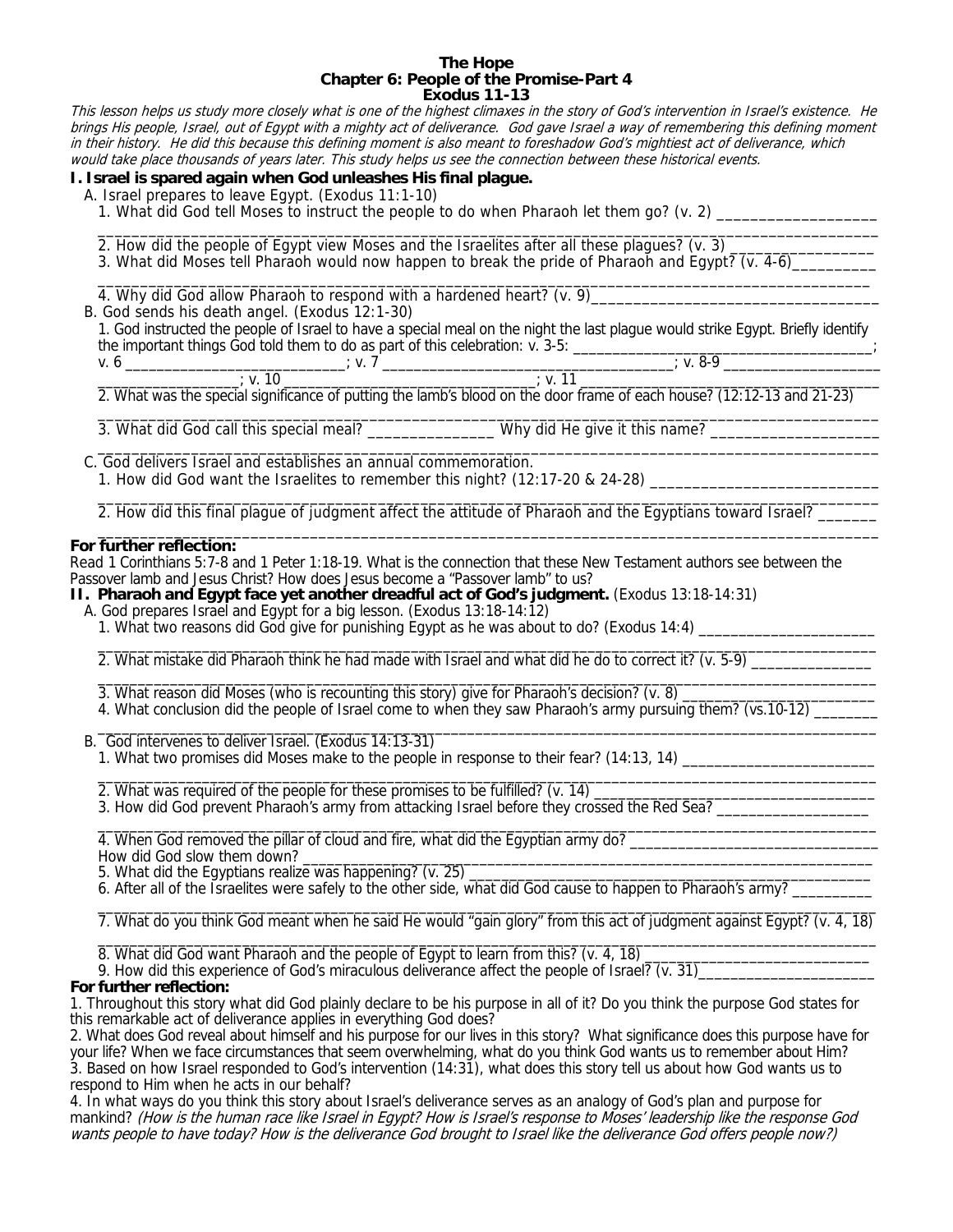#### **Key Scripture Texts for Lesson 6-Part 4**

# **Exodus 11:1-10**

 Now the LORD had said to Moses, "I will bring one more plague on Pharaoh and on Egypt. After that, he will let you go from here, and when he does, he will drive you out completely.  $2$  Tell the people that men and women alike are to ask their neighbors for articles of silver and gold." <sup>3</sup> (The LORD made the Egyptians favorably disposed toward the people, and Moses himself was highly regarded in Egypt by Pharaoh's officials and by the people.) 4

<sup>4</sup>So Moses said, "This is what the LORD says: 'About midnight I will go throughout Egypt.<sup>5</sup> Every firstborn son in Egypt will die, from the firstborn son of Pharaoh, who sits on the throne, to the firstborn son of the slave girl, who is at her hand mill, and all the firstborn of the cattle as well. <sup>6</sup> There will be loud wailing throughout Egypt--worse than there has ever been or ever will be again.  $\frac{9}{10}$  But among the Israelites not a dog will bark at any man or animal.' Then you will know that the LORD makes a distinction between Egypt and Israel. <sup>8</sup> All these officials of yours will come to me, bowing down before me and saying, 'Go, you and all the people who follow you!' After that I will leave." Then Moses, hot with anger, left Pharaoh. 9

 The LORD had said to Moses, "Pharaoh will refuse to listen to you--so that my wonders may be multiplied in Egypt."  $10^{\circ}$  Moses and Aaron performed all these wonders before Pharaoh, but the LORD hardened Pharaoh's heart, and he would not let the Israelites go out of his country.

## **Exodus 12:1-36**

<sup>1</sup>The LORD said to Moses and Aaron in Egypt,  $2$  "This month is to be for you the first month, the first month of your year.<sup>3</sup> Tell the whole community of Israel that on the tenth day of this month each man is to take a lamb for his family, one for each household.  $4$  If any household is too small for a whole lamb, they must share one with their nearest neighbor, having taken into account the number of people there are. You are to determine the amount of lamb needed in accordance with what each person will eat. <sup>5</sup> The animals you choose must be year-old males without defect, and you may take them from the sheep or the goats. <sup>6</sup> Take care of them until the fourteenth day of the month, when all the people of the community of Israel must slaughter them at twilight.<sup>7</sup> Then they are to take some of the blood and put it on the sides and tops of the doorframes of the houses where they eat the lambs. <sup>8</sup> That same night they are to eat the meat roasted over the fire, along with bitter herbs, and bread made without yeast. <sup>9</sup> Do not eat the meat raw or cooked in water, but roast it over the fire--head, legs and inner parts.  $10$  Do not leave any of it till morning; if some is left till morning, you must burn it.  $11$  This is how you are to eat it: with your cloak tucked into your belt, your sandals on your feet and your staff in your hand. Eat it in haste; it is the LORD's Passover.

<sup>12</sup> "On that same night I will pass through Egypt and strike down every firstborn--both men and animals--and I will bring judgment on all the gods of Egypt. I am the LORD. <sup>13</sup> The blood will be a sign for you on the houses where you are; and when I see the blood, I will pass over you. No

destructive plague will touch you when I strike Egypt.<br><sup>14</sup> "This is a day you are to commemorate; for the generations to come you shall celebrate it as a festival to the LORD--a lasting ordinance.  $15$  For seven days you are to eat bread made without yeast. On the first day remove the yeast from your houses, for whoever eats anything with yeast in it from the first day through the seventh must be cut off from Israel. <sup>16</sup> On the first day hold a sacred assembly, and another one on the seventh day. Do no work at all on these days, except to prepare food for everyone to eat--that is all you may do.

the sea. They are to encamp by the sea, directly opposite

<sup>17</sup> "Celebrate the Feast of Unleavened Bread, because it was on this very day that I brought your divisions out of Egypt. Celebrate this day as a lasting ordinance for the generations to come.  $18$  In the first month you are to eat bread made without yeast, from the evening of the fourteenth day until the evening of the twenty-first day.  $1$ For seven days no yeast is to be found in your houses. And whoever eats anything with yeast in it must be cut off from the community of Israel, whether he is an alien or nativeborn. <sup>20</sup> Eat nothing made with yeast. Wherever you live, you must eat unleavened bread."

<sup>21</sup> Then Moses summoned all the elders of Israel and said to them, "Go at once and select the animals for your families and slaughter the Passover lamb.  $^{22}$  Take a bunch of hyssop, dip it into the blood in the basin and put some of the blood on the top and on both sides of the doorframe. Not one of you shall go out the door of his house until morning. <sup>23</sup> When you shall go out the door of his house until morning. the LORD goes through the land to strike down the Egyptians, he will see the blood on the top and sides of the doorframe and will pass over that doorway, and he will not permit the destroyer to enter your houses and strike you down.

 $24$  "Obey these instructions as a lasting ordinance for you and your descendants.  $25$  When you enter the land that the LORD will give you as he promised, observe this ceremony. And when your children ask you, 'What does this ceremony mean to you?'  $27$  then tell them, 'It is the Passover sacrifice to the LORD, who passed over the houses of the Israelites in Egypt and spared our homes when he struck down the Egyptians.'" Then the people bowed down and worshiped. <sup>28</sup> The Israelites did just what the LORD commanded Moses and Aaron.

<sup>29</sup>At midnight the LORD struck down all the firstborn in Egypt, from the firstborn of Pharaoh, who sat on the throne, to the firstborn of the prisoner, who was in the dungeon, and the firstborn of all the livestock as well. 30 Pharaoh and all his officials and all the Egyptians got up during the night, and there was loud wailing in Egypt, for there was not a house without someone dead. <sup>31</sup>During the night Pharaoh summoned Moses and Aaron and said, "Up! Leave my people, you and the Israelites! Go, worship the LORD as you have requested. <sup>32</sup>Take your flocks and herds, as you have

said, and go. And also bless me."  $33$ The Egyptians urged the people to hurry and leave the country. "For otherwise," they said, "we will all die!" <sup>34</sup>So the people took their dough before the yeast was added, and carried it on their shoulders in kneading troughs wrapped in clothing. 35The Israelites did as Moses instructed and asked the Egyptians for articles of silver and gold and for clothing.<br><sup>36</sup>The LORD had made the Egyptians favorably disposed toward the people, and they gave them what they asked for; so they plundered the Egyptians.

# **Exodus 13:18-14:31**

... God led the people around by the desert road toward the Red Sea. The Israelites went up out of Egypt armed for battle.<sup>19</sup> Moses took the bones of Joseph with him because Joseph had made the sons of Israel swear an oath. He had said, "God will surely come to your aid, and then you must carry my bones up with you from this place." <sup>20</sup> After leaving Succoth they camped at Etham on the edge of the desert. By day the LORD went ahead of them in a pillar of cloud to guide them on their way and by night in a pillar of fire to give them light, so that they could travel by day or night. <sup>22</sup> Neither the pillar of cloud by day nor the pillar of fire by night

left its place in front of the people.<br><sup>14:1</sup>Then the LORD said to Moses, <sup>2</sup> "Tell the Israelites to turn back and encamp near Pi Hahiroth, between Migdol and <sup>21</sup>Then Moses stretched out his hand over the sea, and all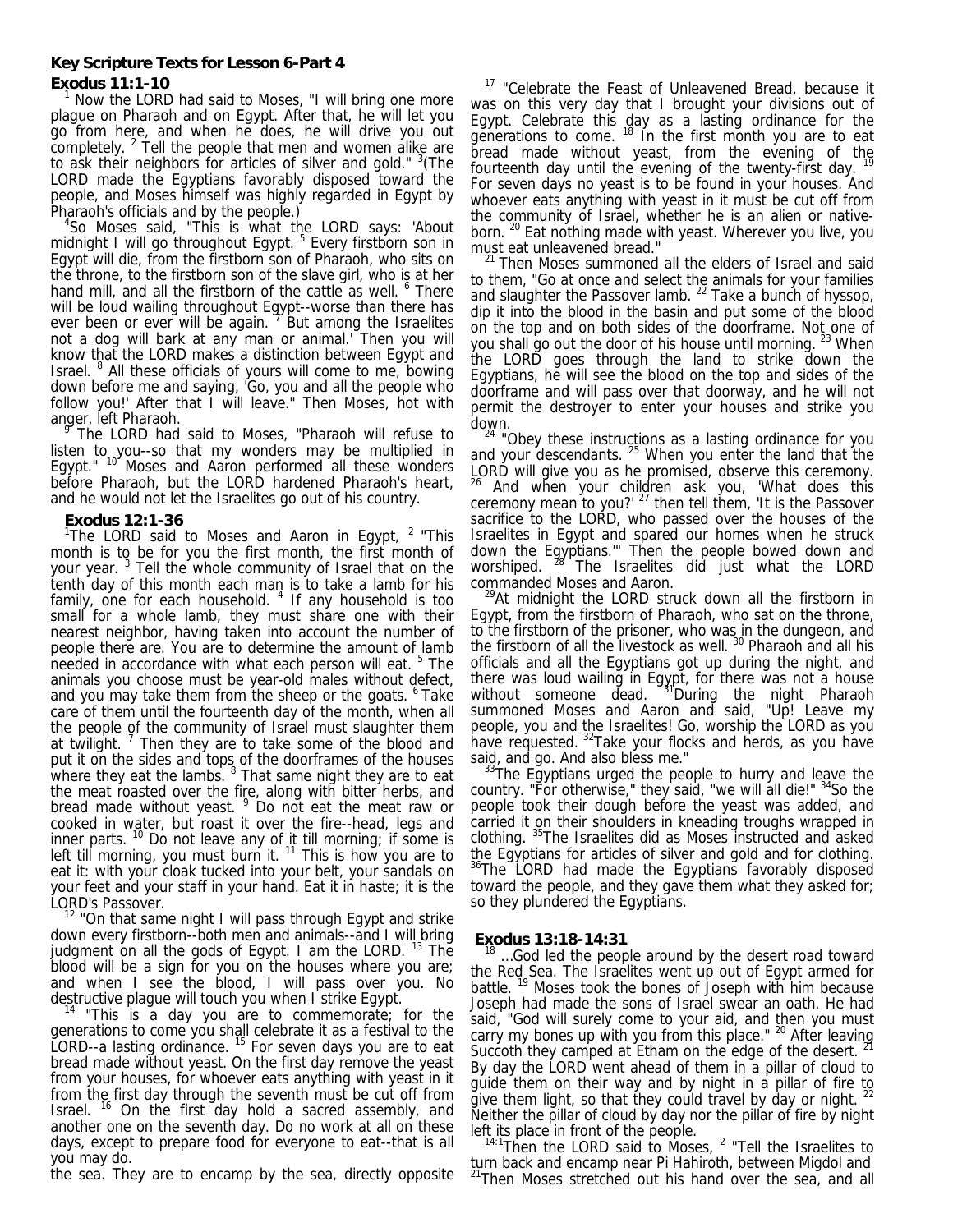Baal Zephon. <sup>3</sup> Pharaoh will think, 'The Israelites are wandering around the land in confusion, hemmed in by the desert.' <sup>4</sup> And I will harden Pharaoh's heart, and he will pursue them. But I will gain glory for myself through Pharaoh and all his army, and the Egyptians will know that I am the LORD." So the Israelites did this.

<sup>5</sup> When the king of Egypt was told that the people had fled, Pharaoh and his officials changed their minds about them and said, "What have we done? We have let the Israelites go and have lost their services!" <sup>6</sup> So he had his chariot made ready and took his army with him.  $7$  He took six hundred of the best chariots, along with all the other chariots of Egypt, with officers over all of them. <sup>8</sup> The LORD hardened the heart of Pharaoh king of Egypt, so that he pursued the Israelites, who were marching out boldly. <sup>9</sup> The Egyptians--all Pharaoh's horses and chariots, horsemen and troops--pursued the Israelites and overtook them as they

camped by the sea near Pi Hahiroth, opposite Baal Zephon. <sup>10</sup> As Pharaoh approached, the Israelites looked up, and there were the Egyptians, marching after them. They were terrified and cried out to the LORD.  $11$  They said to Moses, "Was it because there were no graves in Egypt that you brought us to the desert to die? What have you done to us by bringing us out of Egypt?<sup>12</sup> Didn't we say to you in Egypt, 'Leave us alone; let us serve the Egyptians'? It would have been better for us to serve the Egyptians than to die in the desert!"

<sup>13</sup> Moses answered the people, "Do not be afraid. Stand firm and you will see the deliverance the LORD will bring you today. The Egyptians you see today you will never see again.<br><sup>14</sup> The LORD will fight for you; you need only to be still."<br><sup>15</sup> Then the LORD said to Moses, "Why are you crying out to

me? Tell the Israelites to move on. <sup>16</sup> Raise your staff and stretch out your hand over the sea to divide the water so that the Israelites can go through the sea on dry ground.  $171$ will harden the hearts of the Egyptians so that they will go in after them. And I will gain glory through Pharaoh and all his army, through his chariots and his horsemen. <sup>18</sup> The Egyptians will know that I am the LORD when I gain glory through Pharaoh, his chariots and his horsemen."

 $19$  Then the angel of God, who had been traveling in front of Israel's army, withdrew and went behind them. The pillar of cloud also moved from in front and stood behind them, <sup>20</sup>

coming between the armies of Egypt and Israel. Throughout the night the cloud brought darkness to the one side and light to the other side; so neither went near the other all night long. Ī

that night the LORD drove the sea back with a strong east wind and turned it into dry land. The waters were divided,  $22$ and the Israelites went through the sea on dry ground, with a wall of water on their right and on their left.

The Egyptians pursued them, and all Pharaoh's horses and chariots and horsemen followed them into the sea. During the last watch of the night the LORD looked down from the pillar of fire and cloud at the Egyptian army and threw it into confusion.  $25$  He made the wheels of their chariots come off so that they had difficulty driving. And the Egyptians said, "Let's get away from the Israelites! The LORD is fighting for them against Egypt.'

<sup>26</sup> Then the LORD said to Moses, "Stretch out your hand over the sea so that the waters may flow back over the Egyptians and their chariots and horsemen."  $27$  Moses stretched out his hand over the sea, and at daybreak the sea went back to its place. The Egyptians were fleeing toward it, and the LORD swept them into the sea. <sup>28</sup> The water flowed back and covered the chariots and horsemen--the entire army of Pharaoh that had followed the Israelites into the sea. Not one of them survived.

<sup>29</sup> But the Israelites went through the sea on dry ground, with a wall of water on their right and on their left. <sup>30</sup> That day the LORD saved Israel from the hands of the Egyptians, and Israel saw the Egyptians lying dead on the shore.<sup>31</sup> And when the Israelites saw the great power the LORD displayed against the Egyptians, the people feared the LORD and put their trust in him and in Moses his servant.

#### **1 Peter 1:17-19**

<sup>18</sup>For you know that it was not with perishable things such as silver or gold that you were redeemed from the empty way of life handed down to you from your forefathers, <sup>19</sup>but with the precious blood of Christ, a lamb without blemish or defect.

#### **1 Corinthians 5:7-8**

 $\sqrt{2}$ Get rid of the old yeast that you may be a new batch without yeast-as you really are. For Christ, our Passover lamb, has been sacrificed. <sup>8</sup> Therefore let us keep the Festival, not with the old yeast, the yeast of malice and wickedness, but with bread without yeast, the bread of sincerity and truth.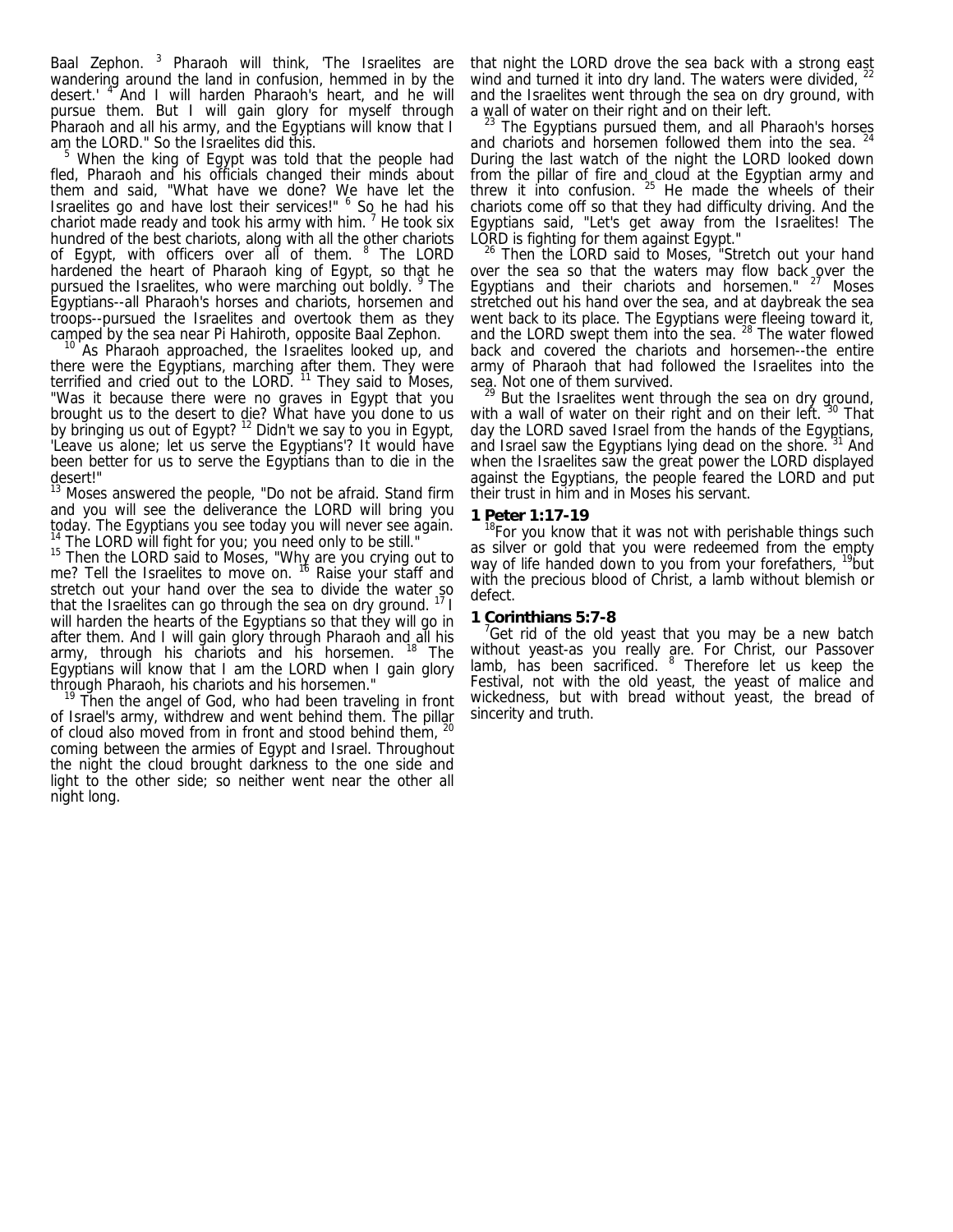#### **The Hope Chapter 7: Called to Walk in the Ways of God Exodus 18-20, 32-34**

In the last two lessons we saw the process of preparation God took Moses and the Hebrew people through before they were ready to be led out of Egypt. Now God begins to form the Hebrew people into a nation set apart to Him and His purpose.

# **I. God continues to glorify himself by providing for His people.**

God had provided miraculously for physical needs of the Hebrew people during their brief travels in the desert. (The account of this period is found in Exodus 16-17) But the people had spiritual needs as well, which were far more critical than their physical needs. They needed a purpose, a moral code, and spiritual leadership all of which God also graciously provided.

A.God reveals his purpose for Israel. (Ex. 19:1-8)

 1. How did God describe what he wanted Israel to be? (19:5-6) Explain why each of these descriptions is significant.  $\frac{1}{2}$  ,  $\frac{1}{2}$  ,  $\frac{1}{2}$  ,  $\frac{1}{2}$  ,  $\frac{1}{2}$  ,  $\frac{1}{2}$  ,  $\frac{1}{2}$  ,  $\frac{1}{2}$  ,  $\frac{1}{2}$  ,  $\frac{1}{2}$  ,  $\frac{1}{2}$  ,  $\frac{1}{2}$  ,  $\frac{1}{2}$  ,  $\frac{1}{2}$  ,  $\frac{1}{2}$  ,  $\frac{1}{2}$  ,  $\frac{1}{2}$  ,  $\frac{1}{2}$  ,  $\frac{1$ 

| 2. What condition did God ask them to keep? (v.5) _______                                                     |
|---------------------------------------------------------------------------------------------------------------|
| 3. How did the people respond to what God had said to them through Moses? (v. 8)                              |
| B. God provides for their spiritual direction : 20:1-17)                                                      |
| 1. The heart of the code of conduct God gave Israel (Exodus 20:1-17) is known as the ________________________ |
| 2. Read Exodus 20:1-17 and list these 10 commandments: i.) v. 3 You must have no                              |
| ii.) v. 4 You must not make or worship an _____________________________ iii.) v. 7 You shall not _____        |
|                                                                                                               |
|                                                                                                               |
| x.) v. 17 Do not                                                                                              |

#### **For further reflection:**

1. God later gave Israel two commands that Jesus said summarized the entire law. The first was "Love God with all your heart." The second was "Love your neighbor as yourself". Which of the "ten commandments" helps us fulfill the first of these? Which ones help us fulfill the second?

2. Is it possible for anyone to keep all these commandments perfectly? Why? God gave a system of animal sacrifices to the Hebrew people which they could follow to *temporarily* cover their sin. Based on what you've learned so far, how would God eventually provide for people so they wouldn't have to rely on their own faulty efforts, or on an inadequate system of sacrifices to cover their sin?

## **II. The people abandon their commitment to God's leadership.** (Exodus 32)

A. The people rebel against God and Moses. (Ex. 32:1-13)

 1. Moses had stayed on the Mountain of God for 40 days and nights, receiving all the laws and ordinances God was giving him for the people of Israel. Summarize the actions of the people while he was there:  $(Ex\ 32:1-6)$ 

| 2. What was God's initial response to their rebellion? (32:7-10) |                              |
|------------------------------------------------------------------|------------------------------|
| 3. How did Moses react to God's anger toward Israel? (v. 11)     | What were the grounds of his |
| appeal? (v. 11-13)                                               |                              |

 B. Moses confronts Aaron and the people about their rebellion (Ex. 32:19-35) 1. What action did Moses take against the people for their rebellion? (v. 26-28) \_\_\_\_\_\_\_\_\_\_\_\_\_\_\_\_\_\_\_\_\_\_\_\_\_\_\_\_\_\_\_\_\_\_\_\_\_\_\_\_\_\_\_\_\_\_\_\_\_\_\_\_\_\_\_\_\_\_\_\_\_\_\_\_\_\_\_\_\_\_\_\_\_\_\_\_\_\_\_\_\_\_\_\_\_\_\_\_\_\_\_\_\_\_\_\_\_

2. What did Moses do for the people that demonstrated his strength of character as a leader? (v. 30-31)\_  $\_$  ,  $\_$  ,  $\_$  ,  $\_$  ,  $\_$  ,  $\_$  ,  $\_$  ,  $\_$  ,  $\_$  ,  $\_$  ,  $\_$  ,  $\_$  ,  $\_$  ,  $\_$  ,  $\_$  ,  $\_$  ,  $\_$  ,  $\_$  ,  $\_$  ,  $\_$  ,  $\_$  ,  $\_$  ,  $\_$  ,  $\_$  ,  $\_$  ,  $\_$  ,  $\_$  ,  $\_$  ,  $\_$  ,  $\_$  ,  $\_$  ,  $\_$  ,  $\_$  ,  $\_$  ,  $\_$  ,  $\_$  ,  $\_$  ,

# **For further reflection:**

In what ways in this lesson do you see Moses serving as a "deliverer" for Israel? Which of these actions or traits do you think are also true of the "deliverer" God promised would one day come to redeem mankind?

# **III. Moses intercedes for the Hebrew people.**

- A. Moses grows in his grasp of God's purpose (33:1-3, 15-17)
	- 1. God had proposed a compromise in 33:1-3. What was it?

\_\_\_\_\_\_\_\_\_\_\_\_\_\_\_\_\_\_\_\_\_\_\_\_\_\_\_\_\_\_\_\_\_\_\_\_\_\_\_\_\_\_\_\_\_\_\_\_\_\_\_\_\_\_\_\_\_\_\_\_\_\_\_\_\_\_\_\_\_\_\_\_\_\_\_\_\_\_\_\_\_\_\_\_\_\_\_\_\_\_\_\_\_\_\_\_\_ 2. What did Moses recognize was the critical missing element of this proposal? (v.15-16) \_\_

\_\_\_\_\_\_\_\_\_\_\_\_\_\_\_\_\_\_\_\_\_\_\_\_\_\_\_\_\_\_\_\_\_\_\_\_\_\_\_\_\_\_\_\_\_\_\_Why was this element so important to God's purposes? (v. 16)

\_\_\_\_\_\_\_\_\_\_\_\_\_\_\_\_\_\_\_\_\_\_\_\_\_\_\_\_\_\_\_\_\_\_\_\_\_\_\_\_\_\_\_\_\_\_\_\_\_\_\_\_\_\_\_\_\_\_\_\_\_\_\_\_\_\_\_\_\_\_\_\_\_\_\_\_\_\_\_\_\_\_\_\_\_\_\_\_\_\_\_\_\_\_\_\_\_ B. Moses grows in his devotion to God (33:15-3, 34:5-10)

- 1. How did Moses express his strong desire to know God more intimately? (v. 18)
- 2. What did God reveal and proclaim to Moses in response to his request? (34:5-7) \_\_\_\_\_\_\_\_\_\_\_\_\_\_\_\_\_\_\_\_\_\_\_\_\_\_\_\_

\_\_\_\_\_\_\_\_\_\_\_\_\_\_\_\_\_\_\_\_\_\_\_\_\_\_\_\_\_\_\_\_\_\_\_\_\_\_\_\_\_\_\_\_\_\_\_\_\_\_\_\_\_\_\_\_\_\_\_\_\_\_\_\_\_\_\_\_\_\_\_\_\_\_\_\_\_\_\_\_\_\_\_\_\_\_\_\_\_\_\_\_\_\_\_\_\_ 3. What request did Moses make of God? (v. 8-9) \_\_\_\_\_\_\_\_\_\_\_\_\_\_\_\_\_\_\_\_\_\_\_\_\_\_\_\_\_\_\_\_

4. How did God answer Moses request? (v. 10)

# **For further reflection:**

1. Because of the stature in character that Moses displayed, God made an important prediction about a future leader who the people were to watch for and listen to. According to Deuteronomy 18:17-20 how would they recognize that leader? Based on what you've learned so far about God's plan for a coming deliverer, who do you think that leader was?

2. What character qualities do you see in Moses that you would like to be true of you? What do you think is the secret to developing these characteristics?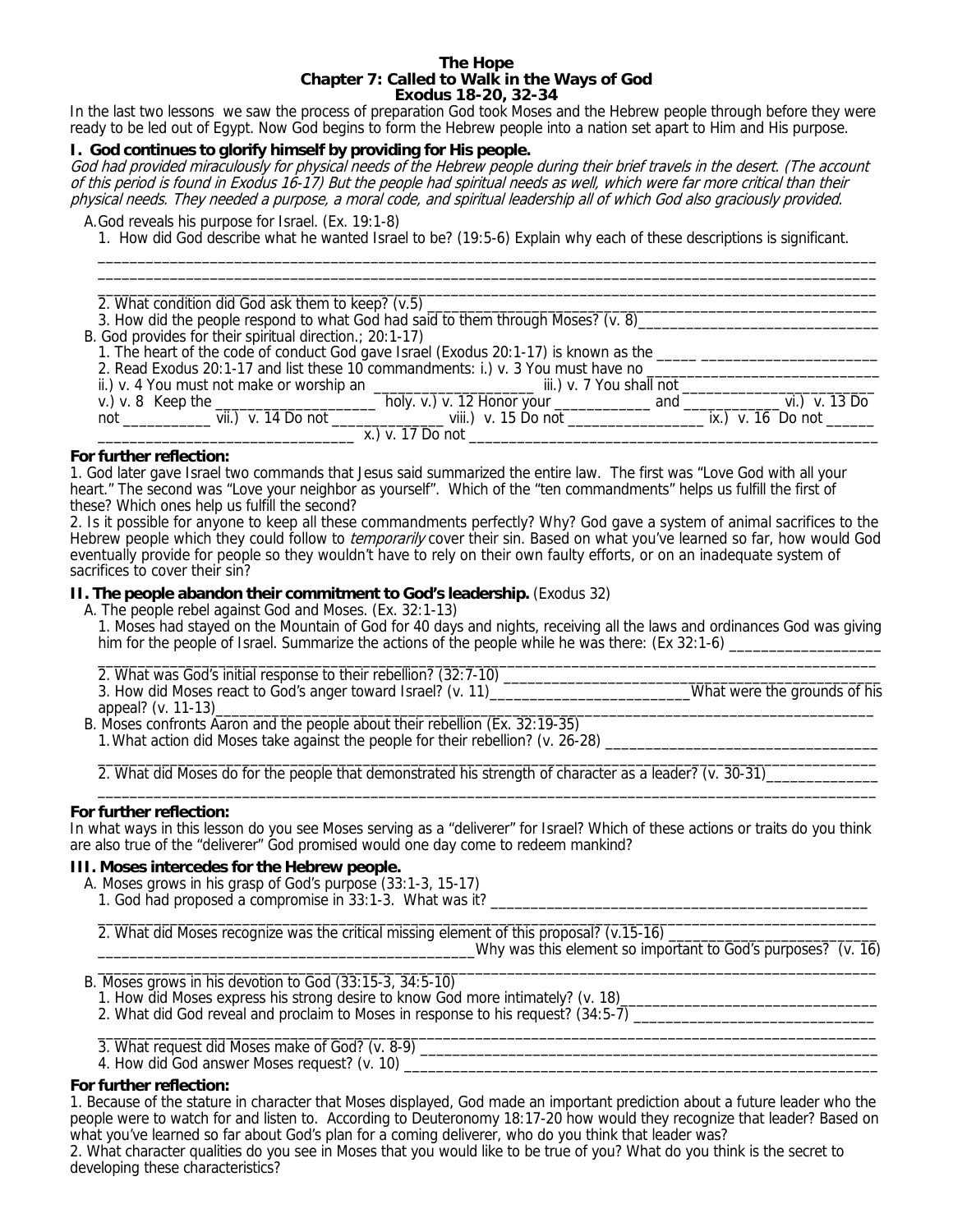# **Exodus 19:1-8**

<sup>1</sup> In the third month after the Israelites left Egypt--on the very day--they came to the Desert of Sinai.  $2$  After they set out from Rephidim, they entered the Desert of Sinai, and Israel camped there in the desert in front of the mountain. 3

 Then Moses went up to God, and the LORD called to him from the mountain and said, "This is what you are to say to the house of Jacob and what you are to tell the people of Israel: <sup>4</sup> You yourselves have seen what I did to Egypt, and how I carried you on eagles' wings and brought you to myself. <sup>5</sup> Now if you obey me fully and keep my covenant, then out of all nations you will be my treasured possession. Although the whole earth is mine,  $\frac{3}{5}$  you will be for me a kingdom of priests and a holy nation.' These are the words you are to speak to the Israelites." 7

 So Moses went back and summoned the elders of the people and set before them all the words the LORD had commanded him to speak. <sup>8</sup> The people all responded together, "We will do everything the LORD has said." So Moses brought their answer back to the LORD.

# **Exodus 20:1-21**

<sup>1</sup>And God spoke all these words: 2 "I am the LORD your God, who brought you out of Egypt, out of the land of slavery.<br><sup>3</sup> You shall have no other gods before me.

<sup>4</sup>"You shall not make for yourself an idol in the form of anything in heaven above or on the earth beneath or in the waters below. <sup>5</sup>You shall not bow down to them or worship them; for I, the LORD your God, am a jealous God, punishing the children for the sin of the fathers to the third and fourth generation of those who hate me,  $6$ but showing love to a thousand [ generations] of those who love me and keep my commandments.

<sup>7</sup>"You shall not misuse the name of the LORD your God, for the LORD will not hold anyone guiltless who misuses his name.

<sup>8</sup>"Remember the Sabbath day by keeping it holy. <sup>9</sup>Six days you shall labor and do all your work,  $^{10}$ but the seventh day is a Sabbath to the LORD your God. On it you shall not do any work, neither you, nor your son or daughter, nor your manservant or maidservant, nor your animals, nor the alien within your gates. <sup>11</sup>For in six days the LORD made the heavens and the earth, the sea, and all that is in them, but he rested on the seventh day. Therefore the LORD blessed the Sabbath day and made it holy.

<sup>12</sup>"Honor your father and your mother, so that you may live long in the land the LORD your God is giving you.

<sup>13</sup>"You shall not murder.

 $14^{\text{14}}$ "You shall not commit adultery.<br> $15^{\text{15}}$ "You shall not steal.

<sup>16</sup>"You shall not give false testimony against your neighbor.

<sup>17</sup>"You shall not covet your neighbor's house. You shall not covet your neighbor's wife, or his manservant or maidservant, his ox or donkey, or anything that belongs

 $18$ When the people saw the thunder and lightning and heard the trumpet and saw the mountain in smoke, they trembled with fear. They stayed at a distance <sup>19</sup>and said to Moses, "Speak to us yourself and we will listen. But do not have God speak to us or we will die." <sup>20</sup>Moses said to the people, "Do not be afraid. God has come to test you, so that the fear of God will be with you to keep you from sinning."

 $21$ The people remained at a distance, while Moses approached the thick darkness where God was.

# **Exodus 32:1-14, 19-35**

<sup>1</sup> When the people saw that Moses was so long in coming down from the mountain, they gathered around Aaron and said, "Come, make us gods who will go before us. As for this fellow Moses who brought us up out of Egypt, we don't know what has happened to him." <sup>2</sup> Aaron answered them, "Take off the gold earrings that your wives, your sons and your daughters are wearing, and bring them to me."  $3$  So all the people took off their earrings and brought them to Aaron.<sup>4</sup> He took what they handed him and made it into an idol cast in the shape of a calf, fashioning it with a tool. Then they said, "These are your gods, O Israel, who brought you up out of Egypt."

 When Aaron saw this, he built an altar in front of the calf and announced, "Tomorrow there will be a festival to the LORD." <sup>6</sup> So the next day the people rose early and sacrificed burnt offerings and presented fellowship offerings. Afterward they sat down to eat and drink and got up to indulge in revelry.

 $\frac{7}{1}$  Then the LORD said to Moses, "Go down, because your people, whom you brought up out of Egypt, have become corrupt. <sup>8</sup> They have been quick to turn away from what I commanded them and have made themselves an idol cast in the shape of a calf. They have bowed down to it and sacrificed to it and have said, 'These are your gods, O Israel,

who brought you up out of Egypt.'<br>
<sup>9</sup> "I have seen these people," the LORD said to Moses, "and they are a stiff-necked people.<sup>10</sup> Now leave me alone so that my anger may burn against them and that I may destroy them. Then I will make you into a great nation."

<sup>11</sup> But Moses sought the favor of the LORD his God. "O LORD," he said, "why should your anger burn against your people, whom you brought out of Egypt with great power and a mighty hand?  $12$  Why should the Egyptians say, 'It was with evil intent that he brought them out, to kill them in the mountains and to wipe them off the face of the earth'? Turn from your fierce anger; relent and do not bring disaster on your people.<sup>13</sup> Remember your servants Abraham, Isaac and Israel, to whom you swore by your own self: 'I will make your descendants as numerous as the stars in the sky and I will give your descendants all this land I promised them, and it will be their inheritance forever." <sup>14</sup> Then the LORD relented and did not bring on his people the disaster he had threatened.

<sup>19</sup> When Moses approached the camp and saw the calf and the dancing, his anger burned and he threw the tablets out of his hands, breaking them to pieces at the foot of the mountain. <sup>20</sup> And he took the calf they had made and burned it in the fire; then he ground it to powder, scattered it on the water and made the Israelites drink it.  $21$  He said to Aaron, "What did these people do to you, that you led them into

such great sin?"<br> $22$  "Do not be angry, my lord," Aaron answered. "You know how prone these people are to evil.  $23$  They said to me, 'Make us gods who will go before us. As for this fellow Moses who brought us up out of Egypt, we don't know what has happened to him.<sup>' 24</sup> So I told them, 'Whoever has any gold jewelry, take it off.' Then they gave me the gold, and I threw it into the fire, and out came this calf!"

Moses saw that the people were running wild and that Aaron had let them get out of control and so become a laughingstock to their enemies.  $26$  So he stood at the entrance to the camp and said, "Whoever is for the LORD, come to me." And all the Levites rallied to him. <sup>27</sup> Then he said to them, "This is what the LORD, the God of Israel, says: 'Each man strap a sword to his side. Go back and forth through the camp from one end to the other, each killing his brother and friend and neighbor." <sup>28</sup> The Levites did as Moses commanded, and that day about three thousand of the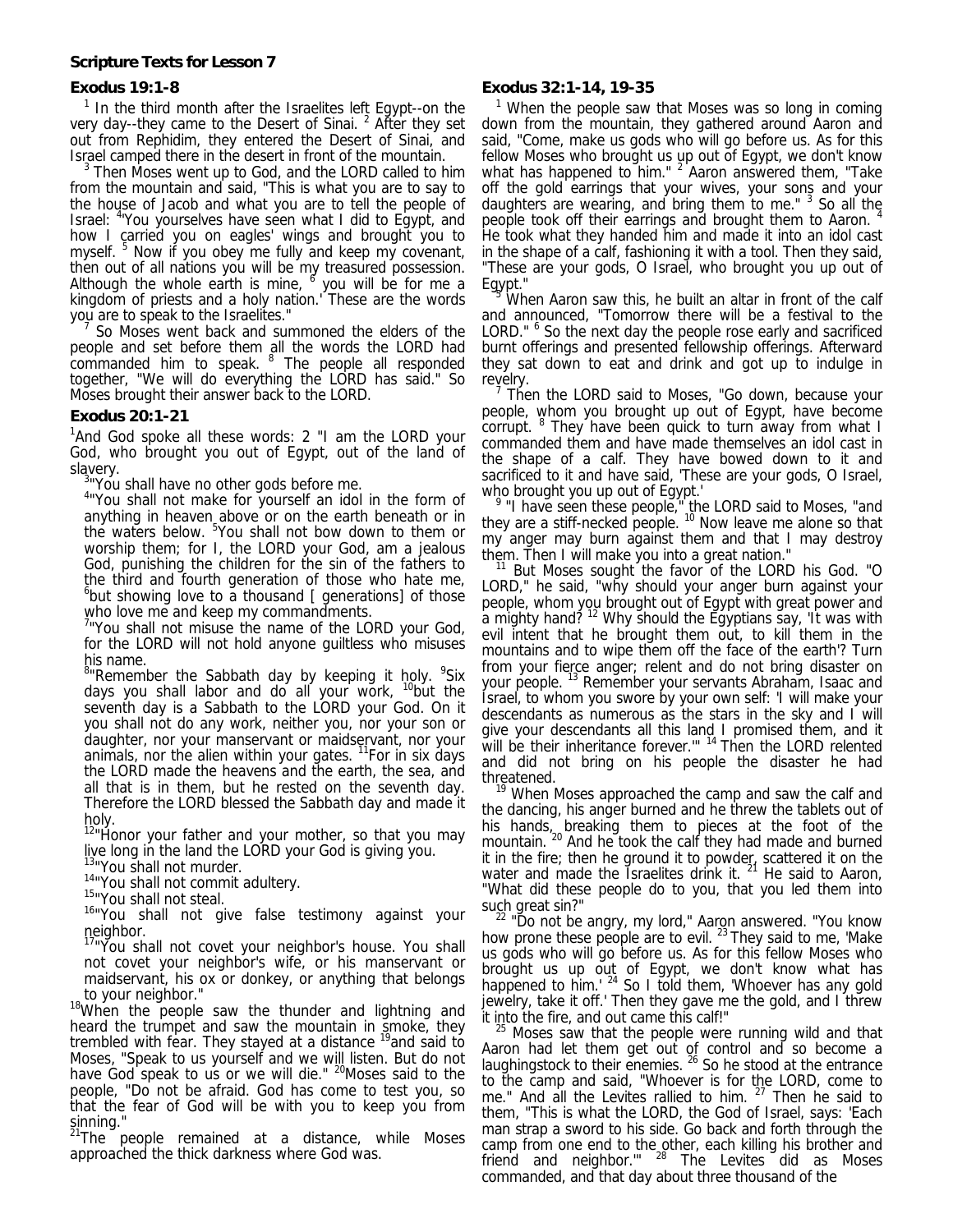people died. <sup>29</sup> Then Moses said, "You have been set apart to the LORD today, for you were against your own sons and brothers, and he has blessed you this day."

 $30$  The next day Moses said to the people, "You have committed a great sin. But now I will go up to the LORD; perhaps I can make atonement for your sin." <sup>31</sup> So Moses went back to the LORD and said, "Oh, what a great sin these people have committed! They have made themselves gods of gold.  $32$  But now, please forgive their sin--but if not, then blot me out of the book you have written."

 $3$ The LORD replied to Moses, "Whoever has sinned against me I will blot out of my book.  $34$  Now go, lead the people to the place I spoke of, and my angel will go before you. However, when the time comes for me to punish, I will punish them for their sin." <sup>35</sup> And the LORD struck the people with a plague because of what they did with the calf Aaron had made.

#### **Exodus 33:1-3, 15-23**

<sup>1</sup> Then the LORD said to Moses, "Leave this place, you and the people you brought up out of Egypt, and go up to the land I promised on oath to Abraham, Isaac and Jacob, saying, <sup>I</sup> will give it to your descendants.<sup>' 2</sup> I will send an angel before you and drive out the Canaanites, Amorites, Hittites, Perizzites, Hivites and Jebusites.<sup>3</sup> Go up to the land flowing with milk and honey. But I will not go with you, because you are a stiff-necked people and I might destroy you on the way."

<sup>15</sup> Then Moses said to him, "If your Presence does not go with us, do not send us up from here. <sup>16</sup> How will anyone know that you are pleased with me and with your people unless you go with us? What else will distinguish me and your people from all the other people on the face of the earth?"

<sup>17</sup> And the LORD said to Moses, "I will do the very thing you have asked, because I am pleased with you and I know you by name." <sup>18</sup> Then Moses said, "Now show me your glory."<sup>19</sup> And the LORD said, "I will cause all my goodness to pass in front of you, and I will proclaim my name, the LORD, in your presence. I will have mercy on whom I will have mercy, and I will have compassion on whom I will have compassion. <sup>20</sup> But," he said, "you cannot see my face, for no

one may see me and live."<br><sup>21</sup> Then the LORD said, "There is a place near me where you may stand on a rock.<sup>22</sup> When my glory passes by, I will put you in a cleft in the rock and cover you with my hand until I have passed by.  $^{23}$  Then I will remove my hand and you will see my back; but my face must not be seen."

# **Exodus 34:5-10**

34:5Then the LORD came down in the cloud and stood there with him and proclaimed his name, the LORD. <sup>6</sup> And he passed in front of Moses, proclaiming, "The LORD, the LORD, the compassionate and gracious God, slow to anger, abounding in love and faithfulness, <sup>7</sup>maintaining love to thousands, and forgiving wickedness, rebellion and sin. Yet he does not leave the guilty unpunished; he punishes the children and their children for the sin of the fathers to the third and fourth generation." <sup>8</sup>Moses bowed to the ground at once and worshiped. <sup>9</sup> "O Lord, if I have found favor in your eyes," he said, "then let the Lord go with us. Although this is a stiff-necked people, forgive our wickedness and our sin, and take us as your inheritance." <sup>10</sup>Then the LORD said: "I am making a covenant with you. Before all your people I will do wonders never before done in any nation in all the world. The people you live among will see how awesome is the work that I, the LORD, will do for you.

# **Deuteronomy 18:17-20**

<sup>17</sup> The LORD said to me: "What they say is good.  $18$  I will raise up for them a prophet like you from among their brothers; I will put my words in his mouth, and he will tell them everything I command him.  $19$  If anyone does not listen to my words that the prophet speaks in my name, I myself will call him to account.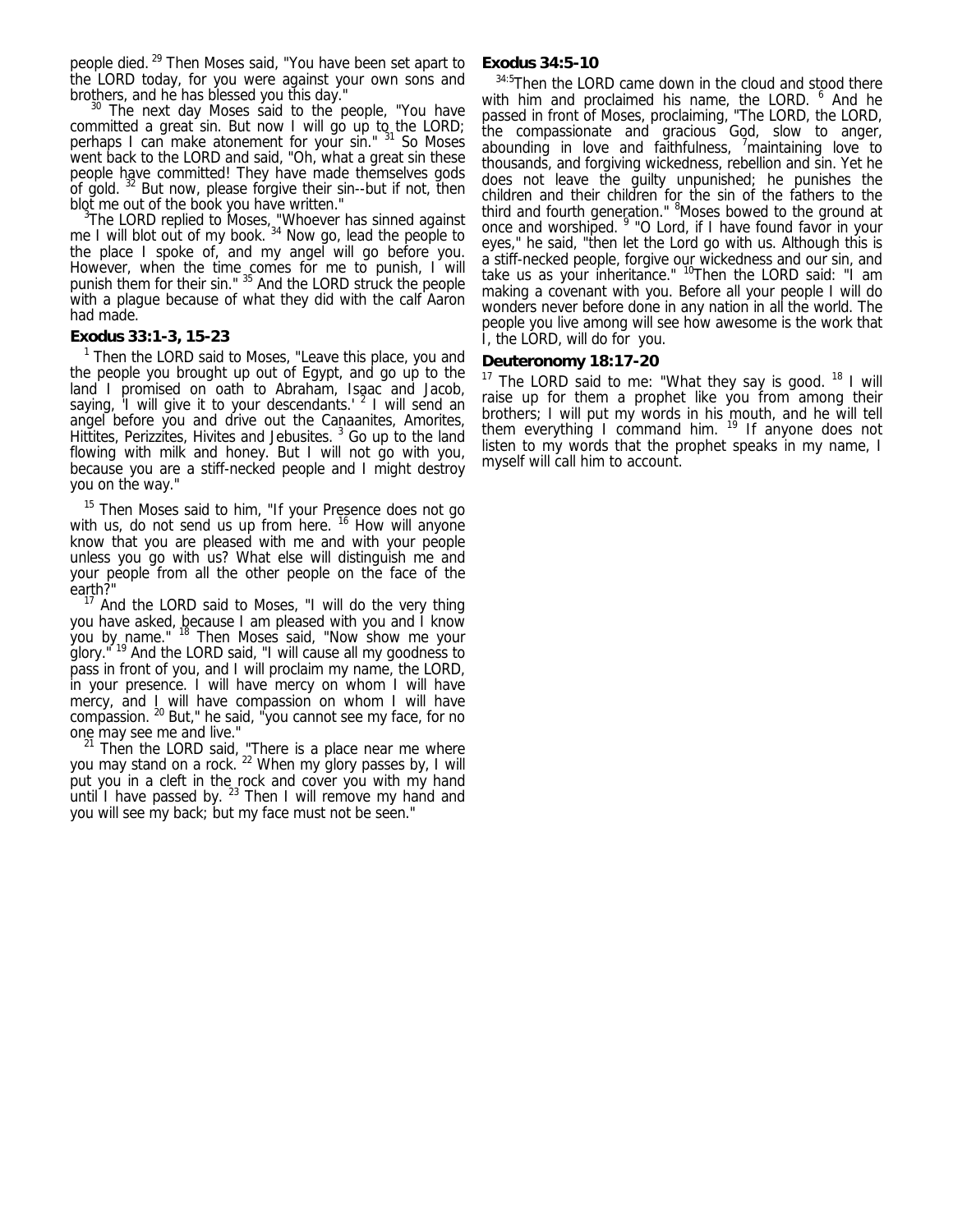# **The Hope Chapter 8 (Part 1): The Birth of the Messiah**

#### **I. The Deliverer's birth is foretold.** (Isaiah 7:14; Isaiah 9:6-7; Matthew 1:18-25; Luke 1:26-38)

- A. The Old Testament foretells the birth of the Deliverer (Messiah) centuries beforehand.
	- 1. Read Isaiah 7:14 and write the two most important things this verse says about Christ's birth: \_\_\_\_\_\_\_\_\_\_\_\_\_

 $\overline{\phantom{a}}$  ,  $\overline{\phantom{a}}$  ,  $\overline{\phantom{a}}$  ,  $\overline{\phantom{a}}$  ,  $\overline{\phantom{a}}$  ,  $\overline{\phantom{a}}$  ,  $\overline{\phantom{a}}$  ,  $\overline{\phantom{a}}$  ,  $\overline{\phantom{a}}$  ,  $\overline{\phantom{a}}$  ,  $\overline{\phantom{a}}$  ,  $\overline{\phantom{a}}$  ,  $\overline{\phantom{a}}$  ,  $\overline{\phantom{a}}$  ,  $\overline{\phantom{a}}$  ,  $\overline{\phantom{a}}$  2. Read Matthew 1:18-25. What observations does Matthew make about Mary and the child she was to bear which fulfill this OT prophecy? \_

 3. In Luke's account of the angel's announcement (Lk. 1:26-38) what does he report that also confirms this prophecy of Isaiah? (v. 26, 32)

 4. Read Isaiah 9:6-7. (These words were written about 700 years before the birth of Jesus) What do these verses predict about the coming Messiah?

 \_\_\_\_\_\_\_\_\_\_\_\_\_\_\_\_\_\_\_\_\_\_\_\_\_\_\_\_\_\_\_\_\_\_\_\_\_\_\_\_\_\_\_\_\_\_\_\_\_\_\_\_\_\_\_\_\_\_\_\_\_\_\_\_\_\_\_\_\_\_\_\_\_\_\_\_\_\_\_\_\_\_\_\_\_\_\_\_\_\_\_\_\_ 5. In Luke 1:30-33 the angel Gabriel gives Mary a message about the special child she would give birth to. In what ways is this message similar to what Isaiah prophesied 700 years earlier?

 $\frac{1}{2}$  ,  $\frac{1}{2}$  ,  $\frac{1}{2}$  ,  $\frac{1}{2}$  ,  $\frac{1}{2}$  ,  $\frac{1}{2}$  ,  $\frac{1}{2}$  ,  $\frac{1}{2}$  ,  $\frac{1}{2}$  ,  $\frac{1}{2}$  ,  $\frac{1}{2}$  ,  $\frac{1}{2}$  ,  $\frac{1}{2}$  ,  $\frac{1}{2}$  ,  $\frac{1}{2}$  ,  $\frac{1}{2}$  ,  $\frac{1}{2}$  ,  $\frac{1}{2}$  ,  $\frac{1$ B. Angels announce the birth of the Messiah.

1. Referring again to Luke 1:26-38, would you describe Mary's reaction to Gabriel's message as disbelief or faith? Why? (v.<br>29, 34, 38)? 29, 34, 38)? \_\_\_\_\_\_\_\_\_\_\_\_\_\_\_\_\_\_\_\_\_\_\_\_\_\_\_\_\_\_\_\_\_\_\_\_\_\_\_\_\_\_\_\_\_\_\_\_\_\_\_\_\_\_\_\_\_\_\_\_\_\_\_\_\_\_\_\_\_\_\_\_\_\_\_\_\_\_\_\_\_\_\_\_

2. What explanation did Gabriel give Mary to account for what was going to happen to her? \_\_\_\_\_\_\_\_\_\_\_\_\_\_\_\_\_\_\_\_

 $\overline{\phantom{a}}$  ,  $\overline{\phantom{a}}$  ,  $\overline{\phantom{a}}$  ,  $\overline{\phantom{a}}$  ,  $\overline{\phantom{a}}$  ,  $\overline{\phantom{a}}$  ,  $\overline{\phantom{a}}$  ,  $\overline{\phantom{a}}$  ,  $\overline{\phantom{a}}$  ,  $\overline{\phantom{a}}$  ,  $\overline{\phantom{a}}$  ,  $\overline{\phantom{a}}$  ,  $\overline{\phantom{a}}$  ,  $\overline{\phantom{a}}$  ,  $\overline{\phantom{a}}$  ,  $\overline{\phantom{a}}$ 3. Gabriel says the child born to Mary would be known as what?

What position of privilege and responsibility would this child be given? What do you think is the significance of this fact?

 4. Both Matthew and Luke report that the child was to be given a specific name. What was that name and what was its significance? (Lk. 1:31, Matt. 1:21) \_\_\_\_\_\_\_\_\_\_\_\_\_\_\_\_\_\_\_\_\_\_\_\_\_\_\_\_\_\_\_\_\_\_\_\_\_\_\_\_\_\_\_\_\_\_\_\_\_\_\_\_\_\_\_\_\_\_\_\_\_\_\_\_\_\_\_

 $\overline{\phantom{a}}$  ,  $\overline{\phantom{a}}$  ,  $\overline{\phantom{a}}$  ,  $\overline{\phantom{a}}$  ,  $\overline{\phantom{a}}$  ,  $\overline{\phantom{a}}$  ,  $\overline{\phantom{a}}$  ,  $\overline{\phantom{a}}$  ,  $\overline{\phantom{a}}$  ,  $\overline{\phantom{a}}$  ,  $\overline{\phantom{a}}$  ,  $\overline{\phantom{a}}$  ,  $\overline{\phantom{a}}$  ,  $\overline{\phantom{a}}$  ,  $\overline{\phantom{a}}$  ,  $\overline{\phantom{a}}$ 

## **For further reflection:**

In this lesson we've considered just a few of the remarkable claims the Bible makes about the identity and character of Jesus. Which of these claims do you find most difficult to accept? Why? Which of these gives you the most hope or encouragement? Why?

**II. The Birth of Jesus** (Micah 5:2; Luke 2:1-20; Matt. 2:1-16)

 A. God moves nations and people to accommodate Jesus' birth. (Micah 5:2; Luke 2:1-20) 1. Where did Mary and Joseph live before Jesus was born (Luke 1: 26)? \_\_\_\_\_\_\_\_\_\_\_\_\_\_\_\_\_\_\_\_\_\_\_\_ In what town was Jesus born (Luke 2:1-7)? \_\_\_\_\_\_\_\_\_\_\_\_\_\_\_\_\_\_\_ How did God arrange for Joseph and Mary to move to Bethlehem (Lk. 2:1-3)

 \_\_\_\_\_\_\_\_\_\_\_\_\_\_\_\_\_\_\_\_\_\_\_\_\_\_\_\_\_\_\_\_\_\_\_\_\_\_\_\_\_\_\_\_\_\_\_\_\_\_\_\_\_\_\_\_\_\_\_\_\_\_\_\_\_\_\_\_\_\_\_\_\_\_\_\_\_\_\_\_\_\_\_\_\_\_\_\_\_\_\_\_\_\_\_\_ 2. Where did the Jewish leaders expect the Messiah to be born (Matt. 2:3-6)? \_\_\_\_\_\_\_\_\_\_\_\_\_\_\_ On what did they base this belief?\_\_\_\_\_\_\_\_\_\_\_\_\_\_\_\_\_\_\_\_\_\_\_\_\_\_\_\_\_\_\_\_\_\_\_\_\_\_\_\_\_\_\_\_\_\_\_\_\_\_\_\_\_\_\_\_\_\_\_\_\_\_\_\_\_\_\_\_\_\_\_\_\_\_\_\_\_\_\_\_\_\_\_\_\_\_\_\_

 3. Compare Micah 5:2 to what the religious leaders reported to Herod (Matt. 2:6) about the coming "ruler" and his place of birth. How did the prophet Micah describe the coming ruler?

How did the religious leaders describe him?

4. In your opinion which of these descriptions was true of Jesus? Explain your answer. \_\_\_\_\_\_\_\_\_\_\_\_\_\_\_\_\_\_\_\_\_\_\_\_\_\_\_\_\_\_\_\_\_\_\_\_\_\_\_\_\_\_\_\_\_\_\_\_\_\_\_\_\_\_\_\_\_\_\_\_\_\_\_\_\_\_\_\_\_\_\_\_\_\_\_\_\_\_\_\_\_\_\_\_\_\_\_\_\_\_\_\_\_\_\_\_\_

 B. Even in his birth, people who encountered Jesus took a stand in their view of Him. (Matt. 2:1-16) 1. God chose two groups of people to be among the first witnesses to the Messiah's birth (Luke 2:8 and Matt. 2:1-2). Who were they? \_\_\_\_\_\_\_\_\_\_\_\_\_\_\_\_\_\_\_\_\_\_\_\_\_\_\_\_\_How were they similar? \_\_\_\_\_\_\_\_\_\_\_\_\_\_\_\_\_\_\_\_\_\_\_\_\_\_\_\_\_\_\_\_\_\_\_

 $\overline{\phantom{a}}$  , and the set of the set of the set of the set of the set of the set of the set of the set of the set of the set of the set of the set of the set of the set of the set of the set of the set of the set of the s

 $\overline{\phantom{a}}$  , and the set of the set of the set of the set of the set of the set of the set of the set of the set of the set of the set of the set of the set of the set of the set of the set of the set of the set of the s

How were they different?

2. Why do you think God chose each group for the special role they each had? \_\_\_\_\_\_\_\_\_\_\_\_\_\_\_\_\_\_\_\_\_\_\_\_\_\_\_\_\_\_\_\_\_ \_\_\_\_\_\_\_\_\_\_\_\_\_\_\_\_\_\_\_\_\_\_\_\_\_\_\_\_\_\_\_\_\_\_\_\_\_\_\_\_\_\_\_\_\_\_\_\_\_\_\_\_\_\_\_\_\_\_\_\_\_\_\_\_\_\_\_\_\_\_\_\_\_\_\_\_\_\_\_\_\_\_\_\_\_\_\_\_\_\_\_\_\_\_\_\_\_

3. According to Matthew's description, how did Herod respond to the birth of Jesus? \_\_\_\_\_\_\_\_\_\_\_\_\_\_\_\_\_\_\_\_\_\_\_\_\_\_ \_\_\_\_\_\_\_\_\_\_\_\_\_\_\_\_\_\_\_\_\_\_\_\_\_\_\_\_\_\_\_\_\_\_\_\_\_ How did the magi respond to it? \_\_\_\_\_\_\_\_\_\_\_\_\_\_\_\_\_\_\_\_\_\_\_\_\_\_\_\_\_

 4. According to Luke's account, would you describe the response of the shepherds as one of disbelief or faith? \_\_\_\_\_\_\_\_ On what do you base your conclusion?

# **For further reflection:**

1. Bethlehem was a small, humble town in Israel; the stable was a place suited for animals not people; Mary and Joseph were humble and poor people; the shepherds were among the lowliest in society at the time. Why do you think God chose people and circumstances like these to witness and accommodate the coming of the one who would be called Son of God (refer to 1 Corinthians 1:27-29)?

2. What would you say was unique or unusual about the circumstances Jesus' birth? How does this change or confirm the ideas you may have had until now about who Jesus is?

4. As we've seen in this lesson, even in his birth people were forced to respond to Jesus in one of two ways. What are those responses? Read John 1:10-12. Until now, what has your response been to what you've been learning about who Jesus is? How has this study influenced your viewpoint?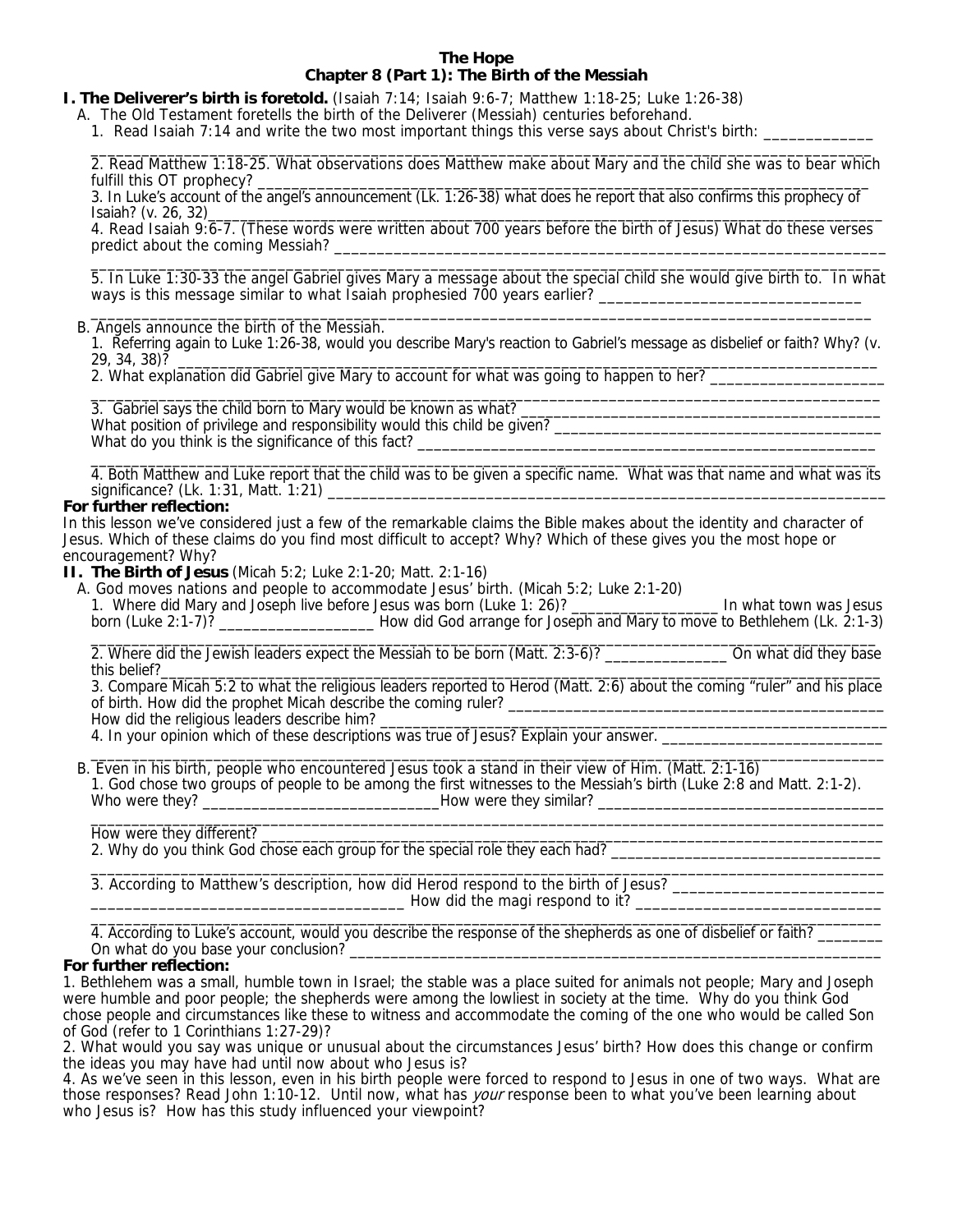# **Key Texts for Lesson 8-Part 1 Isaiah 7:14**

 Therefore the Lord himself will give you a sign: The virgin will be with child and will give birth to a son, and will call him Immanuel.

#### **Isaiah 9:6-7**

<sup>6</sup>For to us a child is born, to us a son is given, and the government will be on his shoulders. And he will be called Wonderful Counselor, Mighty God, Everlasting Father, Prince of Peace. <sup>7</sup>Of the increase of his government and peace there will be no end. He will reign on David's throne and over his kingdom, establishing and upholding it with justice and righteousness from that time on and forever. The zeal of the LORD Almighty will accomplish this.

# **Matthew 1:18-25**

<sup>18</sup>This is how the birth of Jesus Christ came about: His mother Mary was pledged to be married to Joseph, but before they came together, she was found to be with child through the Holy Spirit. <sup>19</sup> Because Joseph her husband was a righteous man and did not want to expose her to public disgrace, he had in mind to divorce her quietly. <sup>20</sup> But after he had considered this, an angel of the Lord appeared to him in a dream and said, "Joseph son of David, do not be afraid to take Mary home as your wife, because what is conceived in her is from the Holy Spirit. <sup>21</sup>She will give birth to a son, and you are to give him the name Jesus, because he will save his people from their sins."  $^{22}$  All this took place to fulfill what the Lord had said through the prophet:  $23$  "The virgin will be with child and will give birth to a son, and they will call him Immanuel"-which means, "God with us."

<sup>24</sup> When Joseph woke up, he did what the angel of the Lord had commanded him and took Mary home as his wife.  $25$  But he had no union with her until she gave birth to a son. And he gave him the name Jesus.

your feet when you leave their town, as a testimony against them." <sup>6</sup> So they set out and went from village to village, preaching the gospel and healing people everywhere.

# **Luke 1:26-38**

<sup>26</sup>In the sixth month, God sent the angel Gabriel to Nazareth, a town in Galilee,  $^{27}$ to a virgin pledged to be married to a man named Joseph, a descendant of David. The virgin's name was Mary. <sup>28</sup>The angel went to her and said, "Greetings, you who are highly favored! The Lord is with you."

<sup>29</sup>Mary was greatly troubled at his words and wondered what kind of greeting this might be. 30 But the angel said to her, "Do not be afraid, Mary, you have found favor with God. <sup>31</sup>You will be with child and give birth to a son, and you are to give him the name Jesus.  $32$ He will be great and will be called the Son of the Most High. The Lord God will give him the throne of his father David, <sup>3</sup>and he will reign over the house of Jacob forever; his

kingdom will never end."<br> $34$  "How will this be," Mary asked the angel, "since I am<br>a virgin?"

a virgin?"<br><sup>35</sup>The angel answered, "The Holy Spirit will come upon you, and the power of the Most High will overshadow you. So the holy one to be born will be called the Son of God. 36Even Elizabeth your relative is going to have a child in her old age, and she who was said to be barren is in her sixth month. <sup>37</sup>For nothing is impossible with God."<br><sup>38</sup>"I am the Lord's servant," Mary answered. "May it be

 $38"$ I am the Lord's servant," Mary answered. "May it be to me as you have said." Then the angel left her.

# **Luke 2:1-20**

<sup>1</sup>In those days Caesar Augustus issued a decree that a census should be taken of the entire Roman world.  $2$ (This

was the first census that took place while Quirinius was governor of Syria.) <sup>3</sup>And everyone went to his own town to register. 4 So Joseph also went up from the town of Nazareth in Galilee to Judea, to Bethlehem the town of David, because he belonged to the house and line of David. <sup>5</sup>He went there to register with Mary, who was pledged to be married to him and was expecting a child. <sup>6</sup>While they were there, the time came for the baby to be born,  $7$  and she gave birth to her firstborn, a son. She wrapped him in cloths and placed him in a manger, because there was no room for them in the inn.

<sup>8</sup>And there were shepherds living out in the fields nearby, keeping watch over their flocks at night. <sup>9</sup>An angel of the Lord appeared to them, and the glory of the Lord shone around them, and they were terrified. <sup>10</sup> But the angel said to them, "Do not be afraid. I bring you good news of great joy that will be for all the people.<sup>11</sup> Today in the town of David a Savior has been born to you; he is Christ the Lord.  $^{12}$  This will be a sign to you: You will find<br>a baby wrapped in cloths and lying in a manger."

 $13$ Suddenly a great company of the heavenly host appeared with the angel, praising God and saying,

<sup>14</sup>"Glory to God in the highest, and on earth peace to men on whom his favor rests."

<sup>15</sup> When the angels had left them and gone into heaven, the shepherds said to one another, "Let's go to Bethlehem and see this thing that has happened, which the Lord has told us about."

<sup>16</sup> So they hurried off and found Mary and Joseph, and the baby, who was lying in the manger. <sup>17</sup> When they had seen him, they spread the word concerning what had been told them about this child,  $18$  and all who heard it were amazed at what the shepherds said to them. <sup>19</sup> But Mary treasured up all these things and pondered them in her heart. 20 The shepherds returned, glorifying and praising God for all the things they had heard and seen, which were just as they had been told.

# **Micah 5:2**

 "But you, Bethlehem Ephrathah, though you are small among the clans of Judah, out of you will come for me one who will be ruler over Israel, whose origins are from of old, from ancient times."

# **Matthew 2:1-16**

<sup>1</sup> After Jesus was born in Bethlehem in Judea, during the time of King Herod, Magi from the east came to Jerusalem  $2$  and asked, "Where is the one who has been born king of the Jews? We saw his star in the east and have come to worship him." <sup>3</sup>When King Herod heard this he was disturbed, and all Jerusalem with him. <sup>4</sup> When he had called together all the people's chief priests and teachers of the law, he asked them where the Christ was to be born. 5 "In Bethlehem in Judea," they replied, "for this is what the prophet has written:

"'But you, Bethlehem, in the land of Judah, are by no means least among the rulers of Judah;

for out of you will come a ruler who will be the shepherd of my people Israel.'"

<sup>7</sup>Then Herod called the Magi secretly and found out from them the exact time the star had appeared. <sup>8</sup>He sent them to Bethlehem and said, "Go and make a careful search for the child. As soon as you find him, report to me, so that I too may go and worship him."

 After they had heard the king, they went on their way, and the star they had seen in the east went ahead of them until it stopped over the place where the child was.  $10$ When they saw the star, they were overjoyed.  $11$ On coming to the house, they saw the child with his mother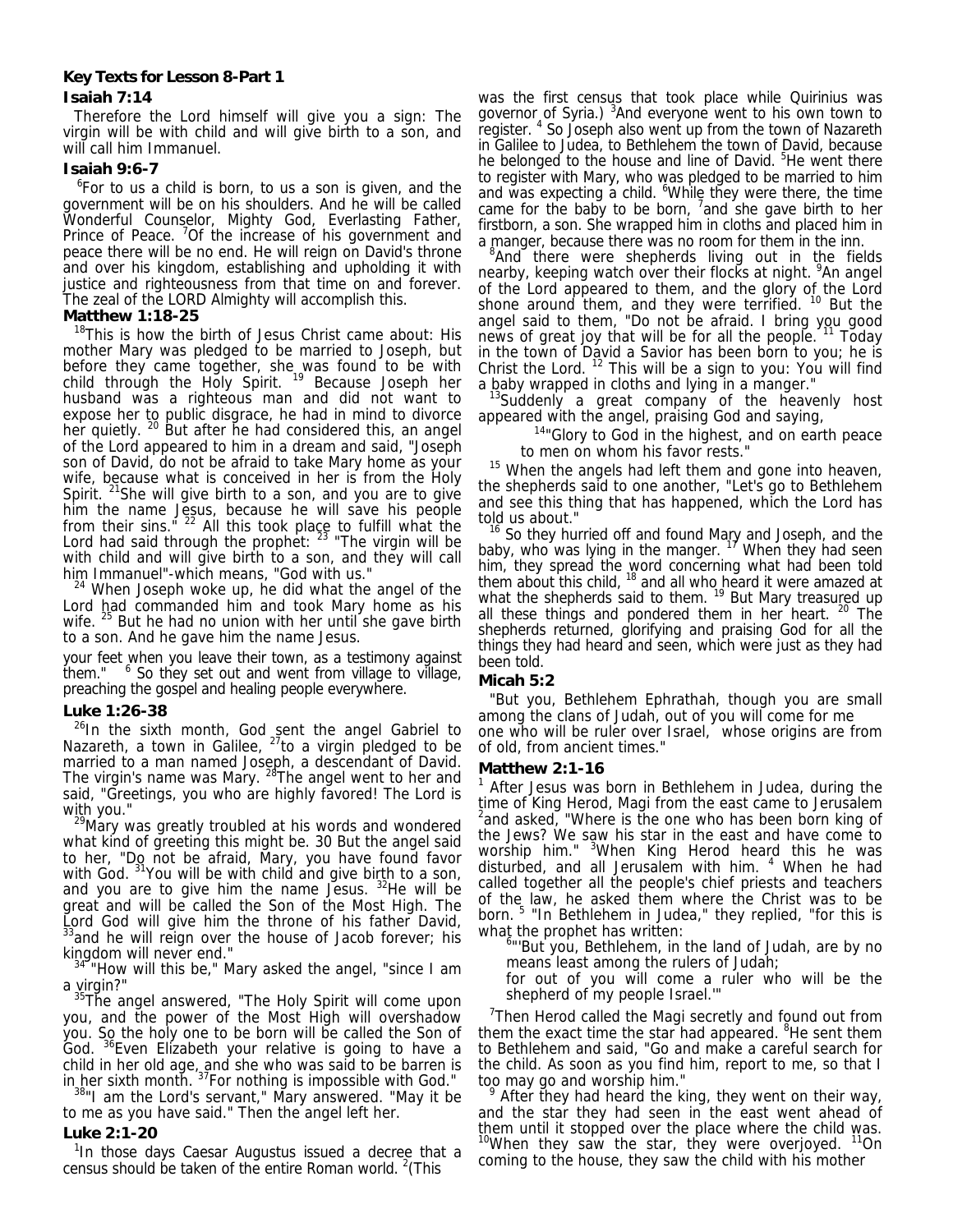# **Matthew 2:1-16 (cont.)**

Mary, and they bowed down and worshiped him. Then they opened their treasures and presented him with gifts of gold and of incense and of myrrh. <sup>12</sup>And having been warned in a dream not to go back to Herod, they returned to their country by another route.<br><sup>13</sup>When they had gone, an angel of the Lord appeared

to Joseph in a dream. "Get up," he said, "take the child and his mother and escape to Egypt. Stay there until I tell you, for Herod is going to search for the child to kill him." <sup>14</sup>So he got up, took the child and his mother during the night and left for Egypt, <sup>15</sup>where he stayed until the death of Herod. And so was fulfilled what the Lord had said through the prophet: "Out of Egypt I called my son." <sup>16</sup>When Herod realized that he had been outwitted by the Magi, he was furious, and he gave orders to kill all the boys in Bethlehem and its vicinity who were two years old and under, in accordance with the time he had learned from the Magi.

# **John 1:10-12**

 $10$  He was in the world, and though the world was made through him, the world did not recognize him.  $11$  He came to that which was his own, but his own did not receive him. <sup>12</sup> Yet to all who received him, to those who believed in his name, he gave the right to become children of God…

## **1 Cor 1:27-29**

<sup>27</sup> But God chose the foolish things of the world to shame the wise; God chose the weak things of the world to shame the strong.  $^{28}$  He chose the lowly things of this world and the despised things-and the things that are notto nullify the things that are,  $29$  so that no one may boast before him.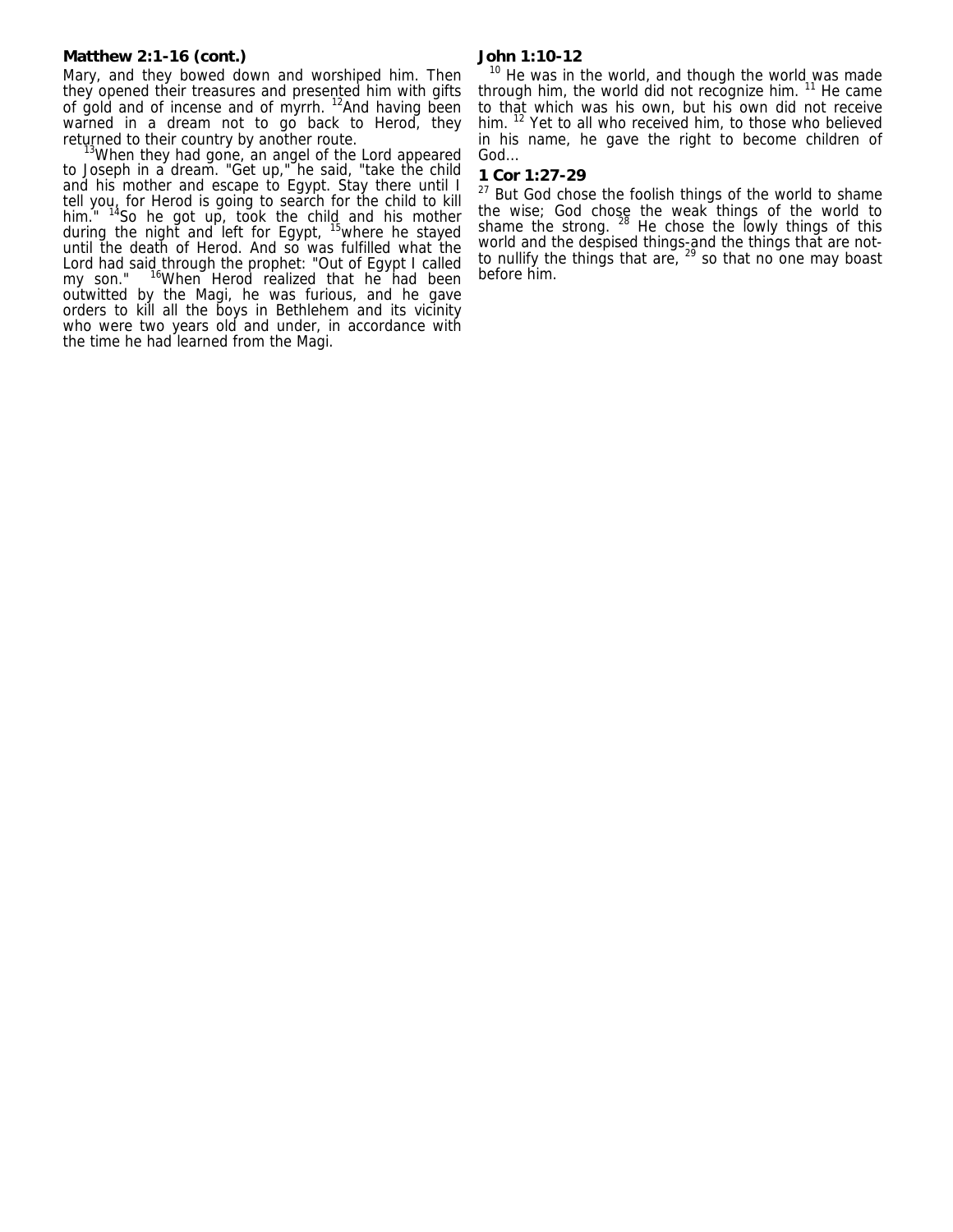# **The Hope Chapter 8 (Part2): The Baptism and Temptation of Jesus**

 We concluded our study last semester with a look at the birth of Jesus. His birth was truly remarkable, not just for the way it happened, but for the way it was foretold and because of all the people who were involved in the events surrounding it. Jesus' unique birth is but the beginning of a unique life. His uniqueness will be further highlighted In this lesson as we begin our study of the ministry of Jesus, especially with two of the important occurrences that took place at its inception. **I. Jesus is baptized by John (Mark 1:1-12)**  A. John's role is a special one. 1. What was the purpose of John's message? (v. 2-4) \_\_\_\_\_\_\_\_\_\_\_\_\_\_\_\_\_\_\_\_\_\_\_\_\_\_\_\_\_\_\_\_\_\_\_\_\_\_\_\_\_\_\_\_\_\_\_ 2. What was the essence of John's message about Jesus? (v. 7-8) \_\_\_\_\_\_\_\_\_\_\_\_\_\_\_\_\_\_\_\_\_\_\_\_\_\_\_\_\_\_\_\_\_\_\_\_ \_\_\_\_\_\_\_\_\_\_\_\_\_\_\_\_\_\_\_\_\_\_\_\_\_\_\_\_\_\_\_\_\_\_\_\_\_\_\_\_\_\_\_\_\_\_\_\_\_\_\_\_\_\_\_\_\_\_\_\_\_\_\_\_\_\_\_\_\_\_\_\_\_\_\_\_\_\_\_\_\_\_\_\_\_\_\_\_\_\_\_ 3. What happened to Jesus immediately after he was baptized that made his baptism unique? \_\_\_\_\_\_\_\_\_\_\_\_\_\_\_\_\_\_\_\_\_\_\_\_\_\_\_\_\_\_\_\_\_\_\_\_To whom did the "voice from heaven" belong? \_\_\_\_\_\_\_\_\_What did the voice from heaven declare about Jesus? **II.Jesus is confronted by Satan himself. (Luke 4:1-15)**  A. Jesus encounters his arch enemy. 1. Describe Jesus' physical, emotional, and spiritual condition at the time of this encounter: \_\_\_\_\_\_\_\_\_\_\_\_\_\_\_\_\_ \_\_\_\_\_\_\_\_\_\_\_\_\_\_\_\_\_\_\_\_\_\_\_\_\_\_\_\_\_\_\_\_\_\_\_\_\_\_\_\_\_\_\_\_\_\_\_\_\_\_\_\_\_\_\_\_\_\_\_\_\_\_\_\_\_\_\_\_\_\_\_\_\_\_\_\_\_\_\_\_\_\_\_\_\_\_\_\_\_\_\_ 2. How did Satan try to take advantage of Jesus' vulnerability at this point? \_\_\_\_\_\_\_\_\_\_\_\_\_\_\_\_\_\_\_\_\_\_\_\_\_\_\_\_\_\_ \_\_\_\_\_\_\_\_\_\_\_\_\_\_\_\_\_\_\_\_\_\_\_\_\_\_\_\_\_\_\_\_\_\_\_\_\_\_\_\_\_\_\_\_\_\_\_\_\_\_\_\_\_\_\_\_\_\_\_\_\_\_\_\_\_\_\_\_\_\_\_\_\_\_\_\_\_\_\_\_\_\_\_\_\_\_\_\_\_\_\_ B. Satan challenges Jesus. 1. What was the first thing Satan called into question about Jesus' identity? \_\_\_\_\_\_\_\_\_\_\_\_\_\_\_\_\_\_\_\_\_\_\_\_\_\_\_\_\_\_\_\_\_ Do you think Satan was really interested in making sure Jesus was properly fed? \_\_\_\_\_\_ What was Satan really tempting Jesus to do? \_\_\_\_\_\_\_\_\_\_\_\_\_\_\_\_\_\_\_\_\_\_\_\_\_\_\_\_\_\_\_\_\_\_\_\_\_\_\_\_\_\_\_\_\_\_\_\_\_\_\_\_\_\_\_\_\_\_\_\_\_\_\_\_\_\_\_\_\_\_\_\_\_\_\_\_\_\_\_\_\_ 2. What did Jesus concede to Satan in this first temptation? \_\_\_\_\_\_\_\_\_\_\_ What did Jesus' implicitly claim by answering Satan the way he did? \_\_\_\_\_\_\_\_\_\_\_\_\_\_\_\_\_\_\_\_\_\_\_\_\_\_\_\_\_\_\_\_\_\_\_\_\_\_\_\_\_\_\_\_\_\_\_\_\_\_\_\_\_\_\_\_\_\_\_\_\_\_\_\_\_\_\_\_\_\_\_\_\_\_\_\_\_\_ 3. What was Satan challenging with the second temptation of Jesus? \_\_\_\_\_\_\_\_\_\_\_\_\_\_\_\_\_\_\_\_\_\_\_\_\_\_\_\_\_\_\_\_\_\_\_\_\_\_\_\_\_\_\_\_\_\_\_\_\_\_\_\_\_\_\_\_\_\_\_\_\_\_\_\_\_\_\_\_\_\_\_\_\_\_\_\_\_\_\_\_\_\_\_\_\_\_\_\_\_\_\_\_\_\_\_\_ 4. How was Satan distorting truth in what he claimed about himself here? \_\_\_\_\_\_\_\_\_\_\_\_\_\_\_\_\_\_\_\_\_\_\_\_\_\_\_\_\_\_\_\_\_\_\_\_\_ 5. What would Jesus have conceded had he given in to this temptation? \_\_\_\_\_\_\_\_\_\_\_\_\_\_\_\_\_\_\_\_\_\_\_\_\_\_\_\_\_\_\_\_\_\_\_\_\_\_ 6. What did Jesus reveal about himself in his response to this second temptation? \_\_\_\_\_\_\_\_\_\_\_\_\_\_\_\_\_\_\_\_\_\_\_\_\_\_\_\_ What did he imply here about Satan's response to God? \_\_\_\_\_\_\_\_\_\_\_\_\_\_\_\_\_\_\_\_\_\_\_\_\_\_\_\_\_\_\_\_\_\_\_\_\_\_\_\_\_\_\_\_\_ 7. In what way did Satan's third temptation challenge Jesus? \_\_\_\_\_\_\_\_\_\_\_\_\_\_\_\_\_\_\_\_\_\_\_\_\_\_\_\_\_\_\_\_\_\_\_\_\_\_\_\_\_ \_\_\_\_\_\_\_\_\_\_\_\_\_\_\_\_\_\_\_\_\_\_\_\_\_\_\_\_\_\_\_\_\_\_\_\_\_\_\_\_\_\_\_\_\_\_\_\_\_\_\_\_\_\_\_\_\_\_\_\_\_\_\_\_\_\_\_\_\_\_\_\_\_\_\_\_\_\_\_\_\_\_\_\_\_\_\_\_\_\_\_ What tactic made this temptation more deceptive than the previous two? \_\_\_\_\_\_\_\_\_\_\_\_\_\_\_\_\_\_\_\_\_\_\_\_\_\_\_\_\_\_\_ **III. Jesus rises to the challenge.**  A. Jesus successfully resists Satan's temptations. 1. What did each of Jesus' responses to Satan have in common? \_\_\_\_\_\_\_\_\_\_\_\_\_\_\_\_\_\_\_\_\_\_\_\_\_\_\_\_\_\_\_\_\_\_\_\_\_\_ 2. Given this fact, on what did Jesus base his authority? \_\_\_\_\_\_\_\_\_\_\_\_\_\_\_\_\_\_\_\_\_\_\_\_\_\_\_\_\_\_\_\_\_\_\_\_\_\_\_\_\_\_\_\_\_\_\_\_\_\_\_ On whom did Jesus rely for the provision of his needs? \_\_\_\_\_\_\_\_\_\_\_\_\_\_\_\_\_\_\_\_\_\_\_\_\_\_To whom was Jesus accountable?\_\_\_\_\_\_\_\_\_\_\_\_\_\_\_\_\_\_\_\_\_\_\_ B. Jesus' victory in this confrontation has profound historical and redemptive significance. 1. Read Gen. 1:28 and 3:1. What had God given Adam to equip him to carry out his task on the earth (1:28)? \_\_\_\_\_\_\_\_\_\_\_\_\_\_\_\_\_\_\_\_\_\_ What form did Satan take when he tempted Eve (3:1)? \_\_\_\_\_\_\_\_ What did the fact that Satan appeared as a beast imply about his relationship to Adam? \_\_\_\_\_\_\_\_\_\_\_\_\_\_\_\_\_\_\_\_\_\_\_\_\_\_\_\_\_\_\_\_\_\_ By yielding to Satan's temptation, what did Adam concede to Satan? \_\_\_\_\_\_\_\_\_\_\_\_\_\_\_\_\_\_\_\_\_\_\_\_\_\_\_\_\_\_\_\_\_\_ 2. Read Rom. 5:12-19. What was Adam's contribution to the human race? What was Jesus' contribution?\_\_\_\_\_\_\_\_\_\_\_\_\_\_\_\_\_\_\_\_\_\_\_\_\_\_\_\_\_\_\_\_\_\_\_\_\_\_\_\_\_\_\_\_\_\_\_\_\_\_\_\_\_\_\_\_\_\_\_\_\_\_\_\_\_\_\_\_\_\_\_\_ 3. Whom did both Adam and Jesus have to confront? \_\_\_\_\_\_\_\_\_\_ Contrast the results of their respective encounters with Satan.\_\_\_\_\_\_\_\_\_\_\_\_\_\_\_\_\_\_\_\_\_\_\_\_\_\_\_\_\_\_\_\_\_\_\_\_\_\_\_\_\_\_\_\_\_\_\_\_\_\_\_\_\_\_\_\_\_\_\_\_\_\_\_\_\_\_\_\_\_\_\_\_\_\_\_\_\_\_\_\_\_\_\_\_\_\_\_  $\mathcal{L}_\text{max} = \mathcal{L}_\text{max} = \mathcal{L}_\text{max} = \mathcal{L}_\text{max} = \mathcal{L}_\text{max} = \mathcal{L}_\text{max} = \mathcal{L}_\text{max} = \mathcal{L}_\text{max} = \mathcal{L}_\text{max} = \mathcal{L}_\text{max} = \mathcal{L}_\text{max} = \mathcal{L}_\text{max} = \mathcal{L}_\text{max} = \mathcal{L}_\text{max} = \mathcal{L}_\text{max} = \mathcal{L}_\text{max} = \mathcal{L}_\text{max} = \mathcal{L}_\text{max} = \mathcal{$ **IV. Jesus' victory over Satan sets the stage for his public ministry (Luke 4:16-22)**  A. Jesus' uniqueness is recognized. 1. What was different about Jesus after his return from the wilderness and his confrontation with Satan? \_\_\_\_\_\_

\_\_\_\_\_\_\_\_\_\_\_\_\_\_\_\_\_\_\_\_\_\_\_\_\_\_\_\_\_\_\_\_\_\_\_\_\_\_\_\_\_\_\_\_\_\_\_\_\_\_\_\_\_\_\_\_\_\_\_\_\_\_\_\_\_\_\_\_\_\_\_\_\_\_\_\_\_\_\_\_\_\_\_\_\_\_\_\_\_\_\_ 2. What did Jesus say the nature of his public ministry would be? \_\_\_\_\_\_\_\_\_\_\_\_\_\_\_\_\_\_\_\_\_\_\_\_\_\_\_\_\_\_\_\_\_\_\_\_\_\_

3. What was Jesus claiming about himself by saying the OT passage he quoted from Isaiah had been fulfilled in the hearing of the audience in the synagogue that day? 4. What did the people observe in Jesus that amazed them?

\_\_\_\_\_\_\_\_\_\_\_\_\_\_\_\_\_\_\_\_\_\_\_\_\_\_\_\_\_\_\_\_\_\_\_\_\_\_\_\_\_\_\_\_\_\_\_\_\_\_\_\_\_\_\_\_\_\_\_\_\_\_\_\_\_\_\_\_\_\_\_\_\_\_\_\_\_\_\_\_\_\_\_\_\_\_\_\_\_\_\_

#### **Personal application:**

1. Jesus' last response to Satan is more precisely translated "Do not put the Lord your God on trial". In light of this, what are we calling into question about God when we yield to temptation?

2. Based on how Jesus responded to Satan's temptation what should we do when we are tempted to act in disobedience to God? Why do you think it is important to know God's Word?

3. Read Genesis 3:1-6. What similarities do you see between the tactics Satan used to deceive Adam and Eve and those he used to tempt Jesus? Based on 1 John 2:15-17, how are Satan's tactics similar to those he uses on us today?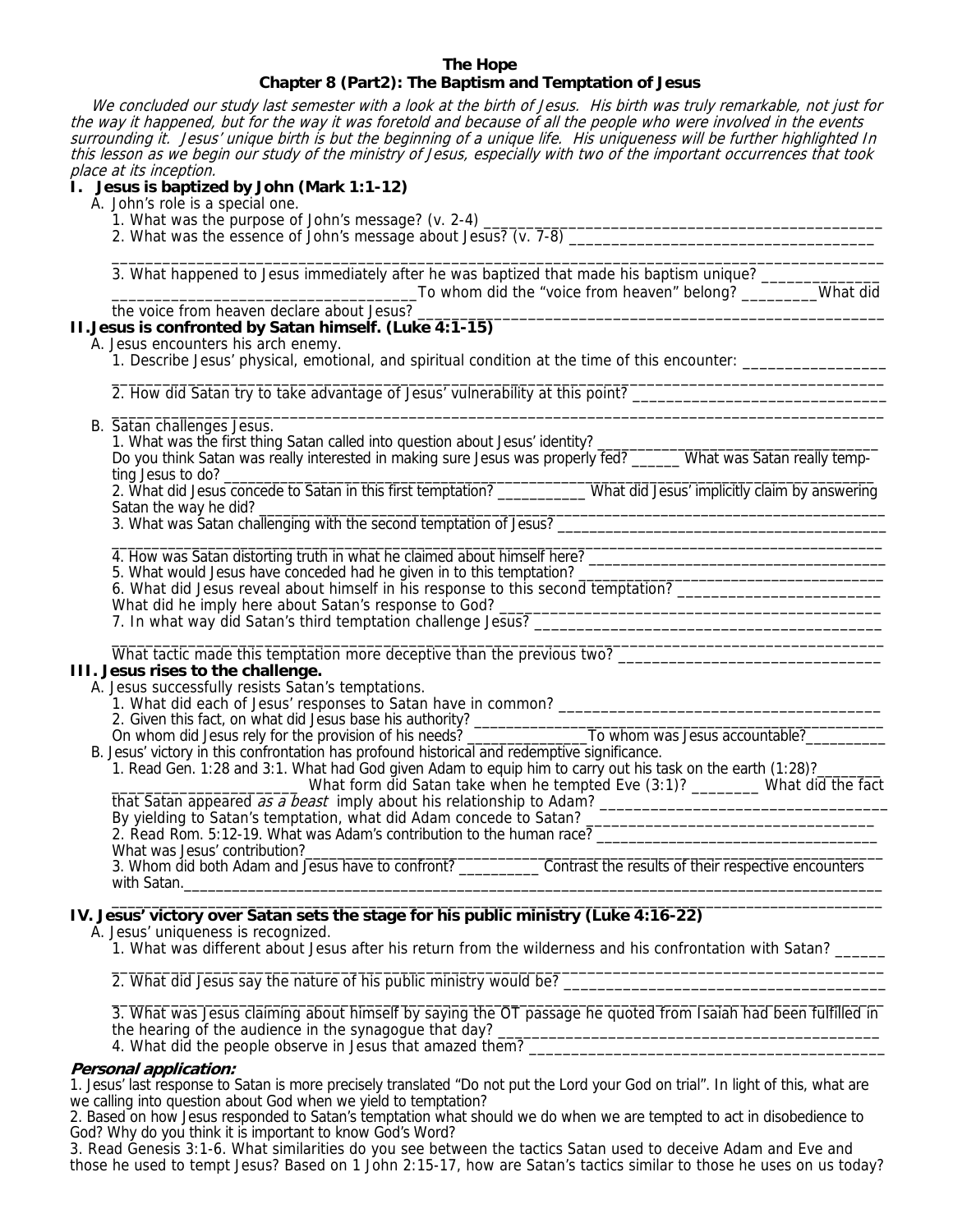# **Mark 1:1-12**

<sup>1</sup>The beginning of the gospel about Jesus Christ, the Son of God.  $<sup>2</sup>$  It is written in Isaiah the prophet:</sup>

"I will send my messenger ahead of you, who will prepare your way"- 3 "a voice of one calling in the desert, "Prepare the way for the Lord, make straight

paths for him.""<br>"And so John came, baptizing in the desert region and

preaching a baptism of repentance for the forgiveness of sins.<br>Support the whole ludgen countries and all the people of The whole Judean countryside and all the people of Jerusalem went out to him. Confessing their sins, they were baptized by him in the Jordan River. <sup>6</sup> John wore clothing made of camel's hair, with a leather belt around his waist, and he ate locusts and wild honey.  $\frac{7}{1}$  And this was his message: "After me will come one more powerful than I, the thongs of whose sandals I am not worthy to stoop down and untie. <sup>8</sup> I baptize you with water, but he will baptize you with the Holy Spirit."

 At that time Jesus came from Nazareth in Galilee and was baptized by John in the Jordan.<sup>10</sup> As Jesus was coming up out of the water, he saw heaven being torn open and the Spirit descending on him like a dove.<sup>11</sup> And a voice came from heaven: "You are my Son, whom I love; with you I am well pleased."

At once the Spirit sent him out into the desert, 13 and he was in the desert forty days, being tempted by Satan.

# **Luke 4:1-15**

1 Jesus, full of the Holy Spirit, returned from the Jordan and was led by the Spirit in the desert,  $2 \times 10^{10}$  for forty days he was tempted by the devil. He ate nothing during those days, and at the end of them he was hungry.

The devil said to him, "If you are the Son of God, tell this stone to become bread." <sup>4</sup> Jesus answered, "It is written: 'Man does not live on bread alone.

 $5$  The devil led him up to a high place and showed him in an instant all the kingdoms of the world. <sup>6</sup> And he said to him, "I will give you all their authority and splendor, for it has been given to me, and I can give it to anyone I want to. <sup>7</sup> So if

ỹou worship me, it will all be yours."<br><sup>8</sup> Jesus answered, "It is written: 'Worship the Lord your God and serve him only."

 The devil led him to Jerusalem and had him stand on the highest point of the temple. "If you are the Son of God," he said, "throw yourself down from here.<sup>10</sup> For it is written:

> "He will command his angels concerning you to guard you carefully; <sup>11</sup> they will lift you up in their hands, so that you will not strike your foot against a stone.'"

 $12$  Jesus answered, "It says: 'Do not put the Lord your God to the test.'" 13 When the devil had finished all this tempting, he left him until an opportune time. <sup>14</sup> Jesus returned to Galilee in the power of the Spirit, and news about him spread through the whole countryside. 15 He taught in their synagogues, and everyone praised him.

#### **Luke 4:16-22**

<sup>16</sup> He went to Nazareth, where he had been brought up, and on the Sabbath day he went into the synagogue, as was his custom. And he stood up to read. <sup>17</sup> The scroll of the prophet Isaiah was handed to him. Unrolling it, he found the place where it is written:

> <sup>18</sup> "The Spirit of the Lord is on me, because he has anointed me to preach good news to the poor. He has sent me to proclaim freedom for the prisoners and recovery of sight for the blind, to release the oppressed, <sup>19</sup> to proclaim the year of the Lord's favor."

 $20$  Then he rolled up the scroll, gave it back to the attendant and sat down. The eyes of everyone in the synagogue were fastened on him, <sup>21</sup> and he began by saying to them, "Today this scripture is fulfilled in your hearing. All spoke well of him and were amazed at the gracious words that came from his lips

## **Romans 5:12-19**

<sup>12</sup> Therefore, just as sin entered the world through one man, and death through sin, and in this way death came to all men, because all sinned- <sup>13</sup> for before the law was given, sin was in the world. But sin is not taken into account when there is no law. <sup>14</sup> Nevertheless, death reigned from the time of Adam to the time of Moses, even over those who did not sin by breaking a command, as did Adam, who was a pattern of the one to come.

But the gift is not like the trespass. For if the many died by the trespass of the one man, how much more did God's grace and the gift that came by the grace of the one man, Jesus Christ, overflow to the many! 16 Again, the gift of God is not like the result of the one man's sin: The judgment followed one sin and brought condemnation, but the gift followed many trespasses and brought justification.<sup>17</sup> For if, by the trespass of the one man, death reigned through that one man, how much more will those who receive God's abundant provision of grace and of the gift of righteousness reign in life through the one man, Jesus Christ.<br>
<sup>18</sup> Consequently, just as the result of and there were used

one man, Jesus Christ.<br><sup>18</sup> Consequently, just as the result of one trespass was condemnation for all men, so also the result of one act of righteousness was justification that brings life for all men. For just as through the disobedience of the one man the many were made sinners, so also through the obedience of the one man the many will be made righteous.

## **1 John 2:15-17**

<sup>15</sup> Do not love the world or anything in the world. If anyone loves the world, the love of the Father is not in him. <sup>18</sup> For everything in the world-the cravings of sinful man, the lust of his eyes and the boasting of what he has and does-comes not from the Father but from the world. <sup>17</sup> The world and its desires pass away, but the man who does the will of God lives forever.

# **Genesis 3:1-6**

 Now the serpent was more crafty than any of the wild animals the LORD God had made. He said to the woman, "Did God really say, 'You must not eat from any tree in the garden'?"<sup>2</sup> The woman said to the serpent, "We may eat fruit from the trees in the garden,  $3$  but God did say, 'You must not eat fruit from the tree that is in the middle of the garden, and you must not touch it, or you will die." <sup>4</sup> "You will not surely die," the serpent said to the woman. <sup>5</sup> "For God knows that when you eat of it your eyes will be opened, and you will be like God, knowing good and evil." <sup>6</sup> When the woman saw that the fruit of the tree was good for food and pleasing to the eye, and also desirable for gaining wisdom, she took some and ate it. She also gave some to her husband, who was with her, and he ate it.

# **Genesis 1:28**

 God blessed them and said to them, "Be fruitful and increase in number; fill the earth and subdue it. Rule over the fish of the sea and the birds of the air and over every living creature that moves on the ground."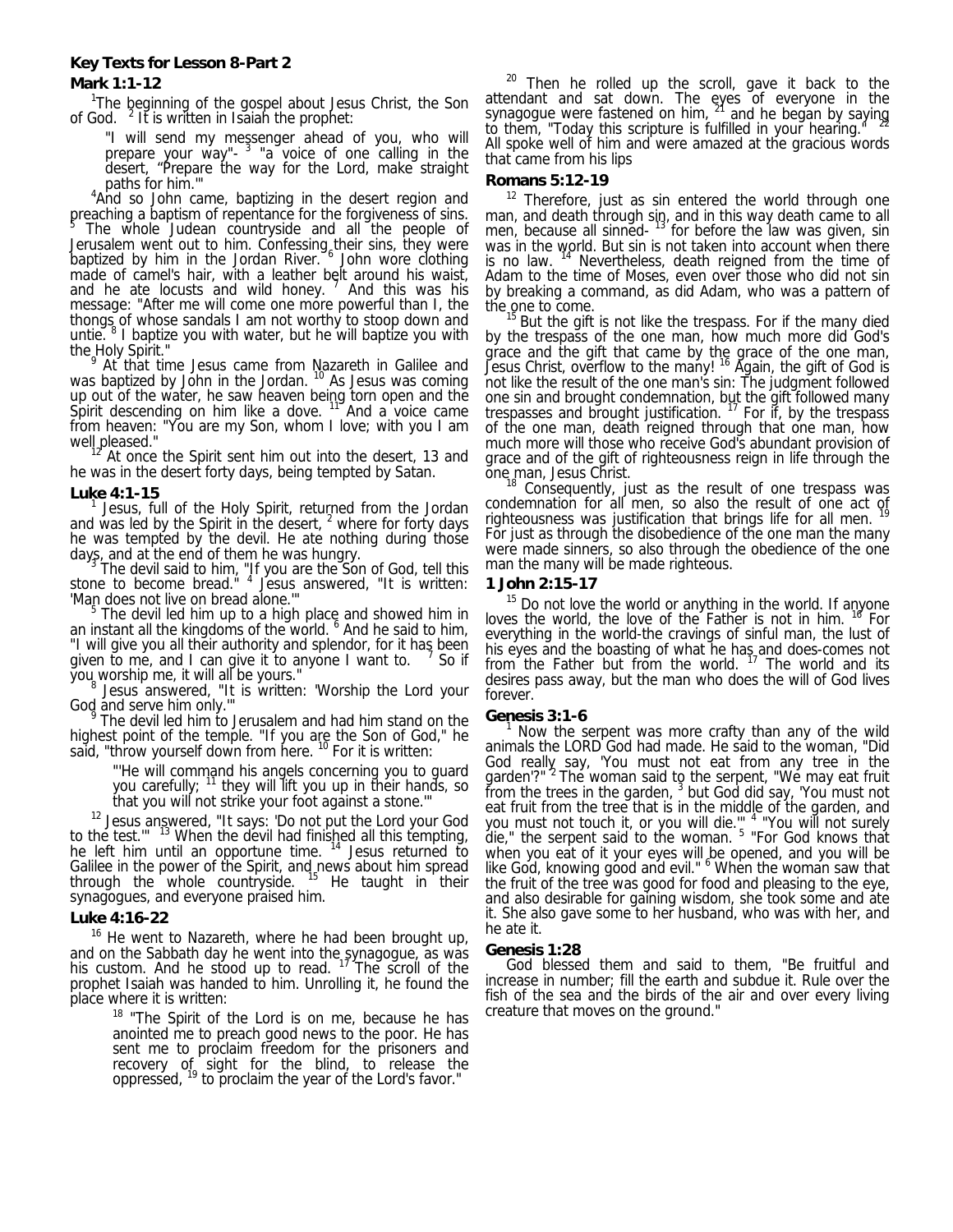#### **The Hope Chapter 9, Part 1: Jesus Appoints His Twelve Disciples**

Early in his public ministry, Jesus identified twelve men whom he would appoint as apostles. He spent a great deal of time with these men. They had the privilege of learning from him, watching him in action, praying with him and eventually seeing him die and then witnessing his resurrection. They came from simple backgrounds, yet through their personal experiences with Jesus, were transformed into men that each contributed to the establishing of a movement that has encompassed the world and affected the lives of billions of people. This lesson gives us a little window into how it all began for them.

**I. Jesus calls the first disciples (Luke 5:1-11)** 

A. Jesus singles out Simon.<br>1. After Jesus had finished his teaching, what did he ask Simon to do? 1. After Jesus had finished his teaching, what did he ask Simon to do? \_\_\_\_\_\_\_\_\_\_\_\_\_\_\_\_\_\_\_\_\_\_\_\_\_\_\_\_\_\_\_\_\_\_\_

2. What do you think Simon thought about his suggestion? Why did he think this? \_\_\_\_\_\_\_\_\_\_\_\_\_\_\_\_\_\_\_\_\_\_\_\_\_\_\_\_\_\_

 $\overline{\phantom{a}}$  , and the set of the set of the set of the set of the set of the set of the set of the set of the set of the set of the set of the set of the set of the set of the set of the set of the set of the set of the s 3. Why do you think Simon was willing to do it anyway?

- B. Simon's perception of Jesus is dramatically altered.
	- 1. What was the result of following Jesus' advice? \_

2. How did this affect Simon Peter and the other men who had helped him haul in the catch of fish? (v. 9)

3. What was Simon Peter's response to Jesus after this happened?

\_\_\_\_\_\_\_\_\_\_\_\_\_\_\_\_\_\_\_\_\_\_\_\_\_\_\_\_\_\_\_\_\_\_\_\_\_\_\_\_\_\_\_\_\_\_ How did Jesus react to Peter? \_\_\_\_\_\_\_\_\_\_\_\_\_\_\_\_\_\_\_\_\_\_\_\_\_\_

 $\overline{\phantom{a}}$  , and the set of the set of the set of the set of the set of the set of the set of the set of the set of the set of the set of the set of the set of the set of the set of the set of the set of the set of the s 4. What was the end result of Peter's encounter with Jesus? (v. 11)

# **For further reflection:**

1. Why do you think Peter felt the way he did after this first encounter with Jesus? In what ways is his emotional response similar to the response some people might have to Jesus today?

2. Why do you think Jesus' response to Peter had such an impact on him? How do you think Jesus' response to Peter might encourage people who feel the way Peter did when they first begin to learn about Jesus?

# **II. A tax collector's life takes a radical turn. (Luke 5:27-35)**

A. Levi (Matthew) meets Jesus.

1. What hints do you see in this description of Levi's early encounter with Jesus that he was socially very well connected?

 $\frac{1}{2}$  ,  $\frac{1}{2}$  ,  $\frac{1}{2}$  ,  $\frac{1}{2}$  ,  $\frac{1}{2}$  ,  $\frac{1}{2}$  ,  $\frac{1}{2}$  ,  $\frac{1}{2}$  ,  $\frac{1}{2}$  ,  $\frac{1}{2}$  ,  $\frac{1}{2}$  ,  $\frac{1}{2}$  ,  $\frac{1}{2}$  ,  $\frac{1}{2}$  ,  $\frac{1}{2}$  ,  $\frac{1}{2}$  ,  $\frac{1}{2}$  ,  $\frac{1}{2}$  ,  $\frac{1$ 

2. Why do you think Levi made such a seeming instantaneous decision to follow Jesus?

 $\overline{\phantom{a}}$  , and the set of the set of the set of the set of the set of the set of the set of the set of the set of the set of the set of the set of the set of the set of the set of the set of the set of the set of the s 3. What do you think Matthew's motive was for inviting his friends to a party and having Jesus and his other disciples come, too? \_\_\_\_\_\_\_\_\_\_\_\_\_\_\_\_\_\_\_\_\_\_\_\_\_\_\_\_\_\_\_\_\_\_\_\_\_\_\_\_\_\_\_\_\_\_\_\_\_\_\_\_\_\_\_\_\_\_\_\_\_\_\_\_\_\_\_\_\_\_\_\_\_\_\_\_\_\_\_\_\_\_\_\_\_\_\_\_\_\_\_\_\_\_

- B. Jesus capitalizes on a strategic opportunity to teach.
- 1. The religious leaders criticized Jesus for two things. What were they? (v. 30, 33)\_\_\_\_\_\_\_\_\_\_\_\_\_\_\_\_\_\_\_\_\_\_\_\_\_

 $\overline{\phantom{a}}$  , and the set of the set of the set of the set of the set of the set of the set of the set of the set of the set of the set of the set of the set of the set of the set of the set of the set of the set of the s 2. What did Jesus say about his mission in his response to the criticism of the religious leaders? \_\_\_\_\_\_\_\_\_\_\_\_\_\_\_\_\_\_\_\_\_

#### $\overline{\phantom{a}}$  , and the set of the set of the set of the set of the set of the set of the set of the set of the set of the set of the set of the set of the set of the set of the set of the set of the set of the set of the s **For further reflection:**

1. What can we learn from Matthew's example about bringing people into contact with Jesus?

# **III. Jesus appoints and commissions his twelve apostles. (Luke 9:1-6; Mark 3:16-19)**

- A. The disciples participate in their first "internship." (Luke 9:1-6)
	- 1. What did Jesus send the disciples to do? \_\_\_\_\_\_\_\_\_\_\_\_\_\_\_\_\_\_\_\_\_\_\_\_\_\_\_\_\_\_\_\_\_\_\_\_\_\_\_\_\_\_\_\_\_\_\_\_\_\_\_\_\_\_\_\_
	- How did he equip them to do this?

2. How did he instruct them to provide for themselves during this time? \_\_\_\_\_\_\_\_\_\_\_\_\_\_\_\_\_\_\_\_\_\_\_\_\_\_\_\_\_\_\_\_\_\_\_\_\_\_\_

 $\overline{\phantom{a}}$  ,  $\overline{\phantom{a}}$  ,  $\overline{\phantom{a}}$  ,  $\overline{\phantom{a}}$  ,  $\overline{\phantom{a}}$  ,  $\overline{\phantom{a}}$  ,  $\overline{\phantom{a}}$  ,  $\overline{\phantom{a}}$  ,  $\overline{\phantom{a}}$  ,  $\overline{\phantom{a}}$  ,  $\overline{\phantom{a}}$  ,  $\overline{\phantom{a}}$  ,  $\overline{\phantom{a}}$  ,  $\overline{\phantom{a}}$  ,  $\overline{\phantom{a}}$  ,  $\overline{\phantom{a}}$ B. Jesus selects his twelve disciples. (Mark 3:16-19)

1. In light of what you've learned so far, what did these men have in common? **For further reflection:** 

1. What qualified these men to be a disciple of Jesus? What do you think qualifies you to be one?

- **IV. Jesus emphasizes the challenges of being his follower. (Luke 9:18-26, 57-62; Matthew 16:13-21)** 
	- A. Jesus affirms his identity. (Luke 9:18-20; Matthew 16:13-21)
		- 1. What were people saying about who Jesus was?
		- 2. What had the disciples (Peter at least) come to believe about Jesus? \_\_\_\_\_\_\_\_
		- 3. How did Jesus say Peter had learned this? (Matt. 16:17) \_
	- B. Jesus calls on his disciples rise to the challenge and join him in his mission. (Luke 9:21-26, 57-62)
	- 1. What did Jesus predict would happen to him?
- 2. Describe what Jesus said should be the commitment of one of his followers? (Luke 9:23) \_\_\_\_\_\_\_\_\_\_  $\overline{\phantom{a}}$  ,  $\overline{\phantom{a}}$  ,  $\overline{\phantom{a}}$  ,  $\overline{\phantom{a}}$  ,  $\overline{\phantom{a}}$  ,  $\overline{\phantom{a}}$  ,  $\overline{\phantom{a}}$  ,  $\overline{\phantom{a}}$  ,  $\overline{\phantom{a}}$  ,  $\overline{\phantom{a}}$  ,  $\overline{\phantom{a}}$  ,  $\overline{\phantom{a}}$  ,  $\overline{\phantom{a}}$  ,  $\overline{\phantom{a}}$  ,  $\overline{\phantom{a}}$  ,  $\overline{\phantom{a}}$ 
	- 3. What did Jesus promise would be the disciple's reward?
	- 4. Describe what a follower of Jesus can expect from following him? (Luke 9:58, 60, 62) \_\_\_\_\_\_\_\_\_\_\_\_

#### $\overline{\phantom{a}}$  , and the set of the set of the set of the set of the set of the set of the set of the set of the set of the set of the set of the set of the set of the set of the set of the set of the set of the set of the s **For further reflection:**

Does being a follower of Jesus seem to you like a calling you have the desire or ability to undertake? How do you think Jesus expects his disciples or us to fulfill this calling? What appeals to you about being a disciple of Jesus?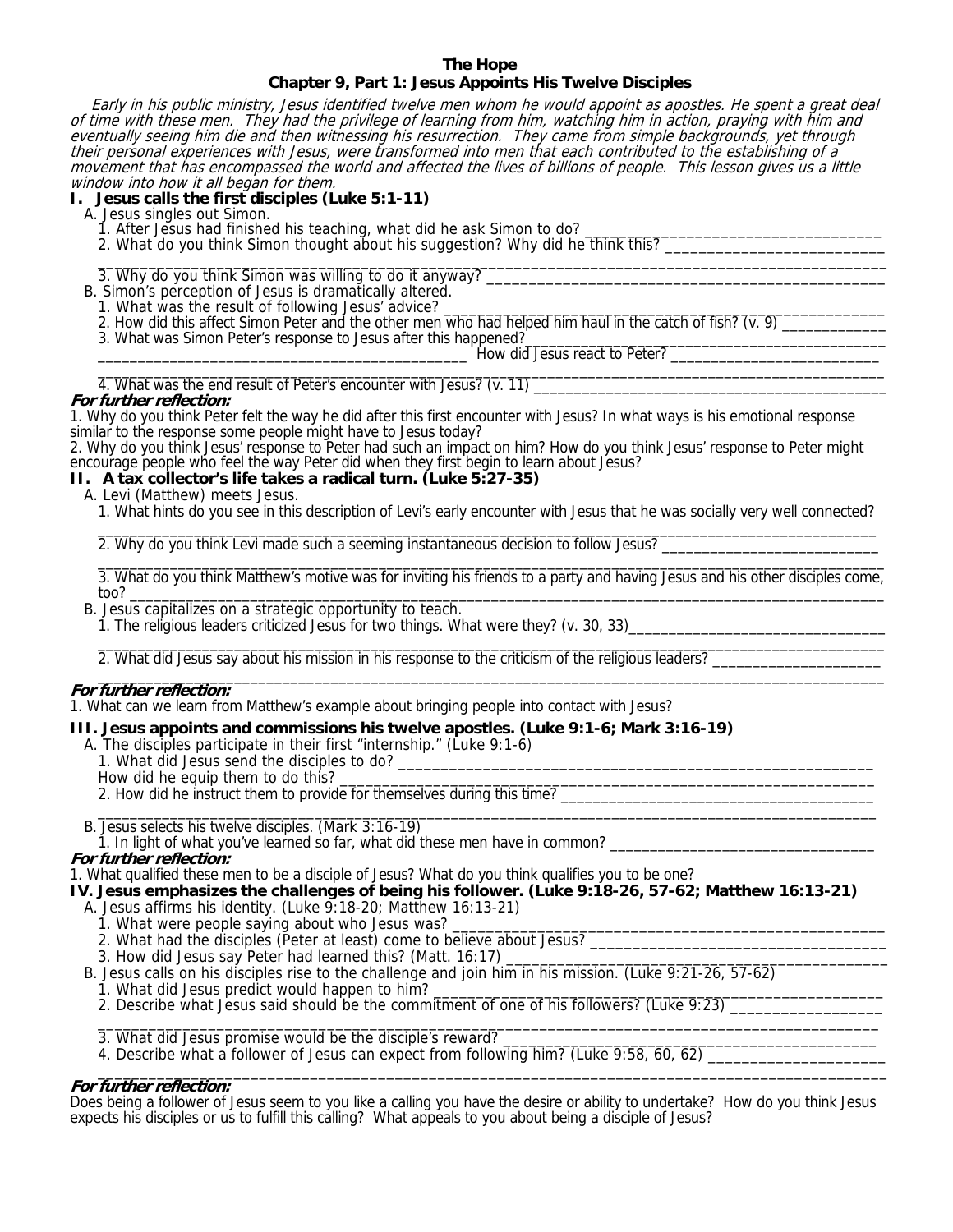## **Scripture Texts for Lesson 9 Pt. 1**

#### **Luke 5:1-11**

 $1$  One day as Jesus was standing by the Lake of Gennesaret, with the people crowding around him and listening to the word of God,  $2$  he saw at the water's edge two boats, left there by the fishermen, who were washing their nets.<sup>3</sup> He got into one of the boats, the one belonging to Simon, and asked him to put out a little from shore. Then he sat down and taught the people from the boat.

 When he had finished speaking, he said to Simon, "Put out into deep water, and let down the nets for a catch." Simon answered, "Master, we've worked hard all night and haven't caught anything. But because you say so, I will let down the nets."

 $6$  When they had done so, they caught such a large number of fish that their nets began to break.  $<sup>7</sup>$  So they</sup> signaled their partners in the other boat to come and help them, and they came and filled both boats so full that they began to sink.

 When Simon Peter saw this, he fell at Jesus' knees and said, "Go away from me, Lord; I am a sinful man!" <sup>9</sup> For he and all his companions were astonished at the catch of fish they had taken,  $10$  and so were James and John, the sons of Zebedee, Simon's partners. Then Jesus said to Simon, "Don't be afraid; from now on you will catch men." <sup>11</sup> So they pulled their boats up on shore, left everything and followed him.

#### **Luke 5:27-35**

 $27$  After this, Jesus went out and saw a tax collector by the name of Levi sitting at his tax booth. "Follow me," Jesus said

to him,  $^{28}$  and Levi got up, left everything and followed him.<br><sup>29</sup> Then Levi held a great banquet for Jesus at his house, and a large crowd of tax collectors and others were eating with them. <sup>30</sup> But the Pharisees and the teachers of the law who belonged to their sect complained to his disciples, "Why do you eat and drink with tax collectors and 'sinners'?"<sup>31</sup> Jesus answered them, "It is not the healthy who need a doctor, but the sick.  $32$  I have not come to call the righteous,

but sinners to repentance."<br><sup>33</sup> They said to him, "John's disciples often fast and pray, and so do the disciples of the Pharisees, but yours go on eating and drinking."<sup>34</sup> Jesus answered, "Can you make the guests of the bridegroom fast while he is with them? <sup>35</sup> But the time will come when the bridegroom will be taken from them; in those days they will fast."

#### **Luke 9:1-6**

<sup>1</sup> When Jesus had called the twelve together, he gave them power and authority to drive out all demons and to cure diseases,  $2$  and he sent them out to preach the kingdom of God and to heal the sick.  $3$  He told them: "Take nothing for the journey-no staff, no bag, no bread, no money, no extra tunic.<sup>4</sup> Whatever house you enter, stay there until you leave that town.<sup>5</sup> If people do not welcome you, shake the dust off your feet when you leave their town, as a testimony against them."  $6$  So they set out and went from village to village, preaching the gospel and healing people everywhere.

#### **Mark 3:16-19**

<sup>16</sup> These are the twelve he appointed: Simon (to whom he gave the name Peter); <sup>17</sup> James son of Zebedee and his brother John (to them he gave the name Boanerges, which means Sons of Thunder); <sup>18</sup> Andrew, Philip, Bartholomew, Matthew, Thomas, James son of Alphaeus, Thaddaeus, Simon the Zealot<sup>19</sup> and Judas Iscariot, who betrayed him.

#### **Luke 9:18-26**

<sup>18</sup> Once when Jesus was praying in private and his disciples were with him, he asked them, "Who do the crowds say I am?" <sup>19</sup> They replied, "Some say John the Baptist; others say Elijah; and still others, that one of the prophets of long ago has come back to life."

<sup>20</sup> "But what about you?" he asked. "Who do you say I

am?" Peter answered, "The Christ of God."<br><sup>21</sup> Jesus strictly warned them not to tell this to anyone. <sup>22</sup> And he said, "The Son of Man must suffer many things and be rejected by the elders, chief priests and teachers of the law, and he must be killed and on the third day be raised to life." 23 Then he said to them all: "If anyone would come after

me, he must deny himself and take up his cross daily and follow me.  $24$  For whoever wants to save his life will lose it, but whoever loses his life for me will save it.  $25$  What good is it for a man to gain the whole world, and yet lose or forfeit his very self?<sup>26</sup> If anyone is ashamed of me and my words, the Son of Man will be ashamed of him when he comes in his glory and in the glory of the Father and of the holy angels.

# **Matt 16:13-21**

<sup>13</sup> When Jesus came to the region of Caesarea Philippi, he

asked his disciples, "Who do people say the Son of Man is?"<br><sup>14</sup> They replied, "Some say John the Baptist; others say Elijah; and still others, Jeremiah or one of the prophets."<sup>15</sup> "But what about you?" he asked. "Who do you say I am?" <sup>16</sup> Simon

Peter answered, "You are the Christ, the Son of the living God." 17 Jesus replied, "Blessed are you, Simon son of Jonah, for this was not revealed to you by man, but by my Father in heaven. <sup>18</sup> And I tell you that you are Peter, and on this rock I will build my church, and the gates of Hades will not overcome it.  $19$  I will give you the keys of the kingdom of heaven; whatever you bind on earth will be bound in heaven, and whatever you loose on earth will be loosed in heaven." <sup>20</sup> Then he warned his disciples not to tell anyone that he was the Christ.  $2^1$  From that time on Jesus began to explain to his disciples that he must go to Jerusalem and suffer many things at the hands of the elders, chief priests and teachers of the law, and that he must be killed and on the third day be raised to life.

#### **Luke 9:57-62**

 $57$  As they were walking along the road, a man said to him, "I will follow you wherever you go."<sup>58</sup> Jesus replied, "Foxes" have holes and birds of the air have nests, but the Son of Man has no place to lay his head."<br><sup>59</sup> He said to another man, "Follow me." But the man

replied, "Lord, first let me go and bury my father." <sup>60</sup> Jesus said to him, "Let the dead bury their own dead, but you go<br>and proclaim the kingdom of God."<br>0.01 minutes in the said of Cod."

and proclaim the kingdom of God."<br><sup>61</sup> Still another said, "I will follow you, Lord; but first let me go back and say good-by to my family." <sup>62</sup> Jesus replied, "No one who puts his hand to the plow and looks back is fit for service in the kingdom of God."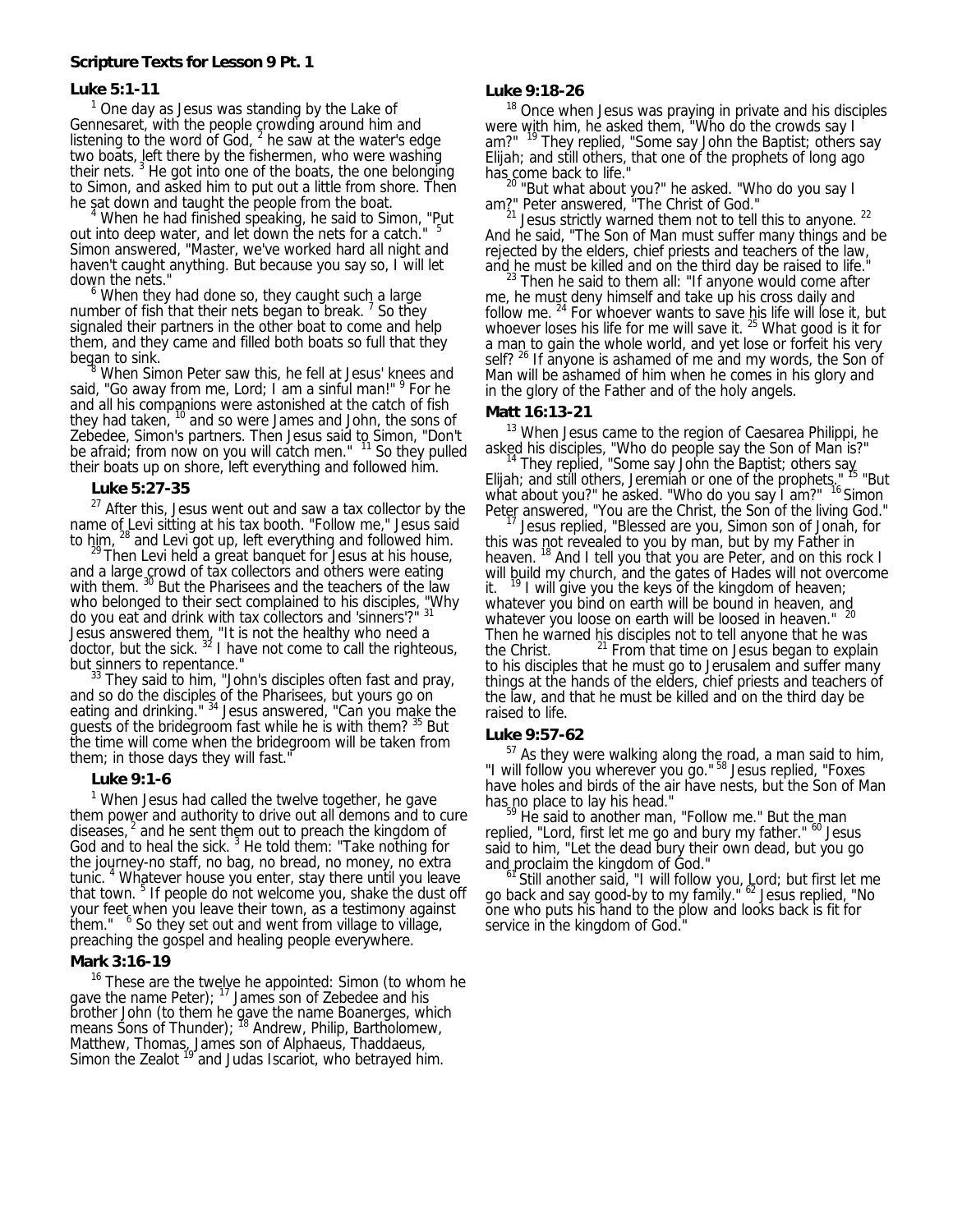#### **The Hope Chapter 9 (Part 2): Jesus Teaches with Authority**

This lesson and the next will survey some selections from the teaching of Jesus. We can only scratch the surface in two lessons, but perhaps your curiosity will be aroused enough to further explore his teaching on your own. **I. The characteristics of a follower of Jesus** (Matthew 5:1-16)

- A. Jesus' keys to true happiness. (v. 1-12)<br>1. Who is this teaching addressed to?
	-

1. What do you think distinguished this group from the "crowd"?

 2. Jesus gives nine descriptions of a disciple. Choose one description from each group of three and describe in your own words what each trait you chose should look like in the life of a follower of Jesus. (a) \_\_\_\_\_\_\_\_\_\_\_\_\_\_\_\_\_\_\_\_\_\_\_\_\_\_\_\_\_\_\_\_\_\_\_\_\_\_\_\_\_\_\_\_\_\_\_\_\_\_\_\_\_\_\_\_\_\_\_\_\_\_\_\_\_\_\_\_\_\_\_\_\_\_\_\_\_\_\_\_\_\_\_\_\_\_\_\_\_

(b) \_\_\_\_\_\_\_\_\_\_\_\_\_\_\_\_\_\_\_\_\_\_\_\_\_\_\_\_\_\_\_\_\_\_\_\_\_\_\_\_\_\_\_\_\_\_\_\_\_\_\_\_\_\_\_\_\_\_\_\_\_\_\_\_\_\_\_\_\_\_\_\_\_\_\_\_\_\_\_\_\_\_\_\_\_\_\_\_\_

 $\frac{1}{\sqrt{2}}$  ,  $\frac{1}{\sqrt{2}}$  ,  $\frac{1}{\sqrt{2}}$  ,  $\frac{1}{\sqrt{2}}$  ,  $\frac{1}{\sqrt{2}}$  ,  $\frac{1}{\sqrt{2}}$  ,  $\frac{1}{\sqrt{2}}$  ,  $\frac{1}{\sqrt{2}}$  ,  $\frac{1}{\sqrt{2}}$  ,  $\frac{1}{\sqrt{2}}$  ,  $\frac{1}{\sqrt{2}}$  ,  $\frac{1}{\sqrt{2}}$  ,  $\frac{1}{\sqrt{2}}$  ,  $\frac{1}{\sqrt{2}}$  ,  $\frac{1}{\sqrt{2}}$ 

 (c) \_\_\_\_\_\_\_\_\_\_\_\_\_\_\_\_\_\_\_\_\_\_\_\_\_\_\_\_\_\_\_\_\_\_\_\_\_\_\_\_\_\_\_\_\_\_\_\_\_\_\_\_\_\_\_\_\_\_\_\_\_\_\_\_\_\_\_\_\_\_\_\_\_\_\_\_\_\_\_\_\_\_\_\_\_\_\_\_\_\_ 3. For each of the traits you chose above Jesus identified a specific reward. He also said that the person so rewarded was blessed. Identify each corresponding reward and say why you think each is a "blessing" to its recipient. (a) \_\_\_\_\_\_\_\_\_\_\_\_\_\_\_\_\_\_\_\_\_\_\_\_\_\_\_\_\_\_\_\_\_\_\_\_\_\_\_\_\_\_\_\_\_\_\_\_\_\_\_\_\_\_\_\_\_\_\_\_\_\_\_\_\_\_\_\_\_\_\_\_\_\_\_\_\_\_\_\_\_\_\_\_\_\_\_\_\_

(b) \_\_\_\_\_\_\_\_\_\_\_\_\_\_\_\_\_\_\_\_\_\_\_\_\_\_\_\_\_\_\_\_\_\_\_\_\_\_\_\_\_\_\_\_\_\_\_\_\_\_\_\_\_\_\_\_\_\_\_\_\_\_\_\_\_\_\_\_\_\_\_\_\_\_\_\_\_\_\_\_\_\_\_\_\_\_\_\_\_

 (c) \_\_\_\_\_\_\_\_\_\_\_\_\_\_\_\_\_\_\_\_\_\_\_\_\_\_\_\_\_\_\_\_\_\_\_\_\_\_\_\_\_\_\_\_\_\_\_\_\_\_\_\_\_\_\_\_\_\_\_\_\_\_\_\_\_\_\_\_\_\_\_\_\_\_\_\_\_\_\_\_\_\_\_\_\_\_\_\_\_\_ B. The disciple's role in the world. (v. 13-16)

1. Jesus said his followers are the \_\_\_\_\_\_\_\_\_ of the \_\_\_\_\_\_\_\_\_\_ and the \_\_\_\_\_\_\_\_\_\_\_\_\_ of the 2. How are these analogies descriptive of the role followers of Jesus are to have in the world?

#### $\overline{\phantom{a}}$  ,  $\overline{\phantom{a}}$  ,  $\overline{\phantom{a}}$  ,  $\overline{\phantom{a}}$  ,  $\overline{\phantom{a}}$  ,  $\overline{\phantom{a}}$  ,  $\overline{\phantom{a}}$  ,  $\overline{\phantom{a}}$  ,  $\overline{\phantom{a}}$  ,  $\overline{\phantom{a}}$  ,  $\overline{\phantom{a}}$  ,  $\overline{\phantom{a}}$  ,  $\overline{\phantom{a}}$  ,  $\overline{\phantom{a}}$  ,  $\overline{\phantom{a}}$  ,  $\overline{\phantom{a}}$ **For further reflection:**

1. Which of the traits of a follower of Jesus do you see in your own life? Which do you feel are least evident? Do the rewards Jesus promises motivate you to further develop these characteristics in your life? Why or why not? 2. What steps can you take to become a saltier follower of Jesus? What steps can you take to be more of a source of light to those around you? **II. The priorities of a follower of Jesus.** (Matthew 6:1-21) A. Motives for righteous deeds. (v. 1-4)) 1. Where do hypocrites perform their acts of righteousness? 2. What is the motive of the "hypocrites" when they do this? 3. Who is the "Father in heaven" referring to? \_\_\_\_\_\_\_ How does the Father want followers of Jesus to carry out their acts of righteousness? (v. 4) \_\_\_\_\_\_\_\_\_\_ Who does the follower of Jesus want to notice his or her righte B. Guidelines for praying. (v. 5-14) 1. What motivates a hypocrite to pray? (v. 5, 7) 2. What should motivate a follower of Jesus to pray? 2. What would you say is the prevailing theme of the model of prayer which Jesus gives his followers?  $\frac{1}{2}$  ,  $\frac{1}{2}$  ,  $\frac{1}{2}$  ,  $\frac{1}{2}$  ,  $\frac{1}{2}$  ,  $\frac{1}{2}$  ,  $\frac{1}{2}$  ,  $\frac{1}{2}$  ,  $\frac{1}{2}$  ,  $\frac{1}{2}$  ,  $\frac{1}{2}$  ,  $\frac{1}{2}$  ,  $\frac{1}{2}$  ,  $\frac{1}{2}$  ,  $\frac{1}{2}$  ,  $\frac{1}{2}$  ,  $\frac{1}{2}$  ,  $\frac{1}{2}$  ,  $\frac{1$  C. Motives for fasting. (v. 16-18) 1. What are the hypocrite's motives for fasting? \_\_\_\_\_\_\_\_\_\_\_\_\_\_\_\_\_\_\_\_\_ What is their reward? \_\_\_\_\_\_\_\_\_\_\_\_\_\_\_\_\_\_\_\_\_\_ 2. What should motivate a follower of Jesus to fast? \_\_\_\_\_\_\_\_\_\_\_\_\_\_\_\_\_\_\_\_\_\_\_\_\_\_\_\_\_\_\_\_\_\_\_\_\_\_\_\_\_\_\_\_\_\_\_\_\_\_\_\_\_\_\_\_\_\_ D. The mindset of a follower of Jesus (v. 19-21) 1. Where should a follower of Jesus be "storing up treasure?" \_\_\_\_\_\_\_\_\_\_\_\_\_\_\_\_\_\_\_ Why? \_\_\_\_\_\_\_\_\_\_\_\_\_\_\_\_\_\_\_\_\_\_\_  $\overline{\phantom{a}}$  , and the set of the set of the set of the set of the set of the set of the set of the set of the set of the set of the set of the set of the set of the set of the set of the set of the set of the set of the s **For further reflection:**  1. What do you think Jesus means when he says "Where your treasure is there will your heart be also"? Where are you storing up treasure? What does this say about where your heart is? 2. What does it mean to "seek first God's kingdom"? What does Jesus promise will happen to his followers if they make seeking the kingdom of God and God's righteousness their first priority? **III. The actions of a follower of Jesus.** (Matthew 7:1-29) A. The prerequisite for judging rightly. (v. 1-6) 1. What does Jesus say is usually the problem with people who pronounce judgments on others? \_\_\_\_\_\_\_\_\_\_\_\_\_\_\_  $\frac{1}{2}$  ,  $\frac{1}{2}$  ,  $\frac{1}{2}$  ,  $\frac{1}{2}$  ,  $\frac{1}{2}$  ,  $\frac{1}{2}$  ,  $\frac{1}{2}$  ,  $\frac{1}{2}$  ,  $\frac{1}{2}$  ,  $\frac{1}{2}$  ,  $\frac{1}{2}$  ,  $\frac{1}{2}$  ,  $\frac{1}{2}$  ,  $\frac{1}{2}$  ,  $\frac{1}{2}$  ,  $\frac{1}{2}$  ,  $\frac{1}{2}$  ,  $\frac{1}{2}$  ,  $\frac{1$ 2. Before we render judgment on others what must be done first? B. Finding true life. (v. 7-14) 1. Jesus tells his followers to ask, seek and knock. What should we be asking for and seeking? (v. 11) \_\_\_\_\_\_\_\_\_\_\_\_\_\_\_\_\_ \_\_\_\_\_\_\_\_\_\_\_\_\_\_\_\_\_\_\_\_\_\_\_\_\_\_\_\_\_\_\_\_\_\_\_\_\_\_\_\_ Why? \_\_\_\_\_\_\_\_\_\_\_\_\_\_\_\_\_\_\_\_\_\_\_\_\_\_\_\_\_\_\_\_\_\_\_\_\_\_\_\_\_\_\_\_\_\_\_\_\_\_\_\_\_\_ 2. V. 12 is one of Jesus' most well-known and most misquoted teachings. Explain in your own words what he is instructing his followers to do. Why does Jesus say following this piece of instruction is important? 3. Why do you think Jesus described the gate and road that leads to life as narrow? What do you think the narrow gate and road refers to? \_\_\_\_\_\_\_\_\_\_\_\_\_\_\_\_\_\_\_\_\_\_\_\_\_\_ C. The evidence of a true follower. (v. 15-29) 1. How is a true messenger of God to be recognized?

 2. In v. 21 Jesus identifies the primary qualification for guaranteeing one's place in the kingdom of heaven. What is that qualification? \_\_\_\_\_\_\_\_\_\_\_\_\_\_\_\_\_\_\_\_\_\_\_\_\_\_\_\_\_\_\_\_\_\_\_\_\_\_\_\_\_\_\_\_\_\_\_\_\_\_\_\_\_\_\_\_\_ What actions do not guarantee a place  $\mathsf{in}$  His kingdom?

# **For further reflection:**

1. What does the parable Jesus tells in v. 24-27 have to do with "doing the will of God"?

2. After studying this sample of Jesus teaching do you share the same opinion of it that v. 28-29 describes? Why or why not?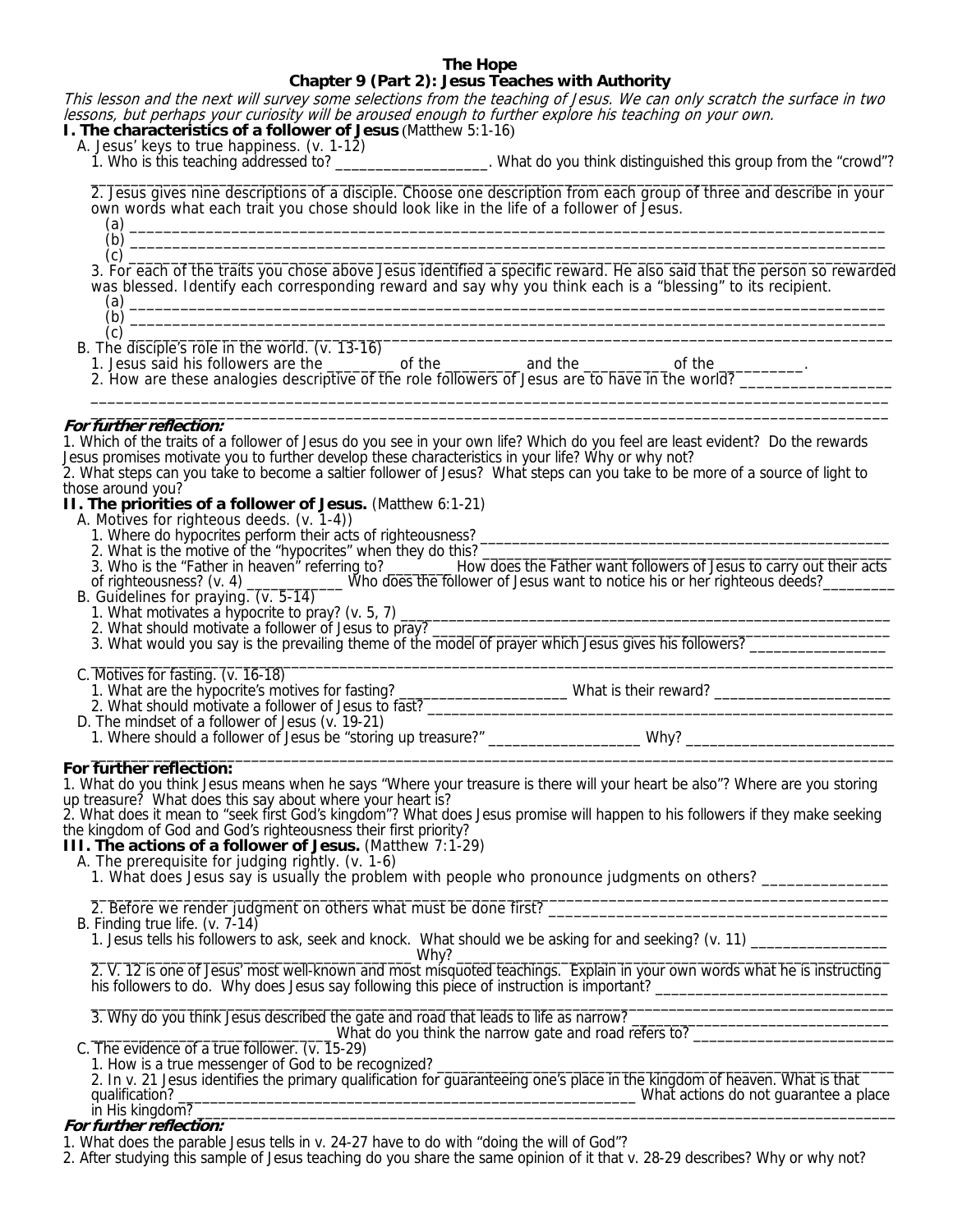#### **Scripture Texts for Lesson 9-Part 2**

#### **Matthew 5:1-16**

Now when he saw the crowds, he went up on a mountainside and sat down. His disciples came to him,  $^2$  and he began to teach them, saying:

> $3$  "Blessed are the poor in spirit, for theirs is the kingdom of heaven.<sup>4</sup> Blessed are those who mourn, for they will be comforted. <sup>5</sup> Blessed are the meek, for they will inherit the earth. <sup>6</sup> Blessed are those who hunger and thirst for righteousness, for they will be filled. <sup>7</sup> Blessed are the merciful, for they will be shown mercy. <sup>8</sup> Blessed are the pure in heart, for they will see God. <sup>9</sup> Blessed are the peacemakers, for they will be called sons of God. Blessed are those who are persecuted because of righteousness, for theirs is the kingdom of heaven.<sup>11</sup> "Blessed are you when people insult you, persecute you and falsely say all kinds of evil against you because of me. Rejoice and be glad, because great is your reward in heaven, for in the same way they persecuted the prophets

who were before you.<br><sup>13</sup>"You are the salt of the earth. But if the salt loses its saltiness, how can it be made salty again? It is no longer good for anything, except to be thrown out and trampled by men. <sup>14</sup> You are the light of the world. A city on a hill cannot be hidden.  $15$ Neither do people light a lamp and put it under a bowl. Instead they put it on its stand, and it gives light to everyone in the house. <sup>16</sup>In the same way, let your light shine before men, that they may see your good deeds and praise your Father in heaven.

## **Matthew 6:1-21, 31-33**

<sup>1</sup> "Be careful not to do your 'acts of righteousness' before men, to be seen by them. If you do, you will have no reward from your Father in heaven. <sup>2</sup> "So when you give to the needy, do not announce it with trumpets, as the hypocrites do in the synagogues and on the streets, to be honored by men. I tell you the truth, they have received their reward in full.<sup>3</sup> But when you give to the needy, do not let your left hand know what your right hand is doing, <sup>4</sup> so that your giving may be in secret. Then your Father, who sees what is done in secret, will reward you.

 $5$  "And when you pray, do not be like the hypocrites, for they love to pray standing in the synagogues and on the street corners to be seen by men. I tell you the truth, they have received their reward in full. <sup>6</sup> But when you pray, go into your room, close the door and pray to your Father, who is unseen. Then your Father, who sees what is done in secret, will reward you.<sup>7</sup> And when you pray, do not keep on babbling like pagans, for they think they will be heard because of their many words. <sup>8</sup> Do not be like them, for your Father knows what you need before you ask him. 9

<sup>9</sup> "This, then, is how you should pray:

"'Our Father in heaven, hallowed be your name, <sup>10</sup> your kingdom come, your will be done on earth as it is in heaven.  $11$  Give us today our daily bread. 12 Forgive us our debts, as we also have forgiven our debtors. <sup>13</sup> And lead us<br>not into temptation, but deliver us from the evil one.

not into temptation, but deliver us from the evil one.'<br><sup>14</sup> For if you forgive men when they sin against you, your heavenly Father will also forgive you.<sup>15</sup> But if you do not forgive

men their sins, your Father will not forgive your sins.<br><sup>16</sup> "When you fast, do not look somber as the hypocrites do, for they disfigure their faces to show men they are fasting. I tell you the truth, they have received their reward in full. <sup>17</sup> But when you fast, put oil on your head and wash your face, <sup>18</sup> so that it will not be obvious to men that you are fasting, but only to your Father, who is unseen; and your Father, who sees what is done in secret, will reward you.

 $19$  "Do not store up for yourselves treasures on earth, where moth and rust destroy, and where thieves break in and steal. <sup>20</sup> But store up for yourselves treasures in heaven, where moth and rust do not destroy, and where thieves do not break in and steal.<br><sup>21</sup> For where your treasure is, there your heart will be also...

<sup>21</sup> For where your treasure is, there your heart will be also...  $31$  So do not worry, saying, 'What shall we eat?' or 'What shall we drink?' or 'What shall we wear?' <sup>32</sup> For the pagans run after all these things, and your heavenly Father knows that you need them. <sup>33</sup> But seek first his kingdom and his righteousness, and all these things will be given to you as well.

#### **Matthew 7:1-29**

"Do not judge, or you too will be judged. $<sup>2</sup>$  For in the same</sup> way you judge others, you will be judged, and with the measure you use, it will be measured to you.<sup>3</sup> Why do you look at the speck of sawdust in your brother's eye and pay no attention to the plank in your own eye? <sup>4</sup> How can you say to your brother, 'Let me take the speck out of your eye,' when all the time there is a plank in your own eye? <sup>5</sup> You hypocrite, first take the plank out of your own eye, and then you will see clearly to remove the speck from your brother's eye.

<sup>6</sup> "Do not give dogs what is sacred; do not throw your pearls to pigs. If you do, they may trample them under their feet, and then turn and tear you to pieces.

 "Ask and it will be given to you; seek and you will find; knock and the door will be opened to you. <sup>8</sup> For everyone who asks receives; he who seeks finds; and to him who knocks, the door will be opened. <sup>9</sup> Which of you, if his son asks for bread, will give him a stone?  $10^{\circ}$  Or if he asks for a fish, will give him a snake? $11$  If you, then, though you are evil, know how to give good gifts to your children, how much more will your Father in heaven give good gifts to those who ask him! <sup>12</sup> So in everything, do to others what you would have them do to you, for this sums up the Law

and the Prophets.<br><sup>13</sup> "Enter through the narrow gate. For wide is the gate and broad is the road that leads to destruction, and many enter through it.  $14$  But small is the gate and narrow the road that leads

to life, and only a few find it.<br><sup>15</sup> "Watch out for false prophets. They come to you in sheep's clothing, but inwardly they are ferocious wolves. <sup>16</sup> By their fruit you will recognize them. Do people pick grapes from thorn bushes, or figs from thistles?<sup>17</sup> Likewise every good tree bears good fruit, but a bad tree bears bad fruit.  $18$  A good tree cannot bear bad fruit, and a bad tree cannot bear good fruit.<sup>19</sup> Every tree that does not bear good fruit is cut down and thrown into the fire. <sup>20</sup> Thus, by their fruit you will recognize them.<br><sup>21</sup> "Not everyone who says to me, 'Lord, Lord,' will enter the

kingdom of heaven, but only he who does the will of my Father who is in heaven.  $^{22}$  Many will say to me on that day, 'Lord, Lord, did we not prophesy in your name, and in your name drive out demons and perform many miracles?' <sup>23</sup> Then I will tell them

plainly, 'I never knew you. Away from me, you evildoers!'<br><sup>24</sup>"Therefore everyone who hears these words of mine and puts them into practice is like a wise man who built his house on the rock. <sup>25</sup>The rain came down, the streams rose, and the winds blew and beat against that house; yet it did not fall, because it had its foundation on the rock. <sup>26</sup>But everyone who hears these words of mine and does not put them into practice is like a foolish man who built his house on sand.  $^{27}$ The rain came down, the streams rose, and the winds blew and beat against that house, and it fell with a

great crash."<br><sup>28</sup> When Jesus had finished saying these things, the crowds were amazed at his teaching, <sup>29</sup> because he taught as one who had authority, and not as their teachers of the law.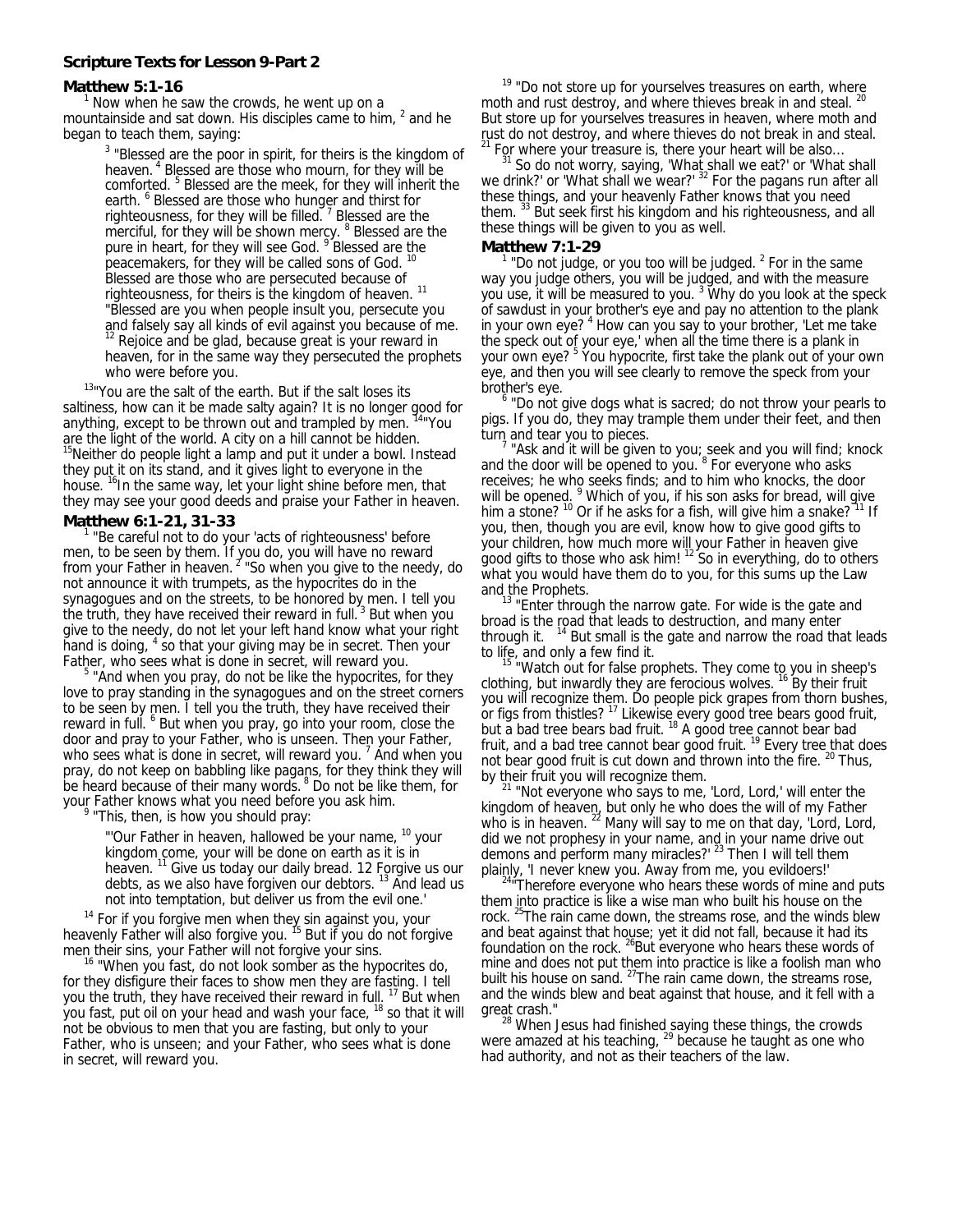# **The Hope**

# **Chapter 9 (Part 3): Jesus Teaches with Authority (continued)**

In the last lesson we looked at what is perhaps Jesus' best known teaching—"The Sermon on the Mount". In this lesson we'll consider some other of his more familiar teachings in which he describes in vivid imagery what becoming his follower requires of a person and what it will produce in his life.

**I. Jesus teaches a teacher. (John 3:1-21)** 

A. An unexpected guest pays Jesus a visit.

1. In light of who Nicodemus was, why do you think it was unusual for him to visit Jesus?

\_\_\_\_\_\_\_\_\_\_\_\_\_\_\_\_\_\_\_\_\_\_\_\_\_\_\_\_\_\_\_\_\_\_\_\_\_\_\_\_\_\_\_\_\_\_\_Why do you think Nicodemus chose to visit him at night?

 $\overline{\phantom{a}}$  , and the set of the set of the set of the set of the set of the set of the set of the set of the set of the set of the set of the set of the set of the set of the set of the set of the set of the set of the s 2. Why do you think Nicodemus was so interested in meeting Jesus? (v. 2) \_\_\_\_\_\_\_\_\_\_\_\_\_\_\_\_\_\_\_\_\_\_\_\_\_\_\_\_\_\_\_\_  $\frac{1}{\sqrt{2\pi}}\left( \frac{1}{2} \frac{1}{2} \frac{1}{2} \frac{1}{2} \frac{1}{2} \frac{1}{2} \frac{1}{2} \frac{1}{2} \frac{1}{2} \frac{1}{2} \frac{1}{2} \frac{1}{2} \frac{1}{2} \frac{1}{2} \frac{1}{2} \frac{1}{2} \frac{1}{2} \frac{1}{2} \frac{1}{2} \frac{1}{2} \frac{1}{2} \frac{1}{2} \frac{1}{2} \frac{1}{2} \frac{1}{2} \frac{1}{2} \frac{1}{2} \frac{1}{2} \frac{1}{2} \frac$ 

B. A mystery of Jesus' kingdom is explained.

1. What was Jesus implying about Nicodemus in his response to him?

2. What do you see in Nicodemus' first question that tells you he wasn't understanding Jesus?

 $\frac{1}{2}$  ,  $\frac{1}{2}$  ,  $\frac{1}{2}$  ,  $\frac{1}{2}$  ,  $\frac{1}{2}$  ,  $\frac{1}{2}$  ,  $\frac{1}{2}$  ,  $\frac{1}{2}$  ,  $\frac{1}{2}$  ,  $\frac{1}{2}$  ,  $\frac{1}{2}$  ,  $\frac{1}{2}$  ,  $\frac{1}{2}$  ,  $\frac{1}{2}$  ,  $\frac{1}{2}$  ,  $\frac{1}{2}$  ,  $\frac{1}{2}$  ,  $\frac{1}{2}$  ,  $\frac{1$ 3. What do you think Jesus was talking about in what he said about being born "of the Spirit"? \_\_\_\_\_\_\_\_\_\_\_\_\_\_\_

 $\frac{1}{2}$  ,  $\frac{1}{2}$  ,  $\frac{1}{2}$  ,  $\frac{1}{2}$  ,  $\frac{1}{2}$  ,  $\frac{1}{2}$  ,  $\frac{1}{2}$  ,  $\frac{1}{2}$  ,  $\frac{1}{2}$  ,  $\frac{1}{2}$  ,  $\frac{1}{2}$  ,  $\frac{1}{2}$  ,  $\frac{1}{2}$  ,  $\frac{1}{2}$  ,  $\frac{1}{2}$  ,  $\frac{1}{2}$  ,  $\frac{1}{2}$  ,  $\frac{1}{2}$  ,  $\frac{1$ 4. Jesus expresses surprise at Nicodemus' failure to comprehend his meaning. Why? \_\_\_\_\_\_\_\_\_\_\_\_\_\_\_\_\_\_\_\_\_\_\_\_ \_\_\_\_\_\_\_\_\_\_\_\_\_\_\_\_\_\_\_\_\_\_\_\_\_\_\_\_\_\_\_\_\_\_\_\_\_\_\_\_\_\_\_\_\_\_\_\_\_\_\_\_\_\_\_\_\_\_\_\_\_\_\_\_\_\_\_\_\_\_\_\_\_\_\_\_\_\_\_\_\_\_\_\_\_\_\_\_\_\_\_\_\_

 C. Jesus reveals the purpose of his coming. 1. Who was Jesus claiming to be? (v. 13) \_\_\_\_\_\_\_\_\_\_\_\_\_\_\_\_\_\_\_\_\_\_\_\_\_\_\_\_ What do you think Jesus meant by "being lifted up?" \_\_\_\_\_\_\_\_\_\_\_\_\_\_\_\_\_\_\_\_\_\_\_\_\_\_\_\_\_\_\_\_\_\_\_\_\_\_\_\_\_\_\_\_\_\_\_\_\_\_\_\_\_\_\_\_\_\_\_\_\_\_\_\_\_\_\_\_\_\_\_\_\_\_\_\_\_\_

2. What does Jesus promise will be gained by those who believe in Him? (v. 16) \_\_\_\_\_\_\_\_\_\_\_\_\_\_\_\_\_\_\_\_\_\_\_\_\_\_\_\_\_\_\_

3. What did Jesus say was the mission of God's Son in the world? (v. 17) \_\_\_\_\_\_\_\_\_\_\_\_\_\_\_\_\_\_\_\_\_ What is the condition a person must meet in order to avoid condemnation?

## **For further reflection:**

1. What do you see in Jesus' interaction with Nicodemus that encourages you as a sincere seeker of truth?

2. To what natural phenomenon did Jesus compare himself in v. 19? What did he say the two responses to him would be (v. 20-21)? Until now which of these reactions to the light of Jesus has your response been most like? Which response do you think is the right one?

# **II. Four kinds of soil. (Matthew 13:1-12, 16-23)**

A. Jesus describes what life in his kingdom is like.

 1. Identify the four different kinds of soils which Jesus mentions in this parable about his kingdom. Based on Jesus' own explanation of these soils (v. 19-23), describe the kinds of responses people can have to the message of God's kingdom.

| $\tilde{\phantom{a}}$ |  |  |  |
|-----------------------|--|--|--|
|                       |  |  |  |
|                       |  |  |  |

2. What does Jesus say the farmer's seed represents? \_\_\_\_\_\_\_\_\_\_\_\_\_\_\_\_\_\_\_\_\_\_\_\_\_\_\_\_What is the criteria which deter-

 mines the fruitfulness of the "seed" in a person's life? (v. 19, 23) \_\_\_\_\_\_\_\_\_\_\_\_\_\_\_\_\_\_\_\_\_\_\_\_\_\_\_\_\_\_\_\_\_\_\_\_\_\_\_\_\_\_\_\_ **For further reflection:** 

1. Which of these soils best pictures where you are in your spiritual journey? Explain why you think so.

2. Which soil do you think God desires your life to resemble? Why? What do you think it will take to make this happen?

# **III. The Father's heart for lost people. (Luke 15:1-32)**

A. Recovering lost items of great value. (v. 1-10)

 1. Who seemed to be most attracted to Jesus' teaching? (v. 1) \_\_\_\_\_\_\_\_\_\_\_\_\_\_\_\_ Who seemed to most resist it? Why do you think this was the case? \_\_

 2. Jesus tells two parables about items of great value that were lost and then recovered. For these first two par ables tell what was lost, what the owner did to find it and then what the owner did after he found what he'd lost. a. \_\_\_\_\_\_\_\_\_\_\_\_\_\_\_\_\_\_\_\_\_\_\_\_\_\_\_\_\_\_\_\_\_\_\_\_\_\_\_\_\_\_\_\_\_\_\_\_\_\_\_\_\_\_\_\_\_\_\_\_\_\_\_\_\_\_\_\_\_\_\_\_\_\_\_\_\_\_\_\_\_\_\_\_\_\_\_\_\_

 b. \_\_\_\_\_\_\_\_\_\_\_\_\_\_\_\_\_\_\_\_\_\_\_\_\_\_\_\_\_\_\_\_\_\_\_\_\_\_\_\_\_\_\_\_\_\_\_\_\_\_\_\_\_\_\_\_\_\_\_\_\_\_\_\_\_\_\_\_\_\_\_\_\_\_\_\_\_\_\_\_\_\_\_\_\_\_\_\_\_ 3. In each case what did the lost item represent? \_\_\_\_\_\_\_\_\_\_\_\_\_\_\_\_\_\_\_ What did the actions of each owner after recovering their lost items reveal about God's reaction to "one sinner who repents"?

 $\overline{\phantom{a}}$  ,  $\overline{\phantom{a}}$  ,  $\overline{\phantom{a}}$  ,  $\overline{\phantom{a}}$  ,  $\overline{\phantom{a}}$  ,  $\overline{\phantom{a}}$  ,  $\overline{\phantom{a}}$  ,  $\overline{\phantom{a}}$  ,  $\overline{\phantom{a}}$  ,  $\overline{\phantom{a}}$  ,  $\overline{\phantom{a}}$  ,  $\overline{\phantom{a}}$  ,  $\overline{\phantom{a}}$  ,  $\overline{\phantom{a}}$  ,  $\overline{\phantom{a}}$  ,  $\overline{\phantom{a}}$ B. A lost son is found. (v. 11-32)

 1. Generally an inheritance was not distributed to heirs until the estate's owner dies. By asking for his share of the inher itance early, what was the son implying about his wishes regarding his father? \_\_\_\_\_\_\_\_\_\_\_\_\_\_\_\_\_\_\_\_\_\_\_\_\_\_\_\_\_\_\_

2. Did the younger son make any effort to honor his father in the way he lived? \_\_\_\_ What did he do instead? \_\_\_\_\_\_\_  $\overline{\phantom{a}}$  , and the contribution of the contribution of the contribution of the contribution of the contribution of the contribution of the contribution of the contribution of the contribution of the contribution of the

3. Describe the circumstances which led to the younger son's change of heart: What realization prompted his decision to return to his father?<br>4. How did the father respond to the younger son's return?<br>Did this surprise you?

**For further reflection:** 

1. What do the first two parables tell you about how God views you? Do you think you are precious to him? What effort did God make to "find" you? What happens to a person when he is "found" by God?

2. At this time in your life, would you describe yourself as more like the younger or the older son? What does the father's response to the younger son's return reveal about God's heart toward us? What was flawed in the older son's response to the younger son's return?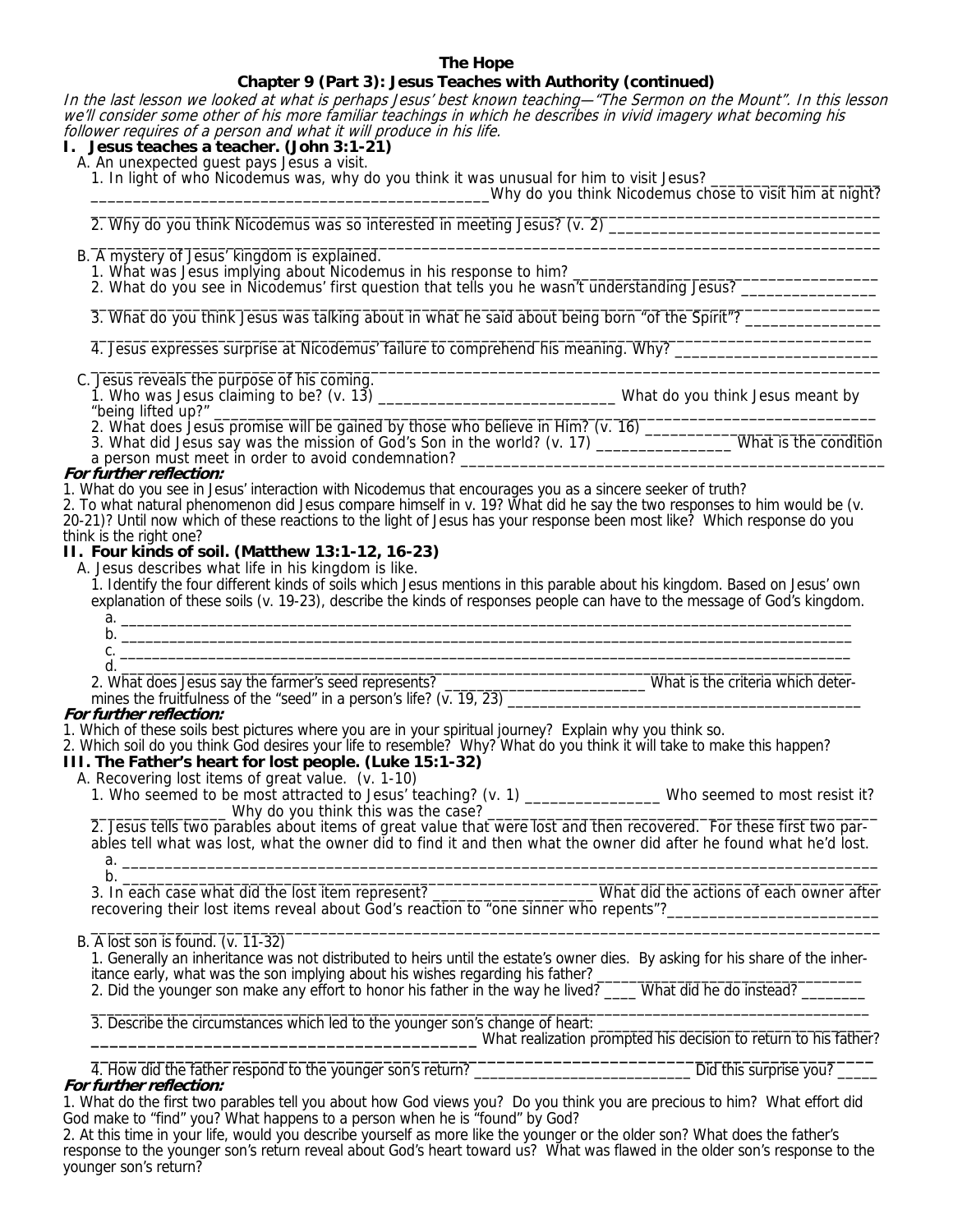#### **Scripture Texts for Lesson 9-Part 3**

#### **John 3:1-21** <sup>1</sup>

 Now there was a man of the Pharisees named Nicodemus, a member of the Jewish ruling council.  $2$  He came to Jesus at night and said, "Rabbi, we know you are a teacher who has come from God. For no one could perform the miraculous signs you are doing if God were not with him." 3

 In reply Jesus declared, "I tell you the truth, no one can see the kingdom of God unless he is born again." <sup>4"</sup>How can a man be born when he is old?" Nicodemus asked. "Surely he cannot enter a second time into his mother's womb to be born!"

<sup>5</sup> Jesus answered, "I tell you the truth, no one can enter the kingdom of God unless he is born of water and the Spirit. <sup>6</sup> Flesh gives birth to flesh, but the Spirit gives birth to spirit.<sup>7</sup> You should not be surprised at my saying, 'You must be born again.' 8 The wind blows wherever it pleases. You hear its sound, but

you cannot tell where it comes from or where it is going. So it is with everyone born of the Spirit."

"How can this be?" Nicodemus asked.

<sup>10</sup> "You are Israel's teacher," said Jesus, "and do you not understand these things?  $11$  I tell you the truth, we speak of what we know, and we testify to what we have seen, but still you people do not accept our testimony.  $1^2$  I have spoken to you of earthly things and you do not believe; how then will you believe if I speak of heavenly things?  $13$  No one has ever gone into heaven except the one who came from heaven-the Son of Man.  $14$  Just as Moses lifted up the snake in the desert, so the Son of Man must be lifted up, <sup>15</sup> that everyone who believes in him may have eternal life.<br><sup>16</sup> "For God so loved the world that he gave his one and only

Son, that whoever believes in him shall not perish but have eternal life. <sup>17</sup> For God did not send his Son into the world to condemn the world, but to save the world through him. Whoever believes in him is not condemned, but whoever does not believe stands condemned already because he has not believed in the name of God's one and only Son. <sup>19</sup> This is the verdict: Light has come into the world, but men loved darkness instead of light because their deeds were evil. <sup>20</sup> Everyone who does evil hates the light, and will not come into the light for fear that his deeds will be exposed. <sup>21</sup> But whoever lives by the truth comes into the light, so that it may be seen plainly that what he has done has been done through God."

#### **Matt 13:12, 16-23** <sup>1</sup>

 That same day Jesus went out of the house and sat by the lake.  $2$  Such large crowds gathered around him that he got into a boat and sat in it, while all the people stood on the shore. Then he told them many things in parables, saying: "A farmer went out to sow his seed.<sup>4</sup> As he was scattering the seed, some fell along the path, and the birds came and ate it up. <sup>5</sup> Some fell on rocky places, where it did not have much soil. It sprang up quickly, because the soil was shallow. 6 But when the sun came up, the plants were scorched, and they withered because they had no root.<sup>7</sup> Other seed fell among thorns, which grew up and choked the plants. <sup>8</sup> Still other seed fell on good soil, where it produced a crop-a hundred, sixty or thirty times what was

sown. <sup>9</sup> He who has ears, let him hear."<br><sup>10</sup> The disciples came to him and asked, "Why do you speak

to the people in parables?"<br><sup>11</sup> He replied, "The knowledge of the secrets of the kingdom of heaven has been given to you, but not to them. <sup>12</sup> Whoever has will be given more, and he will have an abundance. Whoever does not have, even what he has will be taken from him....<sup>16</sup>But blessed are your eyes because they see, and your ears because they hear.  $17$  For I tell you the truth, many prophets and righteous men longed to see what you see but did

not see it, and to hear what you hear but did not hear it.<br><sup>18</sup> "Listen then to what the parable of the sower means: <sup>19</sup> When anyone hears the message about the kingdom and does not understand it, the evil one comes and snatches away what was sown in his heart. This is the seed sown along the path. The one who received the seed that fell on rocky places is the

man who hears the word and at once receives it with joy. <sup>21</sup> But since he has no root, he lasts only a short time. When trouble or persecution comes because of the word, he quickly falls away. The one who received the seed that fell among the thorns is the man who hears the word, but the worries of this life and the deceitfulness of wealth choke it, making it unfruitful. <sup>23</sup> But the one who received the seed that fell on good soil is the man who hears the word and understands it. He produces a crop, yielding a hundred, sixty or thirty times what was sown."

#### **Luke 15:1-32**

 1Now the tax collectors and "sinners" were all gathering around to hear him. <sup>2</sup> But the Pharisees and the teachers of the law

muttered, "This man welcomes sinners and eats with them."<br><sup>3</sup> Then Jesus told them this parable: <sup>4</sup> "Suppose one of you has a hundred sheep and loses one of them. Does he not leave the ninety-nine in the open country and go after the lost sheep until he finds it?<sup>5</sup> And when he finds it, he joyfully puts it on his shoulders <sup>6</sup> and goes home. Then he calls his friends and neighbors together and says, 'Rejoice with me; I have found my lost sheep.' <sup>7</sup> I tell you that in the same way there will be more rejoicing in heaven over one sinner who repents than over ninety-

nine righteous persons who do not need to repent.<br><sup>8</sup> "Or suppose a woman has ten silver coins and loses one. Does she not light a lamp, sweep the house and search carefully until<br>she finds it? <sup>9</sup> And when she finds it, she calls her friends and neighbors together and says, 'Rejoice with me; I have found my<br>lost coin.' <sup>10</sup> In the same way, I tell you, there is rejoicing in the

presence of the angels of God over one sinner who repents." 1<sup>1</sup>Jesus continued: "There was a man who had two sons. <sup>12</sup>The younger one said to his father, 'Father, give me my share of the estate.' So he divided his property between them. <sup>13</sup> Not long after that, the younger son got together all he had, set off for a distant country and there squandered his wealth in wild living. <sup>14</sup> After he had spent everything, there was a severe famine in that whole<br>country, and he began to be in need. <sup>15</sup> So he went and hired himself out to a citizen of that country, who sent him to his fields<br>to feed pigs. <sup>16</sup> He longed to fill his stomach with the pods that the

pigs were eating, but no one gave him anything.<br>"When he came to his senses, he said, 'How many of my father's hired men have food to spare, and here I am starving to death! <sup>18</sup> I will set out and go back to my father and say to him: Father, I have sinned against heaven and against you.<sup>19</sup> I am no longer worthy to be called your son; make me like one of your<br>hired men.' <sup>20</sup>So he got up and went to his father. But while he was still a long way off, his father saw him and was filled with compassion for him; he ran to his son, threw his arms around him

and kissed him.<br><sup>21</sup> "The son said to him, 'Father, I have sinned against heaven

and against you. I am no longer worthy to be called your son.'<br><sup>22</sup> "But the father said to his servants, 'Quick! Bring the best robe and put it on him. Put a ring on his finger and sandals on his feet.<br><sup>23</sup> Bring the fattened calf and kill it. Let's have a feast and celebrate.  $24$  For this son of mine was dead and is alive again; he

was lost and is found.' So they began to celebrate.<br><sup>25</sup> "Meanwhile, the older son was in the field. When he came near the house, he heard music and dancing.  $^{26}$  So he called one of the servants and asked him what was going on. <sup>27</sup> Your brother has come,' he replied, 'and your father has killed the fattened calf because he has him back safe and sound.' 28 The older brother became angry and refused to go in. So his father went out and<br>pleaded with him. <sup>29</sup> But he answered his father, 'Look! All these years I've been slaving for you and never disobeyed your orders. Yet you never gave me even a young goat so I could celebrate<br>with my friends. <sup>30</sup>But when this son of yours who has squandered your property with prostitutes comes home, you kill the fattened calf for him!'

<sup>31</sup> "'My son,' the father said, 'you are always with me, and everything I have is yours.  $32$  But we had to celebrate and be glad, because this brother of yours was dead and is alive again; he was lost and is found."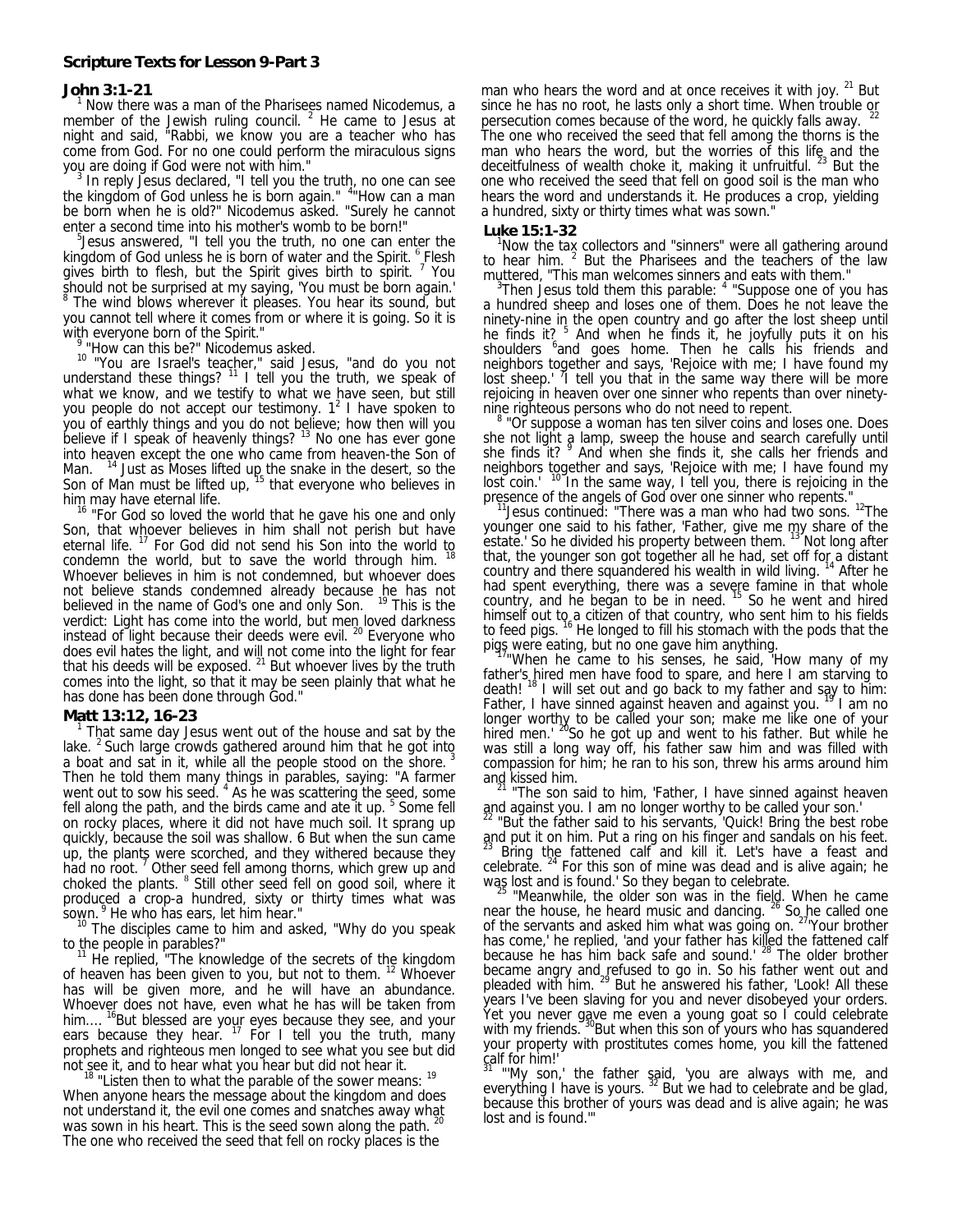# **The Hope**

# **Chapter 9 (Part 4): Jesus demonstrates his authority over nature**

Jesus performed many extraordinary miracles, demonstrating his uniqueness and confirming his authority to speak as he did. Again, there is so much that we simply won't be able to cover given the limitations and scope of this study, but through the miracles we'll consider here, we will certainly be able to gain a clearer understanding of who Jesus truly was.

 $\overline{\phantom{a}}$  , and the set of the set of the set of the set of the set of the set of the set of the set of the set of the set of the set of the set of the set of the set of the set of the set of the set of the set of the s

**I. Jesus displays his creative power.** 

- A. Jesus changes water into wine (John 2:1-11).
	- 1. What did he mean when he said to his mother "My time has not yet come?"

 \_\_\_\_\_\_\_\_\_\_\_\_\_\_\_\_\_\_\_\_\_\_\_\_\_\_\_\_\_\_\_\_\_\_\_\_\_\_\_\_\_\_\_\_\_\_\_\_\_\_\_\_\_\_\_\_\_\_\_\_\_\_\_\_\_\_\_\_\_\_\_\_\_\_\_\_\_\_\_\_\_\_\_\_\_\_\_\_\_\_\_\_\_\_\_\_ 2. What do you think were some of the factors which motivated Jesus to perform this miracle? \_\_\_\_\_\_\_\_\_\_\_\_\_\_\_\_\_\_\_\_

- 3. According to v. 11 what was the result of this miracle for Jesus personally?
- 4. What does "revealed his glory" mean? \_

What aspects of Jesus' nature did this miracle display?

- B. Jesus multiplies meager resources to meet astronomical needs (John 6:1-15).
- 1. What did Jesus ask his disciples to do and why did this seem utterly impossible to them? \_\_\_\_\_\_\_\_\_\_\_\_\_\_\_\_\_\_  $\frac{1}{2}$  ,  $\frac{1}{2}$  ,  $\frac{1}{2}$  ,  $\frac{1}{2}$  ,  $\frac{1}{2}$  ,  $\frac{1}{2}$  ,  $\frac{1}{2}$  ,  $\frac{1}{2}$  ,  $\frac{1}{2}$  ,  $\frac{1}{2}$  ,  $\frac{1}{2}$  ,  $\frac{1}{2}$  ,  $\frac{1}{2}$  ,  $\frac{1}{2}$  ,  $\frac{1}{2}$  ,  $\frac{1}{2}$  ,  $\frac{1}{2}$  ,  $\frac{1}{2}$  ,  $\frac{1$

2. What was the solution the disciples were able to come up with?

Was this solution adequate? \_ 3. Why did Jesus ask them to solve what seemed to them such an impossible problem?

4. What do you think is significant about the fact that the disciples collected 12 baskets of leftovers?

 5. According to v. 14-15 how did the crowd respond to what they had witnessed? What does this tell you about what they expected in a Messiah?  $\overline{\phantom{a}}$  ,  $\overline{\phantom{a}}$  ,  $\overline{\phantom{a}}$  ,  $\overline{\phantom{a}}$  ,  $\overline{\phantom{a}}$  ,  $\overline{\phantom{a}}$  ,  $\overline{\phantom{a}}$  ,  $\overline{\phantom{a}}$  ,  $\overline{\phantom{a}}$  ,  $\overline{\phantom{a}}$  ,  $\overline{\phantom{a}}$  ,  $\overline{\phantom{a}}$  ,  $\overline{\phantom{a}}$  ,  $\overline{\phantom{a}}$  ,  $\overline{\phantom{a}}$  ,  $\overline{\phantom{a}}$ 

## **For further reflection:**

1. What impact did the changing of water to wine have on the disciples? How do you think God wants you to respond to what this miracle reveals about Jesus?

2. What do you think the disciples learned about Jesus from the miracle of feeding the crowd of 5,000 people? Does what this miracle reveals about Jesus attract you to Him? Why or why not?

3. Do you think Jesus was pleased with the reaction of the crowd to this miracle? Instead, how do you think he would prefer that people respond to him?

 $\frac{1}{2}$  ,  $\frac{1}{2}$  ,  $\frac{1}{2}$  ,  $\frac{1}{2}$  ,  $\frac{1}{2}$  ,  $\frac{1}{2}$  ,  $\frac{1}{2}$  ,  $\frac{1}{2}$  ,  $\frac{1}{2}$  ,  $\frac{1}{2}$  ,  $\frac{1}{2}$  ,  $\frac{1}{2}$  ,  $\frac{1}{2}$  ,  $\frac{1}{2}$  ,  $\frac{1}{2}$  ,  $\frac{1}{2}$  ,  $\frac{1}{2}$  ,  $\frac{1}{2}$  ,  $\frac{1$ 

#### **II. Jesus displays his controlling power.**

A. Jesus walks on water. (Matthew 14:22-33).

- 1. When they disciples first saw Jesus coming toward them, why do you think they concluded what they did about him?
- 2. How did Jesus reassure them?
- 3. Why do you think Peter asked what he did of Jesus?
- 4. When Peter acted on Jesus' invitation, (v. 29-30) what happened to Peter at first?

 \_\_\_\_\_\_\_\_\_\_\_\_\_\_\_\_\_\_\_\_\_\_\_\_\_\_\_\_\_\_\_\_\_\_\_\_\_\_\_\_\_\_\_\_\_\_\_\_\_\_How was Peter's crisis resolved? \_\_\_\_\_\_\_\_\_\_\_\_\_\_\_\_\_\_\_\_  $\overline{\phantom{a}}$  ,  $\overline{\phantom{a}}$  ,  $\overline{\phantom{a}}$  ,  $\overline{\phantom{a}}$  ,  $\overline{\phantom{a}}$  ,  $\overline{\phantom{a}}$  ,  $\overline{\phantom{a}}$  ,  $\overline{\phantom{a}}$  ,  $\overline{\phantom{a}}$  ,  $\overline{\phantom{a}}$  ,  $\overline{\phantom{a}}$  ,  $\overline{\phantom{a}}$  ,  $\overline{\phantom{a}}$  ,  $\overline{\phantom{a}}$  ,  $\overline{\phantom{a}}$  ,  $\overline{\phantom{a}}$ 

5. What was Jesus' analysis of Peter's problem (v. 31)?

6. What did the disciples who witnessed this conclude about Jesus (v. 33)?

B. Jesus calms a raging storm (Mark 4:35-41)

1. While facing this storm, what do you think the disciples were thinking or asking themselves?

perspective?<br>
Flow would this have changed had they been able to see their situation from God's perspective? \_\_\_\_\_\_\_\_\_\_\_\_\_\_\_\_\_\_\_\_\_\_\_\_\_\_\_\_\_\_\_\_\_\_\_\_\_\_\_\_\_\_\_\_\_\_\_\_\_\_\_\_\_\_\_\_\_\_\_\_\_\_\_\_\_\_\_\_\_\_\_\_\_\_\_\_\_\_\_\_\_\_\_\_\_\_

2. These fishermen had been through storms before. What was different about this one? What did their question for Jesus in  $v$ . 38 reveal about their expectations of him?

 $\overline{\phantom{a}}$  ,  $\overline{\phantom{a}}$  ,  $\overline{\phantom{a}}$  ,  $\overline{\phantom{a}}$  ,  $\overline{\phantom{a}}$  ,  $\overline{\phantom{a}}$  ,  $\overline{\phantom{a}}$  ,  $\overline{\phantom{a}}$  ,  $\overline{\phantom{a}}$  ,  $\overline{\phantom{a}}$  ,  $\overline{\phantom{a}}$  ,  $\overline{\phantom{a}}$  ,  $\overline{\phantom{a}}$  ,  $\overline{\phantom{a}}$  ,  $\overline{\phantom{a}}$  ,  $\overline{\phantom{a}}$ 3. Why was Jesus asleep in the stern of the boat while all this was happening? \_\_\_\_\_\_\_\_\_\_\_\_\_\_\_\_\_\_\_\_\_\_\_\_\_\_\_\_\_\_\_\_\_ \_\_\_\_\_\_\_\_\_\_\_\_\_\_\_\_\_\_\_\_\_\_\_\_\_\_\_\_\_\_\_\_\_\_\_\_\_\_\_\_\_\_\_\_\_\_\_\_\_\_\_\_\_\_\_\_\_\_\_\_\_\_\_\_\_\_\_\_\_\_\_\_\_\_\_\_\_\_\_\_\_\_\_\_\_\_\_\_\_\_\_\_\_\_\_\_

 4. What did Jesus do when awakened by the disciples? \_\_\_\_\_\_\_\_\_\_\_\_\_\_\_\_\_\_\_\_\_ What happened when Jesus rebuked the storm? \_\_\_\_\_\_\_\_\_\_\_\_\_\_\_\_\_\_\_\_\_\_\_\_\_\_What did this display about his nature? \_\_\_\_\_\_\_\_\_\_\_\_\_\_\_\_\_\_\_\_\_\_\_\_\_\_\_\_\_\_\_\_\_

5. Why were the men in the boat so terrified at the sudden disappearance of the storm? What did their question about Jesus reveal about their views of him at this point?

# **For further reflection:**

1. Peter's experience of walking on the water with Jesus illustrates how people often tend to interact with God. After asking Jesus to do something extraordinary for him, he ended up getting himself into trouble. Why did this happen? What should Peter have done instead? How is his response like what ours often is when we try to step out in faith and be obedient to God? 2. After rebuking the storm, Jesus expressed disappointment in the disciples. Why? What kind of response in this situation would have been a response of faith for the disciples? If someone present could have quoted Psalm 107:23-32 immediately after this event, what conclusions might they have drawn about Jesus?

3. We have read about four miraculous deeds that Jesus did to demonstrate his authority and ability to intervene into the normal flow of natural events. What response to these acts of power do you think Jesus wanted from his disciples then . . . and from you now?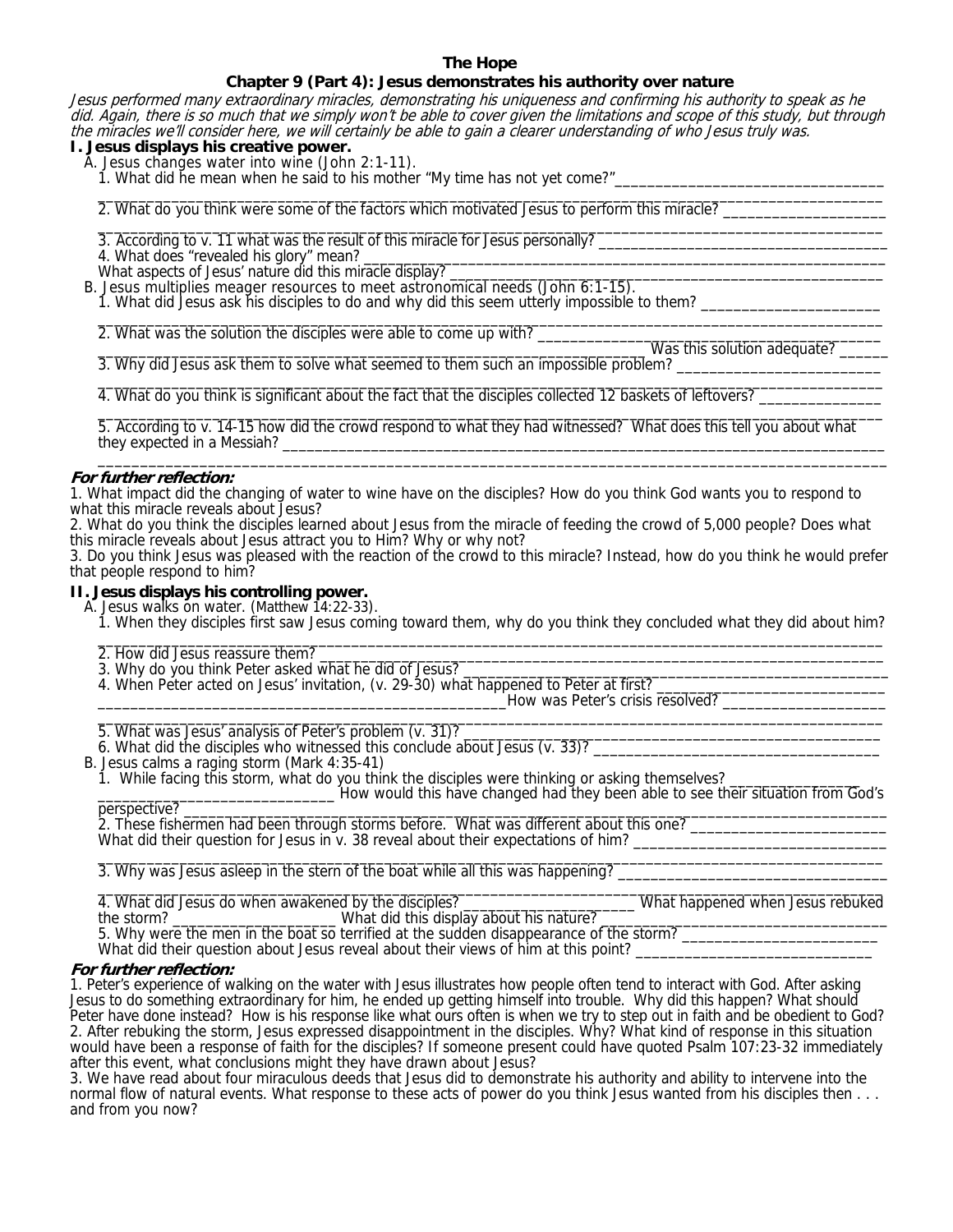#### **John 2:1-11** <sup>1</sup>

On the third day a wedding took place at Cana in Galilee. Jesus' mother was there,  $^2$  and Jesus and his disciples had also been invited to the wedding. <sup>3</sup> When the wine was gone, Jesus' mother said to him, "They have no more wine."

 "Dear woman, why do you involve me?" Jesus replied. "My time has not yet come." <sup>5</sup> His mother said to the servants, "Do whatever he tells you."

<sup>6</sup> Nearby stood six stone water jars, the kind used by the Jews for ceremonial washing, each holding from twenty to thirty gallons.<sup>7</sup> Jesus said to the servants, "Fill the jars with water"; so they filled them to the brim.

 Then he told them, "Now draw some out and take it to the master of the banquet." They did so, <sup>9</sup> and the master of the banquet tasted the water that had been turned into wine. He did not realize where it had come from, though the servants who had drawn the water knew. Then he called the bridegroom aside <sup>10</sup> and said, "Everyone brings out the choice wine first and then the cheaper wine after the guests have had too much to drink;

but you have saved the best till now."<br><sup>11</sup> This, the first of his miraculous signs, Jesus performed at Cana in Galilee. He thus revealed his glory, and his disciples put their faith in him.

#### **John 6:1-15** <sup>1</sup>

 Some time after this, Jesus crossed to the far shore of the Sea of Galilee (that is, the Sea of Tiberias),  $<sup>2</sup>$  and a great crowd</sup> of people followed him because they saw the miraculous signs he had performed on the sick.<sup>3</sup> Then Jesus went up on a mountainside and sat down with his disciples. <sup>4</sup> The Jewish Passover Feast was near.

 When Jesus looked up and saw a great crowd coming toward him, he said to Philip, "Where shall we buy bread for these people to eat?" <sup>6</sup> He asked this only to test him, for he already had in mind what he was going to do. 7

 Philip answered him, "eight months' wages would not buy enough bread for each one to have a bite!" <sup>8</sup> Another of his disciples, Andrew, Simon Peter's brother, spoke up, <sup>9</sup> "Here is a boy with five small barley loaves and two small fish, but how far

will they go among so many?"<br><sup>10</sup>Jesus said, "Have the people sit down." There was plenty of grass in that place, and the men sat down, about five thousand of them. <sup>11</sup> Jesus then took the loaves, gave thanks, and distributed to those who were seated as much as they wanted.

He did the same with the fish.<br><sup>12</sup> When they had all had enough to eat, he said to his disciples, "Gather the pieces that are left over. Let nothing be wasted." <sup>13</sup> So they gathered them and filled twelve baskets with the pieces of the five barley loaves left over by those who had

eaten.<br> $14$  After the people saw the miraculous sign that Jesus did, they began to say, "Surely this is the Prophet who is to come into the world." <sup>15</sup> Jesus, knowing that they intended to come and make him king by force, withdrew again to a mountain by himself.

**Matthew 14:22-33**<br><sup>22</sup> Immediately Jesus made the disciples get into the boat and go on ahead of him to the other side, while he dismissed the crowd.  $23$  After he had dismissed them, he went up on a mountainside by himself to pray. When evening came, he was there alone,  $^{24}$  but the boat was already a considerable distance from land, buffeted by the waves because the wind was against it.  $25$  During the fourth watch of the night Jesus went out to them, walking on the lake. <sup>26</sup> When the disciples saw him walking on the lake, they were terrified. "It's a ghost," they said, and cried out in fear.

But Jesus immediately said to them: "Take courage! It is I. Don't be afraid." 28 "Lord, if it's you," Peter replied, "tell me to come to you on the water."

 $29$ "Come," he said. Then Peter got down out of the boat, walked on the water and came toward Jesus. <sup>30</sup>But when he

saw the wind, he was afraid and, beginning to sink, cried out, "Lord, save me!" <sup>31</sup> Immediately Jesus reached out his hand and caught him. "You of little faith," he said, "why did you

doubt?"<br><sup>32</sup>And when they climbed into the boat, the wind died down.<br><sup>33</sup>Then those who were in the boat worshiped him, saying, "Truly you are the Son of God."

**Mark 4:35-41** 35 That day when evening came, he said to his disciples, "Let us go over to the other side." <sup>36</sup> Leaving the crowd behind, they took him along, just as he was, in the boat. There were also<br>other boats with him. <sup>37</sup> A furious squall came up, and th<u>e</u> waves broke over the boat, so that it was nearly swamped. 38 Jesus was in the stern, sleeping on a cushion. The disciples woke him and said to him, "Teacher, don't you care if we

drown?"<br><sup>39</sup> He got up, rebuked the wind and said to the waves, "Quiet! Be still!" Then the wind died down and it was completely calm. <sup>40</sup> He said to his disciples, "Why are you so afraid? Do you still<br>have no faith?"<br> $\frac{41 \text{ T}}{2}$ 

They were terrified and asked each other, "Who is this? Even the wind and the waves obey him!"

**Psalm 107:23-32**<br><sup>23</sup> Others went out on the sea in ships; they were merchants on the mighty waters.  $24$  They saw the works of the LORD, his wonderful deeds in the deep.  $25$  For he spoke and stirred up a tempest that lifted high the waves. <sup>26</sup> They mounted up to the heavens and went down to the depths; in their peril their<br>courage melted away. <sup>27</sup> They reeled and staggered like

drunken men; they were at their wits' end.<br><sup>28</sup> Then they cried out to the LORD in their trouble, and he brought them out of their distress.  $^{29}$  He stilled the storm to a whisper; the waves of the sea were hushed.<sup>30</sup> They were glad when it grew calm, and he guided them to their desired haven.

 $3<sup>31</sup>$  Let them give thanks to the LORD for his unfailing love and his wonderful deeds for men.  $3<sup>2</sup>$  Let them exalt him in the assembly of the people and praise him in the council of the elders.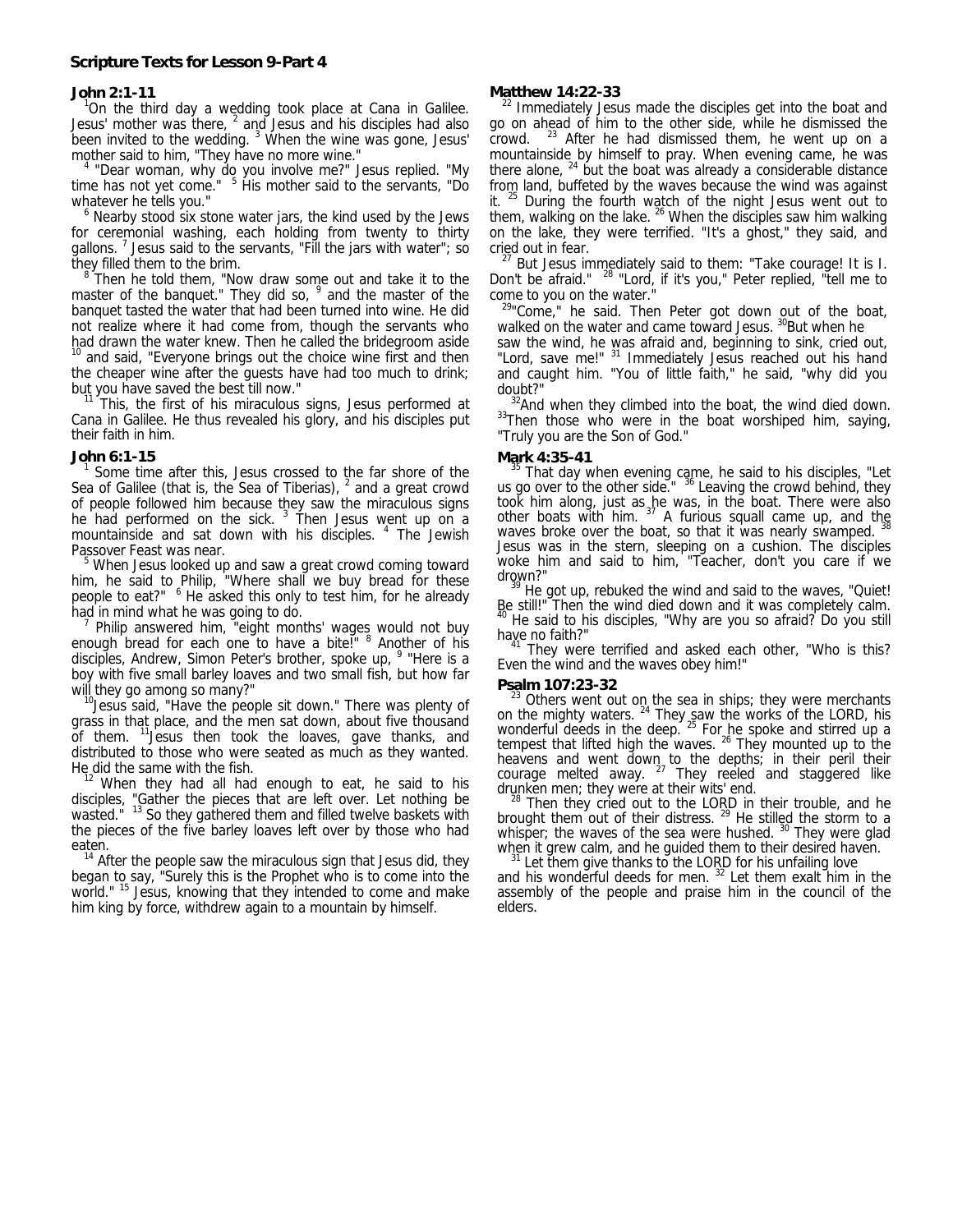# **The Hope**

# **Chapter 9 (Part 5): Jesus demonstrates his authority over sickness, sin and death**

The miraculous and barrier-breaking nature of Jesus public ministry marks him as truly unique among religious leaders. But His authority to forgive sin and His power even over death can't be explained in any other way than to say that Jesus was truly God in human form.

# **I. Jesus' healing ministry breaks barriers.**

A. Jesus breaks geographical barriers in his healing work. (Luke 7:1-10)

3. Why do you think Jesus was amazed at this man's faith?

- 1. What was the ethnic and cultural background of the man described in this story? \_\_\_\_\_\_\_\_\_\_\_\_\_\_\_\_\_\_\_\_\_\_\_\_\_\_\_
- 2. Why did the centurion send elders of Israel to present his request to Jesus?  $\frac{1}{\sqrt{2}}$  ,  $\frac{1}{\sqrt{2}}$  ,  $\frac{1}{\sqrt{2}}$  ,  $\frac{1}{\sqrt{2}}$  ,  $\frac{1}{\sqrt{2}}$  ,  $\frac{1}{\sqrt{2}}$  ,  $\frac{1}{\sqrt{2}}$  ,  $\frac{1}{\sqrt{2}}$  ,  $\frac{1}{\sqrt{2}}$  ,  $\frac{1}{\sqrt{2}}$  ,  $\frac{1}{\sqrt{2}}$  ,  $\frac{1}{\sqrt{2}}$  ,  $\frac{1}{\sqrt{2}}$  ,  $\frac{1}{\sqrt{2}}$  ,  $\frac{1}{\sqrt{2}}$
- 4. Although Jesus never visited or even met the centurion's sick servant what happened to the servant? What does this demonstrate about Jesus' ability to heal? \_\_\_\_\_\_\_\_\_\_\_\_\_\_\_\_\_\_\_\_\_\_\_\_\_\_\_\_\_\_\_\_\_\_\_\_\_\_\_\_\_\_\_\_\_\_\_\_ B. Jesus breaks cultural and religious barriers in his healing work. (Luke 17:11-19) 1. Identify two cultural or religious factors in v. 11-14 that were potential barriers to Jesus ability to heal the ten lepers: <br>2. Who came back to thank Jesus after discovering the ten men had been healed? \_\_\_\_\_\_\_\_\_\_\_\_\_\_ 2. Who came back to thank Jesus after discovering the ten men had been healed? \_\_\_\_\_\_\_\_\_\_\_\_\_\_\_\_\_\_ Why would this have been unexpected or unusual? \_\_\_\_\_\_\_\_\_\_\_\_\_\_\_\_\_\_\_\_\_\_\_\_\_\_\_\_\_\_\_\_\_\_\_\_\_\_\_\_\_\_\_\_\_\_\_\_\_\_\_\_\_\_\_\_\_\_\_\_\_\_\_\_\_\_\_\_\_\_\_ 3. What did Jesus say was the secret to the Samaritan's healing? (v. 19) \_\_\_\_\_\_\_\_\_\_\_\_\_\_\_\_\_ In the question he asked in v. 17-18 what do you think Jesus was implying about the faith of the other nine men? \_\_\_\_\_\_\_\_\_\_\_\_\_\_\_\_\_\_\_\_\_\_\_\_\_\_\_\_\_\_\_\_\_  $\frac{1}{\sqrt{2}}$  ,  $\frac{1}{\sqrt{2}}$  ,  $\frac{1}{\sqrt{2}}$  ,  $\frac{1}{\sqrt{2}}$  ,  $\frac{1}{\sqrt{2}}$  ,  $\frac{1}{\sqrt{2}}$  ,  $\frac{1}{\sqrt{2}}$  ,  $\frac{1}{\sqrt{2}}$  ,  $\frac{1}{\sqrt{2}}$  ,  $\frac{1}{\sqrt{2}}$  ,  $\frac{1}{\sqrt{2}}$  ,  $\frac{1}{\sqrt{2}}$  ,  $\frac{1}{\sqrt{2}}$  ,  $\frac{1}{\sqrt{2}}$  ,  $\frac{1}{\sqrt{2}}$  C. Jesus breaks all natural barriers in his healing work. (John 11:17-46) 1. What happened to Lazarus before Jesus arrived at his home? \_\_\_\_\_\_\_\_\_\_\_ How did Martha react to Jesus' delay?  $\overline{\phantom{a}}$  ,  $\overline{\phantom{a}}$  ,  $\overline{\phantom{a}}$  ,  $\overline{\phantom{a}}$  ,  $\overline{\phantom{a}}$  ,  $\overline{\phantom{a}}$  ,  $\overline{\phantom{a}}$  ,  $\overline{\phantom{a}}$  ,  $\overline{\phantom{a}}$  ,  $\overline{\phantom{a}}$  ,  $\overline{\phantom{a}}$  ,  $\overline{\phantom{a}}$  ,  $\overline{\phantom{a}}$  ,  $\overline{\phantom{a}}$  ,  $\overline{\phantom{a}}$  ,  $\overline{\phantom{a}}$  2. What did Jesus assure her would happen? \_\_\_\_\_\_\_\_\_\_\_\_\_\_\_\_\_\_\_\_\_\_\_\_\_\_\_\_\_\_\_\_\_\_\_\_\_ Did she understand this? Why or why not? \_\_\_\_\_\_\_\_\_\_\_\_\_\_\_\_\_\_\_\_\_\_\_\_\_\_\_\_\_\_\_\_\_\_\_\_\_\_\_\_\_\_\_\_\_\_\_\_\_\_\_\_\_\_\_\_\_\_\_\_\_\_\_\_\_\_\_\_\_\_\_\_\_\_\_\_\_\_\_ 3. What did Jesus claim about himself in v. 25?\_\_\_\_\_\_\_\_\_\_\_\_\_\_\_\_\_\_\_\_\_\_\_\_\_\_\_\_\_\_\_\_\_\_\_\_\_\_\_\_\_\_\_\_\_\_\_\_\_\_\_\_\_\_\_\_\_\_\_\_\_ 4. What did he promise to those who would believe in Him? \_\_\_\_\_\_\_\_\_\_\_\_\_\_\_\_\_\_\_\_\_\_\_\_\_\_\_\_\_\_\_\_\_\_\_\_\_\_\_\_\_\_\_\_\_\_\_\_\_\_\_ 5. In the end what happened to Lazarus? \_\_\_\_\_\_\_\_\_\_\_\_\_\_\_\_\_\_\_\_\_\_\_\_ What does this illustrate to you about Jesus' healing power? \_\_\_\_\_\_\_\_\_\_\_\_\_\_\_\_\_\_\_\_\_\_\_\_\_\_\_\_\_\_\_\_\_\_\_\_\_\_\_\_\_\_\_\_\_\_\_\_\_\_\_\_\_\_\_\_\_\_\_\_\_\_\_\_\_\_\_\_\_\_\_\_\_\_\_\_\_\_\_\_\_\_\_\_\_\_\_\_\_\_\_\_\_ 6. What was the response of those who witnessed this event?\_\_\_\_\_\_\_\_\_\_\_\_\_\_\_\_\_\_\_\_\_\_\_\_\_\_\_\_\_\_\_\_\_\_\_\_\_\_\_\_\_\_\_\_\_\_\_\_\_\_  $\overline{\phantom{a}}$  , and the set of the set of the set of the set of the set of the set of the set of the set of the set of the set of the set of the set of the set of the set of the set of the set of the set of the set of the s **For further reflection:**  1. What barriers in your life and in the lives of people today do people believe prevent God from working powerfully in them? 2. When Jesus works in our behalf, what do you think the appropriate response of faith would be? 3. If Jesus was able to give life to dead people, what will he be able to do for you? What pre-requisite must you have before he will work in your life the way he did in the lives of the people we've considered in this lesson? **II. The Purposes of Jesus' Healing work**  A. Jesus heals to confront and silence his critics. (Luke 5:17-26) 1. What was unique about this situation that was attracting the crowd of people to Jesus?\_\_\_\_\_\_\_\_\_\_\_\_\_\_\_\_\_\_\_\_\_ 2. How did the friends of the paralytic exhibit their faith? \_\_\_\_\_\_\_\_\_\_\_\_\_\_\_\_\_\_\_\_\_\_\_\_\_\_\_\_\_\_\_\_\_\_\_\_\_\_\_\_\_\_\_\_\_\_\_ 3. What did Jesus say to the paralytic? \_\_\_\_\_\_\_\_\_\_\_\_\_\_\_\_\_\_\_\_\_\_\_\_\_\_\_\_\_\_\_\_What did this indicate about what He saw was the most important need of the paralytic? \_\_\_\_\_\_\_\_\_\_\_\_\_\_\_\_\_\_\_\_\_\_\_\_\_\_\_\_\_\_\_\_\_\_\_\_\_\_\_\_\_\_\_\_\_\_\_\_\_\_\_\_ 4. Why did the religious leaders object to Jesus' declaration? \_\_\_\_\_\_\_\_\_\_\_\_\_\_\_\_\_\_\_\_\_\_\_\_\_\_\_\_\_\_\_\_\_\_\_\_\_\_\_\_\_\_\_\_\_ 5. How did Jesus silence their criticism? \_\_\_\_\_\_\_\_\_\_\_\_\_\_\_\_\_\_\_\_\_\_\_\_\_\_\_\_\_\_\_\_\_\_\_\_\_\_\_\_\_\_\_\_\_\_\_\_\_\_\_\_\_\_\_\_\_\_\_\_\_\_ 6. What did this prove about the identity of Jesus? \_\_\_\_\_\_\_\_\_\_\_\_\_\_\_\_\_\_\_\_\_\_\_\_\_\_\_\_\_\_\_\_\_\_\_\_\_\_\_\_\_\_\_\_\_\_\_\_\_\_\_\_\_\_\_ B. Virial did this prove about the identity of social  $B$ .<br>B. Jesus heals as a reward of faith. (Luke 8:42b-48) 1. What had the woman been suffering from? \_\_\_\_\_\_\_\_\_\_\_\_\_\_\_\_\_\_\_\_\_\_\_\_\_\_\_\_\_\_\_\_\_\_\_\_\_\_ What do you think she had tried to do about this condition before hearing about Jesus? \_\_\_\_\_\_\_\_\_\_\_\_\_\_\_\_\_\_\_\_\_\_\_\_\_\_\_\_\_\_\_\_\_\_\_\_\_\_\_\_\_\_\_\_\_\_\_\_\_\_\_\_ 2. Why do you think the woman tried just to touch Jesus' garment rather than ask for his personal and full attention?  $\overline{\phantom{a}}$  , and the set of the set of the set of the set of the set of the set of the set of the set of the set of the set of the set of the set of the set of the set of the set of the set of the set of the set of the s 3. Why do you think Jesus was so insistent that whoever had touched him for healing be found out? \_\_\_\_\_\_\_\_\_\_\_\_\_\_\_\_\_\_\_  $\overline{\phantom{a}}$  , and the set of the set of the set of the set of the set of the set of the set of the set of the set of the set of the set of the set of the set of the set of the set of the set of the set of the set of the s 4. What did Jesus say was the reason for the woman's healing? \_\_\_\_\_\_\_\_\_\_\_\_\_\_\_\_\_\_\_\_\_\_\_\_\_\_\_\_\_\_\_\_\_\_\_\_\_\_\_\_\_\_\_\_\_\_\_\_ C. Jesus heals to glorify God. (John 9:1-11) 1. What was the condition of the man Jesus encountered in this story? \_\_\_\_\_\_\_\_\_\_\_\_\_\_\_\_\_\_\_\_\_\_\_\_\_\_\_\_\_\_\_\_\_\_\_\_\_ 2. What were the disciples assuming in the question they asked Jesus in v. 2? \_\_\_\_\_\_\_\_\_\_\_\_\_\_\_\_\_\_\_\_\_\_\_\_\_\_\_\_\_\_\_\_ 3. What reason did Jesus give for the man's blindness? \_\_\_\_\_\_\_\_\_\_\_\_\_\_\_\_\_\_\_\_\_\_\_\_\_\_\_\_\_\_\_\_\_\_\_\_\_\_\_\_\_\_\_\_\_\_\_\_\_ 4. After the man was healed, how did people respond to what had happened to him? \_\_\_\_\_\_\_\_\_\_\_\_\_\_\_\_\_\_\_\_\_\_\_\_\_\_\_\_\_  $\hbox{\large \iint}$   $\hbox{\large \iint}$  to whom did the man give the credit for what had happened to him?  $\hbox{\large \iint}$

# **For further reflection:**

1. Does the fact that Jesus was able to perform such amazing miracles convince you that He has the authority to forgive your sin? Why or why not?

2. Do you think Jesus minds being bothered with the needs we bring to his attention? Explain.

3. Many people would say that for the man to suffer from blindness for so many years in order for God to display his power was unfair to this man. Would you agree or disagree? Why? How have you responded when you feel you don't "deserve" the "bad" things that have happened to you?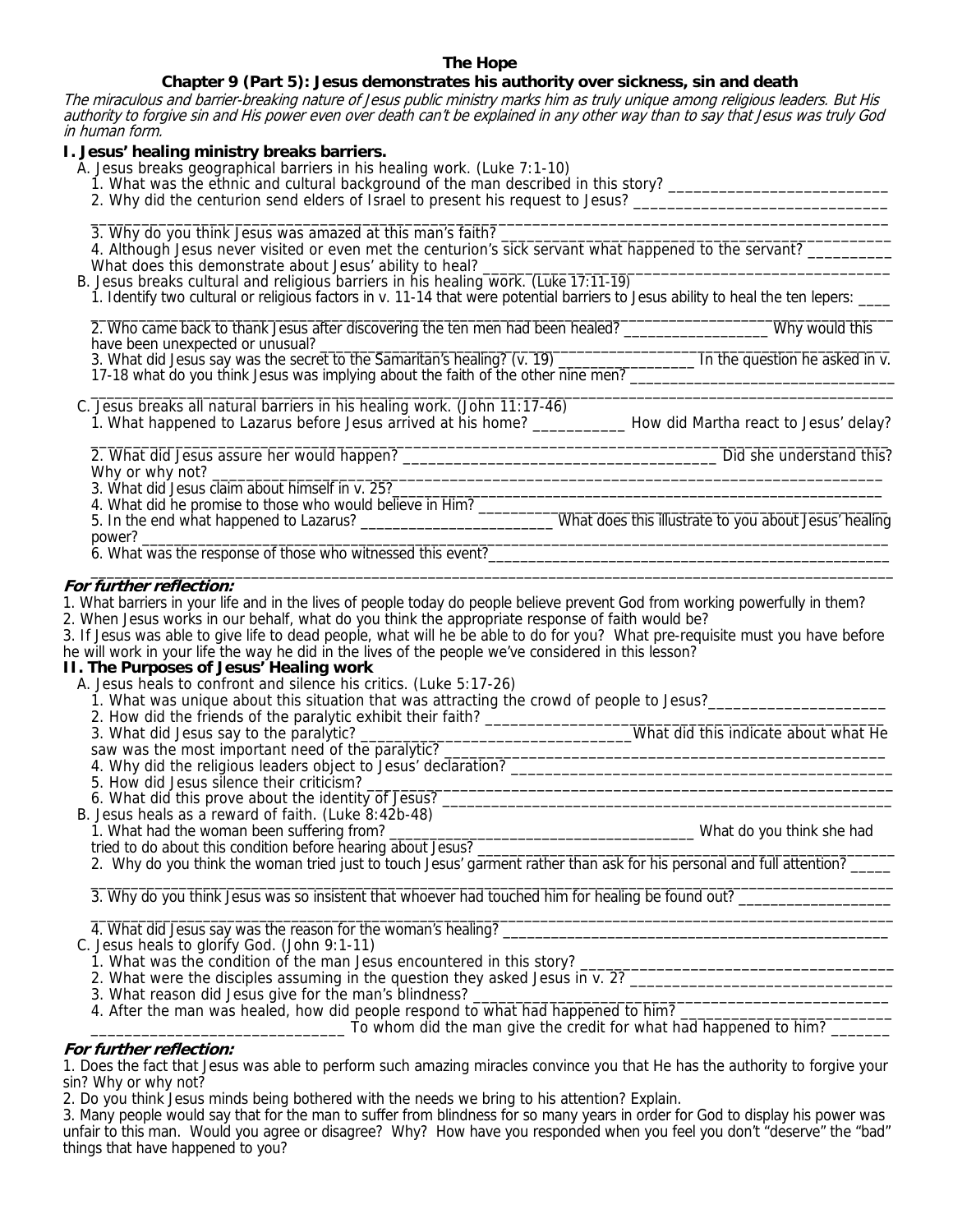#### **Key Texts for Lesson 9-Part 5**

#### **Luke 7:1-10**

<sup>1</sup>When Jesus had finished saying all this in the hearing of the people, he entered Capernaum. <sup>2</sup> There a centurion's servant, whom his master valued highly, was sick and about to die. <sup>3</sup>The centurion heard of Jesus and sent some elders of the Jews to him, asking him to come and heal his servant. <sup>4</sup>When they came to Jesus, they pleaded earnestly with him, "This man deserves to have you do this,<br>"because he loves our nation and has built our synagogue." <sup>6</sup>So Jesus went with them.

 He was not far from the house when the centurion sent friends to say to him: "Lord, don't trouble yourself, for I do not deserve to have you come under my roof. <sup>7</sup>That is why I did not even consider myself worthy to come to you. But say the word, and my servant will be healed. <sup>8</sup>For I myself am a man under authority, with soldiers under me. I tell this one, 'Go,' and he goes; and that one, 'Come,' and he comes. I say to my servant, 'Do this,' and he does it."

<sup>9</sup>When Jesus heard this, he was amazed at him, and turning to the crowd following him, he said, "I tell you, I have not found such great faith even in Israel." <sup>10</sup>Then the men who had been sent returned to the house and found the servant well.

**Luke 17:11-19**<br><sup>11</sup>Now on his way to Jerusalem, Jesus traveled along the border between Samaria and Galilee.  $12$  As he was going into a village, ten men who had leprosy met him. They stood at a distance  $13$  and

called out in a loud voice, "Jesus, Master, have pity on us!"<br><sup>14</sup>When he saw them, he said, "Go, show yourselves to the priests." And as they went, they were cleansed. <sup>15</sup> one of them, when he saw he was healed, came back, praising God in a loud voice. 16 He threw himself at Jesus' feet and thanked him-and he was a Samaritan.<br><sup>17</sup>Jesus asked, "Were not all ten cleansed? Where are the other

nine? <sup>18</sup> Was no one found to return and give praise to God except this foreigner?" <sup>19</sup> Then he said to him, "Rise and go; your faith has Then he said to him, "Rise and go; your faith has made you well."

#### **John 11:17-46**

#### [Several days earlier Jesus had been informed of his friend Lazerus' severe illness. So he had traveled to Lazerus' home.]

 17 On his arrival, Jesus found that Lazarus had already been in the tomb for four days. 18 Bethany was less than two miles from Jerusalem, 19 and many Jews had come to Martha and Mary to comfort them in the loss of their brother. 20 When Martha heard that Jesus was coming, she went out to meet him, but Mary stayed at home.

 21 "Lord," Martha said to Jesus, "if you had been here, my brother would not have died. 22 But I know that even now God will give you whatever you ask." 23 Jesus said to her, "Your brother will rise again." 24 Martha answered, "I know he will rise again in the resurrection at the last day."

 25 Jesus said to her, "I am the resurrection and the life. He who believes in me will live, even though he dies; 26 and whoever lives and believes in me will never die. Do you believe this?" 27 "Yes, Lord," she told him, "I believe that you are the Christ, the Son of God, who was to come into the world."

 28 And after she had said this, she went back and called her sister Mary aside. "The Teacher is here," she said, "and is asking for you." 29 When Mary heard this, she got up quickly and went to him. 30 Now Jesus had not yet entered the village, but was still at the place where Martha had met him. 31 When the Jews who had been with Mary in the house, comforting her, noticed how quickly she got up and went out, they followed her, supposing she was going to the tomb to mourn there.

 32 When Mary reached the place where Jesus was and saw him, she fell at his feet and said, "Lord, if you had been here, my brother would not have died." 33 When Jesus saw her weeping, and the Jews who had come along with her also weeping, he was deeply moved in spirit and troubled.

 34 "Where have you laid him?" he asked. "Come and see, Lord," they replied. 35 Jesus wept. 36 Then the Jews said, "See how he loved him!"

 37 But some of them said, "Could not he who opened the eyes of the blind man have kept this man from dying?" 38 Jesus, once more deeply moved, came to the tomb. It was a cave with a stone laid across the entrance. 39 "Take away the stone," he said. "But, Lord," said Martha, the sister of the dead man, "by this time there is a bad odor, for he has been there four days.

 40 Then Jesus said, "Did I not tell you that if you believed, you would see the glory of God?" 41 So they took away the stone. Then Jesus looked up and said, "Father, I thank you that you have heard me. 42 I knew that you always hear me, but I said this for the benefit of the people standing here, that they may believe that you sent me."<br><sup>43</sup>When he had said this, Jesus called in a loud voice, "Lazarus,

come out!" <sup>44</sup>The dead man came out, his hands and feet wrapped with strips of linen, and a cloth around his face. Jesus said to them,<br>"Take off the grave clothes and let him go."

"Take off the grave clothes and let him go."<br><sup>45</sup>Therefore many of the Jews who had come to visit Mary, and had seen what Jesus did, put their faith in him. <sup>46</sup> But some of them went to the Pharisees and told them what Jesus had done.

#### **Luke 5:17-26**

'One day as he was teaching, Pharisees and teachers of the law, who had come from every village of Galilee and from Judea and Jerusalem, were sitting there. And the power of the Lord was present for him to heal the sick. 18 Some men came carrying a paralytic on a mat and tried to take him into the house to lay him before Jesus. 19 When they could not find a way to do this because of the crowd, they went up on the roof and lowered him on his mat through the tiles into the middle of the crowd, right in front of Jesus.

 20 When Jesus saw their faith, he said, "Friend, your sins are forgiven." 21 The Pharisees and the teachers of the law began thinking to themselves, "Who is this fellow who speaks blasphemy? Who can forgive sins but God alone?"

22 Jesus knew what they were thinking and asked, "Why are you thinking these things in your hearts? 23 Which is easier: to say, 'Your sins are forgiven,' or to say, 'Get up and walk'? 24 But that you may know that the Son of Man has authority on earth to forgive sins. . . He said to the paralyzed man, "I tell you, get up, take your mat and go home." 25 Immediately he stood up in front of them, took what he had been lying on and went home praising God. 26 Everyone was amazed and gave praise to God. They were filled with awe and said, "We have seen remarkable things today."

**Luke 8:42b-48**<br><sup>42b</sup>As Jesus was on his way, the crowds almost crushed him. <sup>43</sup>And a woman was there who had been subject to bleeding for twelve years, but no one could heal her. 44 She came up behind him and touched the edge of his cloak, and immediately her bleeding stopped.

 45 "Who touched me?" Jesus asked. When they all denied it, Peter said, "Master, the people are crowding and pressing against you." 46 But Jesus said, "Someone touched me; I know that power has gone out from me."

 47 Then the woman, seeing that she could not go unnoticed, came trembling and fell at his feet. In the presence of all the people, she told why she had touched him and how she had been instantly healed. 48 Then he said to her, "Daughter, your faith has healed you. Go in peace."

#### **John 9:1-11**

 1 As he went along, he saw a man blind from birth. 2 His disciples asked him, "Rabbi, who sinned, this man or his parents, that he was born blind?"

 3 "Neither this man nor his parents sinned," said Jesus, "but this happened so that the work of God might be displayed in his life. 4 As long as it is day, we must do the work of him who sent me. Night is coming, when no one can work. 5 While I am in the world, I am the light of the world." 6 Having said this, he spit on the ground, made some mud with the saliva, and put it on the man's eyes. 7 "Go," he told him, "wash in the Pool of Siloam" (this word means Sent). So the man went and washed, and came home seeing.

8 His neighbors and those who had formerly seen him begging asked, "Isn't this the same man who used to sit and beg?" 9 Some claimed that he was. Others said, "No, he only looks like him."

 But he himself insisted, "I am the man." 10 "How then were your eyes opened?" they demanded. 11 He replied, "The man they call Jesus made some mud and put it on my eyes. He told me to go to Siloam and wash. So I went and washed, and then I could see."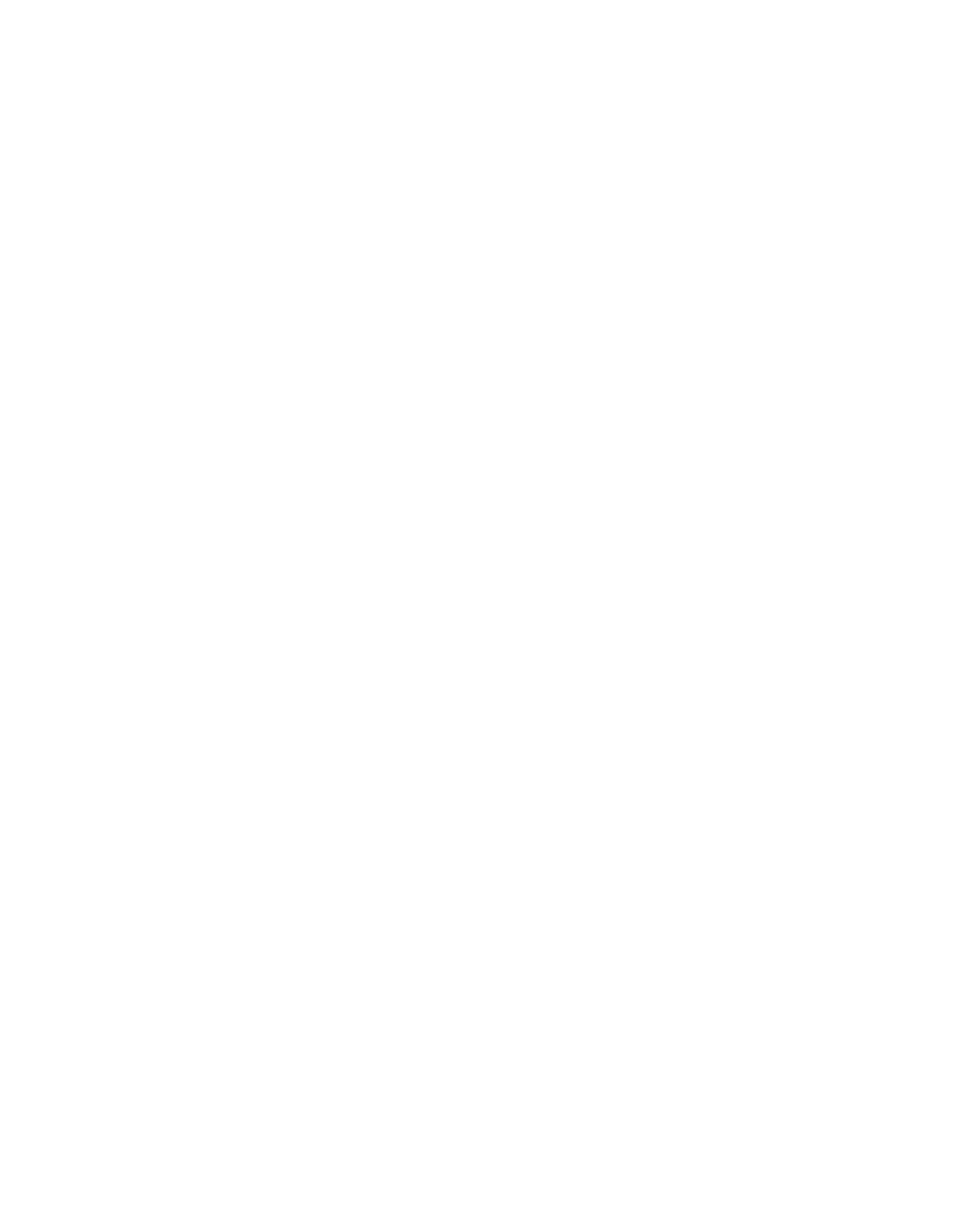# **The Hope**

# **Chapter 9 (Part 6): Jesus confronts the Jewish religious leaders**

Almost from the outset of his public ministry Jesus was encountering people who didn't approve of Him. Opposition and hostility gradually escalated reaching its climax at the end of his earthly life. In this lesson we'll take a closer look at how Jesus handled some of the earlier conflicts that took place between himself and the religious leaders of his day.

#### **I. Jesus' public ministry generates opposition.**

A. Jesus asserts his authority over the Law. (Mark 2:23-28)

1. What did the Pharisees accuse Jesus' disciples of doing? \_\_\_\_\_\_\_\_\_\_\_\_\_\_\_\_\_\_\_\_\_\_\_\_\_\_\_ Read Exodus 31:12-18. In light

 of this OT teaching on the Sabbath, why do you think the Pharisees were offended by this? \_\_\_\_\_\_\_\_\_\_\_\_\_\_\_\_\_\_\_\_\_\_\_\_\_\_  $\frac{1}{\sqrt{2}}$  ,  $\frac{1}{\sqrt{2}}$  ,  $\frac{1}{\sqrt{2}}$  ,  $\frac{1}{\sqrt{2}}$  ,  $\frac{1}{\sqrt{2}}$  ,  $\frac{1}{\sqrt{2}}$  ,  $\frac{1}{\sqrt{2}}$  ,  $\frac{1}{\sqrt{2}}$  ,  $\frac{1}{\sqrt{2}}$  ,  $\frac{1}{\sqrt{2}}$  ,  $\frac{1}{\sqrt{2}}$  ,  $\frac{1}{\sqrt{2}}$  ,  $\frac{1}{\sqrt{2}}$  ,  $\frac{1}{\sqrt{2}}$  ,  $\frac{1}{\sqrt{2}}$ 

2. What point was Jesus making by referring to the OT story he used in his response?

 3. According to v. 27 what purpose did Jesus say the Sabbath was to serve? Do you think Jesus would assert this same purpose for the rest of the OT Law? Why or why not? \_\_\_\_\_\_\_\_\_\_\_\_\_\_\_\_\_\_\_\_\_\_\_\_\_\_\_\_What did Jesus mean by the second half of this statement?

4. Why did Jesus say the son of man is Lord of the Sabbath?<br>Who does his reference to "the son of man" refer to? B. The Pharisees' scrutiny of and opposition to Jesus intensify. (Mark 3:1-6)

 1. After establishing his authority over the law, Jesus is again scrutinized by the Pharisees. Why were some of the people watching to see if Jesus would heal on the Sabbath?

2. What was Jesus saying about the purpose of the Sabbath in his question for the crowd  $(v. 4)$ ?

Was Jesus breaking the Sabbath by healing the man?

Explain your answer.

3. Who was guilty of breaking the Sabbath this time (v. 6)? Explain.  $\frac{1}{\sqrt{2}}$  ,  $\frac{1}{\sqrt{2}}$  ,  $\frac{1}{\sqrt{2}}$  ,  $\frac{1}{\sqrt{2}}$  ,  $\frac{1}{\sqrt{2}}$  ,  $\frac{1}{\sqrt{2}}$  ,  $\frac{1}{\sqrt{2}}$  ,  $\frac{1}{\sqrt{2}}$  ,  $\frac{1}{\sqrt{2}}$  ,  $\frac{1}{\sqrt{2}}$  ,  $\frac{1}{\sqrt{2}}$  ,  $\frac{1}{\sqrt{2}}$  ,  $\frac{1}{\sqrt{2}}$  ,  $\frac{1}{\sqrt{2}}$  ,  $\frac{1}{\sqrt{2}}$ 

#### **For further reflection:**

What was the pitfall of the Jewish religious leaders regarding their practice of the Sabbath and how can we avoid it in our practice of it? How should the Sabbath principle be practiced in your life?

**II. Jesus challenges the Pharisees' abuse of the OT law** (Matthew 15:1-20)

A. God's law and man's tradition are contrasted by Jesus.

1. What religious tradition were the disciples ignoring according to the religious leaders who confronted Jesus?

In response to their accusation, what laws of God did Jesus show them they were breaking?  $\Box$ 

2. What tradition had they established which forced people to break these commands (v. 5)? \_\_\_\_\_\_\_\_\_\_\_\_\_\_\_\_\_\_\_\_\_\_\_\_\_\_\_

 $\_$ What was the end result (v. 6)?  $\_$ 

B. Jesus gets to the heart of the matter.

 1. The OT prophet Isaiah was highly respected among Jewish religious leaders. Do you think they would have agreed with how Jesus was applying what Isaiah had said? \_\_\_\_\_\_\_ In your own words, what was he saying to them?

 2. In v. 11 and v. 16-20 Jesus identified the heart of the Pharisees problem. On what were the Pharisees putting the emphasis? \_\_\_\_\_\_\_\_\_\_\_\_\_\_\_\_\_\_\_\_\_\_\_\_\_\_\_\_\_\_\_\_\_\_\_\_\_\_\_\_\_\_\_ According to Jesus why was this missing the mark?  $\frac{1}{2}$  ,  $\frac{1}{2}$  ,  $\frac{1}{2}$  ,  $\frac{1}{2}$  ,  $\frac{1}{2}$  ,  $\frac{1}{2}$  ,  $\frac{1}{2}$  ,  $\frac{1}{2}$  ,  $\frac{1}{2}$  ,  $\frac{1}{2}$  ,  $\frac{1}{2}$  ,  $\frac{1}{2}$  ,  $\frac{1}{2}$  ,  $\frac{1}{2}$  ,  $\frac{1}{2}$  ,  $\frac{1}{2}$  ,  $\frac{1}{2}$  ,  $\frac{1}{2}$  ,  $\frac{1$ 

#### **For further reflection:**

Jesus pointed out repeatedly that the religious leaders of the day were focusing on the wrong things. If Jesus were interacting with religious people today, how do you think his assessment would change? Where is the focus of religiosity in your own life? Where should it be?

**III. Jesus confronts the hypocrisy of the religious leaders.** (Luke 11:37-54)

A. At a dinner with a Pharisee Jesus "turns up the heat."

- 1. What was Jesus' host surprised about when Jesus sat down to eat with him?
- 2. Jesus pointed out that the Pharisee's surprise at this was a symptom of a deeper problem. What was this problem (v. 39)?

 3. Jesus made three more severe indictments regarding the religious practice of the Pharisees. What were they? a. \_\_\_\_\_\_\_\_\_\_\_\_\_\_\_\_\_\_\_\_\_\_\_\_\_\_\_\_\_\_\_\_\_\_\_\_\_\_\_\_\_\_\_\_\_\_\_\_\_\_\_\_\_\_\_\_\_\_\_\_\_\_\_\_\_\_\_\_\_\_\_\_\_\_\_\_\_\_\_\_\_\_\_\_\_\_\_\_\_\_\_\_\_  $b.$   $\Box$ 

 $c. \tfrac{1}{2}$ B. Jesus "adds insult to injury" in his pronouncement of judgment.

1. Another group was offended by the accusations Jesus had made of the Pharisees. Who were they? \_\_\_\_\_\_\_\_\_\_\_\_\_\_\_\_\_\_

2. Identify the error Jesus pointed out in v. 46 that these leaders were making:

 $\frac{1}{2}$  ,  $\frac{1}{2}$  ,  $\frac{1}{2}$  ,  $\frac{1}{2}$  ,  $\frac{1}{2}$  ,  $\frac{1}{2}$  ,  $\frac{1}{2}$  ,  $\frac{1}{2}$  ,  $\frac{1}{2}$  ,  $\frac{1}{2}$  ,  $\frac{1}{2}$  ,  $\frac{1}{2}$  ,  $\frac{1}{2}$  ,  $\frac{1}{2}$  ,  $\frac{1}{2}$  ,  $\frac{1}{2}$  ,  $\frac{1}{2}$  ,  $\frac{1}{2}$  ,  $\frac{1$  3. Though it is expressed a little ambiguously in v. 47-48, Jesus indicts the Pharisees for trying to appear supportive of oppo site viewpoints regarding OT prophets. What do you think these were?

What did this reveal about their religious practice?  $\overline{\phantom{a}}$  , and the set of the set of the set of the set of the set of the set of the set of the set of the set of the set of the set of the set of the set of the set of the set of the set of the set of the set of the s

 4. Again in v. 52 Jesus accused the teachers of the law of a horrendous error. What do you think he meant when he told them they had "taken away the key to knowledge"?

 \_\_\_\_\_\_\_\_\_\_\_\_\_\_\_\_\_\_\_\_\_\_\_\_\_\_\_\_\_\_\_\_\_\_\_\_\_\_\_\_\_\_\_\_What had this resulted in? \_\_\_\_\_\_\_\_\_\_\_\_\_\_\_\_\_\_\_\_\_\_\_\_\_\_\_\_\_\_\_\_ \_\_\_\_\_\_\_\_\_\_\_\_\_\_\_\_\_\_\_\_\_\_\_\_\_\_\_\_\_\_\_\_\_\_\_\_\_\_\_\_\_\_\_\_\_\_\_\_\_\_\_\_\_\_\_\_\_\_\_\_\_\_\_\_\_\_\_\_\_\_\_\_\_\_\_\_\_\_\_\_\_\_\_\_\_\_\_\_\_\_\_\_\_\_\_\_\_\_

#### **For further reflection:**

What do you think Jesus' level of tolerance was for people who tried to make a good impression on others, while being full of corruption and impure motive on the inside? What would such a dichotomy look like in a person's life today? What would Jesus want to find in our lives instead?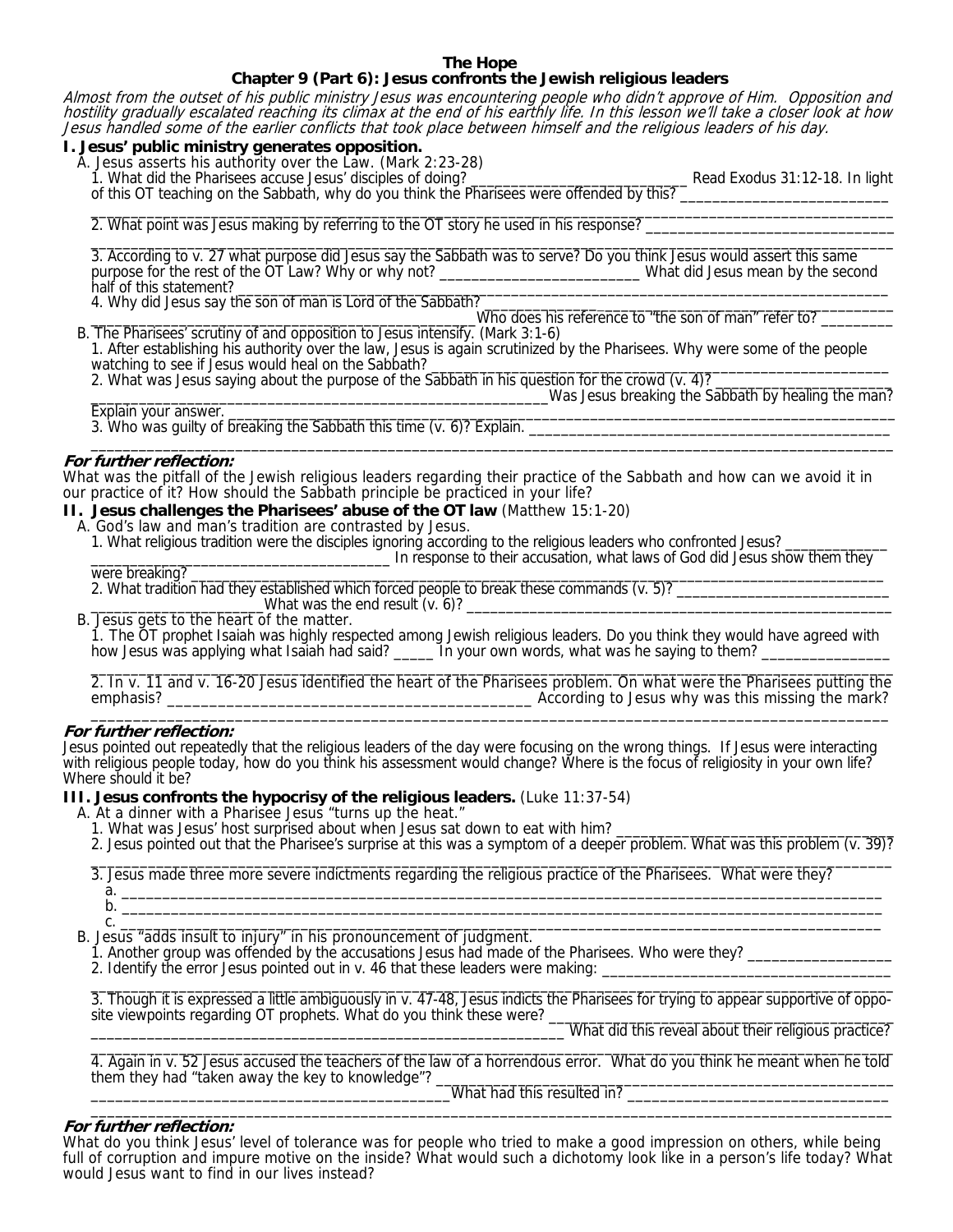#### **Key Texts for Lesson 9-Part 6**

#### **Mark 2:23-28**

<sup>23</sup>One Sabbath Jesus was going through the grainfields, and as his disciples walked along, they began to pick some heads of grain. <sup>24</sup>The Pharisees said to him, "Look, why are

they doing what is unlawful on the Sabbath?"<br><sup>25</sup>He answered, "Have you never read what David did when he and his companions were hungry and in need?  $^{26}$ In the days of Abiathar the high priest, he entered the house of God and ate the consecrated bread, which is lawful only for priests to eat. And he also gave some to his companions."  $^{27}$ Then he said to them, "The Sabbath was made for man, not man for the Sabbath. <sup>28</sup>So the Son of Man is Lord even of the Sabbath."

#### **Mark 3:1- 6**

<sup>1</sup> Another time he went into the synagogue, and a man with a shriveled hand was there. <sup>2</sup> Some of them were looking for a reason to accuse Jesus, so they watched him closely to see if he would heal him on the Sabbath.  $3$  Jesus said to the man with the shriveled hand, "Stand up in front of everyone."

Then Jesus asked them, "Which is lawful on the Sabbath: to do good or to do evil, to save life or to kill?" But they remained silent.

5 He looked around at them in anger and, deeply distressed at their stubborn hearts, said to the man, "Stretch out your hand." He stretched it out, and his hand was completely restored. <sup>6</sup> Then the Pharisees went out and began to plot with the Herodians how they might kill Jesus.

#### **Matt 15:1-20**

Then some Pharisees and teachers of the law came to Jesus from Jerusalem and asked,  $2$  "Why do your disciples break the tradition of the elders? They don't wash their hands before they eat!"

 $3$  Jesus replied, "And why do you break the command of God for the sake of your tradition? <sup>4</sup> For God said, 'Honor your father and mother' and 'Anyone who curses his father or mother must be put to death. <sup>5</sup>But you say that if a man says to his father or mother, 'Whatever help you might otherwise have received from me is a gift devoted to God,'<br><sup>6</sup>he is not to 'honor his father' with it. Thus you nullify the word of God for the sake of your tradition. <sup>7</sup> You hypocrites! Isaiah was right when he prophesied about you:

<sup>8</sup>"These people honor me with their lips,

but their hearts are far from me.

<sup>9</sup>They worship me in vain;

their teachings are but rules taught by men.'"

<sup>10</sup>Jesus called the crowd to him and said, "Listen and understand. 11What goes into a man's mouth does not make him 'unclean,' but what comes out of his mouth, that is what makes him 'unclean.'"

 $12$ Then the disciples came to him and asked, "Do you know that the Pharisees were offended when they heard this?" <sup>13</sup> He replied, "Every plant that my heavenly Father has not planted will be pulled up by the roots. 14Leave them; they are blind guides. If a blind man leads a blind man, both will fall into a pit."<br> $\frac{15}{15}$  both said. "Evalain the parable to us."

<sup>19</sup>Peter said, "Explain the parable to us."<br><sup>16</sup>"Are you still so dull?" Jesus asked them. <sup>17</sup>"Don't you see that whatever enters the mouth goes into the stomach and then out of the body?  $18$ But the things that come out of the mouth come from the heart, and these make a man 'unclean.' <sup>19</sup>For out of the heart come evil thoughts, murder, adultery, sexual immorality, theft, false testimony, slander.  $^{\circ}$ These are what make a man 'unclean'; but eating with unwashed hands does not make him 'unclean.'"

#### **Luke 11:37-54**

<sup>37</sup>When Jesus had finished speaking, a Pharisee invited him to eat with him; so he went in and reclined at the table. <sup>38</sup>But the Pharisee, noticing that Jesus did not first wash before the meal, was surprised.<sup>39</sup>Then the Lord said to him "Now then, you Pharisees clean the outside of the cup and dish, but inside you are full of greed and wickedness. <sup>40</sup>You foolish people! Did not the one who made the outside make the inside also?  $41$ But give what is inside [the dish] to the

poor, and everything will be clean for you.<br><sup>42</sup> Woe to you Pharisees, because you give God a tenth of your mint, rue and all other kinds of garden herbs, but you neglect justice and the love of God. You should have practiced the latter without leaving the former undone.<br><sup>43</sup> Woe to you Pharisees, because you love the most

important seats in the synagogues and greetings in the

marketplaces.<br>
<sup>44</sup> Woe to you, because you are like unmarked graves,<br>
which men walk over without knowing it."

 $45$ One of the experts in the law answered him, "Teacher, when you say these things, you insult us also."

<sup>46</sup> Jesus replied, "And you experts in the law, woe to you, because you load people down with burdens they can hardly

carry, and you yourselves will not lift one finger to help them.<br><sup>47</sup> Woe to you, because you build tombs for the prophets, and it was your forefathers who killed them. <sup>48</sup>So you testify that you approve of what your forefathers did; they killed the prophets, and you build their tombs. <sup>49</sup>Because of this, God in his wisdom said, 'I will send them prophets and apostles, some of whom they will kill and others they will persecute.' 50Therefore this generation will be held responsible for the blood of all the prophets that has been shed since the beginning of the world, <sup>51</sup>from the blood of Abel to the blood of Zechariah, who was killed between the altar and the sanctuary. Yes, I tell you, this generation will be held responsible for it all.

52"Woe to you experts in the law, because you have taken away the key to knowledge. You yourselves have not

entered, and you have hindered those who were entering." 53When Jesus left there, the Pharisees and the teachers of the law began to oppose him fiercely and to besiege him with questions, <sup>54</sup> waiting to catch him in something he might say.

**Exodus 31:12-18**<br><sup>12</sup>Then the LORD said to Moses, 13 "Say to the Israelites, 'You must observe my Sabbaths. This will be a sign between me and you for the generations to come, so you may know

that I am the LORD, who makes you holy.<br><sup>14</sup>"'Observe the Sabbath, because it is holy to you. Anyone<br>who desecrates it must be put to death; whoever does any who desecrates it must be put to death; whoever does any work on that day must be cut off from his people. 15 For six days, work is to be done, but the seventh day is a Sabbath of rest, holy to the LORD. Whoever does any work on the Sabbath day must be put to death. 16 The Israelites are to observe the Sabbath, celebrating it for the generations to come as a lasting covenant. 17 It will be a sign between me and the Israelites forever, for in six days the LORD made the heavens and the earth, and on the seventh day he abstained

from work and rested.""<br><sup>18</sup>When the LORD finished speaking to Moses on Mount<br>Sinai, he gave him the two tablets of the Testimony, the tablets of stone inscribed by the finger of God.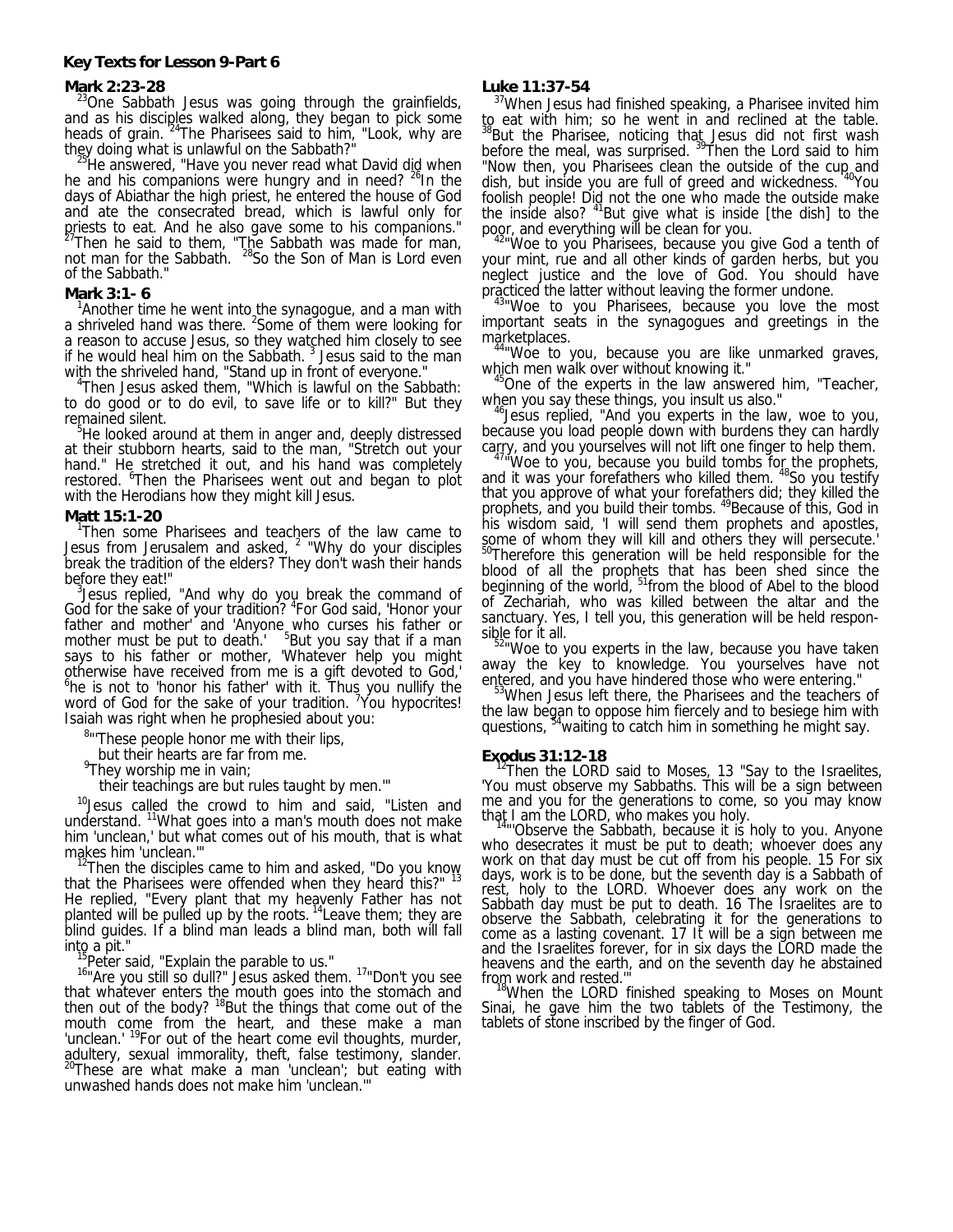# **The Hope**

# **Chapter 10 (Part 1): Jesus' Final Week**

The entry to Jerusalem marked two important events in Jesus' ministry: It marked the final week of Jesus' life before His crucifixion and it also marked a shift in His teachings which dealt more with the religious leaders. It was also during this time that Jerusalem was preparing for the Passover celebration. We learned about the Passover last semester when we covered the book of Exodus.

# **I. Jesus arrives in Jerusalem**

A. The triumphal entry to Jerusalem (Matthew 21:1-11)

- 1. What was Jesus' "mode of transportation" as He entered Jerusalem (v.7)? \_\_\_\_\_\_\_\_\_\_\_\_\_\_\_\_\_\_\_\_\_\_\_\_\_\_\_\_\_\_\_\_\_\_\_
- 2. What did the crowd do when they saw Him? (v.8, 9) a.  $\frac{1}{2}$  a.  $\frac{1}{2}$  a.  $\frac{1}{2}$  a.  $\frac{1}{2}$  a.  $\frac{1}{2}$  a.  $\frac{1}{2}$  a.  $\frac{1}{2}$  a.  $\frac{1}{2}$  a.  $\frac{1}{2}$  a.  $\frac{1}{2}$  a.  $\frac{1}{2}$  a.  $\frac{1}{2}$  a.  $\frac{1}{2}$ 
	-

 b. \_\_\_\_\_\_\_\_\_\_\_\_\_\_\_\_\_\_\_\_\_\_\_\_\_\_\_\_\_\_\_\_\_\_\_\_\_\_\_\_\_\_\_\_\_ c. \_\_\_\_\_\_\_\_\_\_\_\_\_\_\_\_\_\_\_\_\_\_\_\_\_\_\_\_\_\_\_\_\_\_\_\_\_\_\_\_\_\_\_\_\_ 3. Refer to the following passages: I Kings 1:33, 36-38 and II Kings 9:13. Based on these passages, what do you think the crowd hoped Jesus would be for them?

4. Based on what you have learned about Jesus up to this point, what do you think Jesus' true purpose was?  $\mathcal{L}_\text{max} = \mathcal{L}_\text{max} = \mathcal{L}_\text{max} = \mathcal{L}_\text{max} = \mathcal{L}_\text{max} = \mathcal{L}_\text{max} = \mathcal{L}_\text{max} = \mathcal{L}_\text{max} = \mathcal{L}_\text{max} = \mathcal{L}_\text{max} = \mathcal{L}_\text{max} = \mathcal{L}_\text{max} = \mathcal{L}_\text{max} = \mathcal{L}_\text{max} = \mathcal{L}_\text{max} = \mathcal{L}_\text{max} = \mathcal{L}_\text{max} = \mathcal{L}_\text{max} = \mathcal{$ 

- B. Jesus spends His remaining time in Jerusalem confronting the religious leaders (Matthew 21:12-13, 28-46)
- 1. Why did Jesus clear out the temple (v.13)? \_\_\_\_\_\_\_\_\_\_\_\_\_\_\_\_\_\_\_\_\_\_\_\_\_\_\_\_\_\_\_\_\_\_\_\_\_\_\_\_\_\_\_\_\_\_\_\_\_\_\_\_\_\_\_\_\_
- 2. Read the parable of the two sons (verses 28-32). According to Jesus, which kinds of people did the first son represent? \_\_\_\_\_\_\_\_\_\_\_\_\_\_\_\_\_\_\_\_\_\_\_\_\_\_\_\_\_\_\_\_\_\_\_\_\_\_\_\_\_\_\_\_The second son? \_\_\_\_\_\_\_\_\_\_\_\_\_\_\_\_\_\_\_\_\_\_\_\_\_\_\_\_\_\_\_\_\_\_\_\_\_

3. Now read the parable of the tenants in the vineyard (v. 33-46).

 a. Who did the landowner represent? \_\_\_\_\_\_\_\_\_\_\_\_ d. Who is the son? \_\_\_\_\_\_\_\_\_\_\_\_\_\_\_\_\_\_\_\_\_\_\_\_\_\_\_\_\_\_\_\_\_\_\_ b. Who are the farmers/tenants?\_\_\_\_\_\_\_\_\_\_\_\_\_\_\_\_\_\_\_\_\_\_\_\_\_ e. What does the vineyard represent? \_\_\_\_\_\_\_\_\_\_\_\_\_\_\_\_\_\_\_\_\_\_ c. Who are the servants? \_\_\_\_\_\_\_\_\_\_\_\_\_\_\_\_\_\_\_\_\_\_ How was this parable a picture of Jesus? \_\_\_\_\_\_\_\_\_\_\_\_\_\_\_\_

 $\overline{\phantom{a}}$  , and the contribution of the contribution of the contribution of the contribution of the contribution of the contribution of the contribution of the contribution of the contribution of the contribution of the 4. How did the religious leaders perceive Jesus' teachings and what did they do (v.45, 46)?

#### $\overline{\phantom{a}}$  , and the contribution of the contribution of the contribution of the contribution of the contribution of the contribution of the contribution of the contribution of the contribution of the contribution of the C. The plot to kill Jesus (Matthew 26:1-5, 14-16)

- 1. What did the religious leaders decide they should do with Jesus  $(v.4)$ ?
- 2. Why did they decide not to do it during the Feast (v.5)? \_\_\_\_\_\_\_\_\_\_\_\_\_\_\_\_\_\_\_\_
- 3. Who was going to betray Jesus? \_\_\_\_\_\_\_\_\_\_\_\_\_\_\_\_\_\_\_\_\_\_\_\_\_\_\_\_\_\_\_\_\_\_\_\_\_\_\_\_\_\_\_\_\_\_\_\_\_\_\_\_\_\_\_\_\_\_\_\_\_\_\_\_\_\_
- 4. What was the betrayer's asking price in exchange for Jesus (v.14)? \_\_\_\_\_\_\_\_\_\_\_\_\_\_\_\_\_\_\_\_\_\_\_\_\_\_\_\_\_\_\_\_\_\_\_\_\_\_

# **Further Reflection:**

1. In Luke 19:41-44, the author recorded a scene where Jesus, upon entering Jerusalem, saw the city and wept over it. What does Jesus' response indicate to you about His heart for us?

2. In light of what you learned about Jesus triumphal entry into Jerusalem, how does the event encourage your faith? 3. As the vineyard owner entrusted the care of his property to the tenants, so God entrusts us with a stewardship also.

What stewardship does He entrust to us and what does this parable teach us about how we should manage it? 4. If Jesus unconditionally chose Judas to be one of the twelve disciples even though He knew Judas was going to betray Him, do you think He would set any conditions before choosing you to be His disciple? Why or why not?

# **II. The Passover**

- A. The Passover meal (Luke 22:14-23);
- 1. Look carefully at Luke 22:19-20 again. Do you think Jesus was teaching cannibalism? \_\_\_\_\_ Why?  $\frac{1}{\sqrt{2}}$  ,  $\frac{1}{\sqrt{2}}$  ,  $\frac{1}{\sqrt{2}}$  ,  $\frac{1}{\sqrt{2}}$  ,  $\frac{1}{\sqrt{2}}$  ,  $\frac{1}{\sqrt{2}}$  ,  $\frac{1}{\sqrt{2}}$  ,  $\frac{1}{\sqrt{2}}$  ,  $\frac{1}{\sqrt{2}}$  ,  $\frac{1}{\sqrt{2}}$  ,  $\frac{1}{\sqrt{2}}$  ,  $\frac{1}{\sqrt{2}}$  ,  $\frac{1}{\sqrt{2}}$  ,  $\frac{1}{\sqrt{2}}$  ,  $\frac{1}{\sqrt{2}}$

2. What is the symbolic meaning of the bread? \_\_\_\_\_\_\_\_\_\_\_\_\_\_\_\_\_\_\_\_\_\_\_\_\_\_\_\_\_\_\_\_\_\_\_\_\_\_\_\_\_\_\_\_\_\_\_\_\_\_\_\_\_\_\_\_\_

 The wine? \_\_\_\_\_\_\_\_\_\_\_\_\_\_\_\_\_\_\_\_\_\_\_\_\_\_\_\_\_\_\_\_\_\_\_\_\_\_\_\_\_\_\_\_\_\_\_\_\_\_\_\_\_\_\_\_\_\_\_\_\_\_\_\_\_\_\_\_\_\_\_\_\_\_\_\_\_\_\_\_\_\_\_\_\_\_ 3. What is the importance of this "new covenant"? \_\_\_\_\_\_\_\_\_\_\_\_\_\_\_\_\_\_\_\_\_\_\_\_\_\_\_\_\_\_\_\_\_\_\_\_\_\_\_\_\_\_\_\_\_\_\_\_\_\_\_\_\_\_

 $\overline{\phantom{a}}$  , and the contribution of the contribution of the contribution of the contribution of the contribution of the contribution of the contribution of the contribution of the contribution of the contribution of the B. Jesus predicts Peter's denial (Matthew 26:31-35)

1. What did Jesus say would happen to Him (v.31)? \_\_\_\_\_\_\_\_\_\_\_\_\_\_\_\_\_\_\_\_\_\_\_\_\_\_\_\_\_\_

To His disciples? \_\_\_\_\_\_\_\_\_\_\_\_\_\_\_\_\_\_\_\_\_\_\_\_\_\_\_\_\_\_\_\_\_\_\_\_\_\_\_\_\_\_\_\_\_\_\_\_\_\_\_\_\_\_\_\_\_\_\_\_\_\_\_\_\_\_\_\_\_\_\_\_\_\_\_\_\_\_\_\_\_

2. What did Jesus say next that gave hope that it was not the end of His disciples? \_\_\_\_\_\_\_\_\_\_\_\_\_\_\_\_\_\_\_\_\_\_\_\_\_\_\_\_

 $\overline{\phantom{a}}$  , and the contribution of the contribution of the contribution of the contribution of the contribution of the contribution of the contribution of the contribution of the contribution of the contribution of the 3. How did Peter respond to this (v.33)?

4. What was Jesus' prediction about Peter  $(v.34)$ ?

# **Further Reflection:**

1. As the events surrounding Jesus' trial unfolded, what Jesus had predicted about Peter is exactly what happened to him. God knows our hearts better than we do ourselves. We think we are strong and committed, but when faced with a challenge can easily compromise or fall. How should the awareness of our own vulnerability when our faith is challenged affect how we encourage or comfort someone facing difficult circumstances?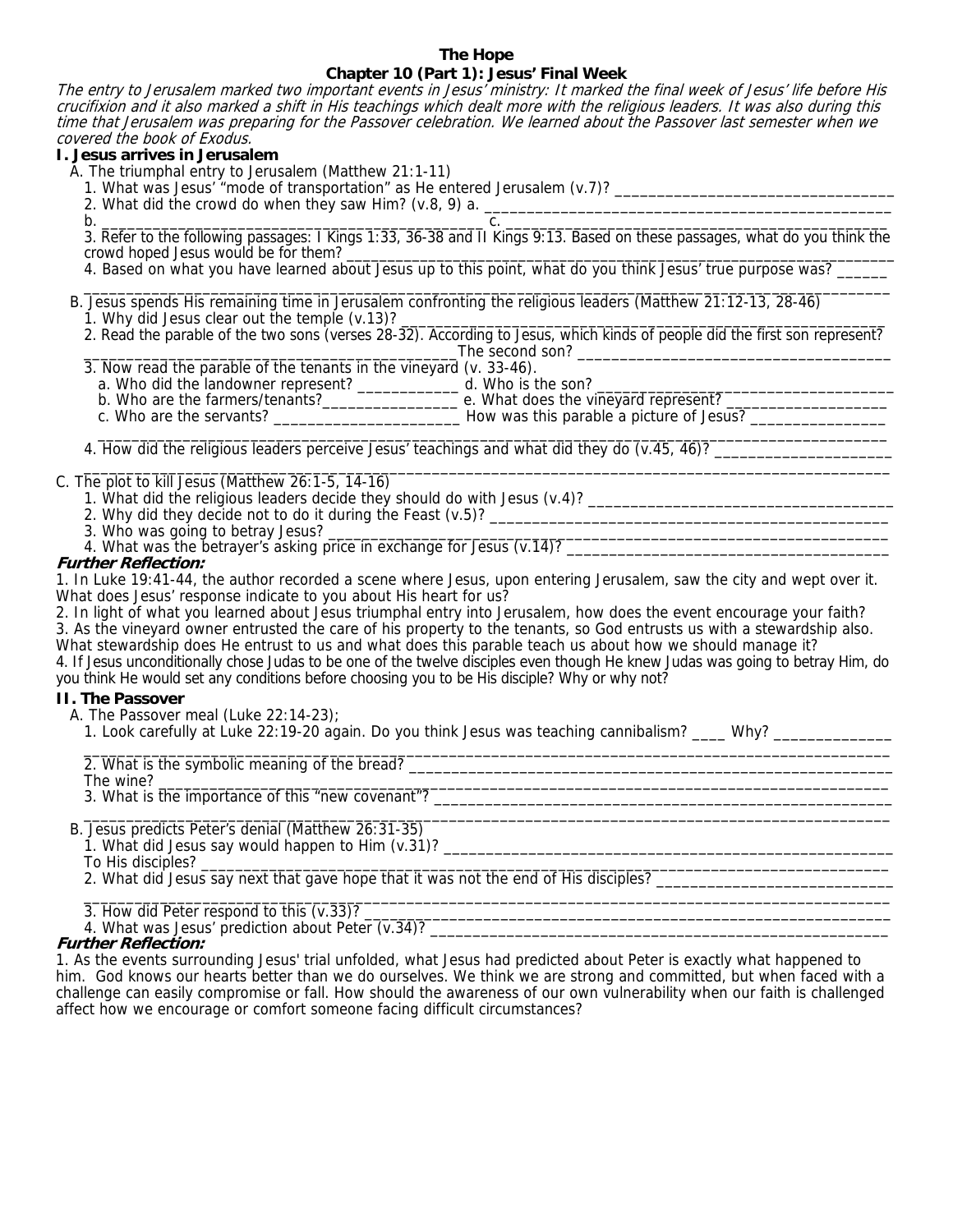#### **Key Texts for Lesson 10-Part 1 Matthew 21:1-13; 28-46**

<sup>1</sup>As they approached Jerusalem and came to Bethphage on the Mount of Olives, Jesus sent two disciples,  $2$ saying to them, "Go to the village ahead of you, and at once you will find a donkey tied there, with her colt by her. Untie them and bring them to me. <sup>3</sup>If anyone says anything to you, tell him that the Lord needs them, and he will send them right away.

<sup>4</sup>This took place to fulfill what was spoken through the prophet: <sup>5</sup>"Say to the Daughter of Zion, 'See, your king comes to you, gentle and riding on a donkey, on a colt, the foal of a donkey.' "

The disciples went and did as Jesus had instructed them.  $7$ They brought the donkey and the colt, placed their cloaks on them, and Jesus sat on them. <sup>8</sup>A very large crowd spread their cloaks on the road, while others cut branches from the trees and spread them on the road. <sup>9</sup>The crowds that went ahead of him and those that followed shouted, "Hosanna to the Son of David! Blessed is he who comes in the name of

the Lord! Hosanna in the highest!"<br><sup>10</sup>When Jesus entered Jerusalem, the whole city was stirred and asked, "Who is this?" <sup>11</sup>The crowds answered, "This is Jesus, the prophet from Nazareth in Galilee."

<sup>12</sup> Jesus entered the temple area and drove out all who were buying and selling there. He overturned the tables of the money changers and the benches of those selling doves.  $13"$ It is written," he said to them, " 'My house will be called a house of prayer,' but you are making it a 'den of robbers.' "

<sup>28</sup>"What do you think? There was a man who had two sons. He went to the first and said, 'Son, go and work today in the vineyard.'  $^{29}$ " 'I will not,' he answered, but later he changed his mind and went. <sup>30"</sup>Then the father went to the other son and said the same thing. He answered, 'I will, sir,'

but he did not go.<br><sup>31</sup>"Which of the two did what his father wanted?" "The first," they answered.  $32$  Jesus said to them, "I tell you the truth, the tax collectors and the prostitutes are entering the kingdom of God ahead of you. For John came to you to show you the way of righteousness, and you did not believe him, but the tax collectors and the prostitutes did. And even

after you saw this, you did not repent and believe him." 33"Listen to another parable: There was a landowner who planted a vineyard. He put a wall around it, dug a winepress in it and built a watchtower. Then he rented the vineyard to some farmers and went away on a journey. <sup>34</sup>When the harvest time approached, he sent his servants to the tenants to collect his fruit.

<sup>5</sup>The tenants seized his servants; they beat one, killed another, and stoned a third.  $36$ Then he sent other servants to them, more than the first time, and the tenants treated them the same way.  $37$  Last of all, he sent his son to them. They will respect my son,' he said. <sup>38</sup>But when the tenants saw the son, they said to each other, 'This is the heir. Come, let's kill him and take his inheritance.' <sup>39</sup>So they took him

and threw him out of the vineyard and killed him.<br><sup>40</sup> Therefore, when the owner of the vineyard comes, what will he do to those tenants?"  $41$ "He will bring those wretches to a wretched end," they replied, "and he will rent the vineyard to other tenants, who will give him his share of the

crop at harvest time."<br><sup>42</sup>Jesus said to them, "Have you never read in the Scriptures: " 'The stone the builders rejected has become the capstone; the Lord has done this, and it is marvelous in our eyes'? <sup>43</sup> Therefore I tell you that the kingdom of God will be taken away from you and given to a people who will produce its fruit. 44He who falls on this stone will be broken

to pieces, but he on whom it falls will be crushed."<br><sup>45</sup>When the chief priests and the Pharisees heard Jesus' parables, they knew he was talking about them. <sup>46</sup>They parables, they knew he was talking about them. <sup>46</sup>They looked for a way to arrest him, but they were afraid of the crowd because the people held that he was a prophet.

## **Matthew 26:1-5, 14-16, 31-35**

<sup>1</sup>When Jesus had finished saying all these things, he said to his disciples,  $2^n$ As you know, the Passover is two days away--and the Son of Man will be handed over to be crucified." <sup>3</sup>Then the chief priests and the elders of the people assembled in the palace of the high priest, whose name was Caiaphas, <sup>4</sup>and they plotted to arrest Jesus in some sly way and kill him. <sup>5</sup> But not during the Feast," they said, "or there may be a riot among the people."

 $14$ Then one of the Twelve – the one called Judas Iscariot – went to the chief priests  $15$  and asked, "What are you willing to give me if I hand him over to you?" So they counted out for him thirty silver coins. <sup>16</sup>From then on Judas watched for an opportunity to hand him over.

<sup>31</sup>Then Jesus told them, "This very night you will all fall away on account of me, for it is written: " 'I will strike the shepherd, and the sheep of the flock will be scattered.'  $32$ But after I have risen, I will go ahead of you into Galilee."<sup>33</sup>Peter replied, "Even if all fall away on account of you, I never will." <sup>34"</sup>I tell you the truth," Jesus answered, "this very night, before the rooster crows, you will disown me three times." <sup>35</sup>But Peter declared, "Even if I have to die with you, I will never disown you." And all the other disciples said the same.

## **Luke 22:14-23**

 $14$ When the hour came, Jesus and his apostles reclined at the table. <sup>15</sup>And he said to them, "I have eagerly desired to eat this Passover with you before I suffer. <sup>16</sup>For I tell you, I will not eat it again until it finds fulfillment in the kingdom of God."

<sup>17</sup>After taking the cup, he gave thanks and said, "Take this and divide it among you. <sup>18</sup>For I tell you I will not drink again of the fruit of the vine until the kingdom of God comes."  $19$ And he took bread, gave thanks and broke it, and gave it to them, saying, "This is my body given for you; do this in remembrance of me." <sup>20</sup>In the same way, after the supper he took the cup, saying, "This cup is the new covenant in my blood, which is poured out for you.  $21$  But the hand of him who is going to betray me is with mine on the table.  $^{22}$ The Son of Man will go as it has been decreed, but woe to

that man who betrays him."<br><sup>23</sup>They began to question among themselves which of them it might be who would do this.

# **I Kings 1:33, 36-38**

[King David] said to them: "Take your lord's servants with you and set Solomon my son on my own mule and take him down to Gihon....<sup>36</sup>Benaiah son of Jehoiada answered the king, "Amen! May the LORD, the God of my lord the king, so declare it.  $37$  As the LORD was with my lord the king, so may he be with Solomon to make his throne even greater than the throne of my lord King David!"<sup>38</sup> So Zadok the priest, Nathan the prophet, Benaiah son of Jehoiada, the Kerethites and the Pelethites went down and put Solomon on King David's mule and escorted him to Gihon.

**II Kings 9:13**<br><sup>13</sup>They hurried and took their cloaks and spread them under him on the bare steps. Then they blew the trumpet and shouted, "Jehu is king!"

#### **Luke 19:41-44**

 $41$ As he approached Jerusalem and saw the city, he wept over it <sup>42</sup>and said, "If you, even you, had only known on<br>this day what would bring you peace--but now it is hidden from your eyes. <sup>43</sup>The days will come upon you when your eyes. <sup>43</sup>The days will come upon you when your enemies will build an embankment against you and<br>encircle you and hem you in on every side. <sup>44</sup>They will dash you to the ground, you and the children within your walls. They will not leave one stone on another, because you did not recognize the time of God's coming to you."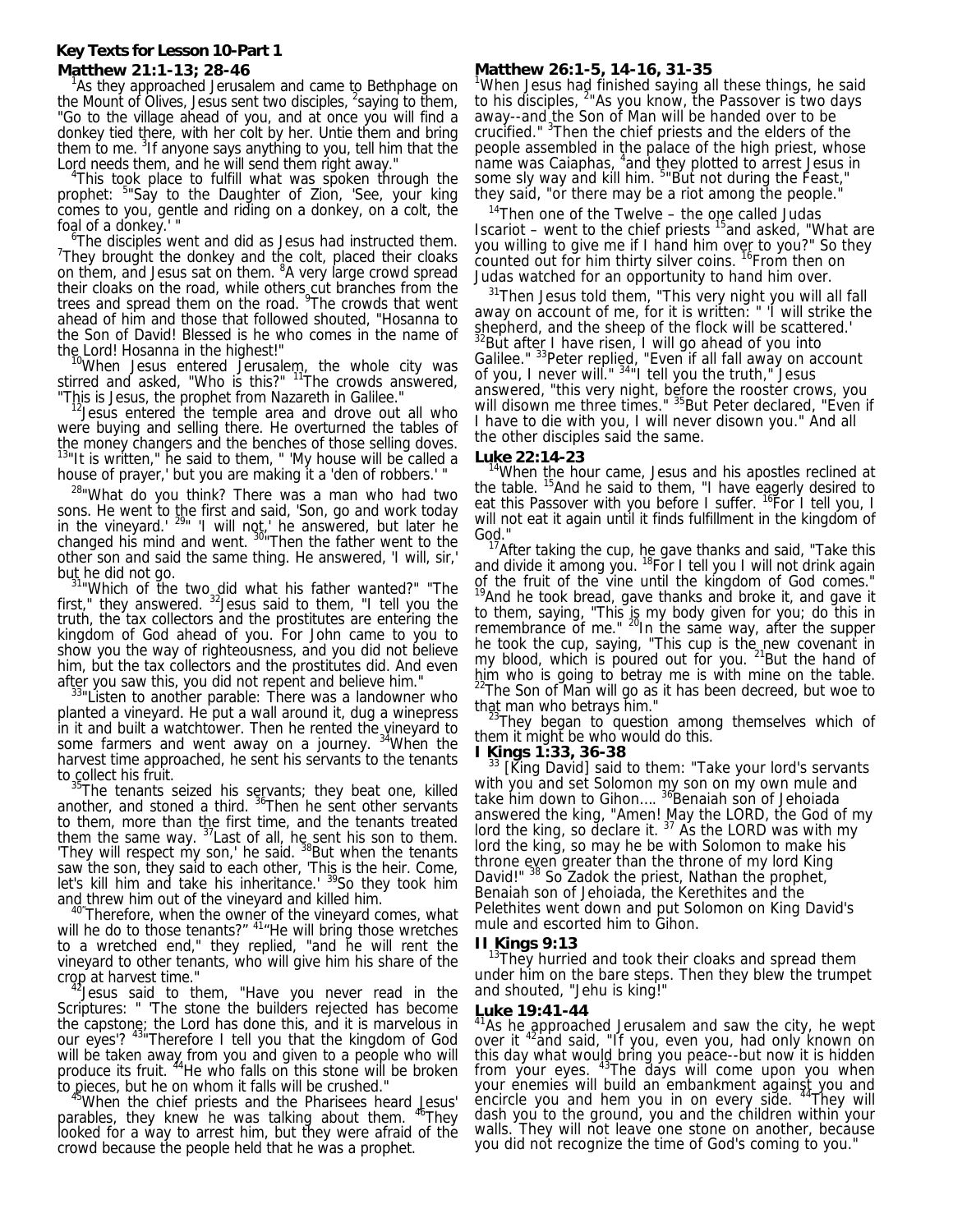#### **The Hope Chapter 10 (Part 2): Jesus' Final Week (continued)**

# **I. Jesus' Final and Finest Hours**

A. Washing of the disciples' feet (John 13:1-17)

1. According to verse 1, what was different about this display of Jesus love for his disciples?

2. What was Peter's response when Jesus knelt down to wash his feet?

 $\overline{\phantom{a}}$  ,  $\overline{\phantom{a}}$  ,  $\overline{\phantom{a}}$  ,  $\overline{\phantom{a}}$  ,  $\overline{\phantom{a}}$  ,  $\overline{\phantom{a}}$  ,  $\overline{\phantom{a}}$  ,  $\overline{\phantom{a}}$  ,  $\overline{\phantom{a}}$  ,  $\overline{\phantom{a}}$  ,  $\overline{\phantom{a}}$  ,  $\overline{\phantom{a}}$  ,  $\overline{\phantom{a}}$  ,  $\overline{\phantom{a}}$  ,  $\overline{\phantom{a}}$  ,  $\overline{\phantom{a}}$ 3. Peter seemed shocked that Jesus would wash his feet. Given that washing feet was a servant's task, what would you have thought had you been Peter or one of the other disciples when Jesus washed your feet? Why? \_\_\_\_\_\_\_\_

 $\overline{\phantom{a}}$  ,  $\overline{\phantom{a}}$  ,  $\overline{\phantom{a}}$  ,  $\overline{\phantom{a}}$  ,  $\overline{\phantom{a}}$  ,  $\overline{\phantom{a}}$  ,  $\overline{\phantom{a}}$  ,  $\overline{\phantom{a}}$  ,  $\overline{\phantom{a}}$  ,  $\overline{\phantom{a}}$  ,  $\overline{\phantom{a}}$  ,  $\overline{\phantom{a}}$  ,  $\overline{\phantom{a}}$  ,  $\overline{\phantom{a}}$  ,  $\overline{\phantom{a}}$  ,  $\overline{\phantom{a}}$ 4. What did Jesus state as his reason for washing the disciples' feet (verses 14-16)? \_\_\_\_\_\_\_\_\_\_\_\_\_\_\_\_\_\_\_\_\_\_\_\_

 5. Carefully re-read the conversation between Jesus and Peter (v. 6-10). Clearly Jesus intended the foot-washing to be a symbol or analogy of something much more significant than washing feet. What do you think it was meant to be a picture of?  $\overline{\phantom{a}}$ 

 $\overline{\phantom{a}}$  ,  $\overline{\phantom{a}}$  ,  $\overline{\phantom{a}}$  ,  $\overline{\phantom{a}}$  ,  $\overline{\phantom{a}}$  ,  $\overline{\phantom{a}}$  ,  $\overline{\phantom{a}}$  ,  $\overline{\phantom{a}}$  ,  $\overline{\phantom{a}}$  ,  $\overline{\phantom{a}}$  ,  $\overline{\phantom{a}}$  ,  $\overline{\phantom{a}}$  ,  $\overline{\phantom{a}}$  ,  $\overline{\phantom{a}}$  ,  $\overline{\phantom{a}}$  ,  $\overline{\phantom{a}}$ 

 $\overline{\phantom{a}}$  ,  $\overline{\phantom{a}}$  ,  $\overline{\phantom{a}}$  ,  $\overline{\phantom{a}}$  ,  $\overline{\phantom{a}}$  ,  $\overline{\phantom{a}}$  ,  $\overline{\phantom{a}}$  ,  $\overline{\phantom{a}}$  ,  $\overline{\phantom{a}}$  ,  $\overline{\phantom{a}}$  ,  $\overline{\phantom{a}}$  ,  $\overline{\phantom{a}}$  ,  $\overline{\phantom{a}}$  ,  $\overline{\phantom{a}}$  ,  $\overline{\phantom{a}}$  ,  $\overline{\phantom{a}}$ 

B.The vine and the branches (John 15:1-17)

- 1.Who is the vine? \_\_\_\_\_\_\_\_\_\_\_\_\_\_ Who are the branches? \_\_\_\_\_\_\_\_\_\_\_\_\_\_\_\_\_\_\_\_\_\_\_\_\_\_\_\_\_\_\_\_\_\_\_\_\_\_\_\_\_\_\_
- 2.What happens to the branch that doesn't remain in the vine? \_\_\_\_\_\_\_\_\_\_\_\_\_\_\_\_\_\_\_\_\_\_\_\_\_\_\_\_\_\_\_\_\_\_\_\_\_\_\_\_\_  $\overline{\phantom{a}}$  ,  $\overline{\phantom{a}}$  ,  $\overline{\phantom{a}}$  ,  $\overline{\phantom{a}}$  ,  $\overline{\phantom{a}}$  ,  $\overline{\phantom{a}}$  ,  $\overline{\phantom{a}}$  ,  $\overline{\phantom{a}}$  ,  $\overline{\phantom{a}}$  ,  $\overline{\phantom{a}}$  ,  $\overline{\phantom{a}}$  ,  $\overline{\phantom{a}}$  ,  $\overline{\phantom{a}}$  ,  $\overline{\phantom{a}}$  ,  $\overline{\phantom{a}}$  ,  $\overline{\phantom{a}}$

How does this figurative lesson apply practically in our relationship with Jesus?

3. What happens to the branch that remains in the vine?

 $\overline{\phantom{a}}$  ,  $\overline{\phantom{a}}$  ,  $\overline{\phantom{a}}$  ,  $\overline{\phantom{a}}$  ,  $\overline{\phantom{a}}$  ,  $\overline{\phantom{a}}$  ,  $\overline{\phantom{a}}$  ,  $\overline{\phantom{a}}$  ,  $\overline{\phantom{a}}$  ,  $\overline{\phantom{a}}$  ,  $\overline{\phantom{a}}$  ,  $\overline{\phantom{a}}$  ,  $\overline{\phantom{a}}$  ,  $\overline{\phantom{a}}$  ,  $\overline{\phantom{a}}$  ,  $\overline{\phantom{a}}$ Again, how does this figurative lesson apply practically with our relationship with Jesus? \_\_\_\_\_\_\_\_\_\_\_\_\_\_\_\_\_\_\_

4. Jesus now gives a command. What is it (v.12)? \_\_\_\_\_\_\_\_\_\_\_\_\_\_\_\_\_\_\_\_\_\_\_\_\_\_\_\_\_\_\_\_\_\_\_In John 13:34, Jesus described this command as "new". What was new about it?

 $\overline{\phantom{a}}$  ,  $\overline{\phantom{a}}$  ,  $\overline{\phantom{a}}$  ,  $\overline{\phantom{a}}$  ,  $\overline{\phantom{a}}$  ,  $\overline{\phantom{a}}$  ,  $\overline{\phantom{a}}$  ,  $\overline{\phantom{a}}$  ,  $\overline{\phantom{a}}$  ,  $\overline{\phantom{a}}$  ,  $\overline{\phantom{a}}$  ,  $\overline{\phantom{a}}$  ,  $\overline{\phantom{a}}$  ,  $\overline{\phantom{a}}$  ,  $\overline{\phantom{a}}$  ,  $\overline{\phantom{a}}$ 

C. Jesus' prayer (John 17:1-5)

1. In verses 1-5, Jesus used a specific word repeatedly. What is that word and what do you think Jesus' use of it says about what most concerned Him as He prayed? \_\_\_\_\_\_\_\_\_\_\_\_\_\_\_\_\_\_\_\_\_\_\_\_\_\_\_\_\_\_\_

 $\overline{\phantom{a}}$  ,  $\overline{\phantom{a}}$  ,  $\overline{\phantom{a}}$  ,  $\overline{\phantom{a}}$  ,  $\overline{\phantom{a}}$  ,  $\overline{\phantom{a}}$  ,  $\overline{\phantom{a}}$  ,  $\overline{\phantom{a}}$  ,  $\overline{\phantom{a}}$  ,  $\overline{\phantom{a}}$  ,  $\overline{\phantom{a}}$  ,  $\overline{\phantom{a}}$  ,  $\overline{\phantom{a}}$  ,  $\overline{\phantom{a}}$  ,  $\overline{\phantom{a}}$  ,  $\overline{\phantom{a}}$ 

# **For further reflection:**

1. How should we be applying the principle Jesus taught the disciples in his example of washing the disciples' feet? 2. The word "glorify" means "to make known or to put on display someone's true nature." How had Jesus done this for His Father? How did Jesus want His Father to do this for Him? What does this teach us about how we can glorify God in our lives?

There are several excellent films which portray what many people refer to as the "Passion of the Christ", including the now famous film by that title. From these you can get an accurate description of the events which led up to Jesus' arrest and trial. We will not spend too much time on this event here, but instead draw your attention to a few important details.

# **II. The Crucifixion**

A. A dilemma of divine proportion (Luke 23:32-46)

 1.Two criminals were crucified together with Jesus. Compare their attitudes toward God and toward Jesus. \_\_\_\_\_\_\_  $\overline{\phantom{a}}$  ,  $\overline{\phantom{a}}$  ,  $\overline{\phantom{a}}$  ,  $\overline{\phantom{a}}$  ,  $\overline{\phantom{a}}$  ,  $\overline{\phantom{a}}$  ,  $\overline{\phantom{a}}$  ,  $\overline{\phantom{a}}$  ,  $\overline{\phantom{a}}$  ,  $\overline{\phantom{a}}$  ,  $\overline{\phantom{a}}$  ,  $\overline{\phantom{a}}$  ,  $\overline{\phantom{a}}$  ,  $\overline{\phantom{a}}$  ,  $\overline{\phantom{a}}$  ,  $\overline{\phantom{a}}$ 

What evidence of faith do you see in the response of the second criminal? \_\_\_\_\_\_\_\_\_\_\_\_\_\_\_\_\_\_\_\_\_\_\_\_\_\_\_\_\_\_\_\_

 $\overline{\phantom{a}}$  ,  $\overline{\phantom{a}}$  ,  $\overline{\phantom{a}}$  ,  $\overline{\phantom{a}}$  ,  $\overline{\phantom{a}}$  ,  $\overline{\phantom{a}}$  ,  $\overline{\phantom{a}}$  ,  $\overline{\phantom{a}}$  ,  $\overline{\phantom{a}}$  ,  $\overline{\phantom{a}}$  ,  $\overline{\phantom{a}}$  ,  $\overline{\phantom{a}}$  ,  $\overline{\phantom{a}}$  ,  $\overline{\phantom{a}}$  ,  $\overline{\phantom{a}}$  ,  $\overline{\phantom{a}}$ 2. How did Jesus respond to his faith? \_\_

 3. Luke notes a significant event that took place in the temple immediately followed Jesus' death on the cross. What was that event?

4. Read Hebrews 9:1-8. What purpose did this curtain serve in the temple? \_\_\_\_\_\_\_\_\_\_\_\_\_\_\_\_\_\_\_\_\_\_\_\_\_\_\_\_\_\_\_\_

Who was allowed to enter the "most holy place" and how often?

5. What was the priest to do when he entered this sacred room?

 6. What do you think God was declaring by tearing the "curtain of separation" in the temple from top to bottom?  $\mathcal{L} = \{ \mathcal{L}_1, \mathcal{L}_2, \ldots, \mathcal{L}_{n-1}, \ldots, \mathcal{L}_{n-1}, \ldots, \mathcal{L}_{n-1}, \ldots, \mathcal{L}_{n-1}, \ldots, \mathcal{L}_{n-1}, \ldots, \mathcal{L}_{n-1}, \ldots, \mathcal{L}_{n-1}, \ldots, \mathcal{L}_{n-1}, \ldots, \mathcal{L}_{n-1}, \ldots, \mathcal{L}_{n-1}, \ldots, \mathcal{L}_{n-1}, \ldots, \mathcal{L}_{n-1}, \ldots, \mathcal{L}_{n-1}, \ldots, \mathcal{L}_{n-1$ 

B. "It is Accomplished" (John 19:28-30)

1. What emphatic declaration did Jesus make just before He "gave up His spirit? \_\_\_\_\_\_

 2. The Greek word that John used to communicate this declaration literally means "paid in full" and it is in the perfect tense which means the action has been fully completed. Explain what you think Jesus meant in this declaration.

\_\_\_\_\_\_\_\_\_\_\_\_\_\_\_\_\_\_\_\_\_\_\_\_\_\_\_\_\_\_\_\_\_\_\_\_\_\_\_\_\_\_\_\_\_\_\_\_\_\_\_\_\_\_\_\_\_\_\_\_\_\_\_\_\_\_\_\_\_\_\_\_\_\_\_\_\_\_\_\_\_\_\_\_\_\_\_\_\_\_\_\_\_\_

# **For further reflection:**

1. The thief didn't have an opportunity to live a new and changed life as a follower of Jesus, yet Jesus told him he would be with Him in heaven. Be prepared to share in your group what this says about what is required for a person to go to heaven. 2. What does Jesus declaration—"[the debt] has been paid in full"—tell you about what is required for you to go to heaven? 3. Read Hebrews 10:19-23. What does the author tell us Jesus accomplished for us? What freedom does this now give us?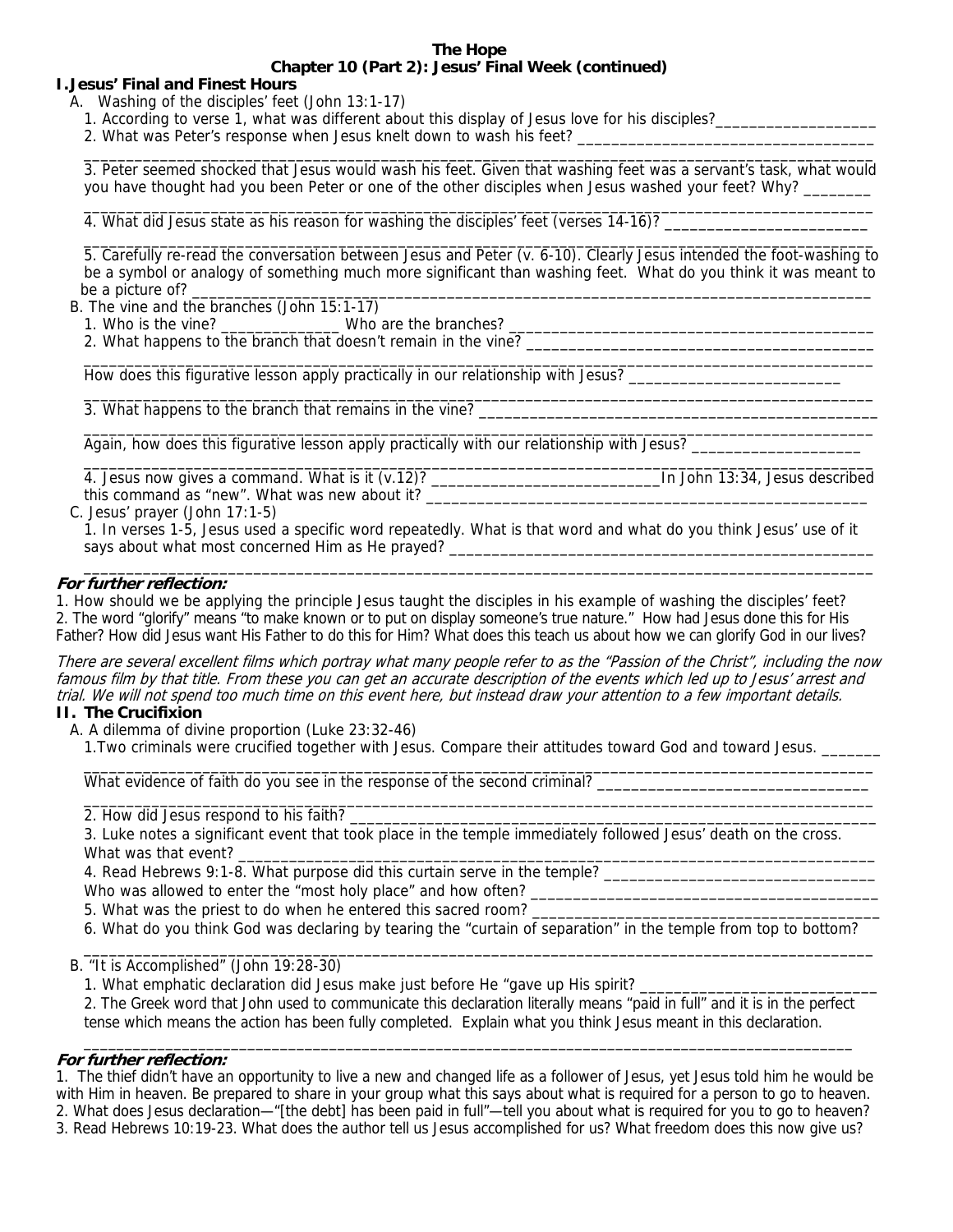# **Key Texts for Lesson 10-Part 2**

# **John 13:1-17**

<sup>1</sup>It was just before the Passover Feast. Jesus knew that the time had come for him to leave this world and go to the Father. Having loved his own who were in the world, he now showed them the full extent of his love.

 $2$ The evening meal was being served, and the devil had already prompted Judas Iscariot, son of Simon, to betray Jesus.<sup>3</sup> Jesus knew that the Father had put all things under his power, and that he had come from God and was returning to God;  $4$ so he got up from the meal, took off his outer clothing, and wrapped a towel around his waist. <sup>5</sup>After that, he poured water into a basin and began to wash his disciples' feet, drying them with the towel that was wrapped around him.

<sup>6</sup>He came to Simon Peter, who said to him, "Lord, are you going to wash my feet?" <sup>7</sup> Jesus replied, "You do not realize now what I am doing, but later you will understand." 8

<sup>8</sup>"No," said Peter, "you shall never wash my feet." Jesus answered, "Unless I wash you, you have no part with me." <sup>9</sup> Then, Lord," Simon Peter replied, "not just my feet but my hands and my head as well!" <sup>10</sup> Jesus answered. "A person who has had a bath needs only to wash his feet; his whole body is clean. And you are clean, though not every one of you." <sup>11</sup>For he knew who was going to betray him, and that was why he said not every one was clean.

 $12$ When he had finished washing their feet, he put on his clothes and returned to his place. "Do you understand what I have done for you?" he asked them. <sup>13</sup> You call me 'Teacher' and 'Lord,' and rightly so, for that is what I am.  $14$ Now that I, your Lord and Teacher, have washed your feet, you also should wash one another's feet. <sup>15</sup>I have set you an example that you should do as I have done for you.  $16$ I tell you the truth, no servant is greater than his master, nor is a messenger greater than the one who sent him. <sup>17</sup>Now that you know these things, you will be blessed if you do them. **John 15:1-17**

 $1$ "I am the true vine, and my Father is the gardener.  $2$ He cuts off every branch in me that bears no fruit, while every branch that does bear fruit he prunes so that it will be even more fruitful. <sup>3</sup> You are already clean because of the word I have spoken to you. <sup>4</sup>Remain in me, and I will remain in you. No branch can bear fruit by itself; it must remain in the vine. Neither can you bear fruit unless you remain in me.

<sup>5</sup>"I am the vine; you are the branches. If a man remains in me and I in him, he will bear much fruit; apart from me you can do nothing. <sup>6</sup>If anyone does not remain in me, he is like a branch that is thrown away and withers; such branches are picked up, thrown into the fire and burned. <sup>7</sup>If you remain in me and my words remain in you, ask whatever you wish, and it will be given you. <sup>8</sup>This is to my Father's glory, that you bear much fruit, showing

yourselves to be my disciples. 9 "As the Father has loved me, so have I loved you. Now remain in my love. <sup>10</sup>If you obey my commands, you will remain in my love, just as I have obeyed my Father's commands and remain in his love.  $11$  have told you this so that my joy may be in you and that your joy may be

complete.<br><sup>12</sup>My command is this: Love each other as I have loved you. <sup>13</sup>Greater love has no one than this, that he lay down his life for his friends. <sup>14</sup>You are my friends if you do what I command. 15I no longer call you servants, because a servant does not know his master's business. Instead, I

have called you friends, for everything that I learned from my Father I have made known to you. <sup>16</sup>You did not choose me, but I chose you and appointed you to go and bear fruit--fruit that will last. Then the Father will give you whatever you ask in my name. <sup>17</sup>This is my command: Love each other.

#### **John 17:1-5**

<sup>1</sup>After Jesus said this, he looked toward heaven and prayed: <sup>2</sup>"Father, the time has come. Glorify your Son, that your Son may glorify you. For you granted him authority over all people that he might give eternal life to all those you have given him. <sup>3</sup> Now this is eternal life: that they may know you, the only true God, and Jesus Christ, whom you have sent. <sup>4</sup> have brought you glory on earth by completing the work you gave me to do. <sup>5</sup>And now, Father, glorify me in your presence with the glory I had with you before the world began.

#### **John 19:28-30**

<sup>28</sup>Later, knowing that all was now completed, and so that the Scripture would be fulfilled, Jesus said, "I am thirsty." <sup>29</sup>A jar of wine vinegar was there, so they soaked a sponge in it, put the sponge on a stalk of the hyssop plant, and lifted it to Jesus' lips. 30When he had received the drink, Jesus said, "It is finished." With that, he bowed his head and gave up his spirit.

## **Luke 23:39-46**

<sup>39</sup>One of the criminals who hung there hurled insults at him: "Aren't you the Christ? Save yourself and us!" <sup>40</sup>But the other criminal rebuked him. "Don't you fear God," he said, "since you are under the same sentence? <sup>41</sup>We are punished justly, for we are getting what our deeds deserve. But this

man has done nothing wrong."<br><sup>42</sup>Then he said, "Jesus, remember me when you come into your kingdom." <sup>43</sup> Jesus answered him, "I tell you the truth, today you will be with me in paradise."

 $44$ It was now about the sixth hour, and darkness came over the whole land until the ninth hour,  $45$  for the sun stopped shining. And the curtain of the temple was torn in two. <sup>46</sup> Jesus called out with a loud voice, "Father, into your hands I commit my spirit." When he had said this, he breathed his last.

#### **Hebrews 9:1-8**

<sup>1</sup>Now the first covenant had regulations for worship and also an earthly sanctuary. <sup>2</sup>A tabernacle was set up. In its first room were the lamp stand, the table and the consecrated bread; this was called the Holy Place. <sup>3</sup>Behind the second curtain was a room called the Most Holy Place, <sup>4</sup>which had the golden altar of incense and the gold-covered ark of the covenant... <sup>6</sup>When everything had been arranged like this, the priests entered regularly into the outer room to carry on their ministry. <sup>7</sup>But only the high priest entered the inner room, and that only once a year, and never without blood, which he offered for himself and for the sins the people had committed in ignorance.

#### **Hebrews 10:19-23**

<sup>19</sup>Therefore, brothers, since we have confidence to enter the Most Holy Place by the blood of Jesus,  $20$  by a new and living way opened for us through the curtain, that is, his body,  $21$  and since we have a great priest over the house of God, <sup>22</sup> let us draw near to God with a sincere heart in full assurance of faith, having our hearts sprinkled to cleanse us from a guilty conscience and having our bodies washed with pure water. <sup>23</sup> Let us hold unswervingly to the hope we profess, for he who promised is faithful.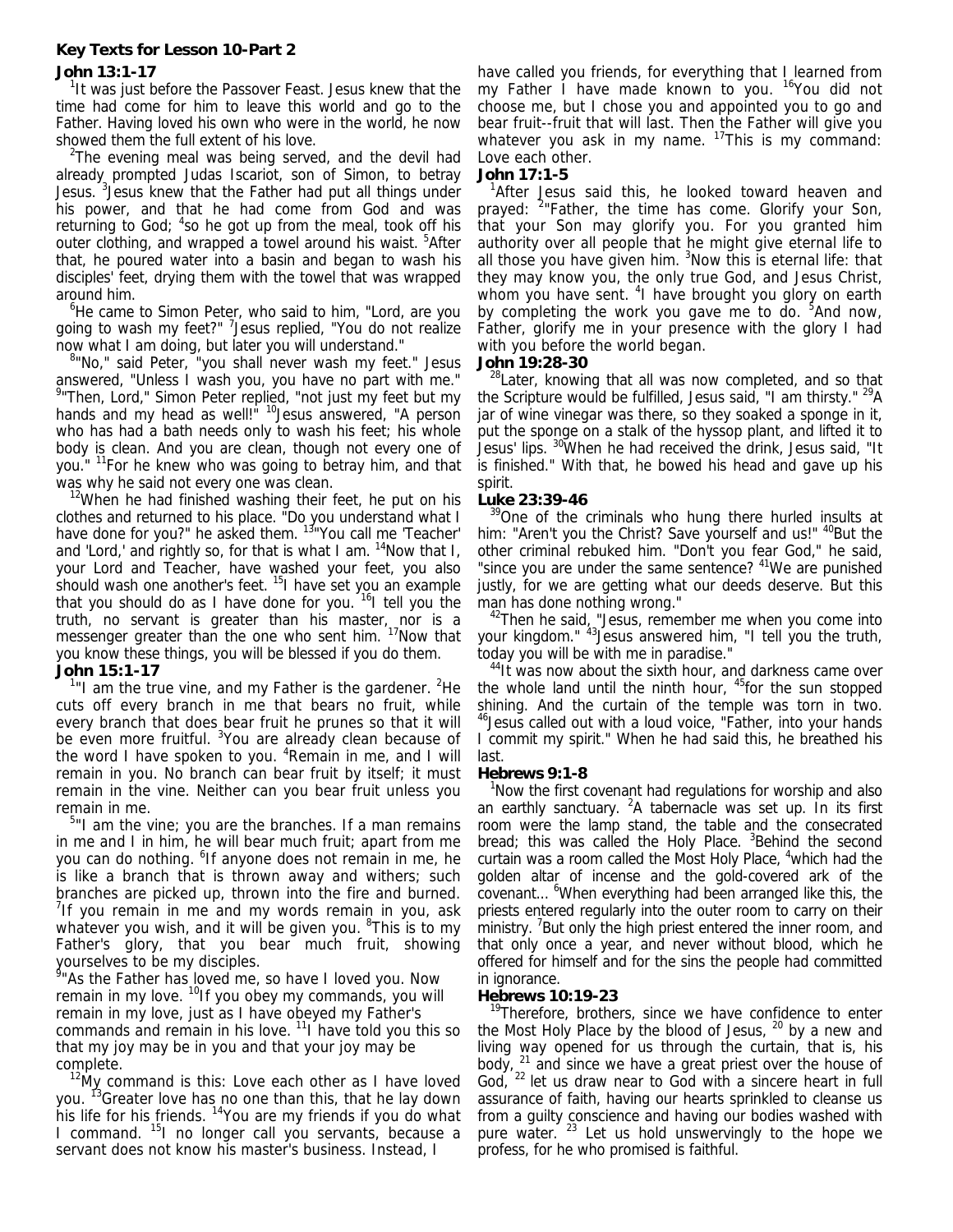# **The Hope Chapter 11: Jesus is Alive!**

The death of Jesus was certainly a unique event. but it is meaningless without the equally unique event of Jesus resurrection from death. Take a moment to discuss in your group why you think it was so important that Jesus be raised again from death. What would be different about his story if he hadn't come back to life? **I. The first witnesses to Jesus' resurrection.** 

| <b>1. The first withesses to Jesus Tesurrection.</b>                                                                                                                                                                           |                                                               |
|--------------------------------------------------------------------------------------------------------------------------------------------------------------------------------------------------------------------------------|---------------------------------------------------------------|
| A. Jesus is buried and the tomb secured. (John 19:36-42; Matthew 27:62-66)                                                                                                                                                     |                                                               |
|                                                                                                                                                                                                                                |                                                               |
|                                                                                                                                                                                                                                |                                                               |
|                                                                                                                                                                                                                                |                                                               |
| 2. What did the religious leaders anticipate the disciples might do with Jesus body after his burial?                                                                                                                          |                                                               |
|                                                                                                                                                                                                                                |                                                               |
| 3. Why did they think this might happen?<br>4. What precautions did they take to prevent it?                                                                                                                                   |                                                               |
| B. Mary Magdalene makes a confusing yet thrilling discovery. (John 20:1-9)                                                                                                                                                     |                                                               |
|                                                                                                                                                                                                                                |                                                               |
|                                                                                                                                                                                                                                |                                                               |
| What had she concluded<br>2. How did she respond to this discovery?<br>about the situation when she brought the news to the disciples?<br>1. What had she concluded                                                            |                                                               |
|                                                                                                                                                                                                                                |                                                               |
|                                                                                                                                                                                                                                |                                                               |
| 3. What did the disciples do in response to Mary's report?<br>4. What do you think they concluded after arriving at the empty tomb?                                                                                            |                                                               |
| C. Mary meets some unexpected visitors. (John 20:10-18)                                                                                                                                                                        |                                                               |
|                                                                                                                                                                                                                                |                                                               |
| 1. After the disciples returned home, what did Mary then encounter?<br>1. After the disciples returned home, what did Mary then encounter?                                                                                     |                                                               |
| 2. Even after her initial interaction with Jesus, what did Mary still believe had happened to him?                                                                                                                             |                                                               |
| ____________________ Who did she think Jesus was at this point? _________                                                                                                                                                      |                                                               |
|                                                                                                                                                                                                                                |                                                               |
|                                                                                                                                                                                                                                |                                                               |
|                                                                                                                                                                                                                                |                                                               |
|                                                                                                                                                                                                                                |                                                               |
| For further reflection:                                                                                                                                                                                                        |                                                               |
| 1. When Mary found the empty tomb she came to a conclusion about why it was empty. Describe the process that was                                                                                                               |                                                               |
| required to change her mind about this. What do you think were the factors that most influenced this change? How are                                                                                                           |                                                               |
| these factors the same or different from those God has used to change your views about who Jesus is?                                                                                                                           |                                                               |
| 2. What was unique about the way Jesus referred to his disciples in John 20:17? How do you think Jesus would refer to you?                                                                                                     |                                                               |
| Why? How does this strengthen your faith in God?                                                                                                                                                                               |                                                               |
| II. Disbelief and doubt dispelled.                                                                                                                                                                                             |                                                               |
| A. The religious leaders face a threatening obstacle. (Matthew 28:11-15)                                                                                                                                                       |                                                               |
| 1. What report did the guards who had been stationed at the tomb bring to the religious leaders?                                                                                                                               |                                                               |
| Up and this create such a problem for them? [1982] Manuscription of the model of the model of the model of the model of the model of the model of the model of the model of the model of the model of the model of the model o |                                                               |
|                                                                                                                                                                                                                                |                                                               |
|                                                                                                                                                                                                                                |                                                               |
| B. A "visiting scholar" explains himself. (Luke 24:13-35)                                                                                                                                                                      |                                                               |
|                                                                                                                                                                                                                                |                                                               |
|                                                                                                                                                                                                                                |                                                               |
|                                                                                                                                                                                                                                |                                                               |
|                                                                                                                                                                                                                                |                                                               |
| 3. How did Jesus evaluate their summary of recent events?                                                                                                                                                                      |                                                               |
| What corrections to that summary did he make?                                                                                                                                                                                  |                                                               |
|                                                                                                                                                                                                                                |                                                               |
| Why do you think it happened at this particular moment?                                                                                                                                                                        |                                                               |
| 5. How had the disciples felt while listening to Jesus' explanation of all that had taken place (v. 32)?                                                                                                                       |                                                               |
|                                                                                                                                                                                                                                |                                                               |
| C. Another doubter is confronted. (John 20:24-31)                                                                                                                                                                              |                                                               |
| 1. Did Thomas believe what the other disciples reported to him? _____ What did Thomas say would convince him that their                                                                                                        |                                                               |
| claim was true?                                                                                                                                                                                                                |                                                               |
| 2. What was unusual about the way in which Jesus appeared to the disciples the next time they were together?                                                                                                                   |                                                               |
|                                                                                                                                                                                                                                | Whom did he directly address this time and with what message? |
| 2 Did you think Themes wes commoned by this Ulley or why not?                                                                                                                                                                  |                                                               |

3. Did you think Thomas was convinced by this? Why or why not?

# **For further reflection:**

1. As with Mary, for the men on the road to Emmaus the turning point in their belief about Jesus came at a particular moment. In what ways were their encounters with Jesus similar to that of Mary? What were the key factors in the process which resulted in the recognition of Jesus' true identity by these men? How has God used factors like these to change your views of who Jesus is? 2. What did Jesus identify as the basis for Thomas' belief? What encouragement did Jesus offer people today for their faith in Him? How does this encourage you in your faith?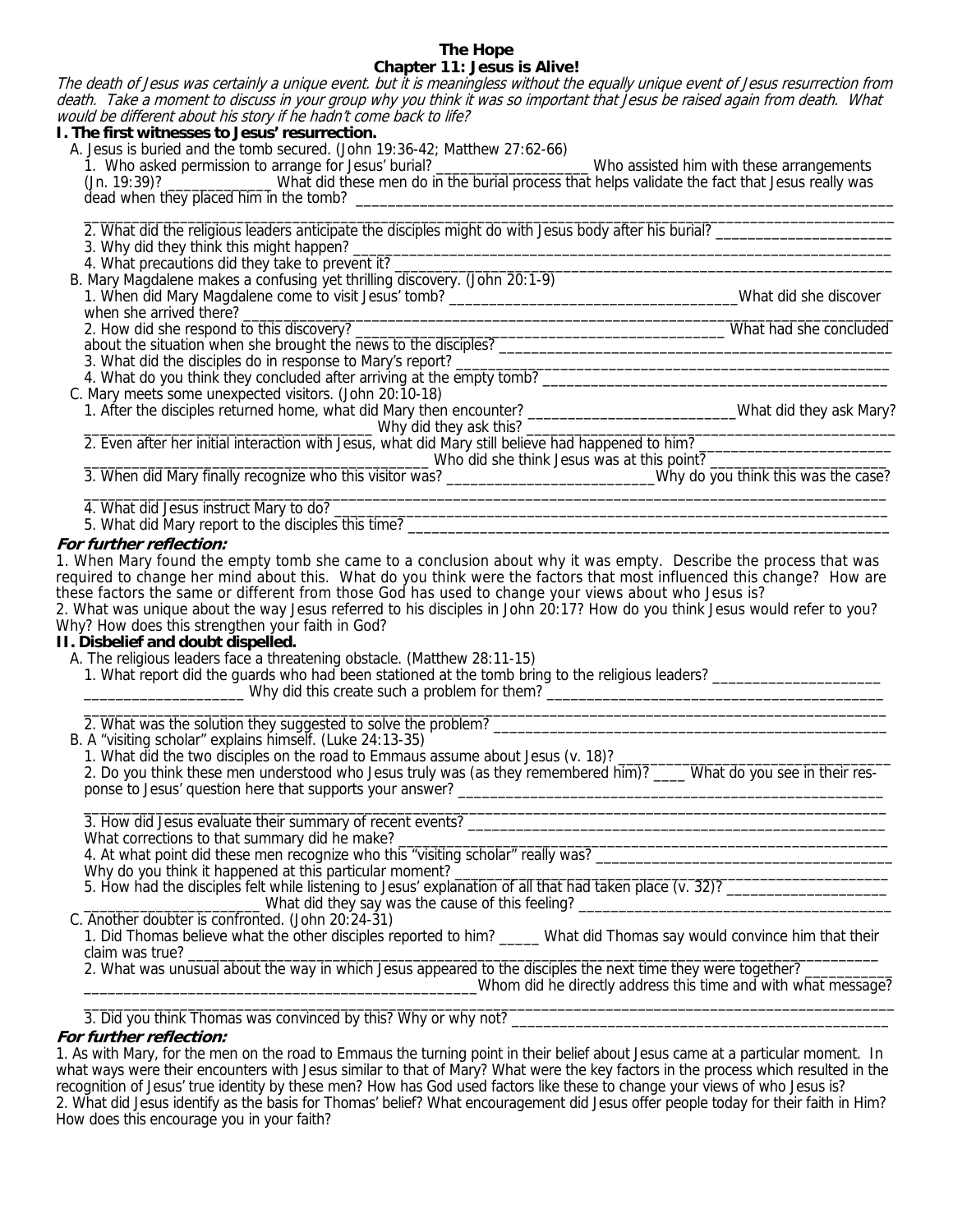# **Scripture Texts for Lesson 11 John 19:38-42**

#### <sup>38</sup>Later, Joseph of Arimathea asked Pilate for the body of Jesus. Now Joseph was a disciple of Jesus, but secretly because he feared the Jews. With Pilate's permission, he came and took the body away.  $39$ He was accompanied by Nicodemus, the man who earlier had visited Jesus at night. Nicodemus brought a mixture of myrrh and aloes, about seventy-five pounds. 40Taking Jesus' body, the two of them wrapped it, with the spices, in strips of linen. This was in accordance with Jewish burial customs. <sup>41</sup>At the place where Jesus was crucified, there was a garden, and in the garden a new tomb, in which no one had ever been laid. <sup>42</sup>Because it was the Jewish day of Preparation and since the tomb was nearby, they laid Jesus there.

#### **Matthew 27:62-66**

 $^{62}$ The next day, the one after Preparation Day, the chief priests and the Pharisees went to Pilate. 63"Sir," they said, "we remember that while he was still alive that deceiver said, 'After three days I will rise again.' <sup>64</sup>So give the order for the tomb to be made secure until the third day. Otherwise, his disciples may come and steal the body and tell the people that he has been raised from the dead. This last deception will be worse than the first." 65"Take a guard," Pilate answered. "Go, make the tomb as secure as you know how." <sup>66</sup>So they went and made the tomb secure by putting a seal on the stone and posting the guard.

#### **John 20:1-18**

Early on the first day of the week, while it was still dark, Mary Magdalene went to the tomb and saw that the stone had been removed from the entrance.  $2$  So she came running to Simon Peter and the other disciple, the one Jesus loved, and said, "They have taken the Lord out of the tomb, and we don't know where they have put him!"

So Peter and the other disciple started for the tomb. <sup>4</sup> Both were running, but the other disciple outran Peter and reached the tomb first. <sup>5</sup>He bent over and looked in at the strips of linen lying there but did not go in. <sup>6</sup>Then Simon Peter, who was behind him, arrived and went into the tomb. He saw the strips of linen lying there,  $7a$ s well as the burial cloth that had been around Jesus' head. The cloth was folded up by itself, separate from the linen. <sup>8</sup> Finally the other disciple, who had reached the tomb first, also went inside. He saw and believed. 9 (They still did not understand from Scripture that Jesus had to

rise from the dead.)<br><sup>10</sup>Then the disciples went back to their homes, <sup>11</sup> but Mary stood outside the tomb crying. As she wept, she bent over to look into the tomb <sup>12</sup> and saw two angels in white, seated where Jesus' body had been, one at the head and the other at the foot.<sup>13</sup>They asked her, "Woman, why are you crying?

 "They have taken my Lord away," she said, "and I don't know where they have put him."  $14$  At this, she turned around and saw Jesus standing there, but she did not realize that it was Jesus. <sup>15</sup> "Woman," he said, "why are you crying? Who is it you are looking for?" Thinking he was the gardener, she said, "Sir, if you have carried him away, tell me where you have put him, and I will get him." <sup>16</sup> Jesus said to her, "Mary." She turned toward him and cried out in Aramaic, "Rabboni!"

(which means Teacher). 17Jesus said, "Do not hold on to me, for I have not yet returned to the Father. Go instead to my brothers and tell them, 'I am returning to my Father and your Father, to my God and your God."" <sup>318</sup> Mary Magdalene went to the disciples with the news: "I have seen the Lord!" And she told them that he had said these things to her.

#### **Matthew 28:11-15**

<sup>11</sup>While the women were on their way, some of the guards went into the city and reported to the chief priests everything that had happened. <sup>12</sup>When the chief priests had met with the elders and devised a plan, they gave the soldiers a large sum of money, <sup>13</sup> telling them, "You are to say, 'His disciples came

during the night and stole him away while we were asleep.'<br><sup>14</sup>If this report gets to the governor, we will satisfy him and keep you out of trouble." <sup>15</sup>So the soldiers took the money and did as they were instructed. And this story has been widely circulated among the Jews to this very day.

#### **Luke 24:13-35**

<sup>13</sup>Now that same day two of them were going to a village called Emmaus, about seven miles from Jerusalem.  $14$ They were talking with each other about everything that had happened. <sup>15</sup>As they talked and discussed these things with each other, Jesus himself came up and walked along with them; <sup>16</sup> but they were kept from recognizing him. them;  $16$ but they were kept from recognizing him.<br> $17$ He asked them, "What are you discussing together as you

walk along?" They stood still, their faces downcast. <sup>18</sup>One of them, named Cleopas, asked him, "Are you only a visitor to Jerusalem and do not know the things that have happened there in these days?"

<sup>19"</sup>What things?" he asked. "About Jesus of Nazareth," they replied. "He was a prophet, powerful in word and deed before God and all the people. 20The chief priests and our rulers handed him over to be sentenced to death, and they crucified him;  $21$  but we had hoped that he was the one who was going to redeem Israel. And what is more, it is the third day since all this took place.  $^{22}$ In addition, some of our women amazed us. They went to the tomb early this morning  $^{23}$ but didn't find his body. They came and told us that they had seen a vision of angels, who said he was alive.  $24$ Then some of our companions went to the tomb and found it just as the women had said, but him they did not see."<br> $^{25}$ He said to them, "How foolish you are, and how slow of

heart to believe all that the prophets have spoken! <sup>26</sup>Did not the Christ have to suffer these things and then enter his glory?"  $^{27}$  And beginning with Moses and all the Prophets, he explained to them what was said in all the Scriptures concerning himself.

to them what was said in all the Scriptures concerning himself.<br><sup>28</sup>As they approached the village to which they were going, Jesus acted as if he were going farther. <sup>29</sup>But they urged him strongly, "Stay with us, for it is nearly evening; the day is

almost over." So he went in to stay with them.<br><sup>30</sup>When he was at the table with them, he took bread, gave thanks, broke it and began to give it to them. <sup>31</sup>Then their eyes were opened and they recognized him, and he disappeared from their sight. <sup>32</sup>They asked each other, "Were not our hearts burning within us while he talked with us on the road and opgned the Scriptures to us?"

 $33$ They got up and returned at once to Jerusalem. There they found the eleven and those with them, assembled together <sup>34</sup>and saying, "It is true! The Lord has risen and has appeared to Simon." <sup>35</sup>Then the two told what had happened on the way, and how Jesus was recognized by them when he broke the bread.

#### **John 20:24-31**

<sup>24</sup>Now Thomas (called Didymus), one of the twelve, was not with the disciples when Jesus came. <sup>25</sup>So the other disciples told him, "We have seen the Lord!" But he said to them, "Unless I see the nail marks in his hands and put my finger where the nails were, and put my hand into his side, I will not believe it." <sup>26</sup>A week later his disciples were in the house again, and Thomas was with them. Though the doors were locked, Jesus came and stood among them and said, "Peace be with you!" <sup>27</sup>Then he said to Thomas, "Put your finger here; see my hands. Reach out your hand and put it into my side. Stop doubting and believe." <sup>28</sup>Thomas said to him, "My Lord and my God!"<sup>29</sup>Then Jesus told him, "Because you have seen me, you have believed; blessed are those who have not

seen and yet have believed."<br><sup>30</sup>Jesus did many other miraculous signs in the presence of his disciples, which are not recorded in this book.<sup>31</sup>But these are written that you may believe that Jesus is the Christ, the Son of God, and that by believing you may have life in his name.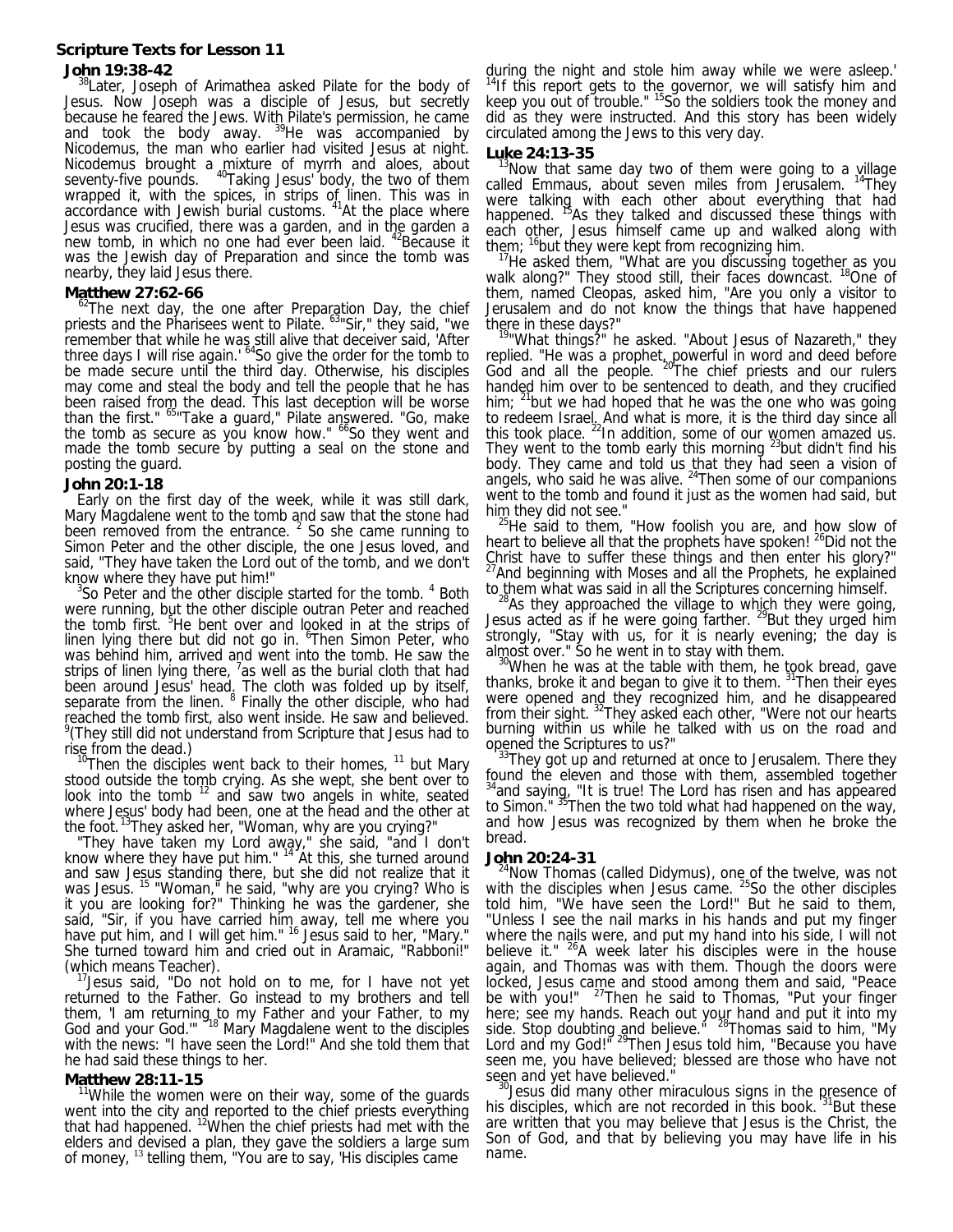#### **The Hope**

# **Chapter 12: The Apostles are commissioned and the church is born**

#### **I. Jesus' vision for reaching the world.**

Jesus stated his vision and command for reaching the world multiple times, each time with a slightly different emphasis. We'll consider three of these commissionings in the following questions.

- A. From disciple of Jesus to discipler of nations. (Matt. 28:18-20)
	- 1. On what basis did Jesus now issue this command? \_\_\_\_\_\_\_\_\_\_\_\_\_\_\_\_\_\_\_\_\_\_\_\_\_\_\_ How had he proven this to be true?

\_\_\_\_\_\_\_\_\_\_\_\_\_\_\_\_\_\_\_\_\_\_\_\_\_\_\_\_\_\_\_\_\_\_\_\_\_\_\_\_\_\_\_\_\_\_\_\_\_ , \_\_\_\_\_\_\_\_\_\_\_\_\_\_\_\_\_\_\_\_\_\_\_\_\_\_\_\_\_\_\_\_\_\_\_\_\_\_\_\_\_\_\_\_\_\_\_\_\_ .

 $\overline{\phantom{a}}$  ,  $\overline{\phantom{a}}$  ,  $\overline{\phantom{a}}$  ,  $\overline{\phantom{a}}$  ,  $\overline{\phantom{a}}$  ,  $\overline{\phantom{a}}$  ,  $\overline{\phantom{a}}$  ,  $\overline{\phantom{a}}$  ,  $\overline{\phantom{a}}$  ,  $\overline{\phantom{a}}$  ,  $\overline{\phantom{a}}$  ,  $\overline{\phantom{a}}$  ,  $\overline{\phantom{a}}$  ,  $\overline{\phantom{a}}$  ,  $\overline{\phantom{a}}$  ,  $\overline{\phantom{a}}$ 2. What three objectives were his disciples to accomplish?

What did Jesus promise to do for his disciples?

B. Fulfilling an ancient purpose (Luke 24:44-49)

1. What did Jesus say the OT had foretold about Himself and his mission? \_\_\_\_\_\_\_\_\_\_\_\_\_\_\_\_\_\_\_\_\_\_\_\_\_\_\_\_\_\_\_\_\_\_\_\_\_\_\_\_\_

\_\_\_\_\_\_\_\_\_\_\_\_\_\_\_\_\_\_\_\_\_\_\_\_\_\_\_\_\_\_\_\_\_\_ What was the role of the disciples to be in this mission? \_\_\_\_\_\_\_\_\_\_\_\_\_\_\_\_\_\_\_\_\_

C. Jesus' plan for reaching the world. (Acts 1:6-8)

 1. What strategy did Jesus give the apostles for carrying out the mission he was giving them? \_\_\_\_\_\_\_\_\_\_\_\_\_\_\_\_\_\_\_\_\_\_\_\_\_  $\frac{1}{2}$  ,  $\frac{1}{2}$  ,  $\frac{1}{2}$  ,  $\frac{1}{2}$  ,  $\frac{1}{2}$  ,  $\frac{1}{2}$  ,  $\frac{1}{2}$  ,  $\frac{1}{2}$  ,  $\frac{1}{2}$  ,  $\frac{1}{2}$  ,  $\frac{1}{2}$  ,  $\frac{1}{2}$  ,  $\frac{1}{2}$  ,  $\frac{1}{2}$  ,  $\frac{1}{2}$  ,  $\frac{1}{2}$  ,  $\frac{1}{2}$  ,  $\frac{1}{2}$  ,  $\frac{1$ 

2. What role were the disciples to have in this, and how would God empower them to achieve it?  $\overline{\phantom{a}}$  , and the set of the set of the set of the set of the set of the set of the set of the set of the set of the set of the set of the set of the set of the set of the set of the set of the set of the set of the s

# **For further reflection:**

1. Identify some of the tasks which must be implemented in order to fulfill the mandate Jesus gave his disciples and us. In what ways do you think you can contribute to the carrying out of this mandate? If you don't feel adequately prepared in any of these areas, what steps can you take to become better prepared to do your part in fulfilling this ma

2. How can you incorporate the strategy of Jesus for the witness of the church into your personal strategy as one of his witnesses? **Note:** 

 The first chapters of Acts describe the dramatic transformation that took place in the lives of the apostles and the company of 120 disciples who were with them when the Holy Spirit came on them on the day of Pentecost. This empowerment of the Holy Spirit provided the fuel for the birth and rapid expansion of the church which the rest of the remarkable documentary of Acts records.

# **II. The Holy Spirit comes in power.**

A. The anticipated moment arrives. (Acts 2:1-12)

1. In what form did the Holy Spirit appear when he came to the disciples?

Read Luke 3:16. What is said in this verse that would have helped the apostles recognize what was happening to them?

 $\overline{\phantom{a}}$  , and the set of the set of the set of the set of the set of the set of the set of the set of the set of the set of the set of the set of the set of the set of the set of the set of the set of the set of the s 2. What other audible sign accompanied this initial filling of the Spirit? \_\_\_\_\_\_\_\_\_\_\_\_\_\_\_\_\_\_\_\_\_\_\_\_\_\_\_\_\_\_\_\_\_ Why was the crowd so amazed at what they were observing? (v. 6-8, 11b) \_\_\_\_\_\_\_\_\_\_\_\_\_\_\_\_\_\_\_\_\_\_\_\_\_\_\_\_\_\_\_\_\_\_\_\_\_\_\_\_\_\_\_\_\_\_\_\_\_\_\_

3. What does Luke notice about the demographic makeup of the crowd? \_\_\_\_\_\_\_\_\_\_\_\_\_\_\_\_\_\_\_\_\_\_\_\_\_\_\_\_\_\_\_\_\_\_\_\_\_\_\_\_\_\_

4. In light of Jesus vision for reaching the world why do you think this fact was significant for what was happening at this moment? \_\_\_\_\_\_\_\_\_\_\_\_\_\_\_\_\_\_\_\_\_\_\_\_\_\_\_\_\_\_\_\_\_\_\_\_\_\_\_\_\_\_\_\_\_\_\_\_\_\_\_\_\_\_\_\_\_\_\_\_\_\_\_\_\_\_\_\_\_\_\_\_\_\_\_\_\_\_\_\_\_\_\_\_\_\_\_\_\_\_\_\_

B. Peter rises to the occasion. (Acts 2:13-14, 22-40)

1. How were the critics reacting to this unusual event? (v. 13) \_\_\_\_\_\_\_\_\_\_\_\_\_\_\_\_\_\_\_\_\_\_\_\_\_\_\_\_\_\_\_\_\_\_\_\_\_\_\_\_\_\_\_\_\_\_\_\_\_\_\_

On what grounds did Peter dismiss their criticism \_\_\_\_\_\_\_\_\_\_\_\_\_\_\_\_\_\_\_\_\_\_\_\_\_\_\_\_\_\_\_\_\_\_\_\_\_\_\_\_\_\_\_\_\_\_\_\_\_\_\_\_\_\_\_\_\_\_\_\_\_

 2. This exchange gave Peter an opportunity to give an explanation of what these observers were witnessing. State Peter's conclusion  $(v. 36)$ :

3. Summarize the reasons he gives to support this conclusion: a. (v. 22-24, 32)  $\overline{\phantom{a}}$  , and the set of the set of the set of the set of the set of the set of the set of the set of the set of the set of the set of the set of the set of the set of the set of the set of the set of the set of the s

b. (v. 33) \_\_\_\_\_\_\_\_\_\_\_\_\_\_\_\_\_\_\_\_\_\_\_\_\_\_\_\_\_\_\_\_\_\_\_\_\_\_\_\_\_\_\_\_\_\_\_\_\_\_\_\_\_\_\_\_\_\_\_\_\_\_\_\_\_\_\_\_\_\_\_\_\_\_\_\_\_\_\_\_\_\_\_\_\_\_\_\_\_\_\_\_\_

C. The floodgates are opened. (2:37-41)

1. What evidence do you see in the response of the listening crowd now, that indicates the Holy Spirit is at work? \_\_\_\_\_\_\_\_\_\_\_\_\_\_\_\_\_\_\_\_\_\_\_\_\_\_\_\_\_\_\_\_\_\_\_ How does Peter answer their question? (v. 38, 40)\_\_\_\_\_\_\_\_\_\_\_\_\_\_\_\_\_\_\_\_\_\_\_\_\_  $\overline{\phantom{a}}$  ,  $\overline{\phantom{a}}$  ,  $\overline{\phantom{a}}$  ,  $\overline{\phantom{a}}$  ,  $\overline{\phantom{a}}$  ,  $\overline{\phantom{a}}$  ,  $\overline{\phantom{a}}$  ,  $\overline{\phantom{a}}$  ,  $\overline{\phantom{a}}$  ,  $\overline{\phantom{a}}$  ,  $\overline{\phantom{a}}$  ,  $\overline{\phantom{a}}$  ,  $\overline{\phantom{a}}$  ,  $\overline{\phantom{a}}$  ,  $\overline{\phantom{a}}$  ,  $\overline{\phantom{a}}$ 

2. What does Peter say the result will be if they respond as he has instructed (v. 38)? On what does he base this assertion  $(v. 39)?$ 

# **III. The Church is born.**

A. The church is launched with phenomenal impact. (Acts 2:41-47)

 1. What was the numerical impact of this first display of the Spirit's power: \_\_\_\_\_\_\_\_\_\_\_\_\_\_\_\_\_\_\_ What four ingredients did the Holy Spirit use to nourish this new movement? \_\_\_\_\_\_\_\_\_\_\_\_\_\_\_\_\_\_\_\_\_\_\_\_\_\_\_\_\_\_  $\overline{\phantom{a}}$  , and the set of the set of the set of the set of the set of the set of the set of the set of the set of the set of the set of the set of the set of the set of the set of the set of the set of the set of the s

2. As you read the description of this new community of faith, what do you find striking about it?\_\_\_\_\_\_\_\_\_\_\_\_  $\mathcal{L}_\text{max} = \frac{1}{2} \frac{1}{2} \frac{1}{2} \frac{1}{2} \frac{1}{2} \frac{1}{2} \frac{1}{2} \frac{1}{2} \frac{1}{2} \frac{1}{2} \frac{1}{2} \frac{1}{2} \frac{1}{2} \frac{1}{2} \frac{1}{2} \frac{1}{2} \frac{1}{2} \frac{1}{2} \frac{1}{2} \frac{1}{2} \frac{1}{2} \frac{1}{2} \frac{1}{2} \frac{1}{2} \frac{1}{2} \frac{1}{2} \frac{1}{2} \frac{1}{2} \frac{1}{2} \frac{1}{$ 

3. Describe the impact the newly formed church was having on its community.  $\overline{\phantom{a}}$  , and the set of the set of the set of the set of the set of the set of the set of the set of the set of the set of the set of the set of the set of the set of the set of the set of the set of the set of the s

# **For further reflection:**

1. What does the Pentecost event teach us about the role of the Holy Spirit in the life of the church? In your life?

2. What should the role of the Holy Spirit in a witnessing lifestyle and community look like? How should it look in your life? 3. In what ways should the church that immerged from Pentecost be a model of what the church should be like today? What

steps could we take to help the church today become more like the church in the days and weeks following Pentecost?